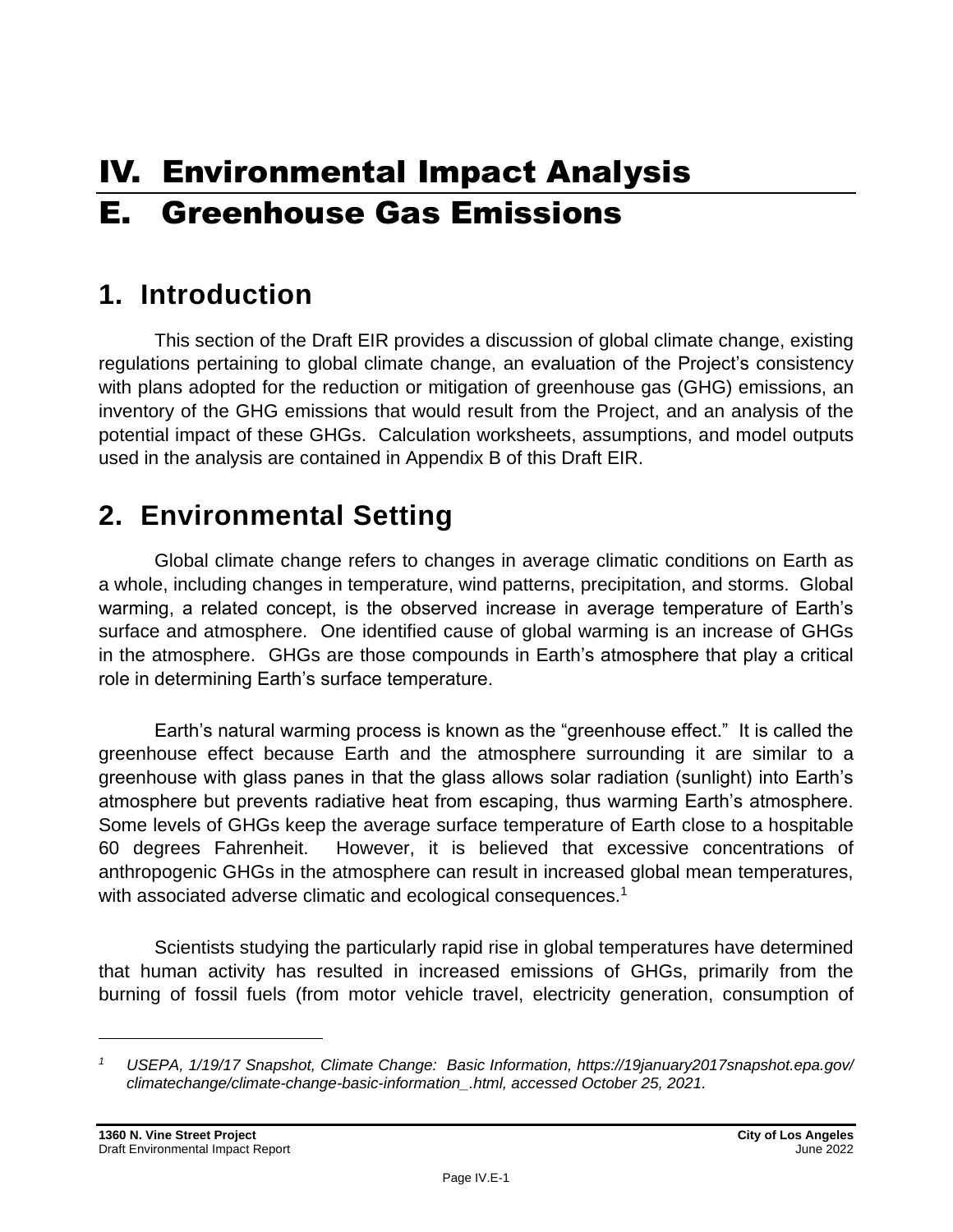natural gas, industrial activity, manufacturing, etc.), deforestation, agricultural activity, and the decomposition of solid waste. Scientists refer to the global warming context of the past century as the "enhanced greenhouse effect" to distinguish it from the natural greenhouse effect.<sup>2</sup>

Global GHG emissions due to human activities have grown since pre-industrial times. As reported by the United States Environmental Protection Agency (USEPA), global carbon emissions from fossil fuels increased by over 16 times between 1900 and 2008 and by about 1.5 times between 1990 and 2008. In addition, in the Global Carbon Budget 2014 report, published in September 2014, atmospheric carbon dioxide  $(CO<sub>2</sub>)$  concentrations in 2013 were found to be 43 percent above the concentration at the start of the Industrial Revolution, and the present concentration is the highest during at least the last 800,000 years.<sup>3</sup> Global increases in  $CO<sub>2</sub>$  concentrations are due primarily to fossil fuel use, with land use change providing another significant but smaller contribution. With regard to emissions of non-CO<sub>2</sub> GHG, these have also increased significantly since 1900.<sup>4</sup> In particular, studies have concluded that it is very likely that the observed increase in methane  $(CH<sub>4</sub>)$  concentration is predominantly due to agriculture and fossil fuel use.<sup>5</sup>

In August 2007, international climate talks held under the auspices of the United Nations Framework Convention on Climate Change (UNFCCC) led to the official recognition by the participating nations that global emissions of GHG must be reduced. According to the "Ad Hoc Working Group on Further Commitments of Annex I Parties under the Kyoto Protocol," avoiding the most catastrophic events forecast by the United Nations Intergovernmental Panel on Climate Change (IPCC) would entail emissions reductions by industrialized countries in the range of 25 to 40 percent below 1990 levels. Because of the Kyoto Protocol's Clean Development Mechanism, which gives industrialized countries credit for financing emission-reducing projects in developing countries, such an emissions goal in industrialized countries could ultimately spur efforts to cut emissions in developing countries as well.<sup>6</sup>

*<sup>2</sup> Pew Center on Global Climate Change, Climate Change 101: Understanding and Responding to Global Climate Change.*

*<sup>3</sup> C. Le Quéré, et al., Global Carbon Budget 2014, (Earth System Science Data, 2015, doi:10.5194/essd– 7–47–2015).*

*<sup>4</sup> USEPA, Global Greenhouse Gas Emissions Data, www.epa.gov/ghgemissions/global-greenhouse-gasemissions-data, accessed October 25, 2021.*

*<sup>5</sup> USEPA, Atmospheric Concentrations of Greenhouse Gas, updated June 2015.*

*<sup>6</sup> United Nations Framework Convention on Climate Change, Press Release—Vienna UN Conference Shows Consensus on Key Building Blocks for Effective International Response to Climate Change, August 31, 2007.*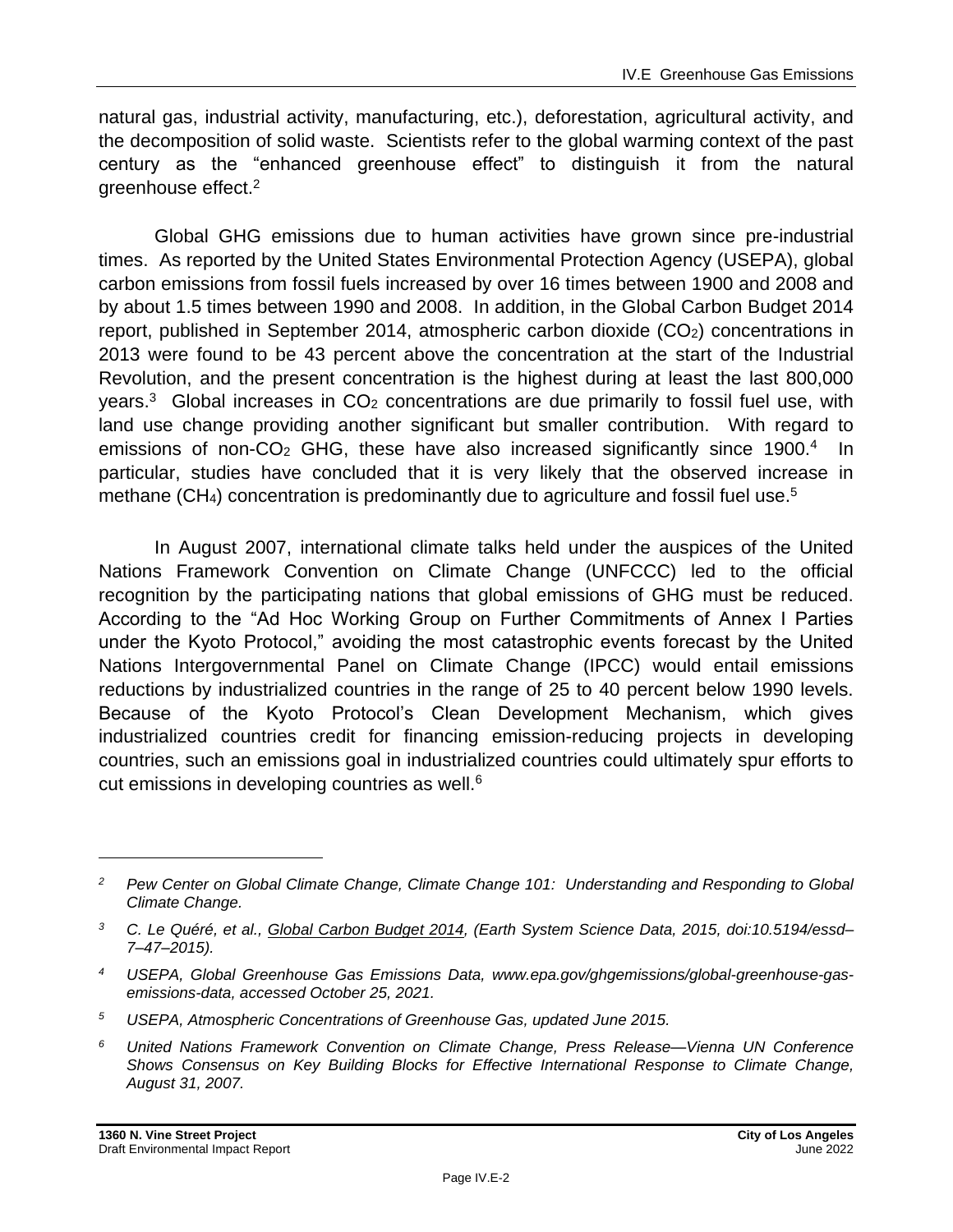With regard to the adverse effects of global warming, as reported by the Southern California Association of Governments (SCAG), "Global warming poses a serious threat to the economic well-being, public health and natural environment in southern California and beyond. The potential adverse impacts of global warming include, among others, a reduction in the quantity and quality of water supply, a rise in sea level, damage to marine and other ecosystems, and an increase in the incidences of infectious diseases. Over the past few decades, energy intensity of the national and state economy has been declining due to the shift to a more service-oriented economy. The SCAG region, with close to half of the State's population and economic activities, is also a major contributor to the global warming problem."<sup>7</sup>

## **a. GHG Background**

GHGs include  $CO<sub>2</sub>$ , CH<sub>4</sub>, nitrous oxide  $(N<sub>2</sub>O)$ , hydrofluorocarbons (HFCs), perfluorocarbons (PFCs), sulfur hexafluoride (SF<sub>6</sub>), and nitrogen trifluoride (NF<sub>3</sub>).<sup>8</sup> Carbon dioxide is the most abundant GHG. Other GHGs are less abundant, but have higher global warming potential than CO<sub>2</sub>. Thus, emissions of other GHGs are frequently expressed in the equivalent mass of  $CO<sub>2</sub>$ , denoted as  $CO<sub>2</sub>e$ . Forest fires, decomposition, industrial processes, landfills, and consumption of fossil fuels for power generation, transportation, heating, and cooking are the primary sources of GHG emissions. A general description of the GHGs is provided in Table IV.E-1 on page IV.E-4.

Global Warming Potentials (GWPs) are one type of simplified index based upon radiative properties used to estimate the potential future impacts of emissions of different gases upon the climate system. GWP is based on a number of factors, including the radiative efficiency (heat-absorbing ability) of each gas relative to that of  $CO<sub>2</sub>$ , as well as the decay rate of each gas (the amount removed from the atmosphere over a given number of years) relative to that of  $CO<sub>2</sub>$ . The larger the GWP, the more that a given gas warms the Earth compared to CO<sub>2</sub> over that time period. A summary of the atmospheric lifetime<sup>9</sup> and GWP of selected gases is presented in Table IV.E-2 on page IV.E-5. As indicated below, GWPs range from 1 to 22,800.

*<sup>7</sup> SCAG, The State of the Region—Measuring Regional Progress, December 2006, p. 121.*

*<sup>8</sup> As defined by AB 32 and SB 104.*

*<sup>9</sup> Atmospheric lifetime is defined as the time required to turn over the global atmospheric burden. Source: Intergovernmental Panel on Climate Change, IPCC Third Assessment Report: Climate Change 2001 (TAR), Chapter 4: Atmospheric Chemistry and Greenhouse Gases, 2001, p. 247.*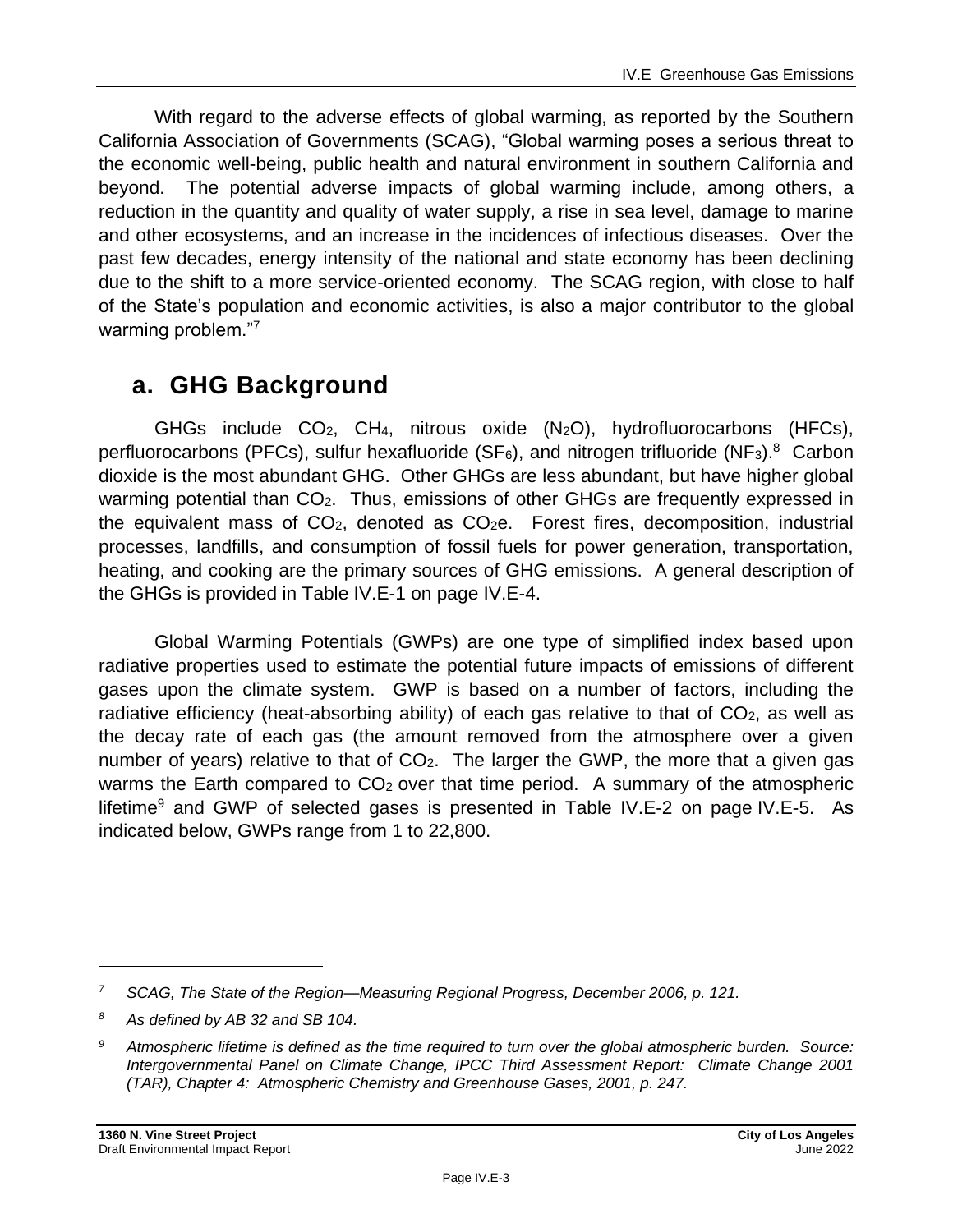#### **Table IV.E-1 Description of Identified GHGs**<sup>a</sup>

| <b>Greenhouse Gas</b>                                                                                                                                                                                                                                                                                                                                                | <b>General Description</b>                                                                                                                                                                                                                                                                                                                                                                                                                                                                                                                                                                                                                                                                                                                  |  |  |  |  |
|----------------------------------------------------------------------------------------------------------------------------------------------------------------------------------------------------------------------------------------------------------------------------------------------------------------------------------------------------------------------|---------------------------------------------------------------------------------------------------------------------------------------------------------------------------------------------------------------------------------------------------------------------------------------------------------------------------------------------------------------------------------------------------------------------------------------------------------------------------------------------------------------------------------------------------------------------------------------------------------------------------------------------------------------------------------------------------------------------------------------------|--|--|--|--|
| <b>Carbon Dioxide</b><br>(CO <sub>2</sub> )                                                                                                                                                                                                                                                                                                                          | An odorless, colorless GHG, which has both natural and anthropocentric sources.<br>Natural sources include the following: decomposition of dead organic matter;<br>respiration of bacteria, plants, animals, and fungus; evaporation from oceans; and<br>volcanic outgassing. Anthropogenic (human caused) sources of CO <sub>2</sub> are burning<br>coal, oil, natural gas, and wood.                                                                                                                                                                                                                                                                                                                                                      |  |  |  |  |
| Methane (CH <sub>4</sub> )                                                                                                                                                                                                                                                                                                                                           | A flammable gas and the main component of natural gas. When one molecule of<br>$CH4$ is burned in the presence of oxygen, one molecule of $CO2$ and two molecules<br>of water are released. A natural source of CH <sub>4</sub> is the anaerobic decay of organic<br>matter. Geological deposits, known as natural gas fields, also contain CH4, which<br>is extracted for fuel. Other sources are landfills, fermentation of manure, and<br>cattle.                                                                                                                                                                                                                                                                                        |  |  |  |  |
| <b>Nitrous Oxide</b><br>(N <sub>2</sub> O)                                                                                                                                                                                                                                                                                                                           | A colorless GHG. High concentrations can cause dizziness, euphoria, and<br>sometimes slight hallucinations. N <sub>2</sub> O is produced by microbial processes in soil<br>and water, including those reactions which occur in fertilizer containing nitrogen. In<br>addition to agricultural sources, some industrial processes (fossil fuel-fired power<br>plants, nylon production, nitric acid production, and vehicle emissions) also<br>contribute to its atmospheric load. It is used in rocket engines, race cars, and as<br>an aerosol spray propellant.                                                                                                                                                                           |  |  |  |  |
| <b>Hydrofluorocarbons</b><br>(HFCs)                                                                                                                                                                                                                                                                                                                                  | Chlorofluorocarbons (CFCs) are gases formed synthetically by replacing all<br>hydrogen atoms in CH <sub>4</sub> or ethane $(C_2H_6)$ with chlorine and/or fluorine atoms.<br>CFCs are non-toxic, non-flammable, insoluble, and chemically unreactive in the<br>troposphere (the level of air at Earth's surface). CFCs were first synthesized in<br>1928 for use as refrigerants, aerosol propellants, and cleaning solvents. Because<br>they destroy stratospheric ozone, the production of CFCs was stopped as required<br>by the Montreal Protocol in 1987. HFCs are synthetic man-made chemicals that<br>are used as a substitute for CFCs as refrigerants. HFCs deplete stratospheric<br>ozone, but to a much lesser extent than CFCs. |  |  |  |  |
| <b>Perfluorocarbons</b><br>(PFCs)                                                                                                                                                                                                                                                                                                                                    | PFCs have stable molecular structures and do not break down through the<br>chemical processes in the lower atmosphere. High-energy ultraviolet rays about<br>60 kilometers above Earth's surface are able to destroy the compounds. PFCs<br>have very long lifetimes, between 10,000 and 50,000 years. Two common PFCs<br>are tetrafluoromethane and hexafluoroethane. The two main sources of PFCs are<br>primary aluminum production and semi-conductor manufacturing.                                                                                                                                                                                                                                                                    |  |  |  |  |
| <b>Sulfur Hexafluoride</b><br>$(SF_6)$                                                                                                                                                                                                                                                                                                                               | An inorganic, odorless, colorless, non-toxic, and non-flammable gas. SF <sub>6</sub> is used<br>for insulation in electric power transmission and distribution equipment, in the<br>magnesium industry, in semi-conductor manufacturing, and as a tracer gas for leak<br>detection.                                                                                                                                                                                                                                                                                                                                                                                                                                                         |  |  |  |  |
| <b>Nitrogen Trifluoride</b><br>$(NF_3)$                                                                                                                                                                                                                                                                                                                              | An inorganic, non-toxic, odorless, non-flammable gas. $NF_3$ is used in the<br>manufacture of semi-conductors, as an oxidizer of high energy fuels, for the<br>preparation of tetrafluorohydrazine, as an etchant gas in the electronic industry,<br>and as a fluorine source in high power chemical lasers.                                                                                                                                                                                                                                                                                                                                                                                                                                |  |  |  |  |
| а<br>GHGs identified in this table are ones identified in the Kyoto Protocol and other synthetic gases<br>recently added to the IPCC's Fifth Assessment Report.<br>Source: Association of Environmental Professionals, Alternative Approaches to Analyze Greenhouse Gas<br>Emissions and Global Climate Change in CEOA Documents, Final June 29, 2007; United States |                                                                                                                                                                                                                                                                                                                                                                                                                                                                                                                                                                                                                                                                                                                                             |  |  |  |  |

*Emissions and Global Climate Change in CEQA Documents, Final, June 29, 2007; United States Environmental Protection Agency, Acute Exposure Guideline Levels (AEGLs) for Nitrogen Trifluoride; January 2009.*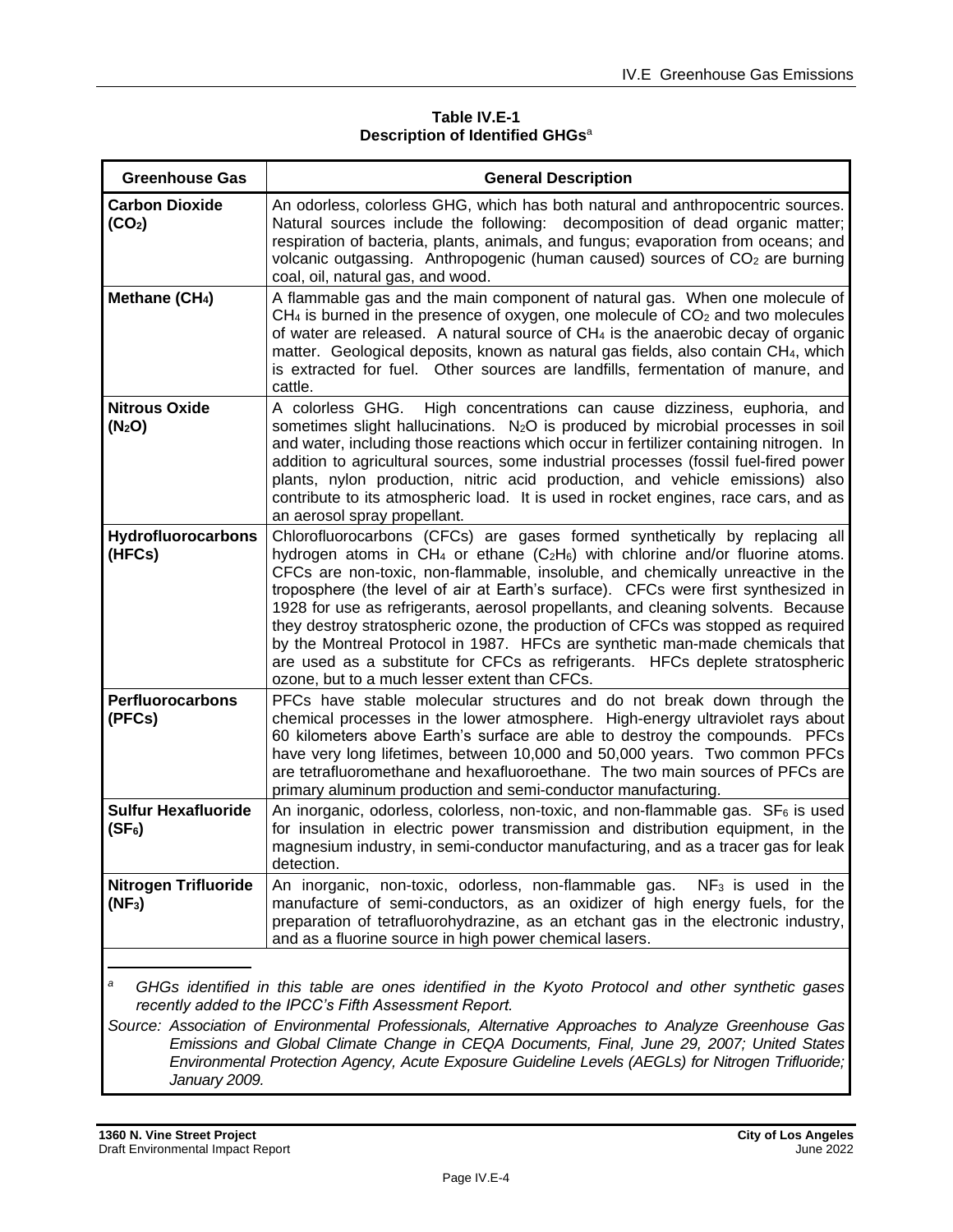| Gas                                                                        | <b>Atmospheric Lifetime</b><br>(years) | <b>Global Warming</b><br><b>Potential<sup>a</sup></b><br>(100-year time horizon) |
|----------------------------------------------------------------------------|----------------------------------------|----------------------------------------------------------------------------------|
| Carbon Dioxide (CO <sub>2</sub> )                                          | $50 - 200$                             |                                                                                  |
| Methane $(CH_4)$                                                           | $12 (+-3)$                             | 25                                                                               |
| Nitrous Oxide (N <sub>2</sub> O)                                           | 114                                    | 298                                                                              |
| HFC-23: Fluoroform (CHF <sub>3</sub> )                                     | 270                                    | 14,800                                                                           |
| HFC-134a: 1,1,1,2-Tetrafluoroethane<br>(CH <sub>2</sub> FCF <sub>3</sub> ) | 14                                     | 1,430                                                                            |
| HFC-152a: 1,1-Difluoroethane $(C_2H_4F_2)$                                 | 1.4                                    | 124                                                                              |
| PFC-14: Tetrafluoromethane $(CF_4)$                                        | 50,000                                 | 7,390                                                                            |
| PFC-116: Hexafluoroethane $(C_2F_6)$                                       | 10,000                                 | 12,200                                                                           |
| Sulfur Hexafluoride (SF <sub>6</sub> )                                     | 3,200                                  | 22,800                                                                           |
| Nitrogen Trifluoride (NF <sub>3</sub> )                                    | 740                                    | 17,200                                                                           |

**Table IV.E-2 Atmospheric Lifetimes and Global Warming Potentials**

*<sup>a</sup> Global Warming Potentials and associated CO2e values were developed by the Intergovernmental Panel on Climate Change (IPCC) and published in its Second Assessment Report in 1996. Historically, GHG emission inventories have been calculated using the GWPs from the IPCC's SAR. The IPCC updated the GWP values based on the latest science in its Fourth Assessment Report (AR4). The California Air Resources Board (CARB) reports GHG emission inventories for California using the GWP values from the IPCC AR4. Therefore, the analysis below reflects the GWP values from IPCC AR4. Although the IPCC has released AR5 with updated GWPs, CARB reports the statewide GHG inventory using the AR4 GWPs, which is consistent with international reporting standards.*

*Source: IPCC, Climate Change 2007: Working Group I: The Physical Science Basis, Direct Global Warming Potentials.*

## **b. Projected Impacts of Global Warming in California**

In 2009, California adopted a statewide Climate Adaptation Strategy (CAS) that summarizes climate change impacts and recommends adaptation strategies across seven sectors: Public Health, Biodiversity and Habitat, Oceans and Coastal Resources, Water, Agriculture, Forestry, and Transportation and Energy. The California Natural Resources Agency updated the CAS in 2014 and again 2018. The Natural Resources Agency will be responsible for preparing reports to the Governor on the status of the CAS. The Natural Resources Agency has produced climate change assessments which detail impacts of global warming in California.<sup>10</sup> These include:

*<sup>10</sup> State of California, Department of Justice, Office of the Attorney General, Climate Change Impacts in California, https://oag.ca.gov/environment/impact, accessed October 25, 2021.*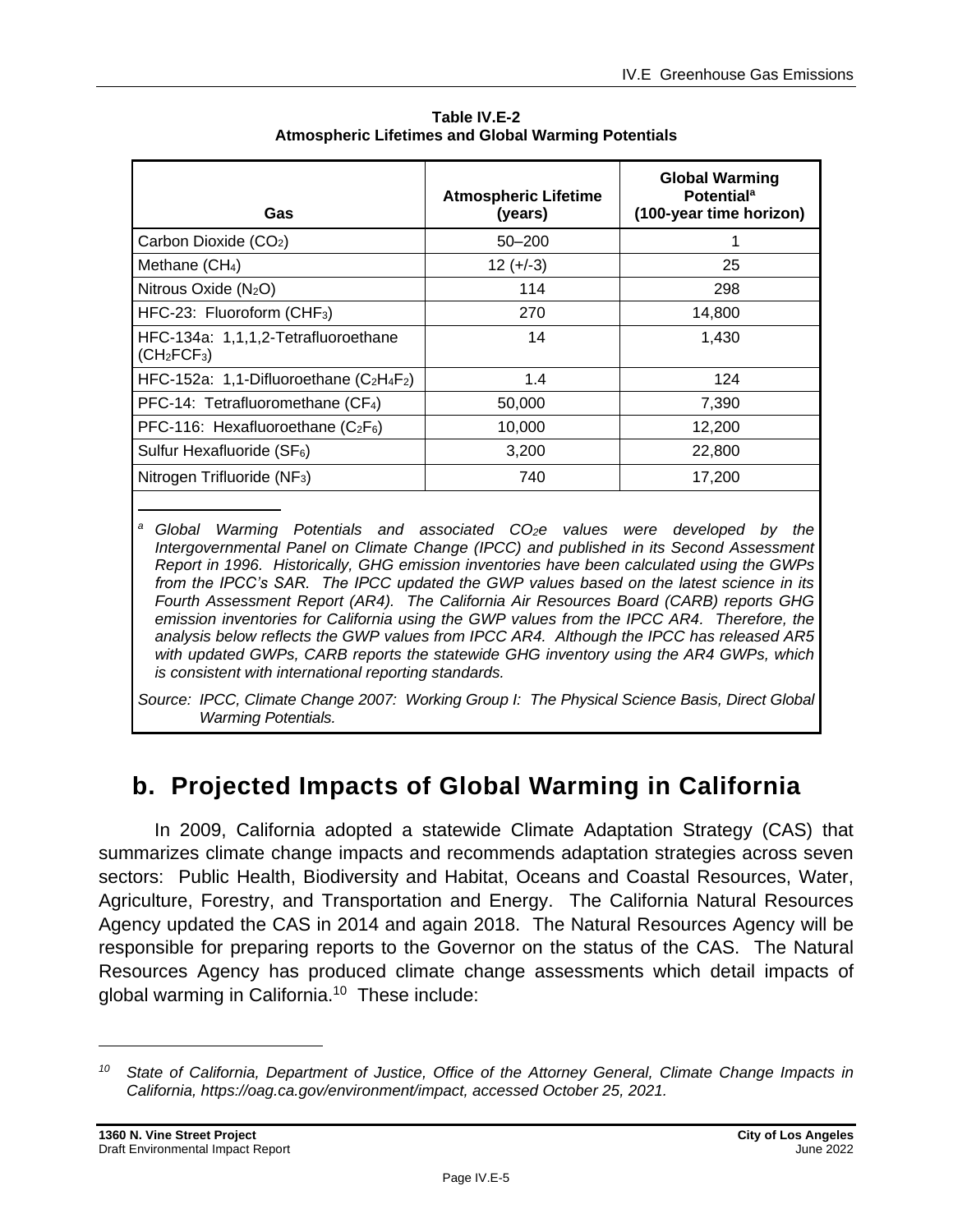- Sea level rise, coastal flooding and erosion of California's coastlines would increase, as well as sea water intrusion;
- The Sierra snowpack would decline between 70 and 90 percent by the end of the century, threatening California's water supply;
- Higher risk of forest fires resulting from increasing temperatures and making forests and brush drier. Climate change will affect tree survival and growth.
- Attainment of air quality standards would be impeded by increasing emissions, accelerating chemical processes, and raising inversion temperatures during stagnation episodes resulting in public health impacts;
- Habitat destruction and loss of ecosystems due to climate change affecting plant and wildlife habitats.
- Global warming can cause drought, warmer temperatures and saltwater contamination resulting in impacts to California's agricultural industry.

With regard to public health, as reported by the Center for Health and the Global Environment at the Harvard Medical School, the following are examples of how climate change can affect cardio-respiratory disease: (1) pollen is increased by higher levels of atmospheric CO2; (2) heat waves can result in temperature inversions, leading to trapped masses or unhealthy air contaminants by smog, particulates, and other pollutants; and (3) the incidence of forest fires is increased by drought secondary to climate change and to the lack of spring runoff from reduced winter snows. These fires can create smoke and haze, which can settle over urban populations causing acute and exacerbating chronic respiratory illness.<sup>11</sup>

## **c. Regulatory Framework**

In response to growing scientific and political concern with global climate change, federal and state entities have adopted a series of laws to reduce emissions of GHGs to the atmosphere.

*<sup>11</sup> Epstein, Paul R., et al., Urban Indicators of Climate Change, Report from the Center for Health and the Global Environment, (Harvard Medical School and the Boston Public Health Commission, August 2003), unpaginated.*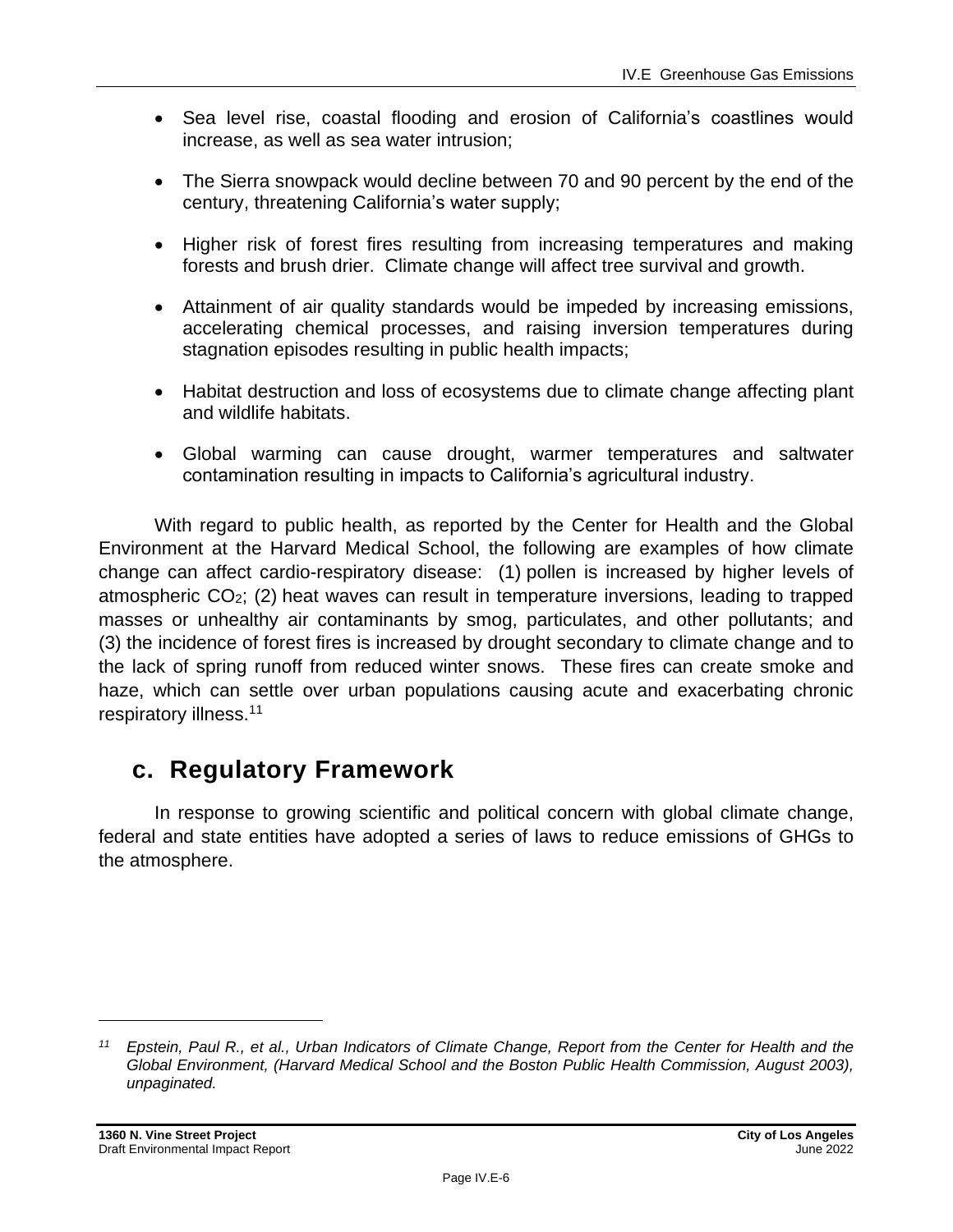## (1) Federal

## *(a) Federal Clean Air Act*

The U.S. Supreme Court ruled in *Massachusetts v. Environmental Protection*  Agency, 127 S.Ct. 1438 (2007), that CO<sub>2</sub> and other GHGs are pollutants under the federal Clean Air Act (CAA), which the USEPA must regulate if it determines they pose an endangerment to public health or welfare. The U.S. Supreme Court did not mandate that the USEPA enact regulations to reduce GHG emissions. Instead, the Court found that the USEPA could avoid taking action if it found that GHGs do not contribute to climate change or if it offered a "reasonable explanation" for not determining that GHGs contribute to climate change.

On April 17, 2009, the USEPA issued a proposed finding that GHGs contribute to air pollution that may endanger public health or welfare. On April 24, 2009, the proposed rule was published in the Federal Register under Docket ID No. EPA-HQ-OAR-2009-0171. The USEPA stated that high atmospheric levels of GHGs "are the unambiguous result of human emissions, and are very likely the cause of the observed increase in average temperatures and other climatic changes." The USEPA further found that "atmospheric concentrations of greenhouse gases endanger public health and welfare within the meaning of Section 202 of the Clean Air Act." The findings were signed by the USEPA Administrator on December 7, 2009. The final findings were published in the Federal Register on December 15, 2009. The final rule was effective on January 14,  $2010$ .<sup>12</sup> While these findings alone do not impose any requirements on industry or other entities, this action is a prerequisite to regulatory actions by the USEPA, including, but not limited to, GHG emissions standards for light‐duty vehicles.

On April 4, 2012, USEPA published a proposed rule to establish, for the first time, a new source performance standard for GHG emissions. Under the proposed rule, new fossil fuel–fired electric generating units larger than 25 megawatts (MW) are required to limit emissions to 1,000 pounds of  $CO<sub>2</sub>$  per MW-hour ( $CO<sub>2</sub>/MWh$ ) on an average annual basis, subject to certain exceptions.

## *(b) Corporate Average Fuel Economy (CAFE) Standards*

In 2010, President Barack Obama issued a memorandum directing the USEPA, United States Department of Transportation (USDOT), United States Department of Energy (USDOE), and the National Highway Traffic Safety Administration (NHTSA) to establish

*<sup>12</sup> USEPA, Endangerment and Cause or Contribute Findings for Greenhouse Gases Under Section 202(a) of the Clean Air Act, Final Rule, www.epa.gov/ghgemissions/endangerment-and-cause-or-contributefindings-greenhouse-gases-under-section-202a-clean, accessed July 12, 2021.*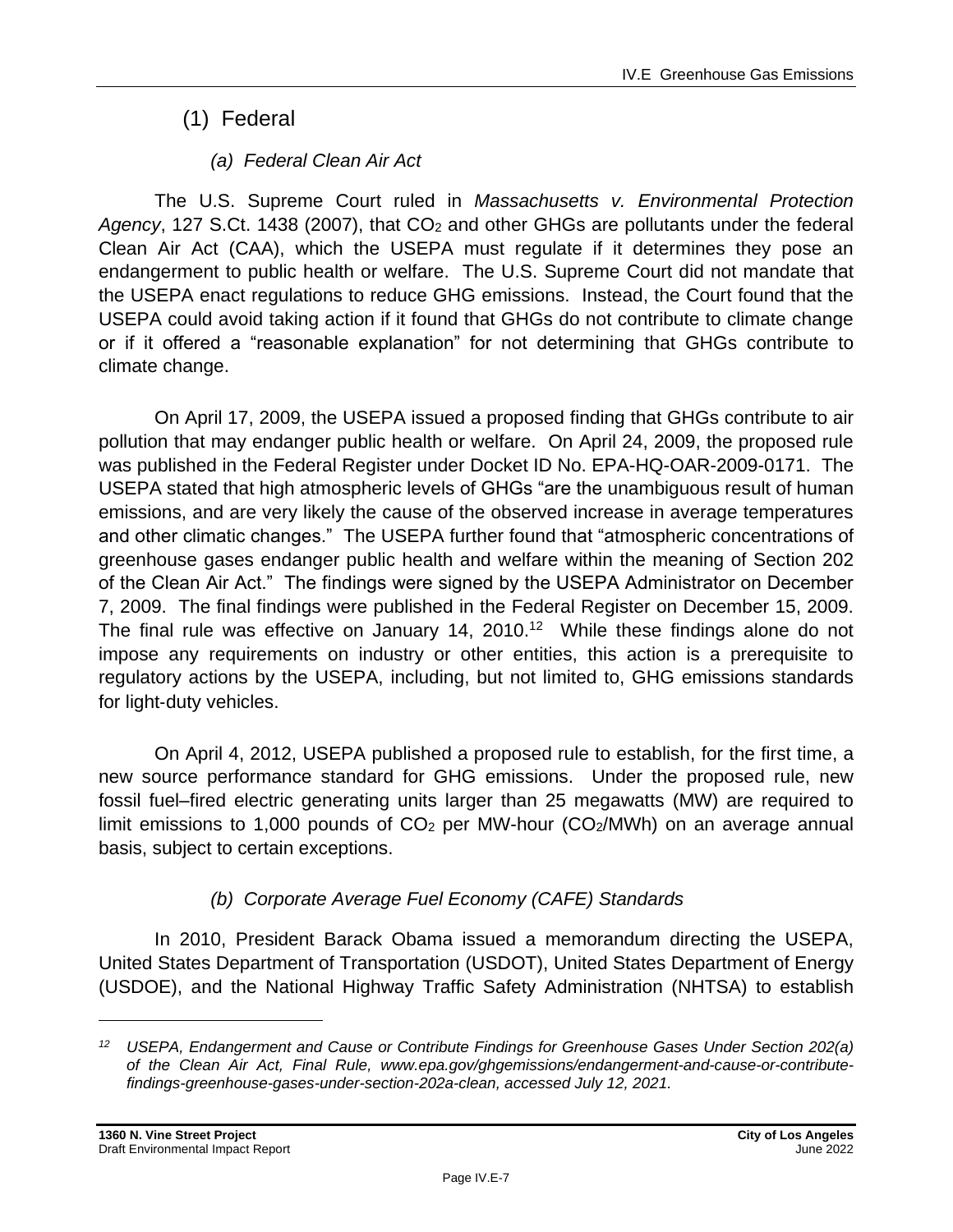additional standards regarding fuel efficiency and GHG reduction, clean fuels, and advanced vehicle infrastructure. In response to this directive, the USEPA and NHTSA proposed stringent, coordinated federal GHG and fuel economy standards for model years 2017–2025 light-duty vehicles. The proposed standards are projected to achieve 163 grams/mile of CO<sup>2</sup> in model year 2025, on an average industry fleet-wide basis, which is equivalent to 54.5 miles per gallon (mpg) if the standards were achieved solely through fuel efficiency. The final rule was adopted in 2012 for model years 2017–2021, and NHTSA intends to set standards for model years 2022–2025 in a future rulemaking. On April 2, 2018, the USEPA signed the Mid-term Evaluation Final Determination which found that the model year 2022–2025 GHG standards are not appropriate and should be revised.<sup>13</sup> This serves to initiate a notice to further consider appropriate standards for model year 2022– 2025 light duty vehicles. As of September 2018, the USEPA has not released additional documents evaluating GHG emissions standards.

In addition to the regulations applicable to cars and light-duty trucks described above, in 2011 the USEPA and NHTSA announced fuel economy and GHG standards for medium- and heavy-duty trucks for model years  $2014-2018$ . The standards for  $CO<sub>2</sub>$ emissions and fuel consumption are tailored to three main vehicle categories: combination tractors, heavy-duty pickup trucks and vans, and vocational vehicles. According to the USEPA, this regulatory program would reduce GHG emissions and fuel consumption for the affected vehicles by 6 to 23 percent over the 2010 baselines.<sup>14</sup>

Building on the success of the first phase of standards, in August 2016, the EPA and NHTSA finalized Phase 2 standards for medium- and heavy-duty vehicles through model year 2027 that will improve fuel efficiency and cut carbon pollution. The Phase 2 standards are expected to lower  $CO<sub>2</sub>$  emissions by approximately 1.1 billion metric tons and save vehicle owners fuel costs of about \$170 billion.<sup>15</sup> As discussed above, the USEPA is currently in the process of reevaluating the GHG standards for model year 2022–2025 light-duty vehicles.

In August 2018, the USEPA and NHTSA proposed the Safer Affordable Fuel-Efficient (SAFE) Vehicles Rule that would, if adopted, freeze the CAFE and CO<sub>2</sub> standards applicable in model year 2020 for model years 2021 through 2026. The

*<sup>13</sup> Federal Register, Mid-Term Evaluation of Greenhouse Gas Emissions Standards for Model Year 2022– 2025 Light-Duty Vehicles, www.federalregister.gov/documents/2018/04/13/2018-07364/mid-term-evaluationof-greenhouse-gas-emissions-standards-for-model-year-2022-2025-light-duty, accessed October 25, 2021.*

*<sup>14</sup> The emission reductions attributable to the regulations for medium- and heavy-duty trucks were not included in the Project's emissions inventory due to the difficulty in quantifying the reductions. Excluding these reductions results in a more conservative (i.e., higher) estimate of emissions for the Project.*

*<sup>15</sup> USEPA, "EPA and NHTSA Adopt Standards to Reduce GHG and Improve Fuel Efficiency of Mediumand Heavy-Duty Vehicles for Model Year 2018 and Beyond," August 2016.*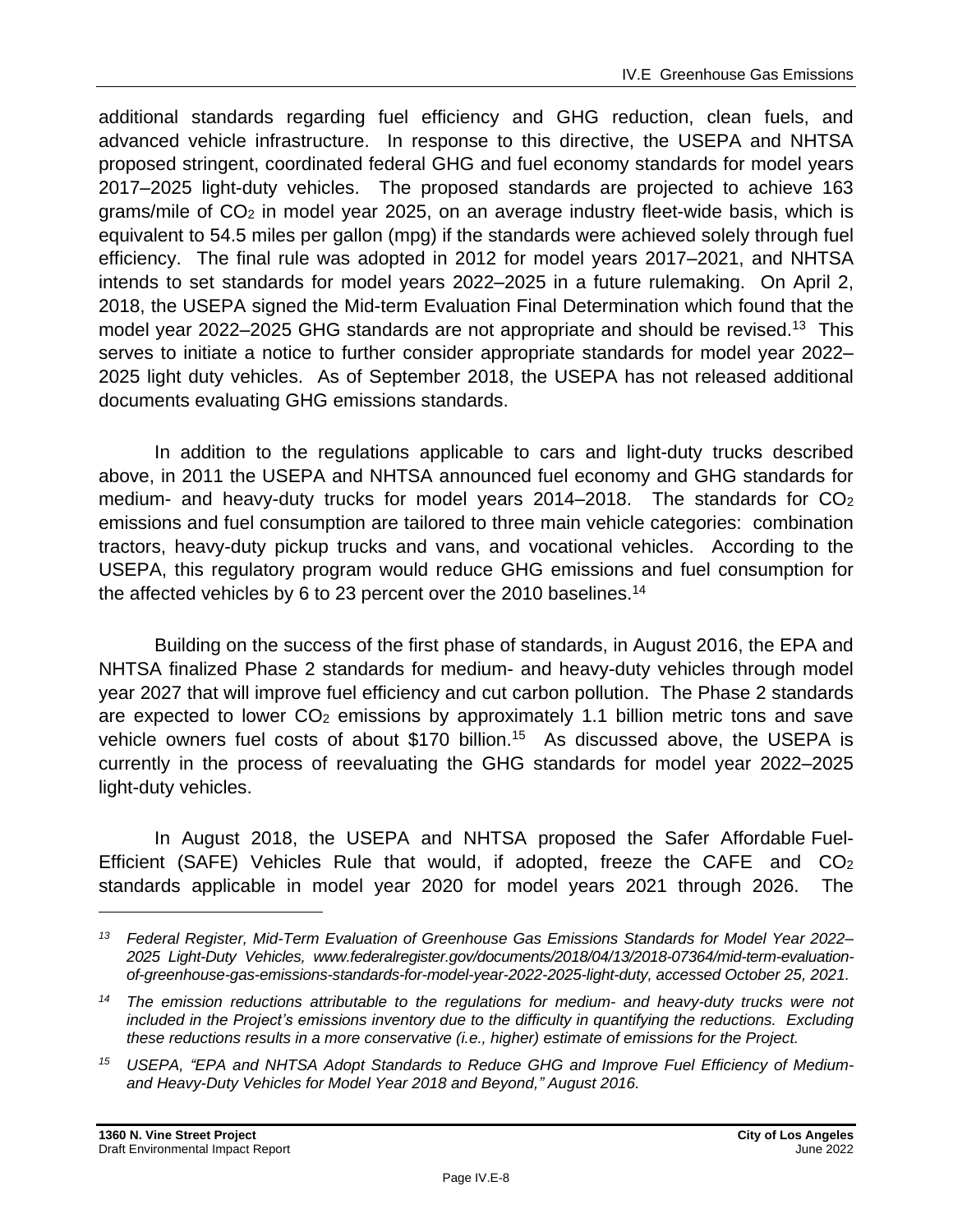estimated CAFE and  $CO<sub>2</sub>$  standards for model year 2020 are 43.7 mpg (204 grams of  $CO<sub>2</sub>$ ) per mile) for passenger cars and 31.3 mpg (284 grams of  $CO<sub>2</sub>$  per mile) for light trucks, projecting an overall industry average of 37 mpg, as compared to 46.7 mpg under the standards issued in 2012. In September 2019, USEPA published the final rule in the Federal Register. The USEPA also published the final rule for the One National Program on Federal Preemption of State Fuel Economy Standards that finalizes critical parts of the SAFE Vehicles Rule and makes clear that federal law preempts state and local tailpipe GHG emissions standards as well as zero-emission vehicle (ZEV) mandates. In November 2019, California and 23 other states, environmental groups, and the cities of Los Angeles and New York, filed a petition with the United States Court of Appeals for the District of Columbia Circuit, for the USEPA to reconsider the published rule. The Court has not yet ruled on the lawsuit.

#### *(c) Energy Independence and Security Act*

The Energy Independence and Security Act of 2007 (EISA) facilitates the reduction of national GHG emissions by requiring the following:

- Increasing the supply of alternative fuel sources by setting a mandatory Renewable Fuel Standard (RFS) that requires fuel producers to use at least 36 billion gallons of biofuel in 2022;
- Prescribing or revising standards affecting regional efficiency for heating and cooling products, procedures for new or amended standards, energy conservation, energy efficiency labeling for consumer electronic products, residential boiler efficiency, electric motor efficiency, and home appliances;
- Requiring approximately 25 percent greater efficiency for light bulbs by phasing out incandescent light bulbs between 2012 and 2014; requiring approximately 200 percent greater efficiency for light bulbs, or similar energy savings, by 2020; and
- While superseded by the USEPA and NHTSA actions described above, (i) establishing miles per gallon targets for cars and light trucks and (ii) directing the NHTSA to establish a fuel economy program for medium- and heavy-duty trucks and create a separate fuel economy standard for trucks.

Additional provisions of EISA address energy savings in government and public institutions, promote research for alternative energy, additional research in carbon capture, international energy programs, and the creation of "green jobs."<sup>16</sup>

*<sup>16</sup> A green job, as defined by the United States Department of Labor, is a job in business that produces goods or provides services that benefit the environment or conserve natural resources.*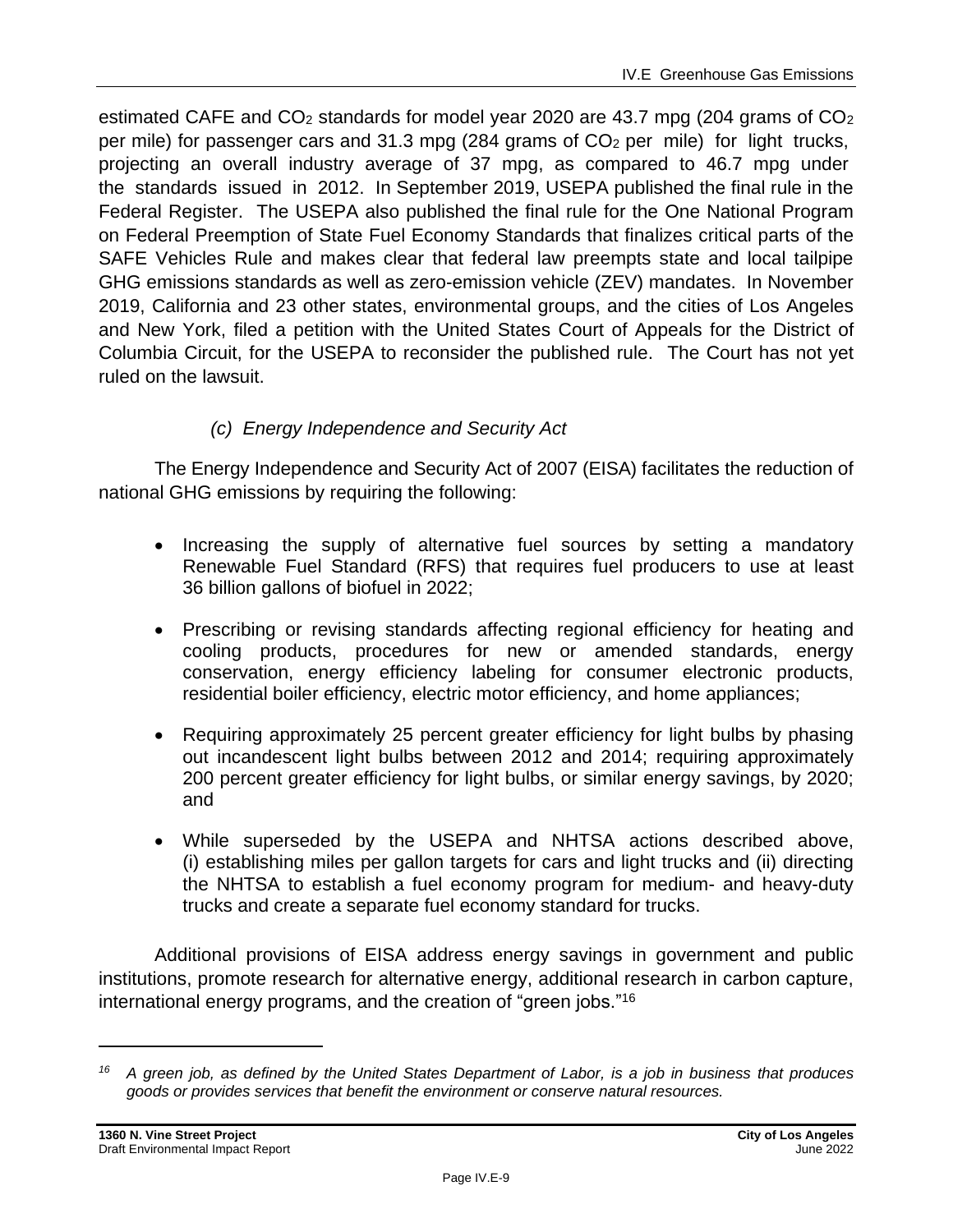- (2) State
	- *(a) Executive Order S-3-05, Executive Order B-30-15, and Executive Order B-55-18*

Executive Order S-3-05, issued by Governor Schwarzenegger in June 2005, established GHG emissions targets for the State, as well as a process to ensure the targets are met. The order directed the Secretary for the California Environmental Protection Agency (CalEPA) to report every two years on the State's progress toward meeting the Governor's GHG emission reduction targets. The statewide GHG targets established by Executive Order S-3-05 are as follows:

- By 2010, reduce to 2000 emission levels;<sup>17</sup>
- By 2020, reduce to 1990 emission levels;
- By 2050, reduce to 80 percent below 1990 levels.

Executive Order B-30-15, issued by Governor Jerry Brown in April 2015, established an additional statewide policy goal to reduce GHG emissions 40 percent below their 1990 levels by 2030. Reducing GHG emissions by 40 percent below 1990 levels in 2030 and by 80 percent below 1990 levels by 2050 (consistent with Executive Order S-3-05) aligns with scientifically established levels needed in the U.S. to limit global warming below 2 degrees Celsius. 18

The State Legislature adopted equivalent 2020 and 2030 statewide targets in the California Global Warming Solutions Act of 2006 (also known as Assembly Bill [AB] 32) and Senate Bill (SB) 32, respectively, both of which are discussed below. However, the Legislature has not yet adopted a target for the 2050 horizon year. As a result of Executive Order S-3-05, the California Climate Action Team (CAT), led by the Secretary of CalEPA, was formed. The CAT is made up of representatives from a number of state agencies and was formed to implement global warming emission reduction programs and to report on the progress made toward meeting statewide targets established under Executive Order

*<sup>17</sup> The 2010 target to reduce GHG emissions to 2000 levels was not met. Source: Rubin, Thomas A., Does California Really Need Major Land Use and Transportation Changes to Meet Greenhouse Gas Emissions Targets?, July 3, 2013.*

*<sup>18</sup> CARB, Frequently Asked Questions about Executive Order B-30-15, 2030 Carbon Target and Adaptation FAQs, April 29, 2015.*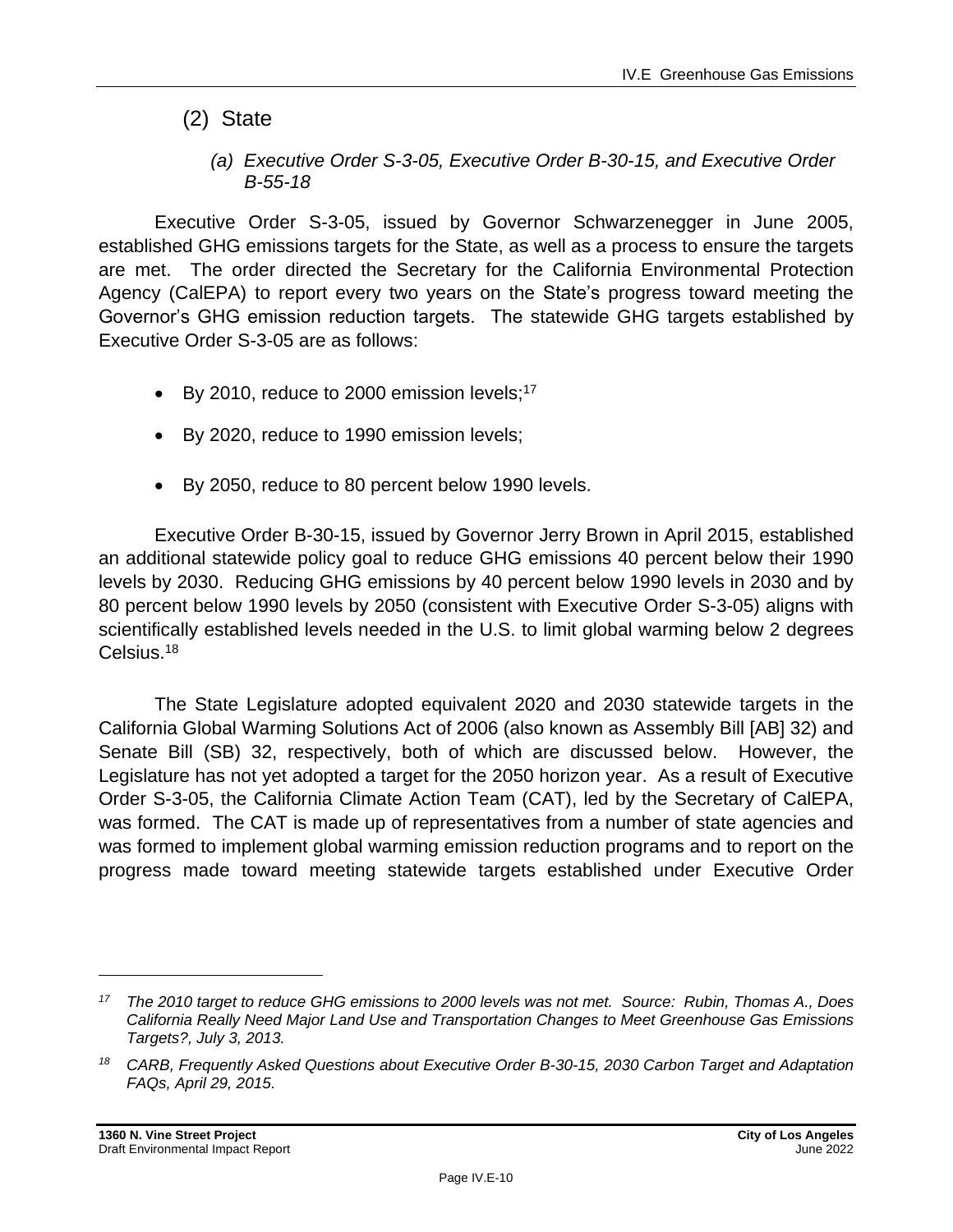S-3-05. The CAT reported several recommendations and strategies for reducing GHG emissions and reaching the targets established in Executive Order S-3-05.<sup>19</sup>

The CAT stated that smart land use is an umbrella term for strategies that integrate transportation and land-use decisions. Such strategies generally encourage jobs/housing proximity, promote transit-oriented development (TOD), and encourage high-density residential/commercial development along transit corridors. These strategies develop more efficient land-use patterns within each jurisdiction or region to match population increases, workforce, and socioeconomic needs for the full spectrum of the population. "Intelligent transportation systems" refers to the application of advanced technology systems and management strategies to improve operational efficiency of transportation systems and the movement of people, goods, and service.<sup>20</sup>

Executive Order B-55-18, issued by Governor Jerry Brown in September 2018, establishes a new statewide goal to achieve carbon neutrality as soon as possible, but no later than 2045, and achieve and maintain net negative emissions thereafter. Based on this executive order, the California Air Resources Board (CARB) would work with relevant state agencies to develop a framework for implementation and accounting that tracks progress towards this goal as well as ensuring future scoping plans identify and recommend measures to achieve the carbon neutrality goal.

In October 2020, CARB released a study which evaluated three scenarios that achieve Carbon Neutrality in California by 2045. The study will be used by CARB in development of the 2022 Scoping Plan update. More ambitious carbon reduction scenarios that achieve carbon neutrality prior to 2045 may be considered as part of future analyses by the State.

The scenarios analyzed to achieve carbon neutrality include a high Carbon Dioxide Removal (CDR) scenario, Zero Carbon Energy scenario, and a Balanced scenario. The High CDR scenario achieves GHG reductions by relying on CO<sub>2</sub> removal strategies. The High CDR scenario would require 80 million metric tons (MMT) of CO2 to be removed by CDR strategies in order to achieve carbon neutrality. The Zero Carbon Energy scenario is based on the assumption of zero-fossil fuel emissions by 2045. The Zero Carbon Energy scenario would require 33 MMT of CO2e to be removed by CDR strategies in order to achieve carbon neutrality. The Balanced scenario represents a middle point between the High CDR scenario and Zero Carbon Energy scenario. The Balanced scenario would require 56 MMT of CO2e to be removed by CDR strategies in order to achieve carbon

<sup>&</sup>lt;sup>19</sup> CalEPA, Climate Action Team Report to Governor Schwarzenegger and the Legislature, March 2006.

*<sup>20</sup> CalEPA, Climate Action Team Report to Governor Schwarzenegger and the Legislature, March 2006, p. 58.*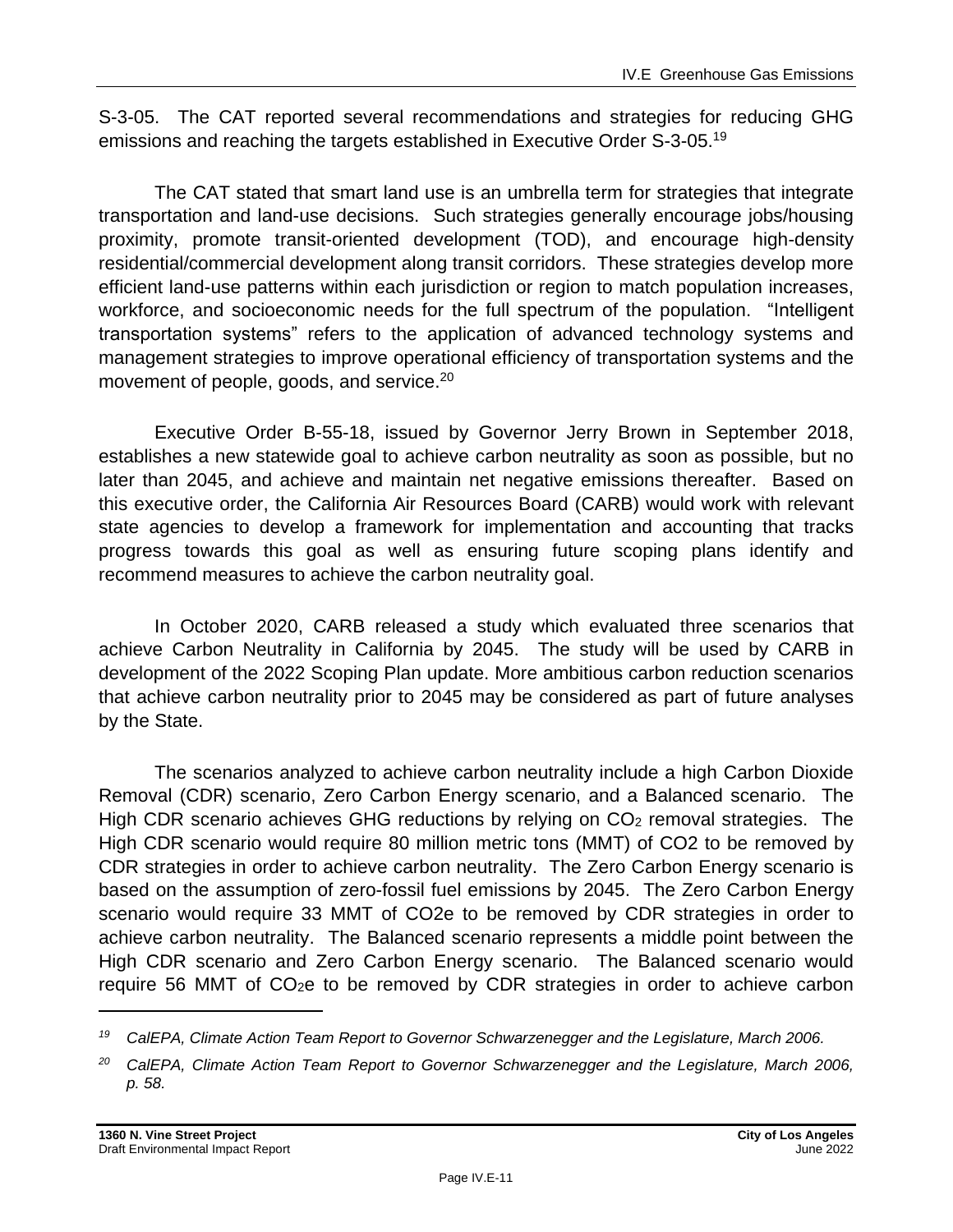neutrality. The scenarios would achieve at least an 80-percent reduction in GHGs by 2045, relative to 1990 levels without reliance on CDR. Remaining  $CO<sub>2</sub>e$  would be reduced to zero by applying carbon dioxide removal strategies, including sinks from natural and working lands and negative emissions technologies like direct air capture.

Under each of these scenarios, CARB proposed reduction strategies for various sectors that contribute GHG emissions throughout the State. Although specific details are not yet available for the GHG reduction measures discussed above, implementation of these measures would require regulations to be enforced by the State.

#### *(b) Assembly Bill 32 (California Global Warming Solutions Act of 2006 (AB 32)) and Senate Bill 32*

The California Global Warming Solutions Act of 2006 (also known as AB 32) commits the State to achieving the following:

- By 2010, reduce to 2000 GHG emission levels; $^{21}$  and
- By 2020, reduce to 1990 levels.

To achieve these goals, which are consistent with the California CAT GHG targets for 2010 and 2020, AB 32 mandates that CARB establish a quantified emissions cap, institute a schedule to meet the cap, implement regulations to reduce statewide GHG emissions from stationary sources consistent with the CAT strategies, and develop tracking, reporting, and enforcement mechanisms to ensure that reductions are achieved. In order to achieve the reduction targets, AB 32 requires CARB to adopt rules and regulations in an open public process that achieve the maximum technologically feasible and cost-effective GHG reductions. 22

SB 32, signed September 8, 2016, updates AB 32 to include an emissions reduction goal for the year 2030, consistent with Executive Order B-30-15. Specifically, SB 32 requires CARB to ensure that statewide GHG emissions are reduced to 40 percent below the 1990 levels by 2030. The new plan, outlined in SB 32, involves increasing

*<sup>21</sup> The 2010 target to reduce GHG emissions to 2000 levels was not met. Source: Rubin, Thomas A., Does California Really Need Major Land Use and Transportation Changes to Meet Greenhouse Gas Emissions Targets?, July 3, 2013.*

*<sup>22</sup> CARB's list of discrete early action measures that could be adopted and implemented before January 1, 2010, was approved on June 21, 2007. The three adopted discrete early action measures are: (1) a lowcarbon fuel standard, which reduces carbon intensity in fuels statewide; (2) reduction of refrigerant losses from motor vehicle air conditioning system maintenance; and (3) increased methane capture from landfills, which includes requiring the use of state-of-the-art capture technologies.*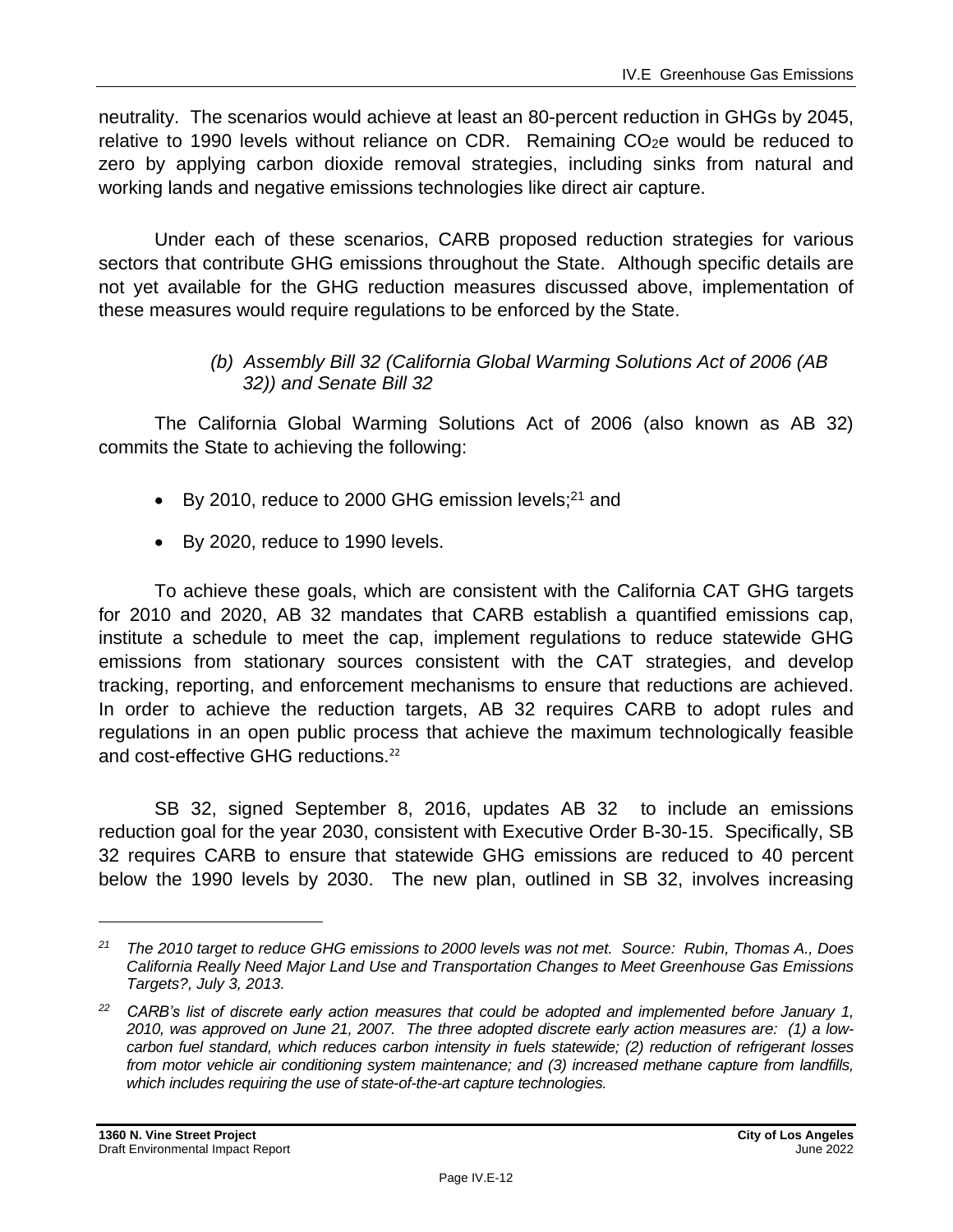renewable energy use, imposing tighter limits on the carbon content of gasoline and diesel fuel, putting more electric cars on the road, improving energy efficiency, and curbing emissions from key industries.

#### *(c) Climate Change Scoping Plan*

In 2008, CARB approved a *Climate Change Scoping Plan* (referred to herein as the Climate Change Scoping Plan), as required by AB  $32.^{23}$  Subsequently, CARB approved updates to the 2008 Climate Change Scoping Plan in 2014 (First Update) and 2017 (2017 Update), with the 2017 Update considering SB 32 (adopted in 2016) in addition to AB 32*.*

The Climate Change Scoping Plan proposed a "comprehensive set of actions designed to reduce overall carbon GHG emissions in California, improve our environment, reduce our dependence on oil, diversify our energy sources, save energy, create new jobs, and enhance public health."<sup>24</sup> The Climate Change Scoping Plan identified a range of GHG reduction actions which included direct regulations, alternative compliance mechanisms, monetary and non-monetary incentives, voluntary actions, market-based mechanisms, such as a cap-and-trade system, and an AB 32 implementation fee to fund the program.

The Climate Change Scoping Plan called for a "coordinated set of solutions" to address all major categories of GHG emissions. Transportation emissions were addressed through a combination of higher standards for vehicle fuel economy, implementation of the Low Carbon Fuel Standard (LCFS), and greater consideration to reducing trip length and generation through land use planning and transit-oriented development. Buildings, land use, and industrial operations were encouraged and, sometimes, required to use energy more efficiently. Utility energy providers were required to include more renewable energy sources through implementation of the Renewables Portfolio Standard (RPS).<sup>25</sup> Additionally, the Climate Change Scoping Plan emphasized opportunities for households and businesses to save energy and money through increasing energy efficiency. It indicated that substantial savings of electricity and natural gas would be accomplished through "improving energy efficiency by 25 percent."

The 2008 Climate Change Scoping Plan identified a number of specific issues relevant to the Project, including:

*<sup>23</sup> Climate Change Proposed Scoping Plan was approved by CARB on December 11, 2008.*

*<sup>24</sup> CARB, Climate Change Scoping Plan: A Framework for Change, December 2008.*

*<sup>25</sup> For a discussion of Renewables Portfolio Standard, refer to subsection 2.c.(2)(f)(i), California Renewables Portfolio Standard.*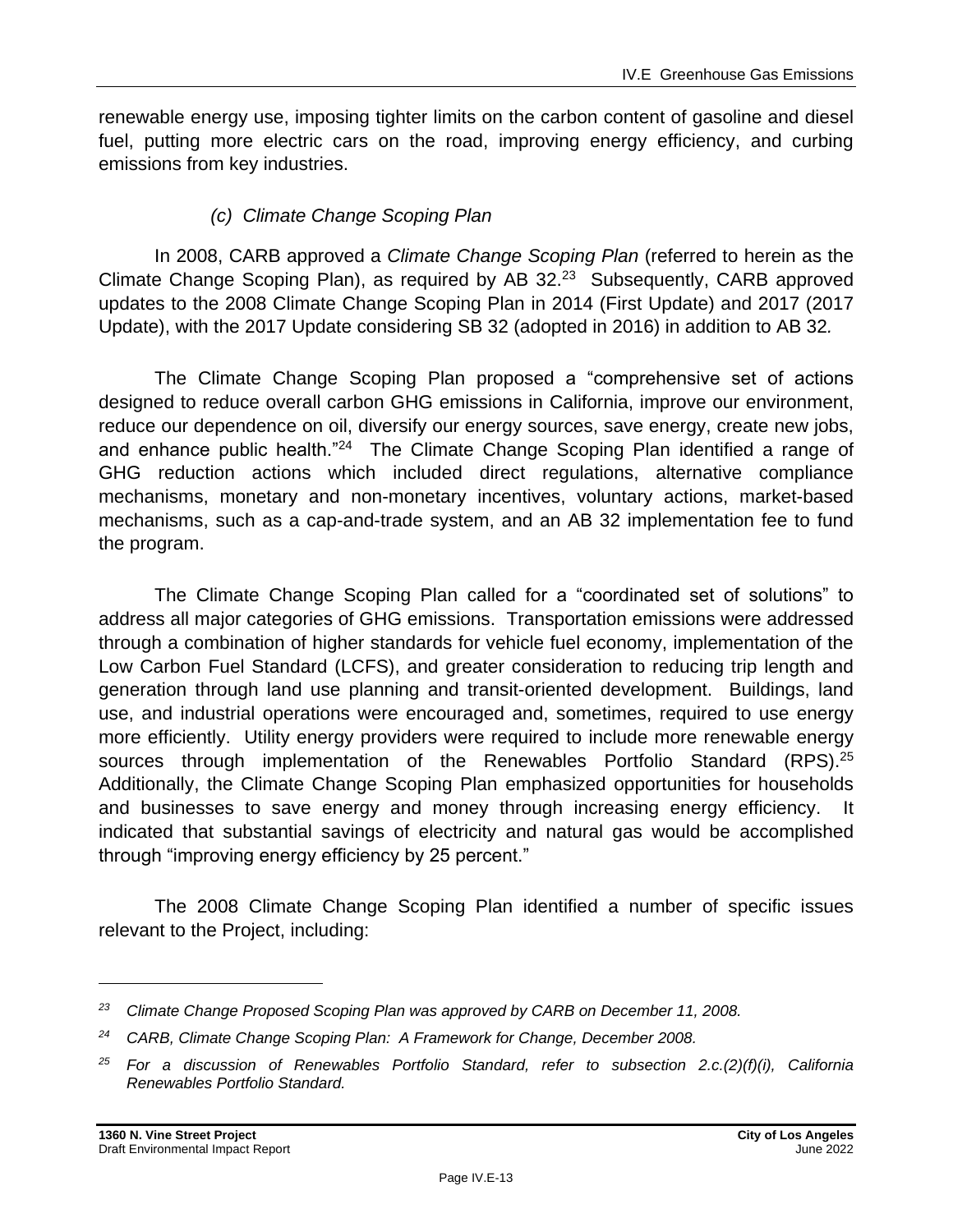• The potential of using the green building framework as a mechanism, which could enable GHG emissions reductions in other sectors (i.e., electricity, natural gas), noting that:

> *A Green Building strategy will produce greenhouse gas savings through buildings that exceed minimum energy efficiency standards, decrease consumption of potable water, reduce solid waste during construction and operation, and incorporate sustainable materials. Combined, these measures can also contribute to healthy indoor air quality, protect human health, and minimize impacts to the environment.*

- The importance of supporting the Department of Water Resources' work to implement the Governor's objective to reduce per capita water use by 20 percent by 2020. Specific measures to achieve this goal include water use efficiency, water recycling, and reuse of urban runoff. The 2008 Climate Change Scoping Plan noted that water use requires significant amounts of energy, including approximately one-fifth of statewide electricity.
- Encouraging local governments to set quantifiable emission reduction targets for their jurisdictions and use their influence and authority to encourage reductions in emissions caused by energy use, waste and recycling, water and wastewater systems, transportation, and community design.

Forecasting the amount of emissions that would occur in 2020 if no actions are taken was necessary to assess the scope of the reductions California had to make to return to the 1990 emissions level by 2020 as required by AB 32. CARB originally defined the "business-as-usual" or BAU scenario as emissions in the absence of any GHG emission reduction measures discussed in the Climate Change Scoping Plan. For example, in further explaining CARB's BAU methodology, CARB assumed that all new electricity generation would be supplied by natural gas plants, no further regulatory action would impact vehicle fuel efficiency, and building energy efficiency codes would be held at 2005 standards. In the Climate Change Scoping Plan, CARB determined that achieving the 1990 emissions level in 2020 would require a reduction in GHG emissions of approximately 28.5 percent from the otherwise projected 2020 emissions level (i.e., those emissions that would occur in 2020, absent GHG-reducing laws and regulations).<sup>26</sup>

Subsequent to adoption of the 2008 Climate Change Scoping Plan, a lawsuit was filed challenging CARB's approval of the *Climate Change Scoping Plan Functional Equivalent Document* (*FED to the Climate Change Scoping Plan*). On May 20, 2011 (Case No. CPF-09-509562), the Court found that the environmental analysis of the alternatives in

*<sup>26</sup> CARB, Climate Change Scoping Plan: A Framework for Change, December 2008, p. 12.*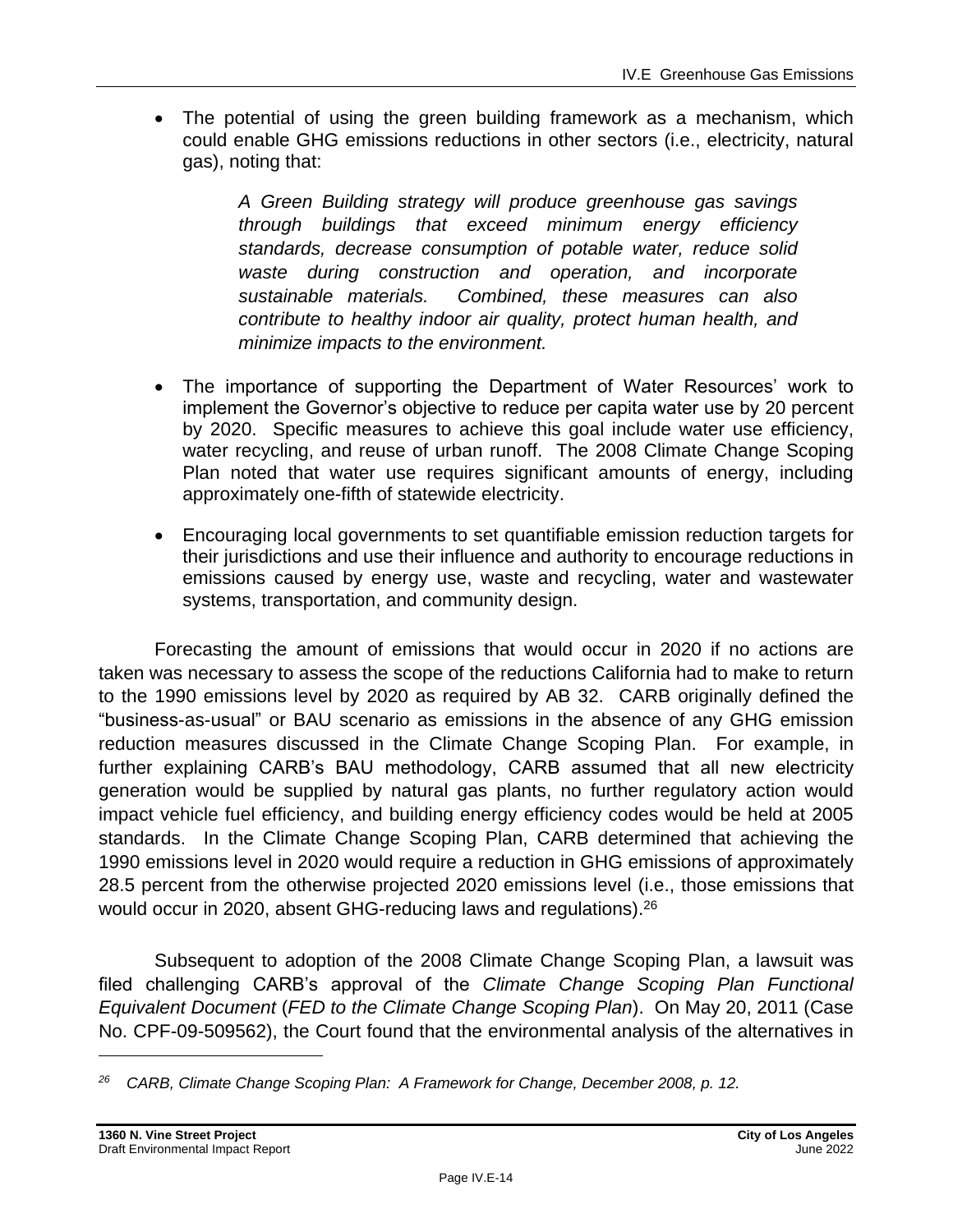the *FED to the Climate Change Scoping Plan* was not sufficient under the California Environmental Quality Act (CEQA). CARB staff prepared a revised and expanded environmental analysis, and the *Supplemental FED to the Climate Change Scoping Plan* was approved on August 24, 2011 (*Supplemental FED*). The *Supplemental FED* indicated that there is the potential for adverse environmental impacts associated with implementation of the various GHG emission reduction measures recommended in the 2008 Climate Change Scoping Plan.

As part of the *Supplemental FED*, CARB updated the projected 2020 BAU emissions inventory based on then-current economic forecasts (i.e., as influenced by the economic downturn) and emission reduction measures already in place, replacing its prior 2020 BAU emissions inventory. CARB staff derived the updated emissions estimates by projecting emissions growth, by sector, from the state's average emissions from 2006 through 2008. Specific emission reduction measures included were the million-solar-roofs program, the AB 1493 (Pavley I) motor vehicle GHG emission standards, and the LCFS.<sup>27</sup> In addition, CARB also factored into the 2020 BAU inventory emissions reductions associated with a 33-percent RPS for electricity generation. Based on the new economic data, CARB determined that achieving the 1990 emissions level by 2020 would require a reduction in GHG emissions of 21.7 percent (down from 28.5 percent) from BAU conditions. When the 2020 emissions level projection also was updated to account for newly implemented regulatory measures discussed above, CARB determined that achieving the 1990 emissions level in 2020 would require a reduction in GHG emissions of 16 percent (down from 28.5 percent) from the BAU conditions.28,29

In 2014, CARB adopted the First Update.<sup>30</sup> The stated purpose of the First Update was to "highlight… California's success to date in reducing its GHG emissions and lay…the foundation for establishing a broad framework for continued emission reductions beyond 2020, on the path to 80 percent below 1990 levels by 2050."<sup>31</sup> The First Update found that

*<sup>27</sup> Pavley I are the first GHG standards in the nation for passenger vehicles and took effect for model years starting in 2009 to 2016. Pavley I could potentially result in 27.7 million metric tons CO2e reduction in 2020. Pavley II will cover model years 2017 to 2025 and potentially result in an additional reduction of 4.1 million metric tons CO2e.*

*<sup>28</sup> CARB, Supplement to the AB 32 Scoping Plan FED, Table 1.2-2.*

*<sup>29</sup> The emissions and reductions estimates found in the Supplemental FED to the Climate Change Scoping Plan fully replace the estimates published in the 2008 Climate Change Scoping Plan. See CARB, Resolution 11-27 (Aug. 24, 2011) (setting aside approval of 2008 Climate Change Scoping Plan and associated emissions forecasts, and approving the Supplemental FED). The estimates in the 2008 document are 596 million metric tons CO2e under 2020 BAU and a required reduction of 169 million metric tons CO2e (28.4 percent).*

*<sup>30</sup> Health & Safety Code Section 38561(h) requires CARB to update the Scoping Plan every five years.*

*<sup>31</sup> CARB, 2014 Update, May 2014, p. 4.*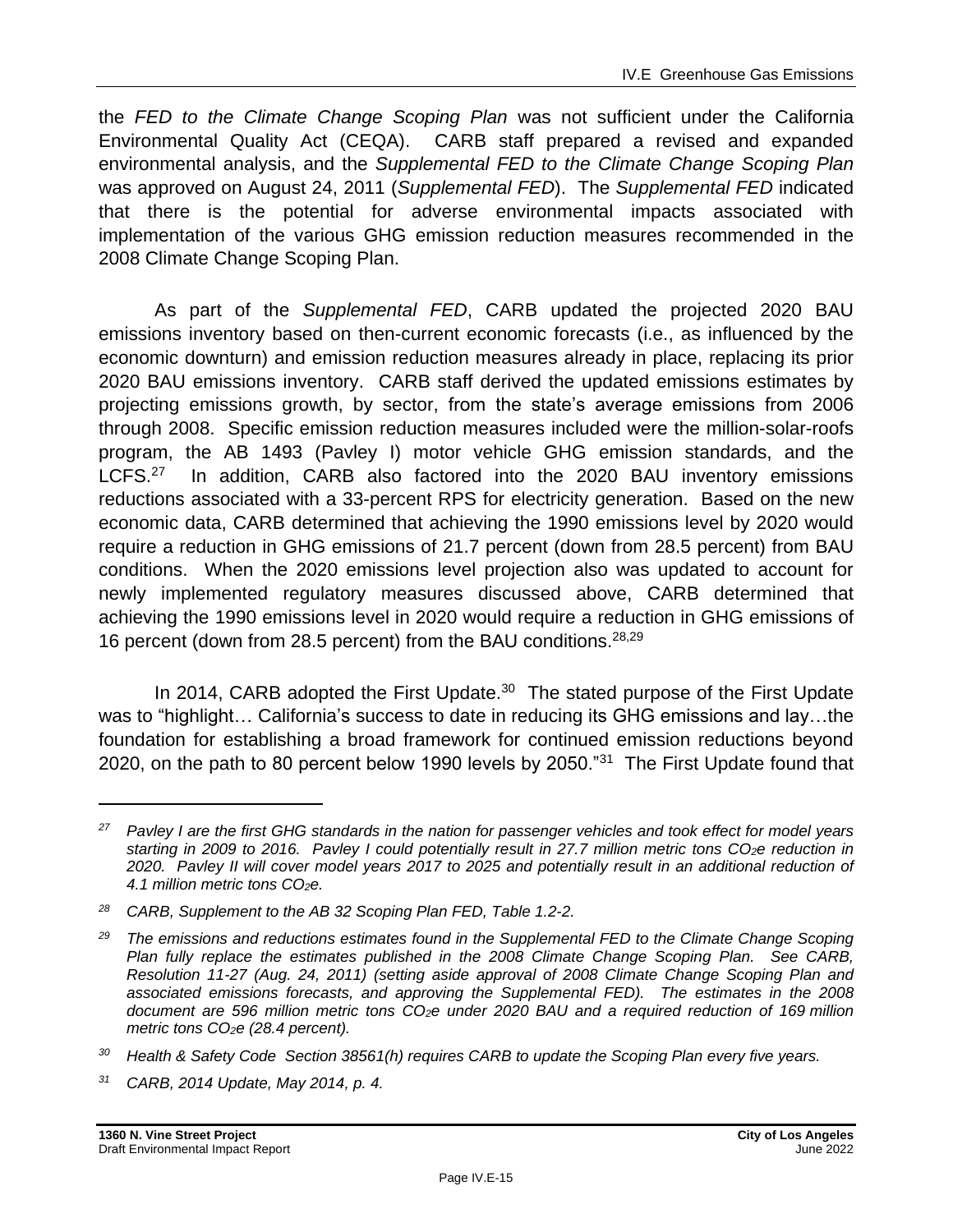California is on track to meet the 2020 emissions reduction mandate established by AB 32 and noted that California could reduce emissions further by 2030 to levels squarely in line with those needed to stay on track to reduce emissions to 80 percent below 1990 levels by 2050 if the State realizes the expected benefits of existing policy goals.<sup>32</sup>

In conjunction with the First Update, CARB identified "six key focus areas comprising major components of the State's economy to evaluate and describe the larger transformative actions that will be needed to meet the State's more expansive emission reduction needs by 2050."<sup>33</sup> Those six areas were: (1) energy; (2) transportation (vehicles/ equipment, sustainable communities, housing, fuels, and infrastructure); (3) agriculture; (4) water; (5) waste management; and (6) natural and working lands. The First Update identified key recommended actions for each sector that would facilitate achievement of the 2050 reduction target.

Based on CARB's research efforts, it has a "strong sense of the mix of technologies needed to reduce emissions through 2050."<sup>34</sup> Those technologies include energy demand reduction through efficiency and activity changes; large-scale electrification of on-road vehicles, buildings and industrial machinery; decarbonizing electricity and fuel supplies; and the rapid market penetration of efficient and clean energy technologies.

The First Update discussed new residential and commercial building energy efficiency improvements, specifically identifying progress towards zero net energy buildings as an element of meeting mid-term and long-term GHG reduction goals. The First Update expressed CARB's commitment to working with the California Public Utilities Commission (CPUC) and California Energy Commission (CEC) to facilitate further achievements in building energy efficiency.

In December 2017, CARB adopted the 2017 Update. The 2017 Update builds upon the framework established by the 2008 Climate Change Scoping Plan and the First Update while identifying new, technologically feasible, and cost-effective strategies to ensure that California meets its GHG reduction targets in a way that promotes and rewards innovation, continues to foster economic growth, and delivers improvements to the environment and public health. The 2017 Update includes policies to require direct GHG reductions at some of the State's largest stationary sources and mobile sources. These policies include the

*<sup>32</sup> CARB, 2014 Update, May 2014, p. 34.*

*<sup>33</sup> CARB, 2014 Update, May 2014, p. 6.*

*<sup>34</sup> CARB, 2014 Update, May 2014, p. 32.*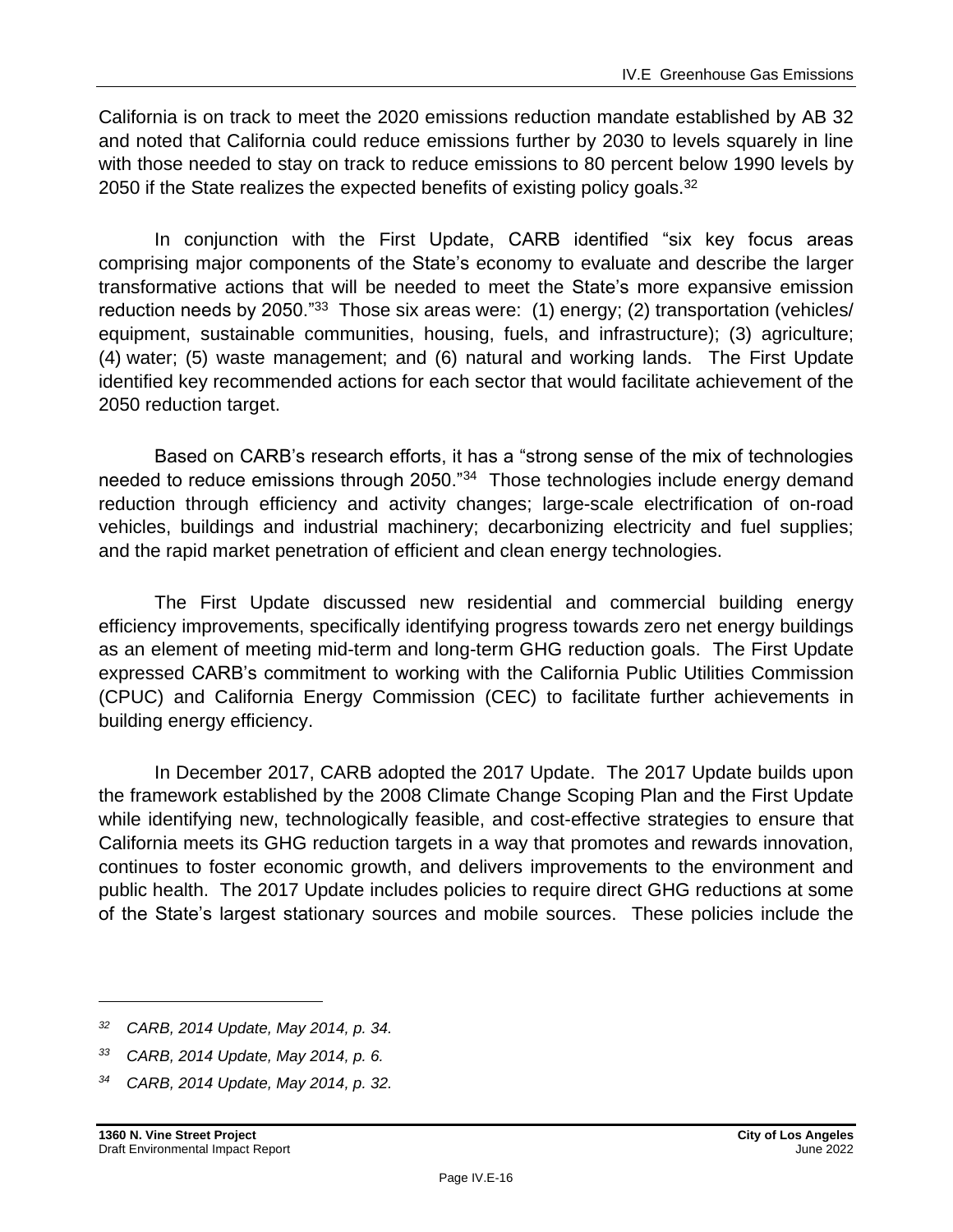use of lower GHG fuels, efficiency regulations, and the Cap-and-Trade Program, which constrains and reduces emissions at covered sources.<sup>35</sup>

#### *(d) Assembly Bill 197*

AB 197, signed September 8, 2016, is a bill linked to SB 32, which prioritizes efforts to cut GHG emissions in low-income or minority communities. AB 197 requires CARB to make available, and update at least annually, on its Internet Web site, the emissions of GHGs, criteria pollutants, and toxic air contaminants for each facility that reports to CARB and air districts. In addition, AB 197 adds two Members of the Legislature to the CARB board as ex officio, non-voting members and creates the Joint Legislative Committee on Climate Change Policies to ascertain facts and make recommendations to the Legislature and the houses of the Legislature concerning the State's programs, policies, and investments related to climate change.

#### *(e) Cap-and-Trade Program*

The Climate Change Scoping Plan identifies a Cap-and-Trade Program as one of the strategies for California to reduce GHG emissions. Under the Cap-and-Trade Program, an overall limit on GHG emissions from capped sectors is established, and facilities subject to the cap are able to trade permits to emit GHGs within the overall limit. According to CARB, a Cap-and-Trade Program will help put California on the path to meet its goal of reducing GHG emissions to 1990 levels by the year 2020.<sup>36</sup> CARB adopted a California Cap-and-Trade Program pursuant to its authority under AB 32 and the State Legislature extended the Cap-and-Trade Program through 2030 with the adoption of Assembly Bill 398.

The Cap-and-Trade Program is designed to reduce GHG emissions from major sources, such as refineries and power plants, (deemed "covered entities"). "Covered entities" subject to the Cap-and-Trade Program are sources that emit more than  $25,000$  metric tons  $CO<sub>2</sub>e$  (MTCO<sub>2</sub>e) per year. Triggering of the 25,000 MTCO<sub>2</sub>e per year "inclusion threshold" is measured against a subset of emissions reported and verified under the California Regulation for the Mandatory Reporting of Greenhouse Gas Emissions (Mandatory Reporting Rule or MRR).

Under the Cap-and-Trade Program, CARB issues allowances equal to the total amount of allowable emissions over a given compliance period and distributes these to

*<sup>35</sup> CARB, 2017 Update, November 2017, p. 7.*

*<sup>36</sup> With continuation of the Cap-and-Trade Program, the State can achieve a 40-percent reduction target by 2030.*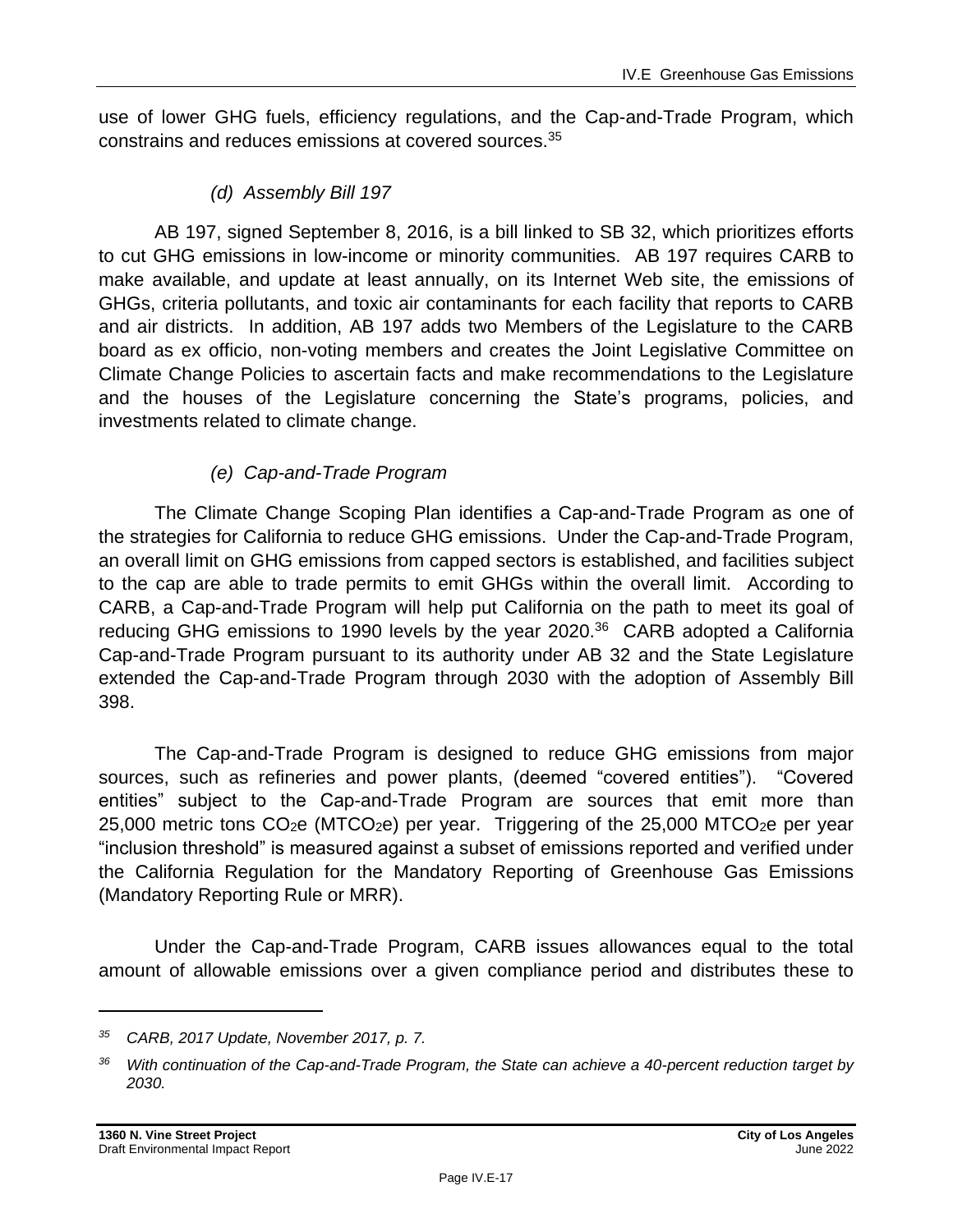regulated entities. Covered entities are allocated free allowances in whole or in part (if eligible) and may buy allowances at auction, purchase allowances from others, or purchase offset credits. Each covered entity with a compliance obligation is required to surrender an allowance for each metric ton  $CO<sub>2</sub>e$  of GHG they emit.

The Cap-and-Trade Program provides a firm cap, ensuring that the 2020 and 2030 statewide emission limits will not be exceeded. An inherent feature of the Cap-and-Trade Program is that it does not guarantee GHG emissions reductions in any discrete location or by any particular source. Rather, GHG emissions reductions are only guaranteed on a cumulative basis. As summarized by CARB in the First Update:

*The Cap-and-Trade Regulation gives companies the flexibility to trade allowances with others or take steps to cost-effectively reduce emissions at their own facilities. Companies that emit more have to turn in more allowances or other compliance instruments. Companies that can cut their GHG emissions have to turn in fewer allowances. But as the cap declines, aggregate emissions must be reduced.*

For example, a covered entity theoretically could increase its GHG emissions every year and still comply with the Cap-and-Trade Program if there is a commensurate reduction in GHG emissions from other covered entities. Such a focus on aggregate GHG emissions is considered appropriate because climate change is a global phenomenon, and the effects of GHG emissions are considered cumulative.

The Cap-and-Trade Program works with other direct regulatory measures and provides an economic incentive to reduce emissions. If California's direct regulatory measures reduce GHG emissions more than expected, then the Cap-and-Trade Program will be responsible for relatively fewer emissions reductions. If California's direct regulatory measures reduce GHG emissions less than expected, then the Cap-and-Trade Program will be responsible for relatively more emissions reductions. Thus, the Cap-and-Trade Program assures that California will meet its GHG emissions reduction mandates:

*The Cap-and-Trade Program establishes an overall limit on GHG emissions from most of the California economy—the "capped sectors." Within the capped sectors, some of the reductions are being accomplished through direct regulations, such as improved building and appliance efficiency standards, the [Low Carbon Fuel Standard] LCFS, and the 33 percent [Renewables Portfolio Standard] RPS. Whatever additional reductions are needed to bring emissions within the cap is accomplished through price*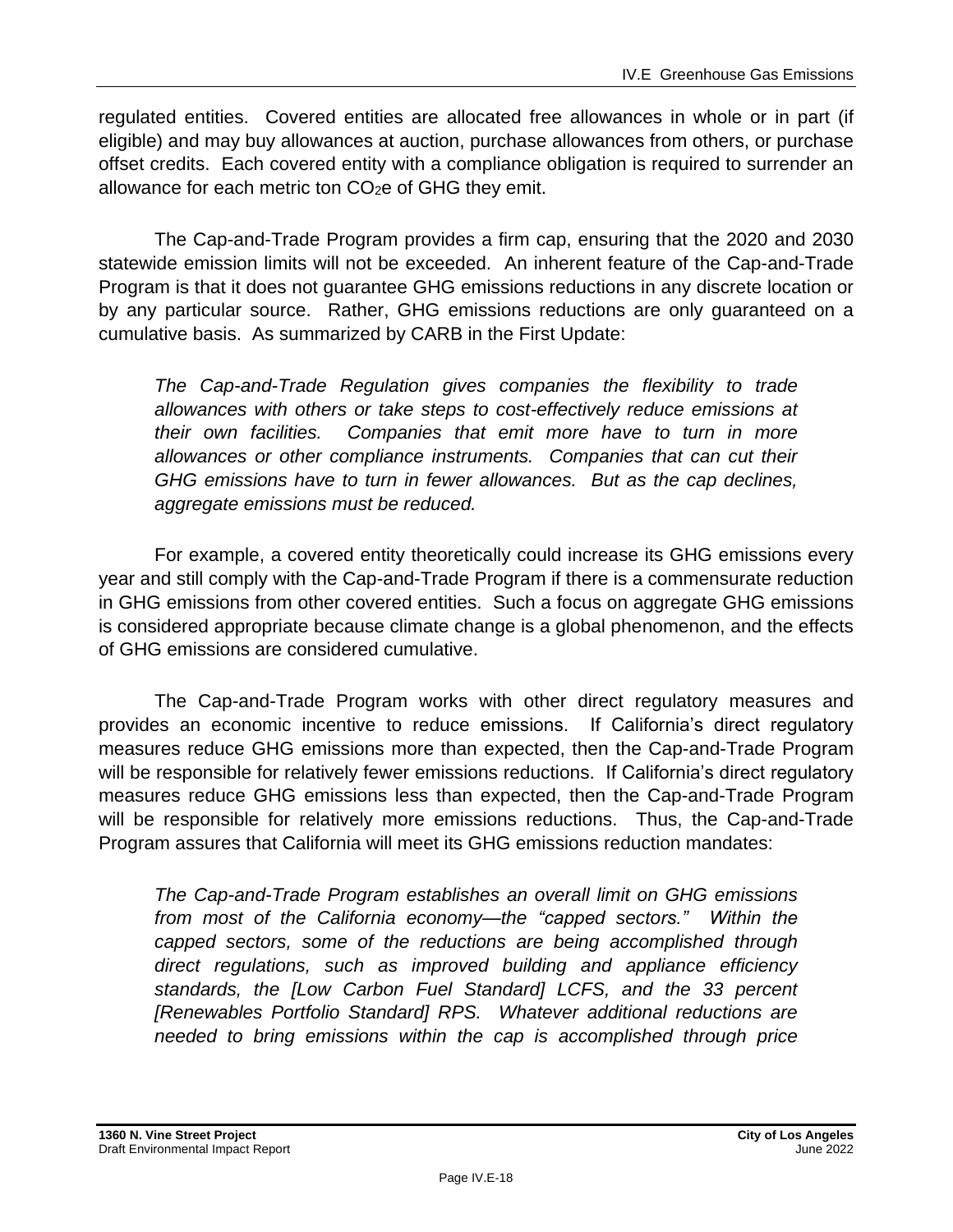*incentives posed by emissions allowance prices. Together, direct regulation and price incentives assure that emissions are brought down cost-effectively to the level of the overall cap.<sup>37</sup> […]*

*[T]he Cap-and-Trade Regulation provides assurance that California's 2020*  limit will be met because the regulation sets a firm limit on 85 percent of *California's GHG emissions.<sup>38</sup>*

Overall, the Cap-and-Trade Program will achieve aggregate, rather than site-specific or project-level, GHG emissions reductions. Also, due to the regulatory framework adopted by CARB in AB 32, the reductions attributed to the Cap-and-Trade Program can change over time depending on the State's emissions forecasts and the effectiveness of direct regulatory measures.

The Cap-and-Trade Program covers approximately 85 percent of California's GHG emissions.<sup>39</sup> The Cap-and-Trade Program covers the GHG emissions associated with electricity consumed in California, whether generated in-state or imported. Accordingly, GHG emissions associated with CEQA projects' electricity usage are covered by the Cap-and-Trade Program. The Cap-and-Trade Program also covers fuel suppliers (natural gas and propane fuel providers and transportation fuel providers) to address emissions from such fuels and from combustion of other fossil fuels not directly covered at large sources in the Cap-and-Trade Program's first compliance period.<sup>40</sup> Furthermore, the Cap-and-Trade Program also covers the GHG emissions associated with the combustion of transportation fuels in California, whether refined in-state or imported. The point of regulation for transportation fuels is when they are "supplied" (i.e., delivered into commerce). Accordingly, as with stationary source GHG emissions and GHG emissions attributable to electricity use, virtually all, if not all, of GHG emissions from CEQA projects associated with vehicle-miles traveled (VMT) are covered by the Cap-and-Trade Program.

AB 398 was enacted in 2017 to extend and clarify the role of the State's Cap-and-Trade Program through December 31, 2030. As part of AB 398, refinements were made to the Cap-and-Trade Program to establish updated protocols and allocation of proceeds to reduce GHG emissions.

*<sup>37</sup> CARB, 2014 Update, May 2014, p. 88.*

*<sup>38</sup> CARB, 2014 Update, May 2014, pp. 86–87.*

*<sup>39</sup> Center for Climate and Energy Solutions, California Cap-and-Trade, www.c2es.org/us-states-regions/keylegislation/california-cap-trade, accessed October 25, 2021.*

*<sup>40</sup> While the Cap-and-Trade Program technically covered fuel suppliers as early as 2012, they did not have a compliance obligation (i.e., they were not fully regulated) until 2015.*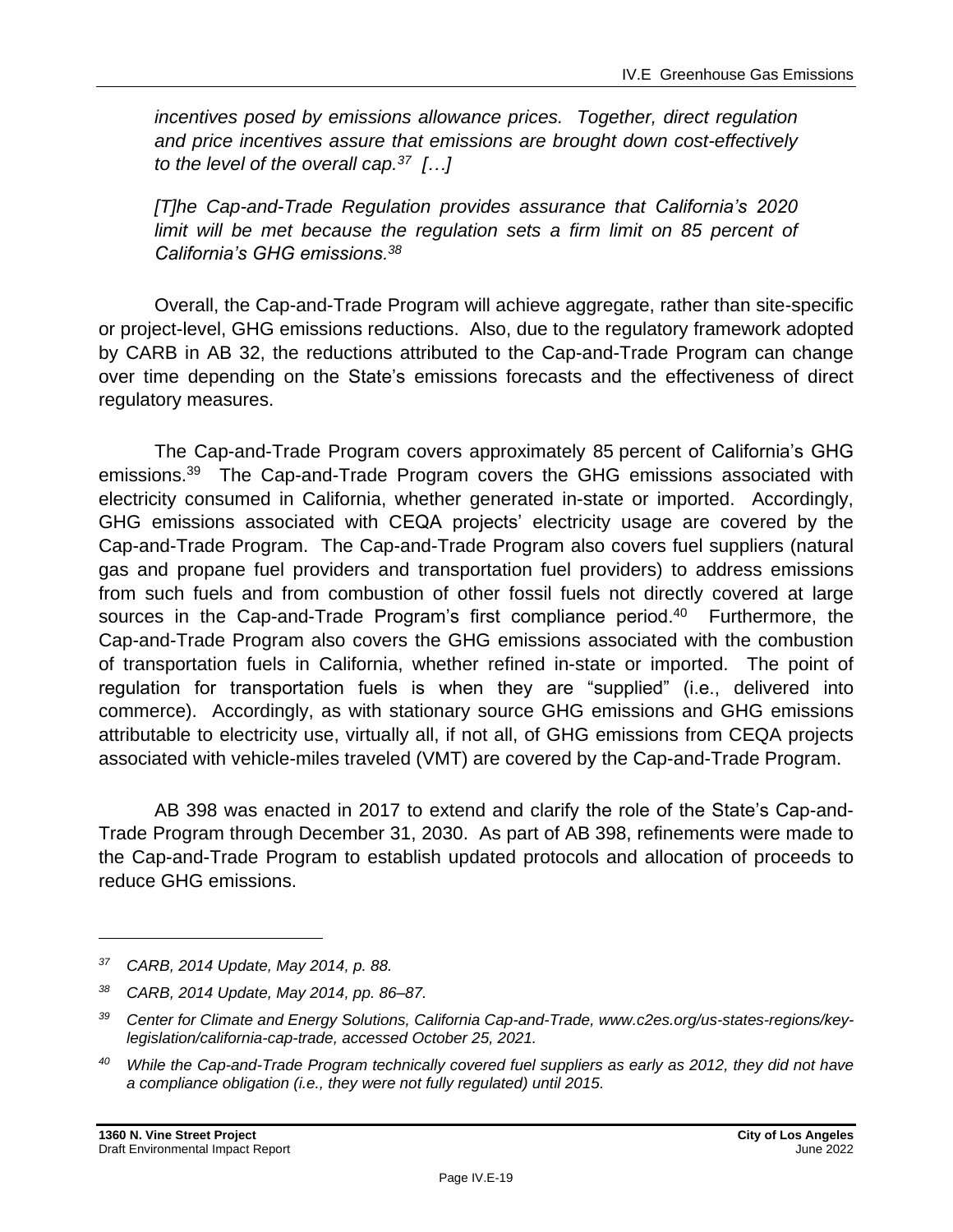#### *(f) Energy-Related Sources*

#### *(i) California Renewables Portfolio Standard*

The California RPS program (2002, SB 1078) required that 20 percent of the available energy supplies are from renewable energy sources by 2017. In 2006, SB 107 accelerated the 20-percent mandate to 2010. These mandates apply directly to investorowned utilities. On April 12, 2011, Governor Jerry Brown signed into law SB 2X, which modified California's RPS program to require that both public and investor-owned utilities in California receive at least 33 percent of their electricity from renewable sources by the year 2020. SB 2X also requires regulated sellers of electricity to meet an interim milestone of procuring 25 percent of their energy supply from certified renewable resources by 2016. These levels of reduction are consistent with the Los Angeles Department of Water and Power's (LADWP) commitment to achieve 35 percent renewables by 2020.

In 2020, approximately 37 percent of LADWP's electricity came from renewable resources, meeting its RPS requirement. 41

#### *(ii) Senate Bill 350*

SB 350, signed October 7, 2015, is the Clean Energy and Pollution Reduction Act of 2015. The objectives of SB 350 are: (1) to increase the procurement of electricity from renewable sources from 33 percent to 50 percent by 2030; and (2) to double the energy efficiency savings in electricity and natural gas final end uses of retail customers through energy efficiency and conservation.<sup>42</sup>

#### *(iii) Senate Bill 100*

SB 100, signed September 10, 2018, is the 100 Percent Clean Energy Act of 2018. SB 100 updates the goals of California's RPS and SB 350, as discussed above, to the following: achieve 50-percent renewable resources target by December 31, 2026, and achieve a 60-percent target by December 31, 2030. SB 100 also requires that eligible renewable energy resources and zero-carbon resources supply 100 percent of retail sales of electricity to California end-use customers and 100 percent of electricity procured to serve all state agencies by December 31, 2045.<sup>43</sup>

*<sup>41</sup> LADWP, 2020 Power Content Label.*

*<sup>42</sup> SB 350 (2015–2016 Reg, Session) Stats 2015, ch. 547.*

*<sup>43</sup> SB 100 (2017–2018 Reg. Session) Stats 2018, ch. 312.*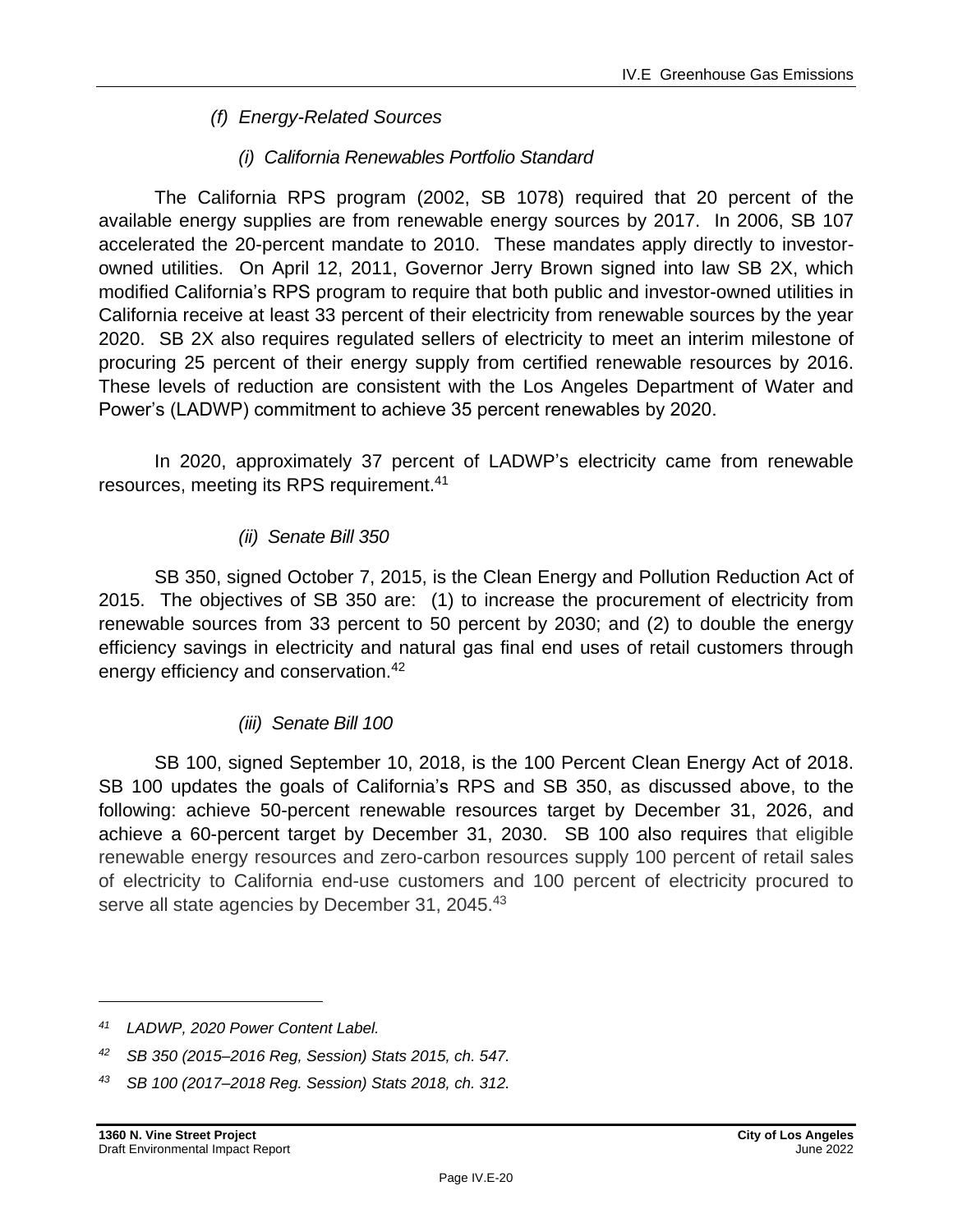#### *(iv) Senate Bill 1368*

SB 1368, signed September 29, 2006, is a companion bill to AB 32 that requires the CPUC and the CEC to establish GHG emission performance standards for the generation of electricity. These standards also generally apply to power that is generated outside of California and imported into the State. SB 1368 provides a mechanism for reducing the emissions of electricity providers, thereby assisting CARB to meet its mandate under AB 32. On January 25, 2007, the CPUC adopted an interim GHG Emissions Performance Standard, which is a facility-based emissions standard requiring that all new long-term commitments for baseload generation to serve California consumers be with power plants that have GHG emissions no greater than a combined cycle gas turbine plant. That level is established at 1,100 pounds of  $CO<sub>2</sub>$  per MWh. Furthermore, on May 23, 2007, the CEC adopted regulations that establish and implement an identical Emissions Performance Standard of 1,100 pounds of CO<sub>2</sub> per MWh (see CEC Order No. 07-523-7).

### *(g) Mobile Sources*

### *(i) Assembly Bill 1493 (Pavley I)*

AB 1493, passed in 2002, requires the development and adoption of regulations to achieve "the maximum feasible reduction of greenhouse gases" emitted by noncommercial passenger vehicles, light-duty trucks, and other vehicles used primarily for personal transportation in the State. CARB originally approved regulations to reduce GHGs from passenger vehicles in September 2004, with the regulations to take effect in 2009. On September 24, 2009, CARB adopted amendments to these "Pavley" regulations that reduce GHG emissions in new passenger vehicles from 2009 through 2016.<sup>44</sup> Although setting emission standards on automobiles is solely the responsibility of the USEPA, the federal CAA allows California to set state-specific emission standards on automobiles if the State first obtains a waiver from the USEPA. The USEPA granted California that waiver on July 1, 2009. A comparison between the AB 1493 standards and the Federal CAFE standards was completed by CARB and the analysis determined that California emission standards are 16 percent more stringent through the 2016 model year and 18 percent more stringent for the 2020 model year.<sup>45</sup> CARB is also committed to further strengthening these standards beginning with 2020 model year vehicles to obtain a 45-percent GHG reduction in comparison to the 2009 model year.

*<sup>44</sup> CARB, California's Greenhouse Gas Vehicle Emission Standards under Assembly Bill 1493 of 2002 (Pavley), ww2.arb.ca.gov/californias-greenhouse-gas-vehicle-emission-standards-under-assembly-bill-1493-2002-pavley, accessed July 12, 2021.*

*<sup>45</sup> CARB, "Comparison of Greenhouse Gas Reductions for all Fifty United States under CAFE Standards and ARB Regulations Adopted Pursuant to AB 1493," January 23, 2008.*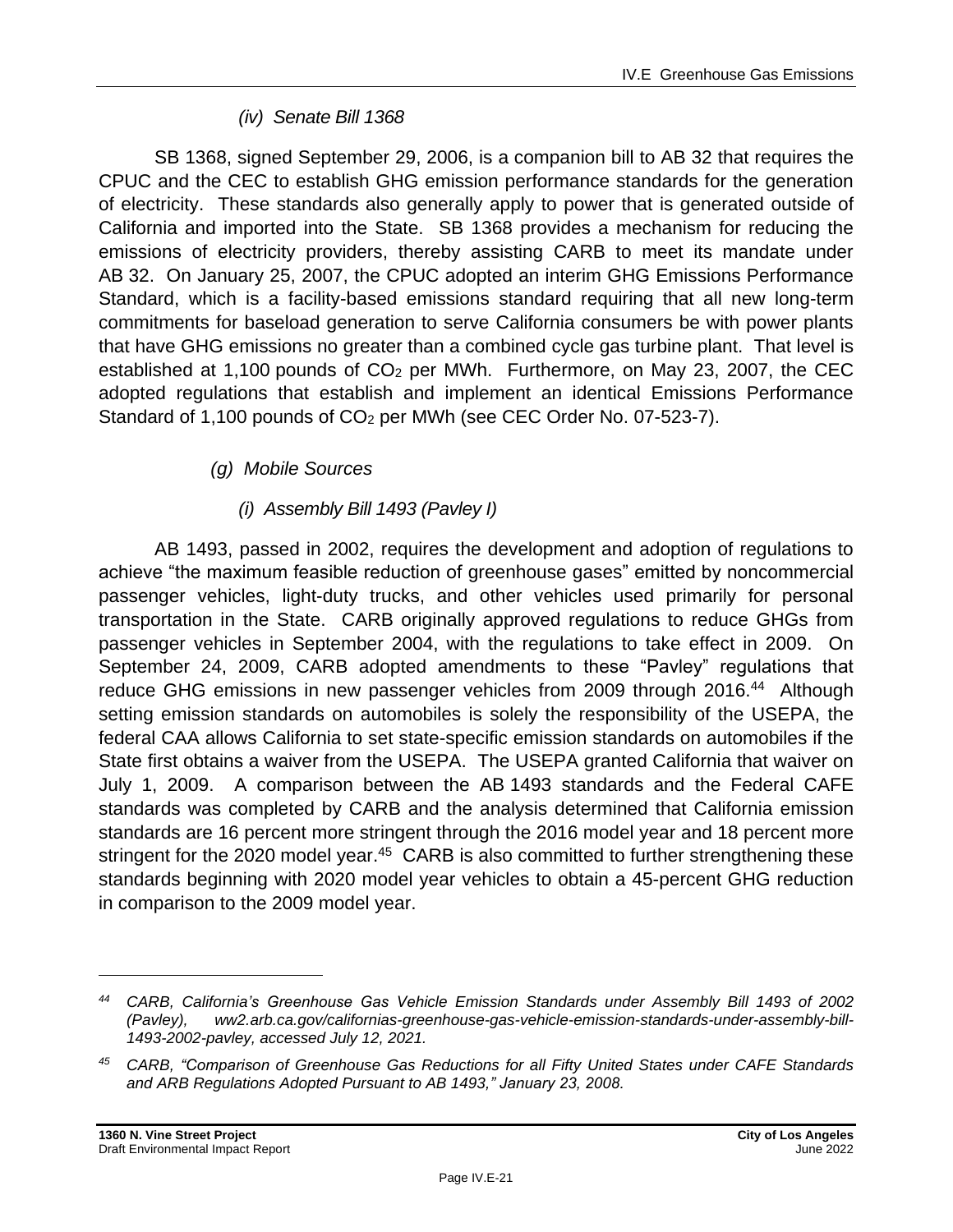In March 2020, the USEPA issued the Safer Affordable Fuel-Efficient Vehicles Rule (SAFE) which would roll back fuel economy standards and revoke California's waiver. Under this rule, the USEPA would amend certain average fuel economy and GHG standards for passenger cars covering model years 2021 through 2026.<sup>46</sup>

On September 27, 2019, the USEPA withdrew the waiver it had previously provided to California for the State's GHG and ZEV programs under Section 209 of the Clean Air Act.<sup>47</sup> The withdrawal of the waiver became effective on November 26, 2019. In response, several states including California have filed a lawsuit challenging the withdrawal of the EPA waiver.<sup>48</sup> In April 2021, the USEPA announced it will move to reconsider its previous withdrawal and grant California permission to set more stringent climate requirements for cars and SUVs.<sup>49</sup> The waiver was reinstated on March 9, 2022.<sup>50</sup>

#### *(ii) Executive Order S-1-07 (California Low Carbon Fuel Standard)*

Executive Order S-1-07, the LCFS (issued on January 18, 2007), requires a reduction of at least 10 percent in the carbon intensity of California's transportation fuels by 2020. Regulatory proceedings and implementation of the LCFS were directed to CARB. CARB released a draft version of the LCFS in October 2008. The final regulation was approved by the Office of Administrative Law and filed with the Secretary of State on January 12, 2010; the LCFS became effective on the same day.

The 2017 Update has identified LCFS as a regulatory measure to reduce GHG emission to meet the 2030 emissions target. In calculating statewide emissions and targets, the 2017 Update has assumed that the LCFS be extended to an 18-percent reduction in carbon intensity beyond 2020. On September 27, 2018, CARB approved a rulemaking package that amended the LCFS to relax the 2020 carbon intensity reduction from 10 percent to 7.5 percent and to require a carbon intensity reduction of 20 percent by 2030.

*<sup>46</sup> USEPA, The Safer Affordable Fuel Efficient (SAFE) Vehicles Proposed Rules for Model Years 2021–2026, www.epa.gov/regulations-emissions-vehicles-and-engines/safer-affordable-fuel-efficient-safe-vehiclesproposed, accessed July 12, 2021.*

*<sup>47</sup> 84 Federal Register 51310*

*<sup>48</sup> United States District Court for the District Court of Columbia, State of California vs. Chao, Case 1:19-cv-02826, 2019.*

*<sup>49</sup> United States Federal Register, California State Motor Vehicle Pollution Control Standards; Advanced Clean Car Program; Reconsideration of a Previous Withdrawal of a Waiver of Preemption; Opportunity for Public Hearing and Public Comment (Document Number: 2021-08826), April 28, 2021.*

*<sup>50</sup> USEPA, EPA Restores California's Authority to Enforce Greenhouse Gas Emission Standards for Cars and Light Trucks, www.epa.gov/newsreleases/epa-restores-californias-authority-enforce-greenhousegas-emission-standards-cars-and, accessed March 11, 2022.*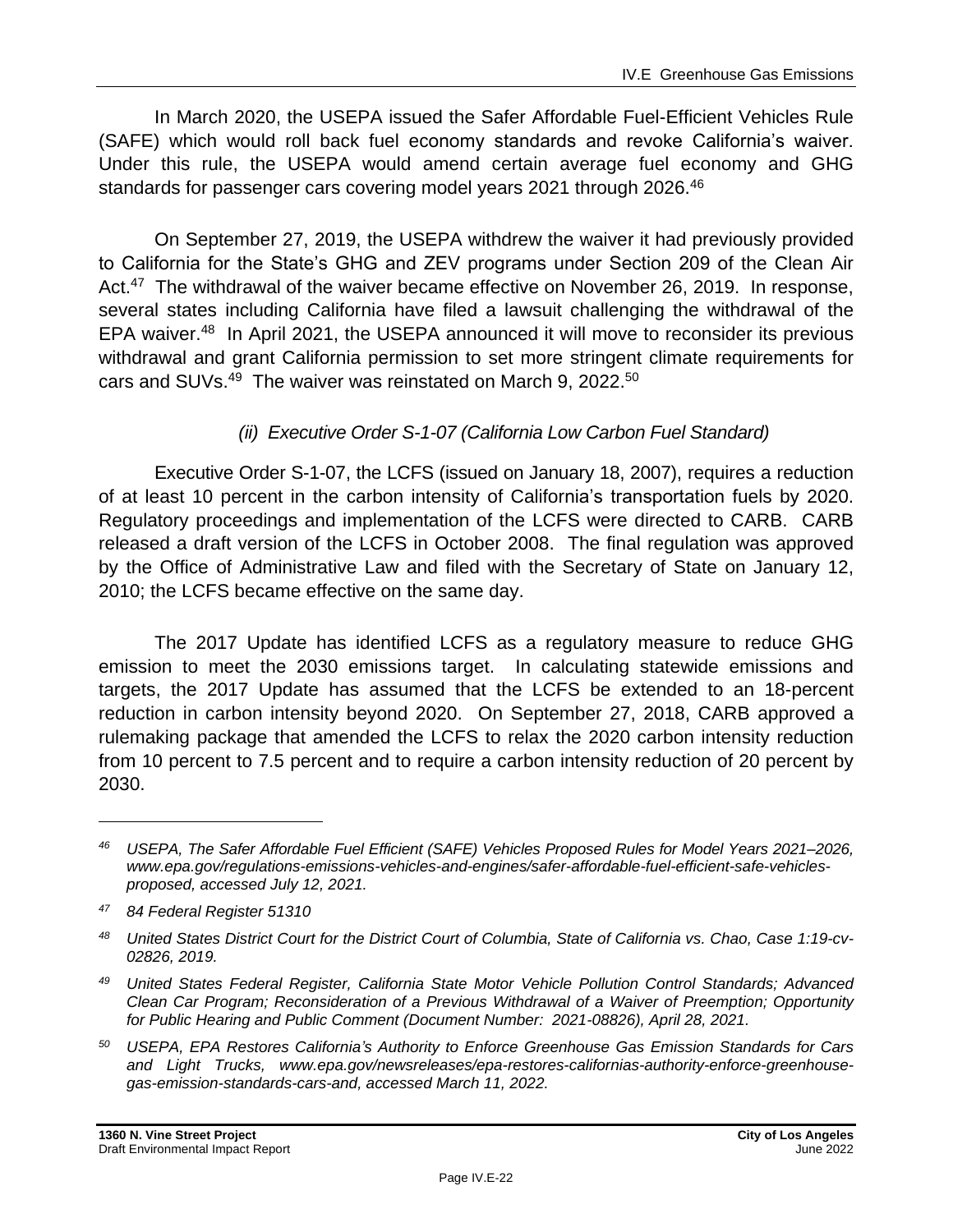#### *(iii) Advanced Clean Cars Regulations*

In 2012, CARB approved the Advanced Clean Cars program, a new emissionscontrol program for model years 2015–2025. 51 The components of the Advanced Clean Cars program include the Low-Emission Vehicle (LEV) regulations that reduce criteria pollutants and GHG emissions from light- and medium-duty vehicles, and the Zero-Emission Vehicle (ZEV) regulation, which requires manufacturers to produce an increasing number of pure ZEVs (meaning battery electric and fuel cell electric vehicles), with provisions to also produce plug-in hybrid electric vehicles (PHEV) in the 2018 through 2025 model years.<sup>52</sup> In March 2017, CARB voted unanimously to continue with the vehicle GHG emission standards and the ZEV program for cars and light trucks sold in California through 2025.<sup>53</sup>

#### *(iv) Senate Bill 375*

Acknowledging the relationship between land use planning and transportation sector GHG emissions, SB 375 was signed by Governor Arnold Schwarzenegger on September 30, 2008. This legislation links regional planning for housing and transportation with the GHG reduction goals outlined in AB 32. Reductions in GHG emissions would be achieved by, for example, locating employment opportunities close to transit. Under SB 375, each Metropolitan Planning Organization (MPO) would be required to adopt a Sustainable Community Strategy (SCS) to encourage compact development that reduces passenger VMT and trips so that the region will meet a target, created by CARB, for reducing GHG emissions. If the SCS is unable to achieve the regional GHG emissions reduction targets, then the MPO is required to prepare an alternative planning strategy that shows how the GHG emissions reduction target could be achieved through alternative development patterns, infrastructure, and/or transportation measures. The applicable MPO to the City of Los Angeles is SCAG, which approved the 2020–2045 Regional Transportation Plan/ Sustainable Communities Strategy (2020–2045 RTP/SCS) in September 2020. See Subsection 2.c(3)(b), Southern California Association of Governments, for more information.

As required under SB 375, CARB is required to update regional GHG emissions targets every 8 years with the last update formally adopted in March 2018. As part of the 2018 updates, the CARB has adopted a passenger vehicle related GHG reduction of

*<sup>51</sup> CARB, California's Advanced Clean Cars Program, ww2.arb.ca.gov/our-work/programs/advanced-cleancars-program, accessed July 12, 2021.*

*<sup>52</sup> CARB, California's Advanced Clean Cars Program, ww2.arb.ca.gov/our-work/programs/advanced-cleancars-program, accessed July 12, 2021.*

*<sup>53</sup> CARB, News Release: CARB finds vehicle standards are achievable and cost-effective, ww2.arb.ca.gov/ news/carb-finds-vehicle-standards-are-achievable-and-cost-effective, accessed July 12, 2021.*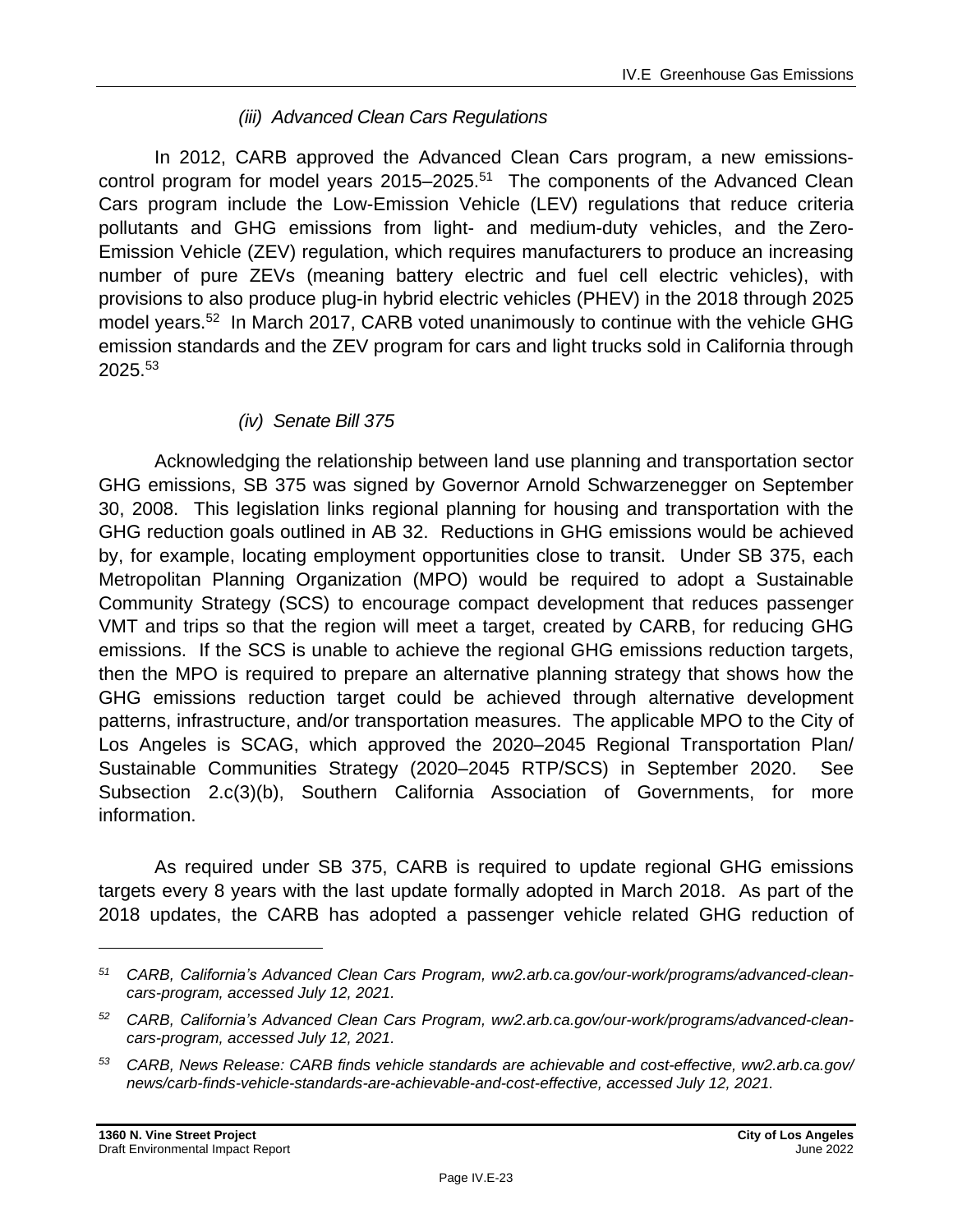19 percent for 2035 for the SCAG region, which is more stringent than the previous reduction target of 13 percent for 2035.54,55

*(v) Senate Bill 743*

Governor Jerry Brown signed SB 743 in 2013, which creates a process to change the way that transportation impacts are analyzed under CEQA. Specifically, SB 743 requires the Office of Planning and Research (OPR) to amend the CEQA Guidelines to provide an alternative to level of service (LOS) methodology for evaluating transportation impacts. Particularly within areas served by transit, the required alternative criteria must "promote the reduction of greenhouse gas emissions, the development of multimodal transportation networks, and a diversity of land uses."<sup>56</sup> Measurements of transportation impacts may include "vehicle miles traveled, vehicle miles traveled per capita, automobile trip generation rates, or automobile trips generated."<sup>57</sup>

Based on OPR's extensive review of the applicable research, and in light of an assessment by CARB quantifying the need for VMT reduction in order to meet the State's long-term climate goals, OPR recommended that "achieving 15 percent lower per capita (residential) or per employee (office) VMT than existing development is both generally achievable and is supported by evidence that connects this level of reduction to the State's emissions goals."<sup>58</sup>

#### *(vi) Executive Order No. N-79-20*

Governor Gavin Newsom signed an executive order on September 23, 2020, that would phase out sales of new gas-powered passenger cars by 2035 with an additional 10-year transition period for heavy vehicles. The State would not restrict used car sales, nor forbid residents from owning gas-powered vehicles, meaning that the overall reduction in GHG emissions would likely not substantially reduce GHG emissions from vehicles for many years after the ban goes into effect.

*<sup>57</sup> PRC Section 21099(b)(1).*

*<sup>54</sup> CARB, SB 375 Regional Greenhouse Gas Emissions Reduction Targets (2018).*

*<sup>55</sup> As the CARB targets were adopted after SCAG's most recently adopted SCS, it is expected that the updated targets will be incorporated into SCAG's next SCS.*

*<sup>56</sup> PRC Section 21099(b)(1).*

*<sup>58</sup> Governor's Office of Planning and Research, Technical Advisory—On Evaluating Transportation Impacts in CEQA, December 2018, page 12.*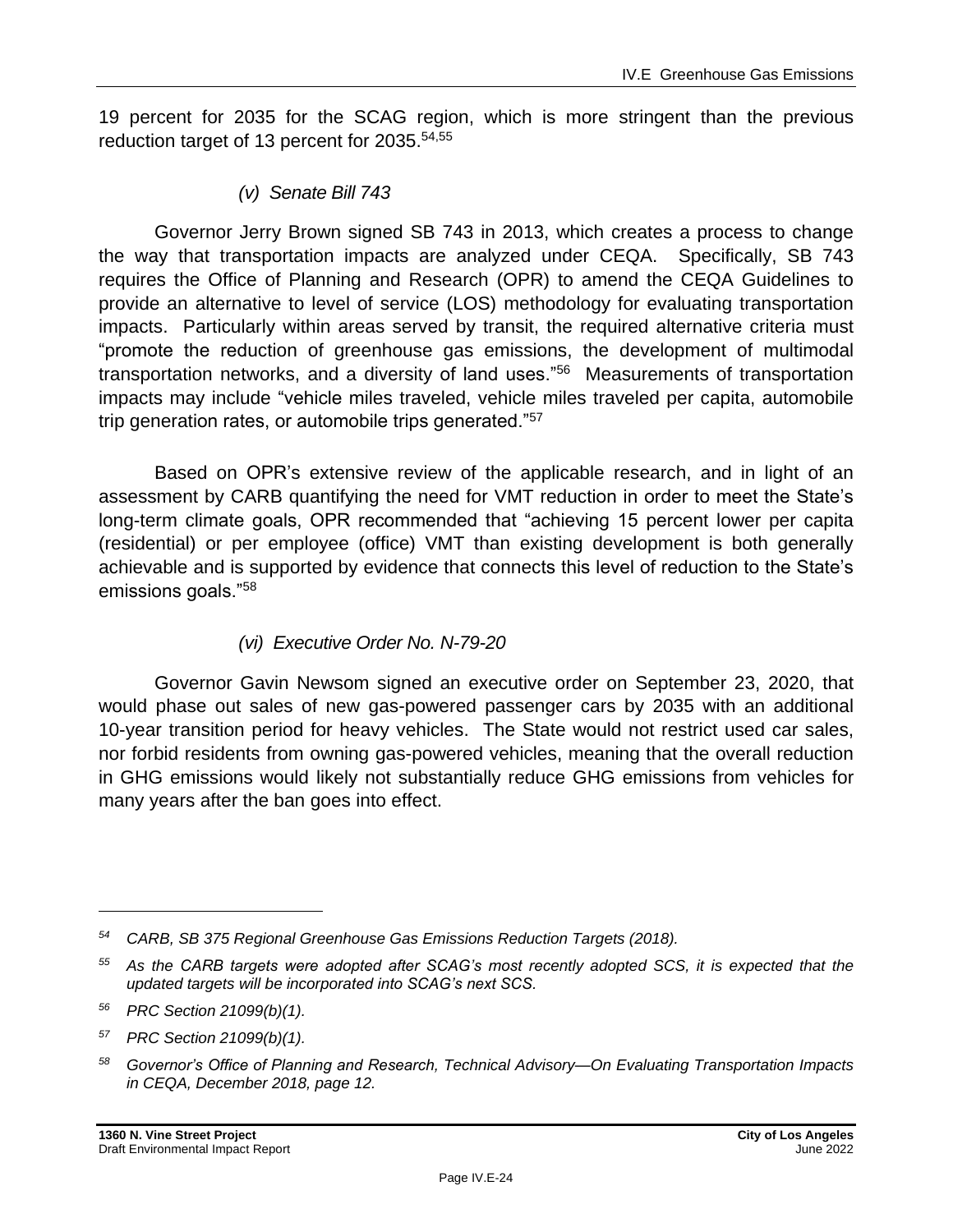#### *(h) Building Standards*

#### *(i) California Appliance Efficiency Regulations (Title 20, Sections 1601 through 1608)*

The Appliance Efficiency Regulations were first established in 1976 in response to a legislative mandate to reduce California's energy consumption. The regulations are updated periodically to allow consideration and possible incorporation of new energy efficiency technologies and methods. The Appliance Efficiency Regulations, adopted by the CEC, include standards for new appliances (e.g., refrigerators) and lighting, if they are sold or offered for sale in California. These standards include minimum levels of operating efficiency, and other cost-effective measures, to promote the use of energy- and waterefficient appliances.

#### *(ii) California Building Energy Efficiency Standards (Title 24, Part 6)*

California's Energy Efficiency Standards for Residential and Nonresidential Buildings, located at Title 24, Part 6 of the California Code of Regulations (CCR) and commonly referred to as "Title 24," were established in 1978 in response to a legislative mandate to reduce California's energy consumption. Title 24 requires the design of building shells and building components to conserve energy. The standards are updated periodically to allow consideration and possible incorporation of new energy efficiency technologies and methods.<sup>59</sup> The CEC adopted the 2016 Title 24 standards, which became effective on January 1, 2017, and are applicable to the Project.<sup>60</sup> The 2016 standards continue to improve upon the 2013 Title 24 standards for new construction of, and additions and alterations to, residential and non-residential buildings.<sup>61</sup> Compliance with Title 24 is enforced through the building permit process.

On May 9, 2018, the CEC adopted the 2019 Title 24 Standards, effective January 1, 2020. Single-family homes built with the 2019 Title 24 Standards are projected to use approximately seven percent less energy due to energy efficiency measures versus those built under the 2016 standards. Once the mandated rooftop solar electricity generation is factored in, homes built under the 2019 standards will use about 53 percent less energy than those under the 2016 standards. Nonresidential buildings are projected to use

*<sup>59</sup> CEC, 2019 Building Energy Efficiency Standards.*

*<sup>60</sup> CEC, 2019 Building Energy Efficiency Standards.*

*<sup>61</sup> CEC, 2019 Building Energy Efficiency Standards.*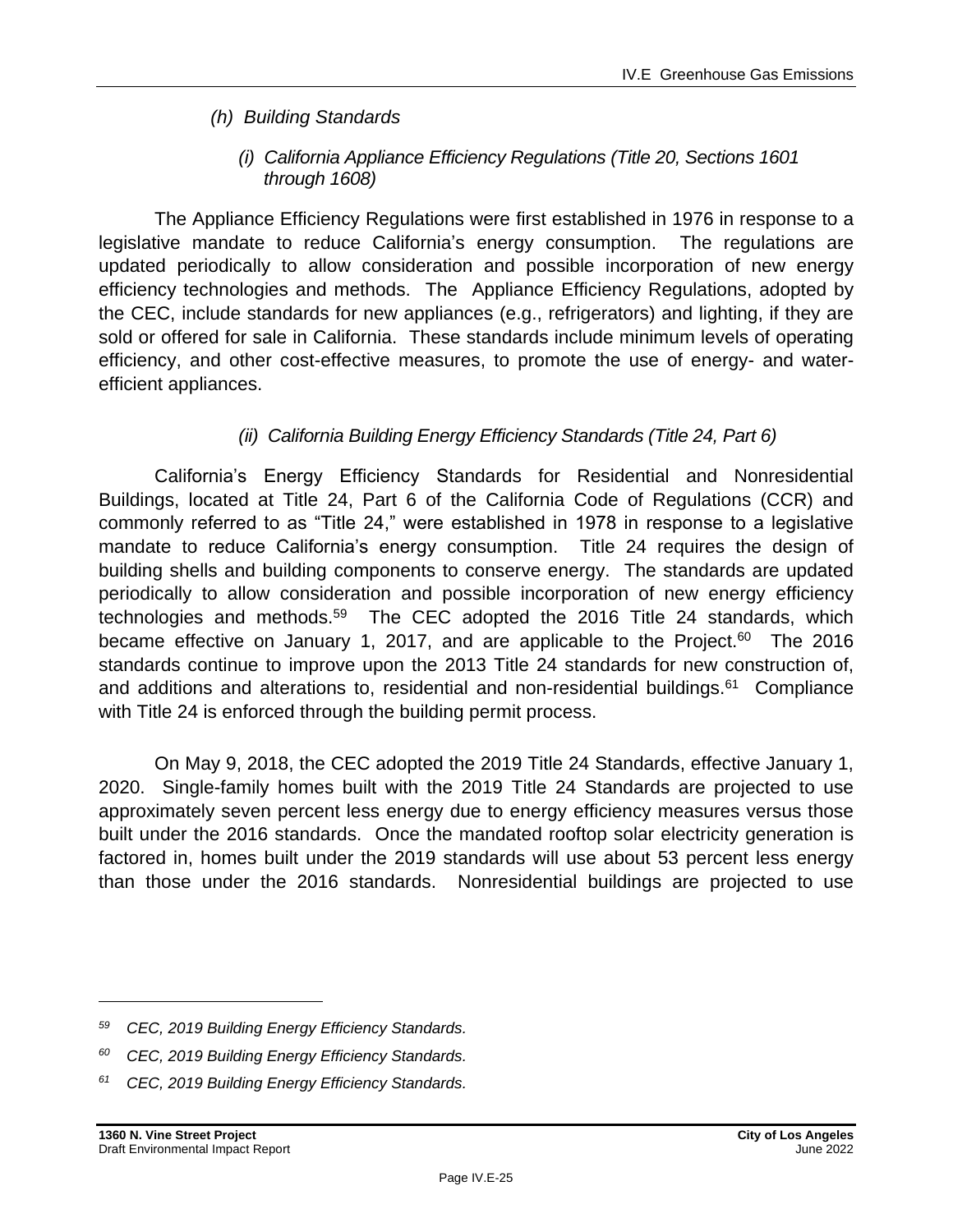approximately 30 percent less energy due mainly to lighting upgrades.<sup>62</sup> Compliance with Title 24 is enforced through the building permit process.

#### *(iii) California Green Building Standards (CALGreen Code)*

The most recent update to the California Green Building Standards Code (CCR, Title 24, Part 11), commonly referred to as the 2019 CALGreen Code, became effective on January 1, 2020. Most of the mandatory measure changes in the 2019 CALGreen Code relative to the previous 2016 CALGreen Code were related to definitions and to the clarification or addition of referenced manuals, handbooks, and standards. For example, several definitions related to energy that were added or revised affect electric vehicle chargers and air filtration systems. For new multi-family dwelling units, the residential mandatory measures were revised to provide additional electric vehicle charging space requirements, including quantity, location, size, single EV space, multiple EV spaces, and identification. $63$  For nonresidential mandatory measures, the table (Table 5.106.5.3.3) identifying the number of required EV charging spaces has been revised in its entirety.<sup>64</sup> Compliance with the 2019 CALGreen Code is enforced through the building permit process.

### *(i) Senate Bill 97*

On June 19, 2008, OPR released a technical advisory on addressing climate change. This guidance document outlines suggested components to CEQA disclosure, including quantification of GHG emissions from a project's construction and operation; determination of significance of the project's impact to climate change; and if the project is found to be significant, the identification of suitable alternatives and mitigation measures.

SB 97, passed in August 2007, is designed to work in conjunction with CEQA and AB 32. SB 97 requires OPR to prepare and develop guidelines for the mitigation of GHG emissions or the effects thereof, including, but not limited to, the effects associated with transportation and energy consumption. The Draft Guidelines Amendments for Greenhouse Gas Emissions ("Guidelines Amendments") were adopted on December 30,

*<sup>62</sup> CEC, News Release: Energy Commission Adopts Standards Requiring Solar Systems for New Homes, First in Nation, www.energy.ca.gov/news/2018-05/energy-commission-adopts-standards-requiring-solarsystems-new-homes-first, accessed June 23, 2020.*

*<sup>63</sup> California Building Standards Commission, 2019 California Green Building Standards Code, California Code of Regulations, Title 24, Part 11, Chapter 4—Residential Mandatory Measures, effective January 1, 2020.*

*<sup>64</sup> California Building Standards Commission, 2019 California Green Building Standards Code, California Code of Regulations, Title 24, Part 11, Chapter 5—Nonresidential Mandatory Measures, effective January 1, 2020.*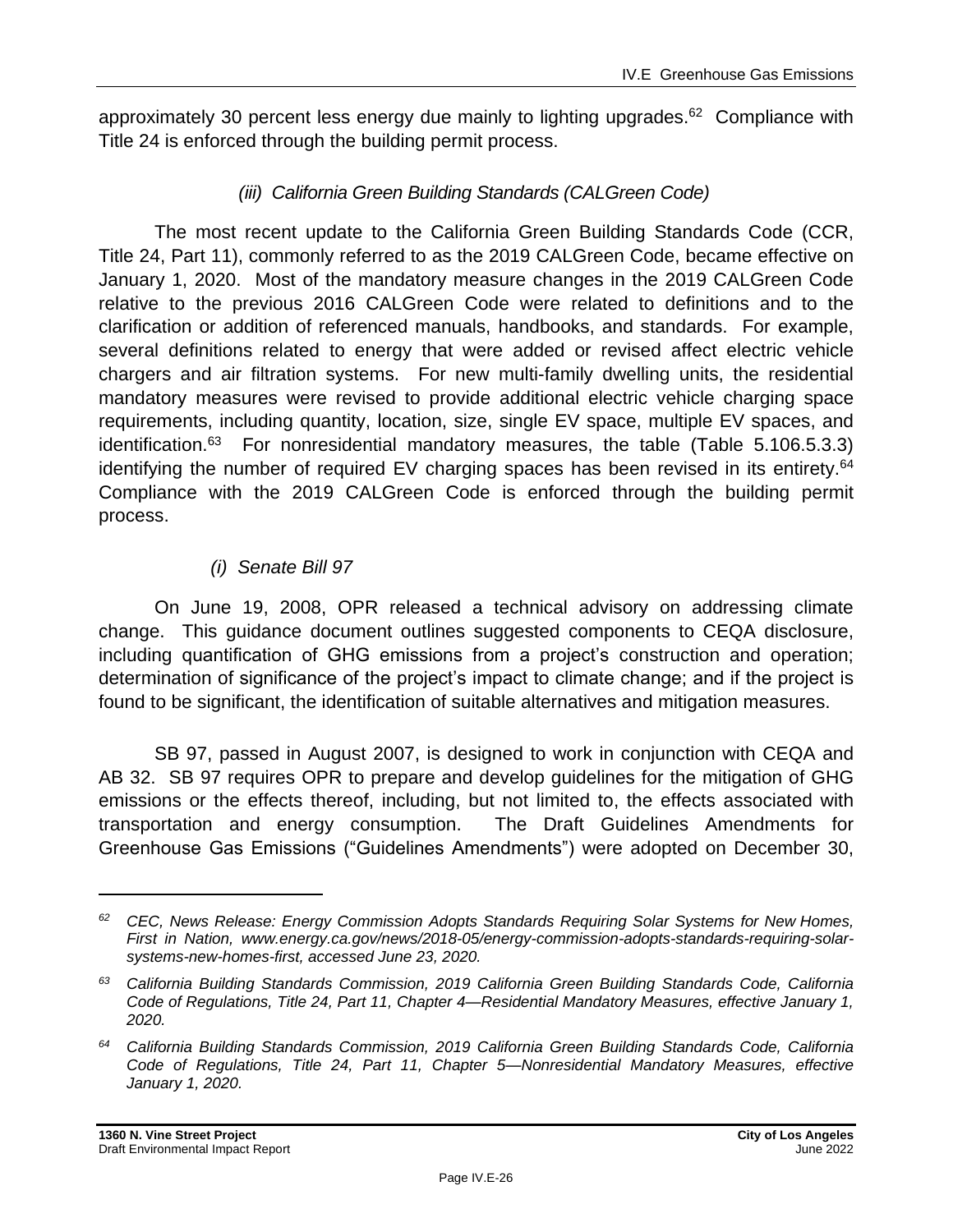2009, and address the specific obligations of public agencies when analyzing GHG emissions under CEQA to determine a project's effects on the environment.

However, neither a threshold of significance nor any specific mitigation measures are included or provided in the Guidelines Amendments.<sup>65</sup> The Guidelines Amendments require a lead agency to make a good-faith effort, based on the extent possible on scientific and factual data, to describe, calculate, or estimate the amount of GHG emissions resulting from a project. The Guidelines Amendments give discretion to the lead agency whether to: (1) use a model or methodology to quantify GHG emissions resulting from a project, and which model or methodology to use; or (2) rely on a qualitative analysis or performancebased standards. Furthermore, the Guidelines Amendments identify three factors that should be considered in the evaluation of the significance of GHG emissions:

- 1. The extent to which a project may increase or reduce GHG emissions as compared to the existing environmental setting;
- 2. Whether the project emissions exceed a threshold of significance that the lead agency determines applies to the project; and
- 3. The extent to which the project complies with regulations or requirements adopted to implement a statewide, regional, or local plan for the reduction or mitigation of GHG emissions.<sup>66</sup>

On December 28, 2018, OPR adopted amendments to the CEQA Guidelines to clarify several points such as cumulative nature of greenhouse gas emissions, modeling methodology, and significance evaluation. These amendments included provisions contained in the 2008 OPR technical advisory which focused on the cumulative nature of GHG emissions and the effects on climate change. The administrative record for the Guidelines Amendments also clarifies "that the effects of greenhouse gas emissions are cumulative, and should be analyzed in the context of California Environmental Quality Act's requirements for cumulative impact analysis."<sup>67</sup>

The California Natural Resources Agency is required to periodically update the Guidelines Amendments to incorporate new information or criteria established by CARB pursuant to AB 32. SB 97 applies retroactively to any environmental impact report (EIR),

*<sup>65</sup> See 14 CCR Sections 15064.7 (generally giving discretion to lead agencies to develop and publish thresholds of significance for use in the determination of the significance of environmental effects), 15064.4 (giving discretion to lead agencies to determine the significance of impacts from GHGs).*

*<sup>66</sup> 14 CCR Section 15064.4(b).*

*<sup>67</sup> Letter from Cynthia Bryant, Director of the Governor's Office of Planning and Research to Mike Chrisman, California Secretary for Natural Resources, dated April 13, 2009.*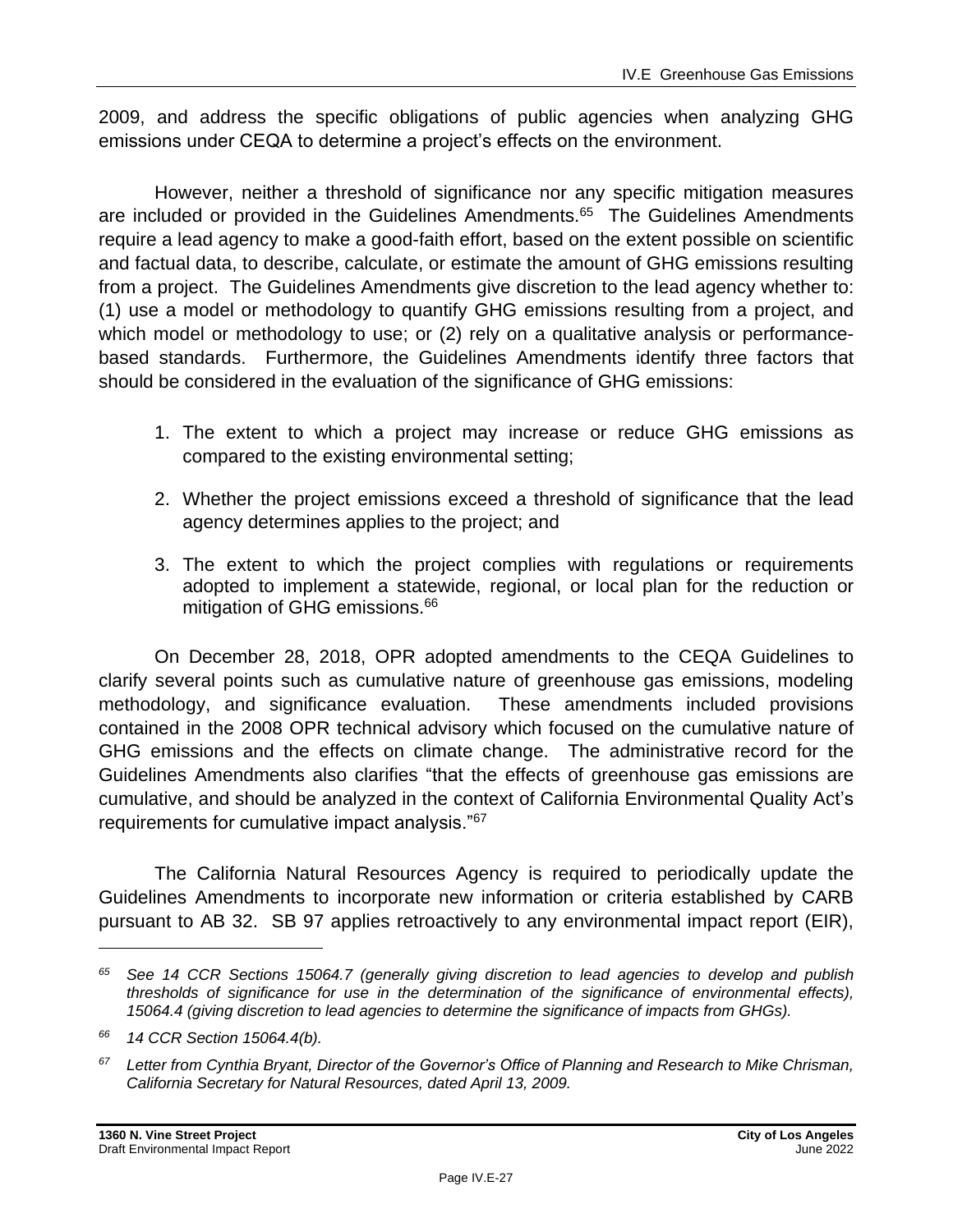negative declaration, mitigated negative declaration, or other document required by CEQA, which has not been finalized.

(3) Regional

#### *(a) South Coast Air Quality Management District*

The Southern California Air Quality Management District (SCAQMD) adopted a "Policy on Global Warming and Stratospheric Ozone Depletion" on April 6, 1990. The policy commits SCAQMD to consider global impacts in rulemaking and in drafting revisions to the Air Quality Management Plan. In March 1992, the SCAQMD Governing Board reaffirmed this policy and adopted amendments to the policy to include the following directives:

- Phase out the use and corresponding emissions of chlorofluorocarbons, methyl chloroform (1,1,1-trichloroethane or TCA), carbon tetrachloride, and halons by December 1995;
- Phase out the large quantity use and corresponding emissions of hydrochlorofluorocarbons by the year 2000;
- Develop recycling regulations for hydrochlorofluorocarbons (e.g., SCAQMD Rules 1411 and 1415);
- Develop an emissions inventory and control strategy for methyl bromide; and
- Support the adoption of a California GHG emission reduction goal.

In 2008, SCAQMD released draft guidance regarding interim CEQA GHG significance thresholds.<sup>68</sup> Within its October 2008 document, SCAQMD proposed the use of a percent emission reduction target to determine significance for residential/commercial projects that emit greater than 3,000 MTCO2e per year. Under this proposal, residential/ commercial projects that emit fewer than  $3,000$  MTCO<sub>2</sub>e per year would be assumed to have a less-than-significant impact on climate change. On December 5, 2008, the SCAQMD Governing Board adopted the staff proposal for an interim GHG significance threshold of 10,000 MTCO $2e$  per year for stationary source/industrial projects where SCAQMD is the lead agency. However, SCAQMD has yet to adopt a GHG significance threshold for land use development projects (e.g., residential/commercial projects); therefore, the proposed residential/commercial thresholds were not formally adopted.

*<sup>68</sup> SCAQMD, Draft Guidance Document—Interim CEQA Greenhouse Gas (GHG) Significance Threshold, October 2008, Attachment E.*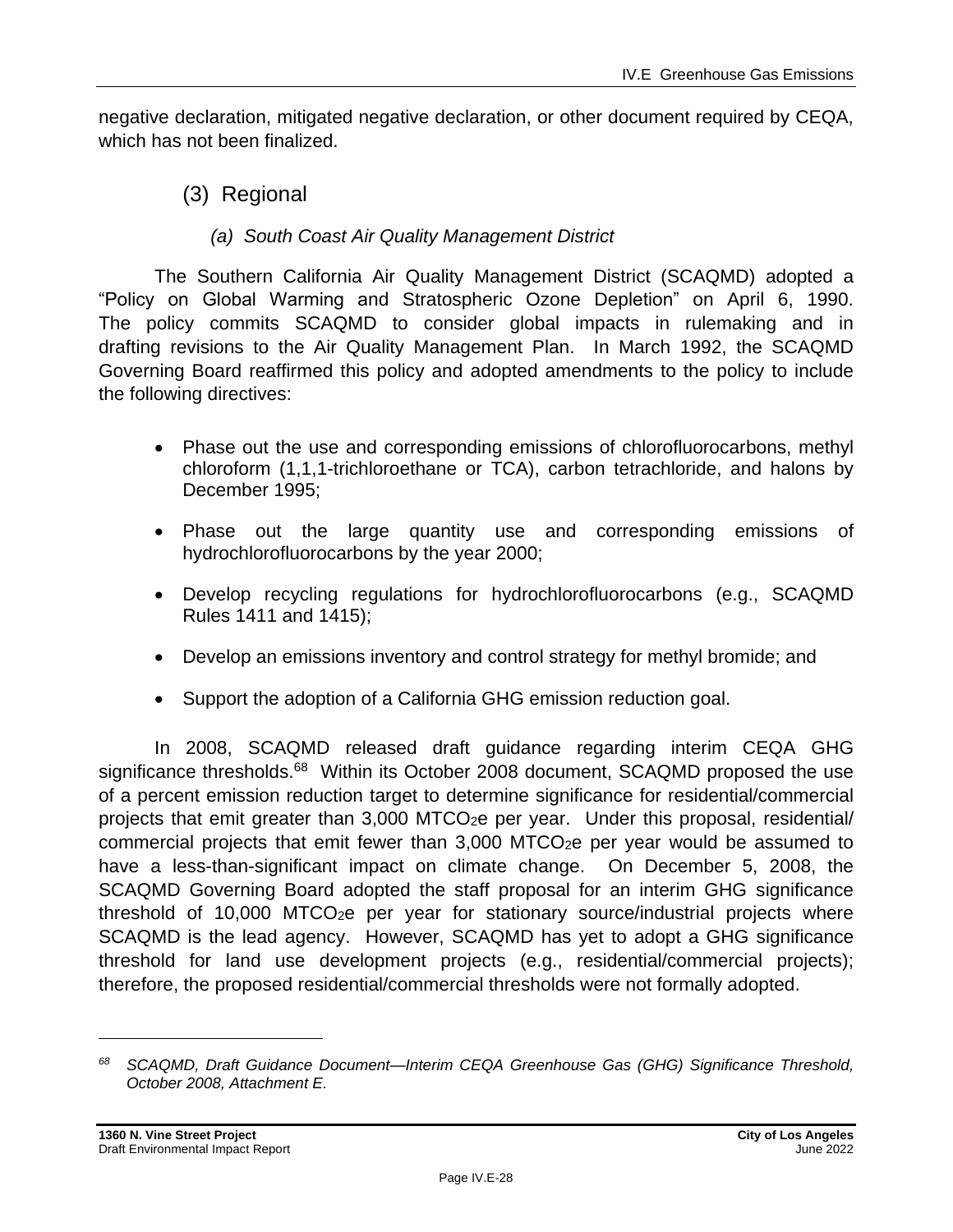#### *(b) Southern California Association of Governments*

To implement SB 375 and reduce GHG emissions by correlating land use and transportation planning, SCAG adopted the 2016–2040 Regional Transportation Plan/Sustainable Communities Strategy (2016–2040 RTP/SCS) on April 7, 2016.<sup>69,70</sup> The 2016–2040 RTP/SCS reaffirms the land use policies that were incorporated into the 2012–2035 RTP/SCS. These foundational policies, which guided the development of the 2016–2040 RTP/SCS's strategies for land use, include the following:

- Identify regional strategic areas for infill and investment;
- Structure the plan on a three-tiered system of centers development; $71$
- Develop "Complete Communities";
- Develop nodes on a corridor;
- Plan for additional housing and jobs near transit;
- Plan for changing demand in types of housing;
- Continue to protect stable, existing single-family areas;
- Ensure adequate access to open space and preservation of habitat; and
- Incorporate local input and feedback on future growth.

The 2016–2040 RTP/SCS recognizes that transportation investments and future land use patterns are inextricably linked, and continued recognition of this close relationship will help the region make choices that sustain existing resources and expand efficiency, mobility, and accessibility for people across the region. In particular, the 2016– 2040 RTP/SCS draws a closer connection between where people live and work, and it offers a blueprint for how Southern California can grow more sustainably. The 2016–2040 RTP/SCS also includes strategies focused on compact infill development and economic growth by building the infrastructure the region needs to promote the smooth flow of goods and easier access to jobs, services, educational facilities, healthcare and more.

*<sup>69</sup> SCAG, 2016–2040 RTP/SCS.*

*<sup>70</sup> SCAG, Executive Order G-16-066, SCAG 2016 SCS ARB Acceptance of GHG Quantification Determination, June 2016.*

*<sup>71</sup> Complete language: "Identify strategic centers based on a three-tiered system of existing, planned and potential relative to transportation infrastructure. This strategy more effectively integrates land use planning and transportation investment." A more detailed description of these strategies and policies can be found on pp. 90–92 of the SCAG 2008 Regional Transportation Plan, adopted in May 2008.*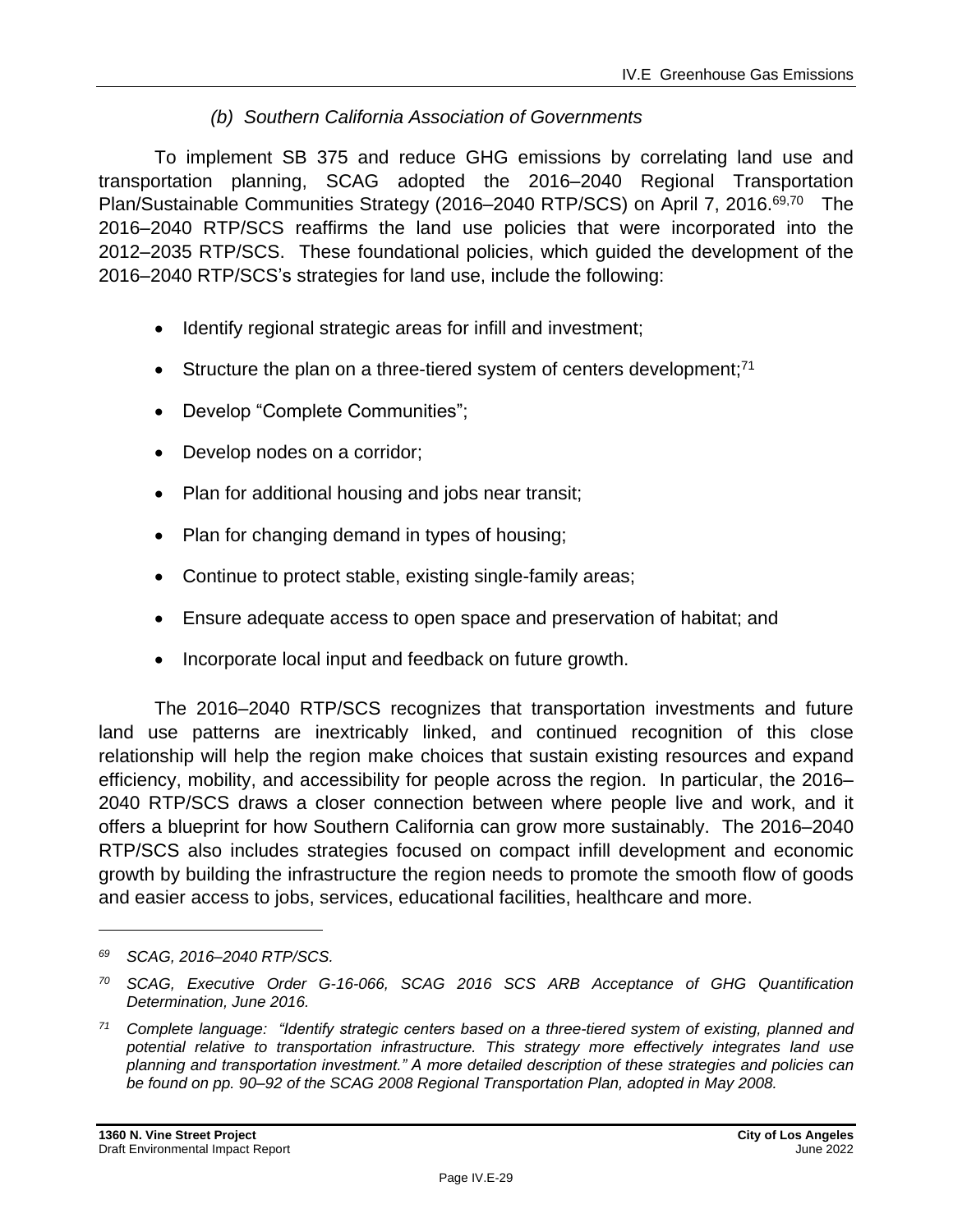Subsequent to adoption of the 2016–2040 RTP/SCS, CARB adopted in 2018 a new target requiring a 19-percent reduction in per capita GHG emissions for the SCAG region by 2035. As discussed above, OPR recommended that achieving 15 percent lower per capita (residential) or per employee (office) VMT than existing development is both generally achievable and is supported by evidence that connects this level of reduction to the State's emissions goals (i.e., SB 375 goal). The reductions generated by fuel economy improvements are already included as part of the State's GHG emissions reduction program and are not double-counted in the SB 375 target calculation.

On September 1, 2020, SCAG's Regional Council adopted an updated RTP/SCS known as the 2020–2045 RTP/SCS or Connect SoCal.<sup>72</sup> As with the 2016–2020 RTP/SCS, the purpose of the 2020–2045 RTP/SCS is to meet the mobility needs of the six-county SCAG region over the subject planning period through a roadmap identifying sensible ways to expand transportation options, improve air quality and bolster Southern California long-term economic viability.<sup>73</sup> On October 30, 2020, CARB, accepted SCAG's determination that the RTP/SCS met the applicable future state GHG emissions targets. The goals and policies of the 2020–2045 RTP/SCS are similar to, and consistent with, those of the 2016–2040 RTP/SCS. Hence, because the Project would be consistent with the 2016–2040 RTP/SCS as discussed later in this section, the Project would also be consistent with the 2020–2045 RTP/SCS.<sup>74</sup>

The 2020–2045 RTP/SCS states that the SCAG region was home to about 18.8 million people in 2016 and currently includes approximately 6.0 million homes and 8.4 million jobs.<sup>75</sup> By 2045, the integrated growth forecast projects that these figures will increase by 3.7 million people, with nearly 1.6 million more homes and 1.6 million more jobs. Priority Growth Areas (e.g., High Quality Transit Areas<sup>76</sup> [HQTAs]) will account for less than 4 percent of regional total land but are projected to accommodate 64 percent of

*<sup>72</sup> SCAG, News Release: SCAG Regional Council Formally Adopts Connect SoCal, September 3, 2020.*

*<sup>73</sup> SCAG, News Release: SCAG Regional Council Formally Adopts Connect SoCal, September 3, 2020.*

*<sup>74</sup> For example, the Project would be consistent with both the 2016–2040 RTP/SCS and the 2020–2045 RTP/SCS because it would increase urban density within an High Quality Transit Area (HQTA) immediately adjacent to a Metro light rail station and in close proximity to more than a dozen bus routes, would include transit-oriented development, and would implement TDM, all of which would reduce the City's per capita VMT and associated air emissions. Another example is that because the Project would be consistent with the City's existing General Plan land use designation and zoning of the Project Site, it has been accounted for in the regional growth projections in both the 2016–2040 RTP/SCS and 2020– 2045 RTP/SCS.*

*<sup>75</sup> 2020–2045 RTP/SCS population growth forecast methodology includes data for years 2010, 2010, 2016, and 2045.*

*<sup>76</sup> Defined by the 2020–2045 RTP/SCS as corridor-focused Priority Growth Areas within 0.5 mile of an existing or planned fixed guideway transit stop or a bus transit corridor where buses pick up passengers at a frequency of every 15 minutes (or less) during peak commuting hours.*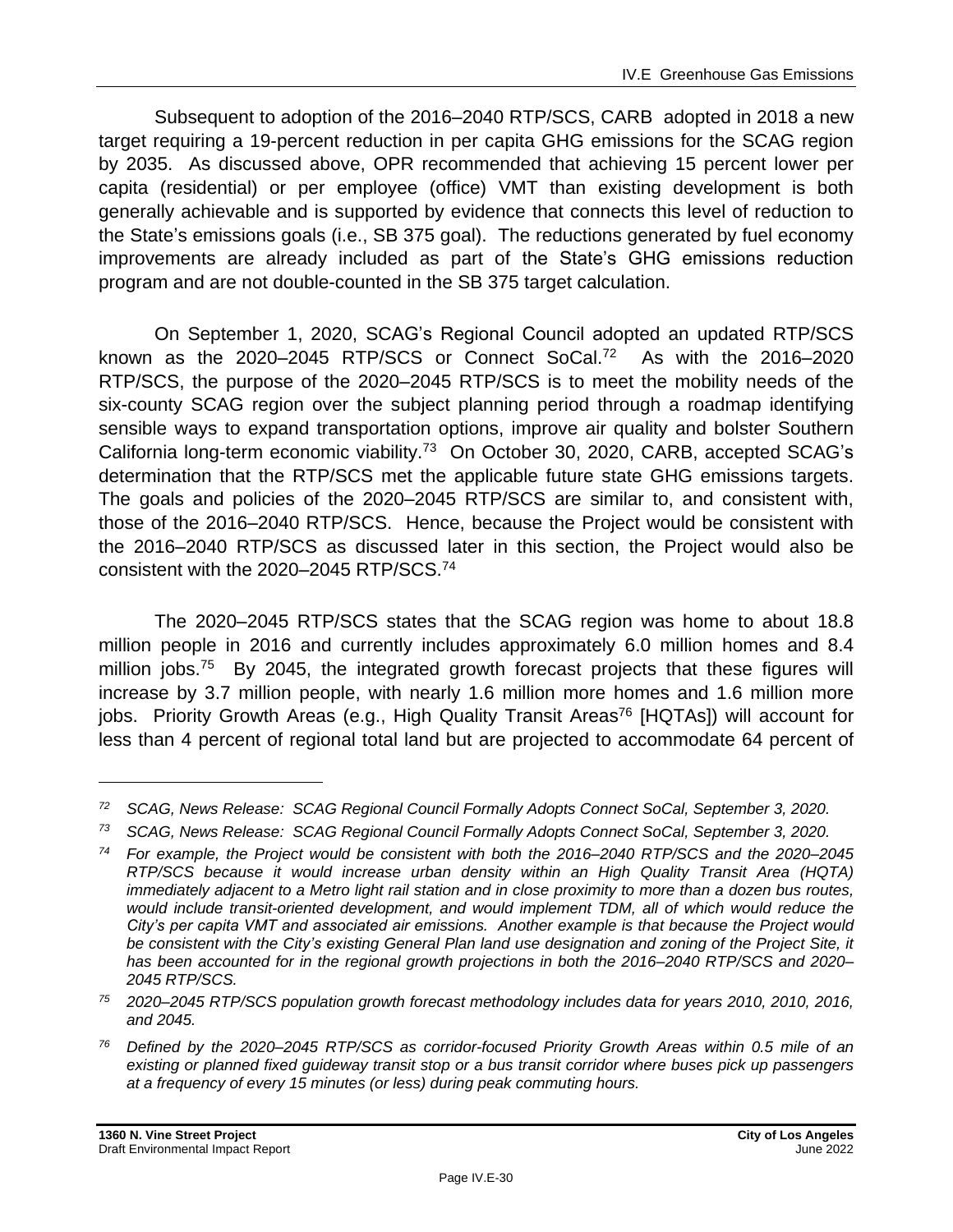future household growth and 74 percent of employment growth between 2020 and 2045. The 2020–2045 RTP/SCS overall land use pattern reinforces the trend of focusing new housing and employment in the region's HQTAs. HQTAs are a cornerstone of land use planning best practices in the SCAG region because they concentrate roadway repair investments, leverage transit and active transportation investments, reduce regional life cycle infrastructure costs, improve accessibility, create local jobs, and have the potential to improve public health and housing affordability.

The 2020–2045 RTP/SCS is expected to reduce per capita transportation emissions by 19 percent by 2035, which is consistent with SB 375 compliance with respect to meeting the State's GHG emission reduction goals.<sup>77</sup> Due to fuel economy and efficiency improvements, GHG emission rates of model year 2017 vehicles have decreased by 15 to 20 percent when compared to model year 2008 and earlier vehicles. However, for purposes of SB 375 emissions reduction targets, the fuel economy improvements have been largely excluded from the reduction calculation. The SB 375 target focuses on the amount of vehicle travel per capita. As discussed above, OPR recommended that achieving 15 percent lower per capita (residential or employee) VMT than existing development is both generally achievable and is supported by evidence that connects this level of reduction to the State's emissions goals (i.e., SB 375 goal). The reductions generated by fuel economy improvements are already included as part of the State's GHG emissions reduction program and are not double-counted in the SB 375 target calculation.<sup>78</sup>

## (4) Local

### *(a) City of Los Angeles Green New Deal / Sustainable City pLAn*

The City of Los Angeles began addressing the issue of global climate change by publishing *Green LA, An Action Plan to Lead the Nation in Fighting Global Warming* (LA Green Plan/ClimateLA) in 2007. This document outlines the goals and actions the City has established to reduce the generation and emission of GHGs from both public and private activities. To facilitate implementation of the LA Green Plan, the City adopted the Los Angeles Green Building Code, as discussed below. In 2008, the City released an implementation program for the LA Green Plan referred to as ClimateLA, which provides detailed information about each action item discussed in the LA Green Plan framework.<sup>79</sup> Action items range from harnessing wind power for electricity production and energy

*<sup>77</sup> SCAG, Final 2020–2045 RTP/SCS, Making Connections, p. 5, May 7, 2020.*

*<sup>78</sup> CARB, SB 375 Regional Greenhouse Gas Emissions Reduction Targets. Appendix A.*

*<sup>79</sup> City of Los Angeles - ClimateLA Program Document, 2008.*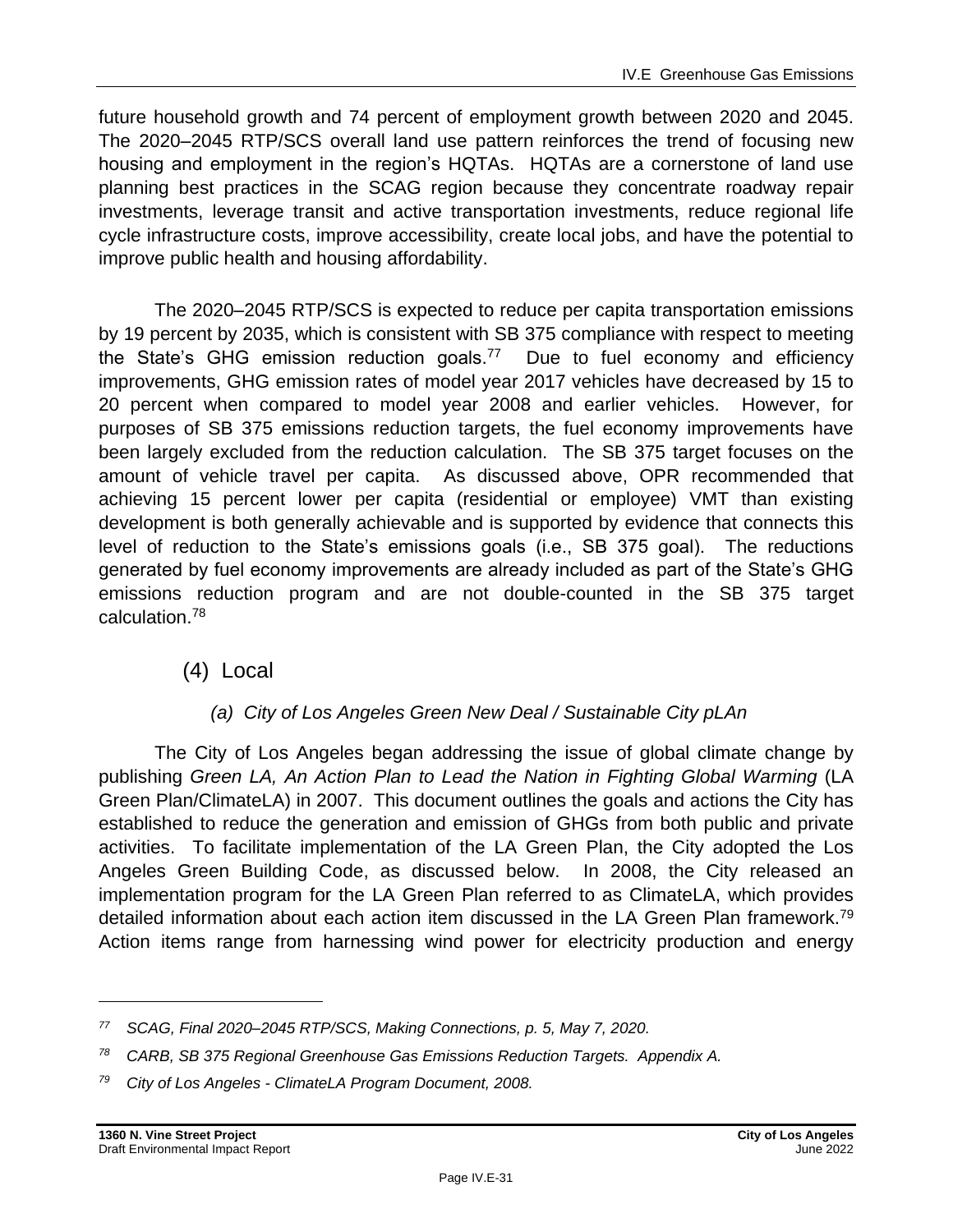efficiency retrofits in City buildings, to converting the City's fleet vehicles to cleaner and more efficient models, and reducing water consumption.

Rather than an adopted plan, the Sustainable City pLAn was a mayoral initiative in 2015 that includes both short-term and long-term aspirations through the year 2035 in various topic areas, including: water, solar power, energy-efficient buildings, carbon and climate leadership, waste and landfills, housing and development, mobility and transit, and air quality, among others. Specific targets include increasing construction of new housing units within 1,500 feet of transit by 2017, reducing VMT per capita by 13 percent by 2025, and increasing trips made by walking, biking, or transit by at least 35 percent by 2025. In addition, building energy use per square foot for all building types will be reduced by 22 percent by 2025, 34 percent by 2035, and 44 percent by 2050.

In 2019, the first four-year update to the 2015 Sustainable City pLAn was released. While not a plan adopted solely to reduce GHG emissions, this updated document, known as L.A.'s Green New Deal, expands upon the City's vision for a sustainable future and provides accelerated targets and new goals, including climate change mitigation.<sup>80</sup> The Green New Deal has established targets such as 100 percent renewable energy by 2045, installation of 10,000 publicly available EV chargers by 2022 and 28,000 by 2028, diversion of 100 percent of waste by 2050, and recycling 100 percent of wastewater by 2035.

#### *(b) City of Los Angeles Green Building Code*

On December 15, 2011, the Los Angeles City Council approved Ordinance No. 181,481, which amended Chapter IX of the Los Angeles Municipal Code (LAMC), referred to as the Los Angeles Green Building Code, by adding a new Article 9 to incorporate various provisions of the 2010 CALGreen Code. On December 11, 2019, the Los Angeles City Council approved Ordinance No. 186,488, which further amended Chapter IX of the LAMC, by amending certain provisions of Article 9 to reflect local administrative changes and incorporating by reference portions of the 2019 CALGreen Code. Projects filing building permit applications on or after January 1, 2020 must comply with the provisions of the Los Angeles Green Building Code. Specific mandatory requirements and elective measures are provided for three categories: (1) low-rise residential buildings; (2) nonresidential and high-rise residential buildings; and (3) additions and alterations to nonresidential and high-rise residential buildings. Article 9, Division 5 includes mandatory measures for newly constructed nonresidential and high-rise residential buildings.

*<sup>80</sup> City of Los Angeles, L.A.'s Green New Deal, Sustainable City pLAn, 2019.*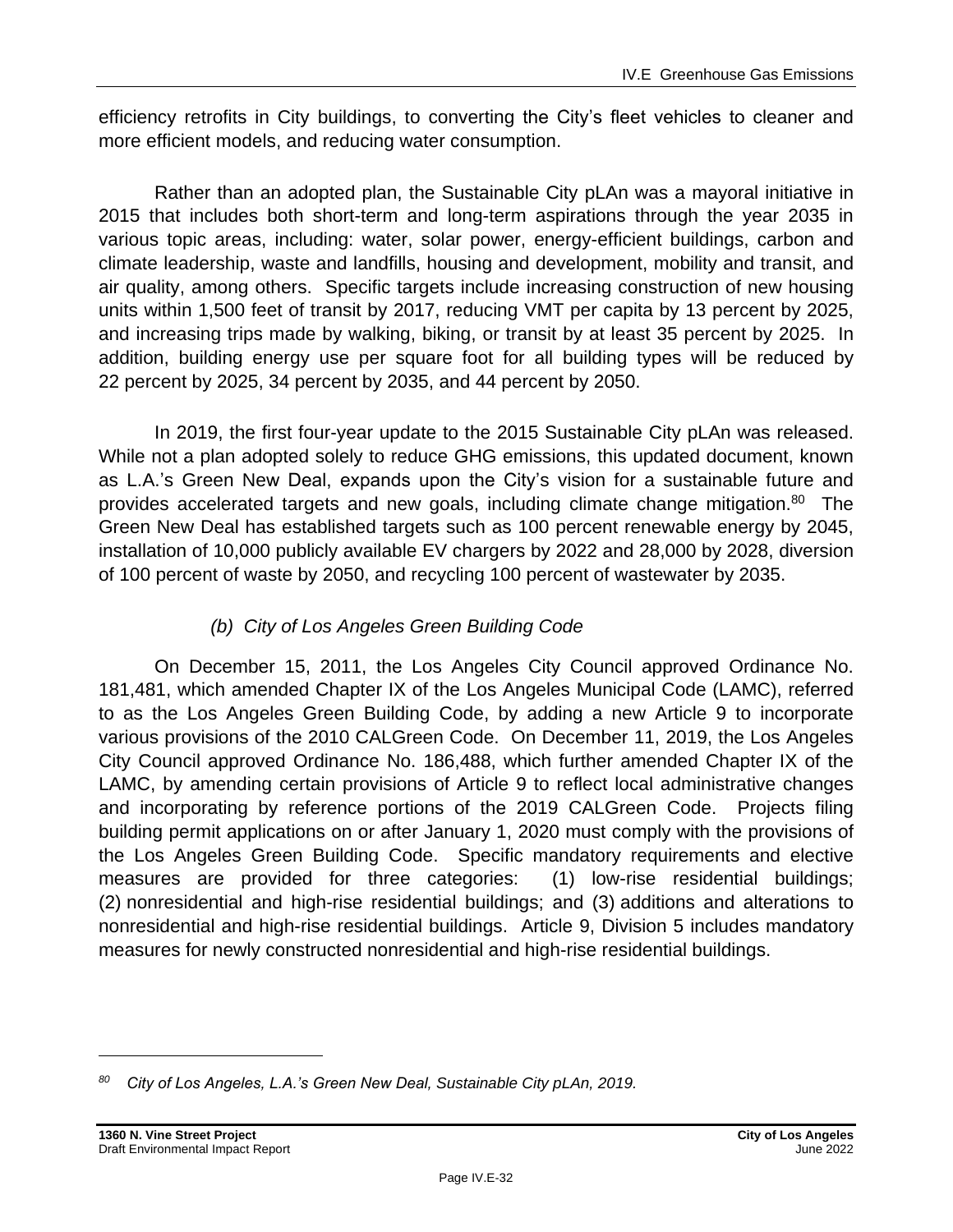#### *(c) City of Los Angeles General Plan*

The City of Los Angeles does not have a General Plan Element specific to Global Warming and GHG emissions. However, the following five goals from the Air Quality Element of the City of Los Angeles General Plan would also serve to reduce GHG emissions:

- Less reliance on single-occupancy vehicles with fewer commute and non-work trips;
- Efficient management of transportation facilities and system infrastructure using cost-effective system management and innovative demand-management techniques;
- Minimal impacts of existing land use patterns and future land use development on air quality by addressing the relationship between land use, transportation and air quality;
- Energy efficiency through land use and transportation planning, the use of renewable resources and less-polluting fuels and the implementation of conservation measures including passive measures, such as site orientation and tree planting; and
- Citizen awareness of the linkages between personal behavior and air pollution and participation in efforts to reduce air pollution.

#### *(d) Transportation Assessment Policies and Procedures*

In July 2019, the City of Los Angeles Department of Transportation (LADOT) issued the Transportation Assessment Guidelines (TAG) to create a review process that advances the City's vision of developing a safe, accessible, well-maintained, and well-connected multimodal transportation network. The TAG supersedes the previous Transportation Impact Study Guidelines from December 2016 and conforms to the requirement of SB 743 which shifts the focus of transportation analysis from level of service to VMT. The TAG has been developed to identify land use development and transportation projects that may impact the transportation system; to ensure proposed land use development projects achieve site access design requirements and on-site circulation best practices; to define whether off-site improvements are needed; and to provide step-by-step guidance for assessing impacts and preparing Transportation Assessment Studies.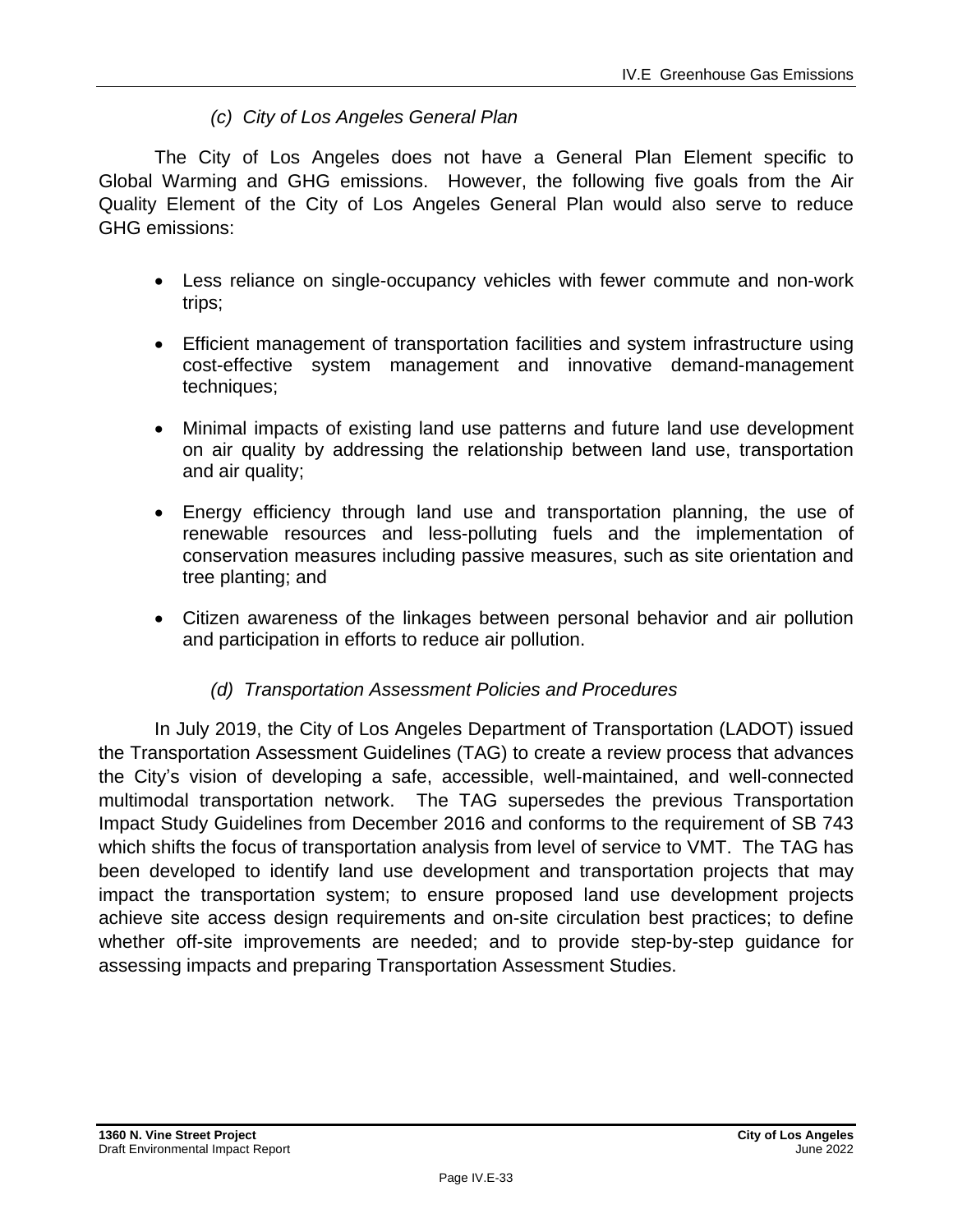## **d. Existing Conditions**

## (1) Existing Statewide GHG Emissions

GHG emissions are the result of both natural and human-influenced activities. Regarding human-influenced activities, motor vehicle travel, consumption of fossil fuels for power generation, industrial processes, heating and cooling, landfills, agriculture, and wildfires are the primary sources of GHG emissions. Without human intervention, Earth maintains an approximate balance between the emission of GHGs into the atmosphere and the storage of GHGs in oceans and terrestrial ecosystems. Events and activities, such as the industrial revolution and the increased combustion of fossil fuels (e.g., gasoline, diesel, coal, etc.), have contributed to the rapid increase in atmospheric levels of GHGs over the last 150 years. As reported by the CEC, California contributes 1 percent of global and 6.4 percent of national GHG emissions.<sup>81</sup> California represents approximately 12 percent of the national population. Approximately 80 percent of GHGs in California consist of CO<sup>2</sup> produced from fossil fuel combustion. The current California GHG inventory compiles statewide anthropogenic GHG emissions and carbon sinks/storage from years 2000 to  $2016.<sup>82</sup>$  It includes estimates for CO<sub>2</sub>, CH<sub>4</sub>, N<sub>2</sub>O, HFCs, PFCs, and SF<sub>6</sub>. The GHG inventory for California for years 2012 through 2018 is presented in Table IV.E-3 on page IV.E-35. As shown in Table IV.E-3, the GHG inventory for California in 2018 was 425.3 million MTCO<sub>2</sub>e, which achieves the AB 32 target of reducing statewide GHG emissions to below 1990 levels (431 million MTCO<sub>2</sub>e) by 2020.

## (2) Existing Project Site Emissions

The Project Site is currently occupied by a mix of uses that consist of a 17,100 square-foot post-production facility, an 8,044-square-foot commercial building, six bungalows that comprise approximately 8,988 square feet of floor area, and an eight-unit multi-family residential building containing approximately 7,700 square feet of floor area. Three of the six bungalows which comprise approximately 4,494 square feet of floor area are occupied by office/post-production uses, while the three remaining bungalows are vacant.<sup>83</sup> The 8,044-square-foot commercial building includes two restaurants, a convenience store, a pawn shop, and an insurance services store. There are also ancillary

*<sup>81</sup> CEC, Inventory of California Greenhouse Gas Emissions and Sinks: 1990 to 2004, CEC-600-2006-013, October 2006.*

*<sup>82</sup> A carbon inventory identifies and quantifies sources and sinks of greenhouse gases. Sinks are defined as a natural or artificial reservoir that accumulates and stores some carbon-containing chemical compound for an indefinite period.*

*<sup>83</sup> As discussed in Section II, Project Description, of this Draft EIR, the bungalows comprise approximately 8,988 square feet. Three of the six bungalows are occupied by office/post-production uses, while the three remaining bungalows are vacant. The vacant bungalows and multi-family residential units are not included as part of the existing site emissions.*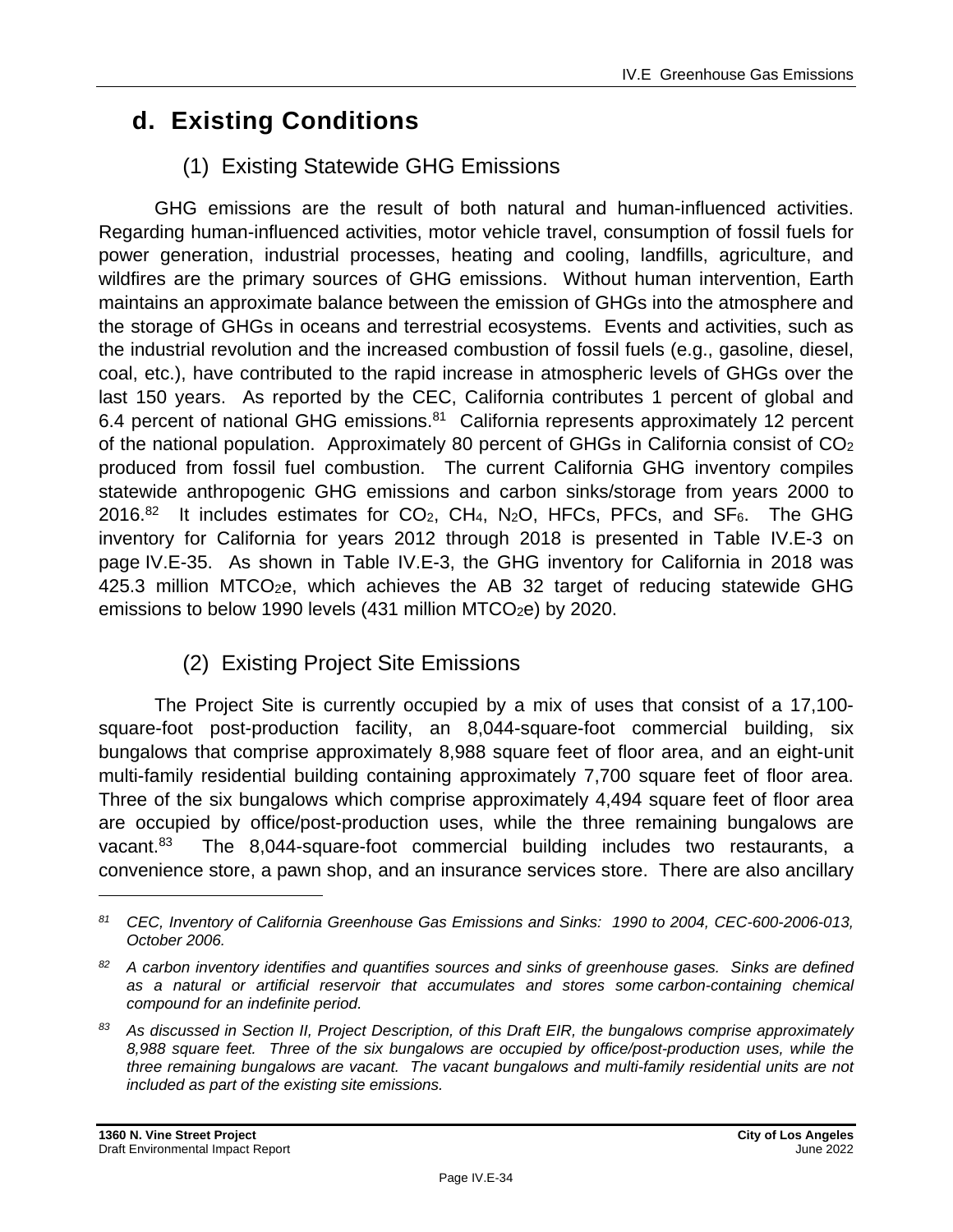#### **Table IV.E-3 California GHG Inventory (million metric tons CO2e)**

|                                               | 2012   | 2013   | 2014   | 2015   | 2016   | 2017   | 2018   |
|-----------------------------------------------|--------|--------|--------|--------|--------|--------|--------|
| <b>Transportation</b>                         | 161.35 | 161.24 | 162.56 | 166.19 | 169.76 | 171.02 | 169.50 |
| On Road                                       | 147.71 | 147.15 | 147.85 | 151.20 | 155.16 | 156.41 | 154.45 |
| Passenger Vehicles                            | 111.77 | 111.52 | 112.20 | 116.32 | 119.02 | 119.95 | 119.45 |
| <b>Heavy Duty Trucks</b>                      | 35.94  | 35.62  | 35.65  | 34.88  | 36.14  | 36.45  | 35.00  |
| <b>Ships &amp; Commercial Boats</b>           | 3.60   | 3.86   | 3.95   | 3.89   | 3.72   | 3.82   | 3.74   |
| Aviation (Intrastate)                         | 3.75   | 3.93   | 3.90   | 4.22   | 4.44   | 4.68   | 4.65   |
| Rail                                          | 2.47   | 2.40   | 2.63   | 2.42   | 2.17   | 1.83   | 2.22   |
| Off Road                                      | 2.23   | 2.33   | 2.43   | 2.53   | 2.63   | 2.73   | 2.83   |
| <b>Unspecified</b>                            | 1.58   | 1.57   | 1.79   | 1.93   | 1.64   | 1.55   | 1.61   |
| <b>Percent of Total Emissions</b>             | 36%    | 36%    | 37%    | 38%    | 40%    | 40%    | 40%    |
| <b>Electric Power</b>                         | 98.16  | 91.39  | 88.85  | 84.83  | 68.57  | 62.13  | 63.11  |
| <b>In-State Generation</b>                    | 53.75  | 51.41  | 52.05  | 50.88  | 42.20  | 38.18  | 38.54  |
| <b>Natural Gas</b>                            | 49.72  | 47.66  | 47.07  | 46.19  | 38.18  | 34.65  | 35.00  |
| <b>Other Fuels</b>                            | 3.11   | 2.88   | 4.11   | 3.57   | 2.61   | 2.66   | 2.71   |
| <b>Fugitive and Process Emissions</b>         | 0.91   | 0.87   | 0.88   | 1.12   | 1.42   | 0.88   | 0.83   |
| <b>Imported Electricity</b>                   | 44.42  | 39.99  | 36.80  | 33.94  | 26.36  | 23.95  | 24.57  |
| <b>Unspecified Imports</b>                    | 17.40  | 11.83  | 13.45  | 11.22  | 9.69   | 8.85   | 11.57  |
| <b>Specified Imports</b>                      | 27.02  | 28.15  | 23.35  | 22.72  | 16.67  | 15.10  | 13.00  |
| <b>Percent of Total Emissions</b>             | 22%    | 20%    | 20%    | 19%    | 16%    | 15%    | 15%    |
| <b>Commercial and Residential</b>             | 43.50  | 44.18  | 38.23  | 38.84  | 40.61  | 41.27  | 41.37  |
| <b>Residential Fuel Use</b>                   | 28.18  | 28.99  | 23.80  | 24.22  | 25.25  | 25.99  | 25.74  |
| <b>Natural Gas</b>                            | 25.76  | 26.53  | 21.58  | 21.90  | 22.80  | 23.62  | 23.23  |
| <b>Other Fuels</b>                            | 1.55   | 1.59   | 1.34   | 1.43   | 1.56   | 1.48   | 1.62   |
| <b>Commercial Fuel Use</b>                    | 0.87   | 0.88   | 0.88   | 0.89   | 0.89   | 0.89   | 0.90   |
| <b>Natural Gas</b>                            | 13.40  | 13.29  | 12.49  | 12.69  | 13.14  | 12.99  | 13.46  |
| <b>Other Fuels</b>                            | 11.25  | 11.28  | 10.40  | 10.50  | 10.90  | 11.06  | 11.13  |
| <b>Commercial Cogeneration Heat</b><br>Output | 2.15   | 2.00   | 2.09   | 2.18   | 2.24   | 1.93   | 2.32   |
| <b>Other Commercial and Residential</b>       | 0.54   | 0.50   | 0.52   | 0.52   | 0.78   | 0.85   | 0.72   |
| <b>Percent of Total Emissions</b>             | 1.39   | 1.40   | 1.41   | 1.42   | 1.43   | 1.44   | 1.45   |
| <b>Industrial</b>                             | 10%    | 10%    | 9%     | 9%     | 9%     | 10%    | 10%    |
| <b>Refineries</b>                             | 88.88  | 91.61  | 92.44  | 90.15  | 88.91  | 88.73  | 89.18  |
| <b>General Fuel Use</b>                       | 29.84  | 29.43  | 29.78  | 28.35  | 29.78  | 30.05  | 30.07  |
| <b>Natural Gas</b>                            | 18.98  | 19.47  | 19.91  | 19.41  | 19.24  | 18.79  | 18.57  |
| <b>Other Fuels</b>                            | 14.48  | 14.37  | 15.38  | 14.63  | 15.42  | 15.01  | 15.49  |
| Oil & Gas Extraction <sup>a</sup>             | 4.49   | 5.10   | 4.53   | 4.78   | 3.82   | 3.78   | 3.07   |
| <b>Fuel Use</b>                               | 16.76  | 18.92  | 19.20  | 19.27  | 16.75  | 16.87  | 16.68  |
| <b>Fugitive Emissions</b>                     | 14.87  | 16.94  | 17.17  | 17.22  | 14.84  | 14.94  | 14.61  |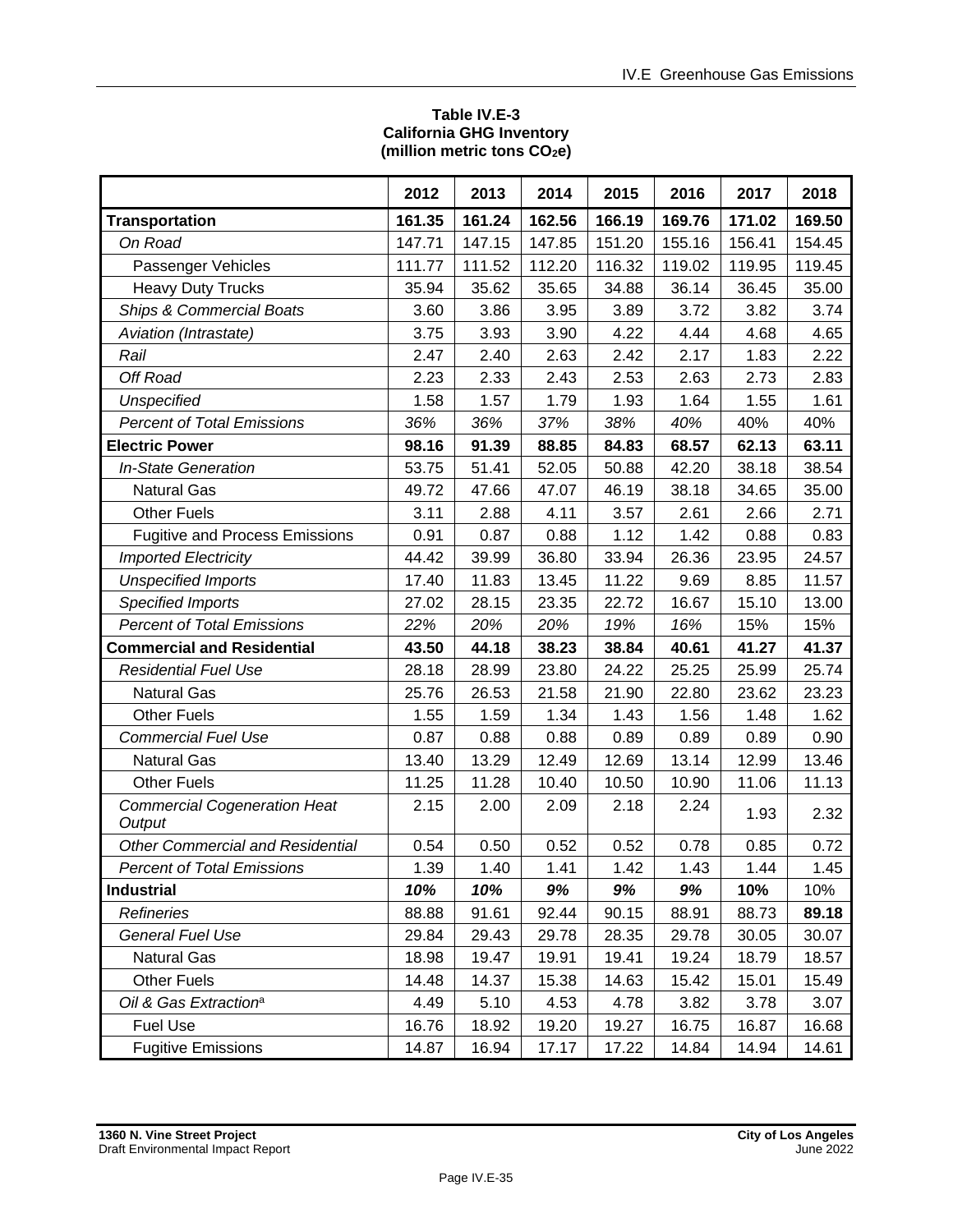#### **Table IV.E-3 (Continued) California GHG Inventory (million metric tons CO2e)**

|                                                        | 2012  | 2013  | 2014  | 2015  | 2016  | 2017  | 2018  |
|--------------------------------------------------------|-------|-------|-------|-------|-------|-------|-------|
| <b>Cement Plants</b>                                   | 6.93  | 7.21  | 7.66  | 7.47  | 7.60  | 7.66  | 7.88  |
| <b>Clinker Production</b>                              | 4.22  | 4.47  | 4.78  | 4.69  | 4.67  | 4.85  | 4.96  |
| <b>Fuel Use</b>                                        | 2.70  | 2.74  | 2.88  | 2.77  | 2.93  | 2.81  | 2.91  |
| <b>Cogeneration Heat Output</b>                        | 8.96  | 9.01  | 8.25  | 7.98  | 7.84  | 7.59  | 8.10  |
| <b>Other Process Emissions</b>                         | 7.42  | 7.58  | 7.63  | 7.67  | 7.69  | 7.77  | 7.88  |
| <b>Percent of Total Emissions</b>                      | 20%   | 20%   | 21%   | 20%   | 21%   | 21%   | 21%   |
| <b>Recycling and Waste</b>                             | 8.65  | 8.69  | 8.76  | 8.83  | 8.90  | 8.99  | 9.09  |
| Landfillsb                                             | 8.36  | 8.39  | 8.45  | 8.50  | 8.56  | 8.64  | 8.73  |
| Composting                                             | 0.29  | 0.30  | 0.31  | 0.33  | 0.34  | 0.35  | 0.36  |
| <b>Percent of Total Emissions</b>                      | 2%    | 2%    | 2%    | 2%    | 2%    | 2%    | 2%    |
| <b>High Global Warming Potential</b>                   | 15.54 | 16.75 | 17.73 | 18.60 | 19.26 | 19.99 | 20.46 |
| <b>Ozone Depleting Substance</b><br><b>Substitutes</b> | 15.25 | 16.38 | 17.42 | 18.32 | 19.00 | 19.64 | 20.15 |
| Electricity Grid SF6 Lossesc                           | 0.24  | 0.29  | 0.17  | 0.14  | 0.10  | 0.18  | 0.14  |
| Semiconductor Manufacturing <sup>b</sup>               | 0.06  | 0.08  | 0.14  | 0.14  | 0.16  | 0.17  | 0.17  |
| <b>Percent of Total Emissions</b>                      | 3%    | 4%    | 4%    | 4%    | 4%    | 5%    | 5%    |
| Agriculture <sup>d</sup>                               | 35.46 | 33.76 | 34.80 | 33.33 | 33.16 | 32.32 | 32.57 |
| Livestock                                              | 23.89 | 22.92 | 23.24 | 22.66 | 22.57 | 22.88 | 22.82 |
| <b>Enteric Fermentation (Digestive</b><br>Process)     | 11.52 | 11.22 | 11.28 | 10.95 | 10.93 | 11.14 | 11.13 |
| Manure Management                                      | 12.38 | 11.71 | 11.96 | 11.70 | 11.64 | 11.74 | 11.69 |
| Crop Growing & Harvesting                              | 7.70  | 7.13  | 7.04  | 6.28  | 6.62  | 6.33  | 6.52  |
| Fertilizers                                            | 5.94  | 5.52  | 5.45  | 4.93  | 5.04  | 5.02  | 5.08  |
| Soil Preparation and Disturbances                      | 1.68  | 1.52  | 1.51  | 1.27  | 1.50  | 1.22  | 1.35  |
| <b>Crop Residue Burning</b>                            | 0.08  | 0.08  | 0.08  | 0.08  | 0.08  | 0.09  | 0.10  |
| <b>General Fuel Use</b>                                | 3.88  | 3.71  | 4.51  | 4.40  | 3.97  | 3.11  | 3.23  |
| <b>Diesel</b>                                          | 2.47  | 2.53  | 3.39  | 3.66  | 3.21  | 2.40  | 2.48  |
| <b>Natural Gas</b>                                     | 0.70  | 0.69  | 0.63  | 0.64  | 0.72  | 0.67  | 0.74  |
| Gasoline                                               | 0.71  | 0.49  | 0.49  | 0.10  | 0.04  | 0.05  | 0.01  |
| <b>Other Fuels</b>                                     | 0.00  | 0.00  | 0.00  | 0.00  | 0.00  | 0.00  | 0.00  |
| <b>Percent of Total Emissions</b>                      | 8%    | 7%    | 8%    | 7%    | 7%    | 7%    | 7%    |
| <b>Total Net Emissions</b>                             | 451.6 | 447.6 | 443.4 | 440.8 | 429.2 | 424.5 | 425.3 |

*<sup>a</sup>Reflects emissions from combustion of fuels plus fugitive emissions.*

*<sup>b</sup>These categories are listed in the Industrial sector of CARB's GHG Emission Inventory sectors.*

*<sup>c</sup>This category is listed in the Electric Power sector of CARB's GHG Emission Inventory sectors.*

*<sup>d</sup>Reflects use of updated USEPA models for determining emissions from livestock and fertilizers.*

*Source: California GHG Inventory for 2002–2018—by Category as Defined in the 2008 Climate Change Scoping Plan million metric tons of CO2e—(based upon IPCC Second Assessment Report's Global Warming Potentials).*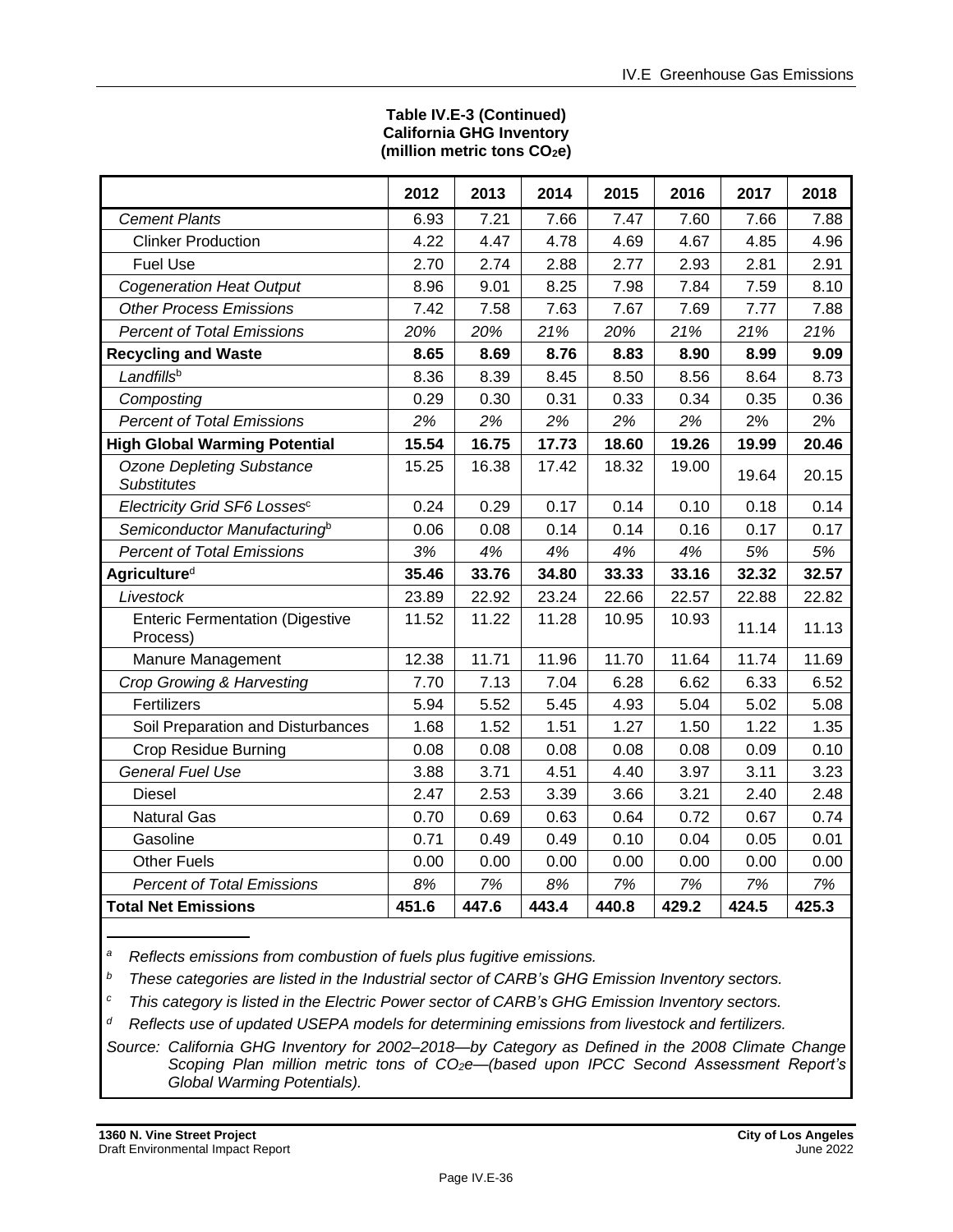buildings such as sheds and garages on the eastern portion of the site, adjacent to the bungalows.

Area source emissions are generated by maintenance equipment, landscape equipment, and use of products that contain solvents. Energy source emissions are associated with building electricity and natural gas usage at the Project Site. In addition, mobile source emissions from the existing uses are generated by motor vehicle trips to and from the Project Site. Additionally, waste sources emissions are from solid waste generated at the Project Site and water source emissions are generated from water used on the Project Site. Table IV.E-4 below, below presents the GHG emissions associated with the existing land uses.

| <b>Scope</b>                | Metric Tons of Carbon Dioxide Equivalent <sup>a</sup><br>(MTCO <sub>2</sub> e) |
|-----------------------------|--------------------------------------------------------------------------------|
| Area                        | ا>                                                                             |
| Energy                      | 200                                                                            |
| Mobile                      | 433                                                                            |
| Solid Waste                 | 3                                                                              |
| Water/Wastewater Generation | 40                                                                             |
| <b>Total Emissions</b>      | 677                                                                            |
|                             |                                                                                |

**Table IV.E-4 Existing (2017) Project Site Annual GHG Emissions Summary**

*Existing emissions conservatively only account for three of the six bungalows which are occupied.*

*Numbers may not add up exactly due to rounding.*

*<sup>a</sup>CO2e was calculated using CalEEMod and the results are provided in Section 2.0 of the Operational (Baseline) CalEEMod output file within Appendix B of this Draft EIR.*

*Source: Eyestone Environmental, 2020.*

# **3. Project Impacts**

# **a. Thresholds of Significance**

(1) State CEQA Guidelines Appendix G

In accordance with Appendix G of the State CEQA Guidelines, the Project would have a significant impact related to GHGs if it would: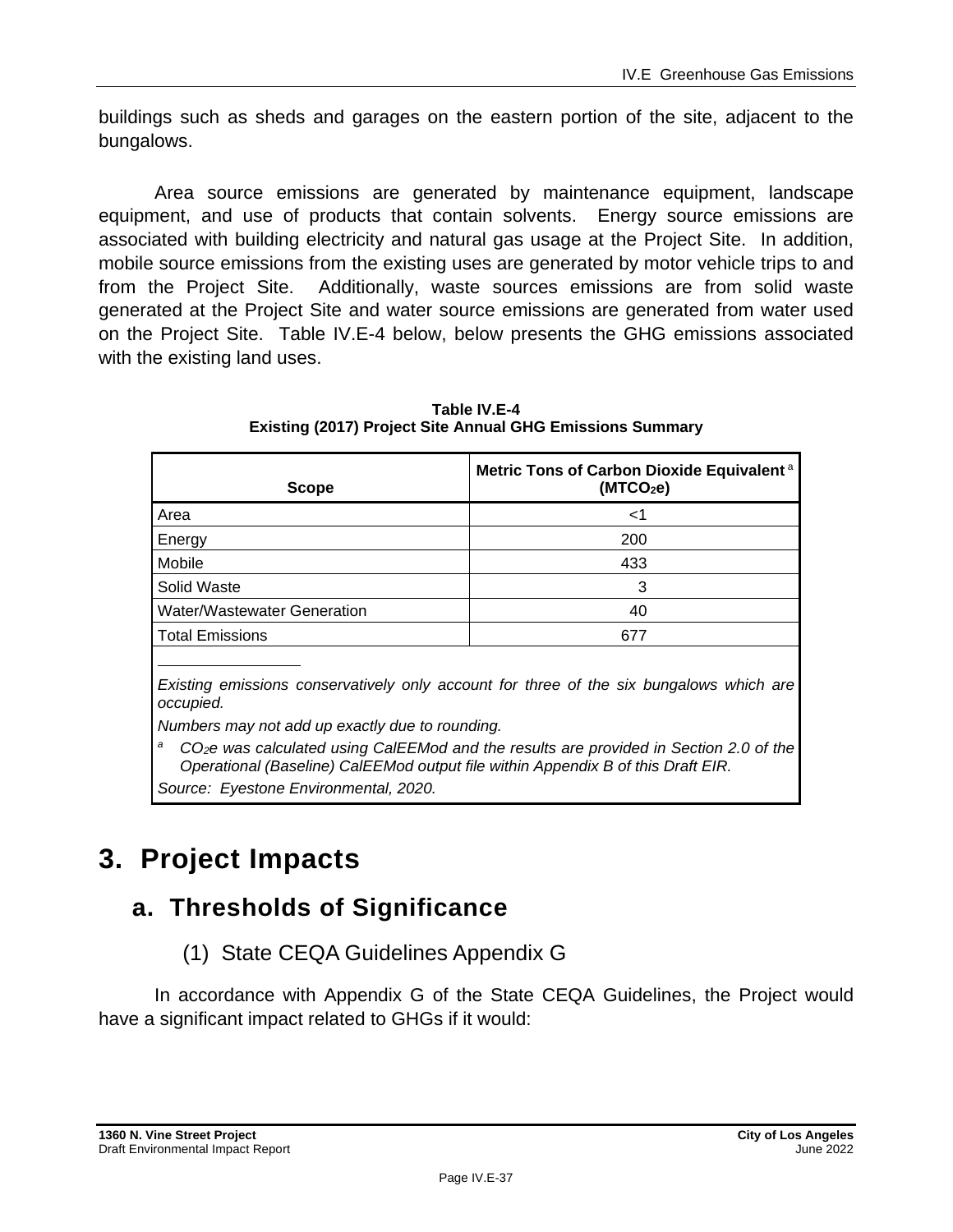### *Threshold (a): Generate GHG emissions, either directly or indirectly, that may have a significant impact on the environment;*

# *Threshold (b): Conflict with any applicable plan, policy or regulation of an agency adopted for the purpose of reducing the emissions of GHGs.*

CEQA Guidelines Section 15064.4 recommends that lead agencies quantify GHG emissions of projects and consider several other factors that may be used in the determination of significance of GHG emissions from a project: the extent to which the project may increase or reduce GHG emissions; whether a project exceeds an applicable significance threshold; and the extent to which the project complies with regulations or requirements adopted to implement a reduction or mitigation of GHGs.

Section 15064.4 does not establish a threshold of significance. Lead agencies have the discretion to establish significance thresholds for their respective jurisdictions, and in establishing those thresholds, a lead agency may appropriately look to thresholds developed by other public agencies, or suggested by other experts, such as the California Air Pollution Control Officers Association (CAPCOA), as long as any threshold chosen is supported by substantial evidence (see CEQA Guidelines Section 15064.7(c)). The CEQA Guidelines also clarify that the effects of GHG emissions are cumulative, and should be analyzed in the context of CEQA's requirements for cumulative impact analysis (see CEQA Guidelines Section  $15130(f)$ ).<sup>84</sup> As a note, the CEQA Guidelines were amended in response to SB 97. In particular, the CEQA Guidelines were amended to specify that compliance with a GHG emissions reduction plan renders a cumulative impact insignificant.

Per CEQA Guidelines Section 15064(h)(3), a project's incremental contribution to a cumulative impact can be found not cumulatively considerable if the project would comply with an approved plan or mitigation program that provides specific requirements that would avoid or substantially lessen the cumulative problem within the geographic area of the project.<sup>85</sup> To qualify, such plans or programs must be specified in law or adopted by the public agency with jurisdiction over the affected resources through a public review process to implement, interpret, or make specific the law enforced or administered by the public agency.<sup>86</sup> Examples of such programs include a "water quality control plan, air quality attainment or maintenance plan, integrated waste management plan, habitat conservation plan, natural community conservation plans [and] plans or regulations for the

*<sup>84</sup> See, generally, Section 15130(f); see also Letter from Cynthia Bryant, Director of the Office of Planning and Research to Mike Chrisman, Secretary for Natural Resources, dated April 13, 2009.*

*<sup>85</sup> 14 CCR Section 15064(h)(3).*

*<sup>86</sup> 14 CCR Section 15064(h)(3).*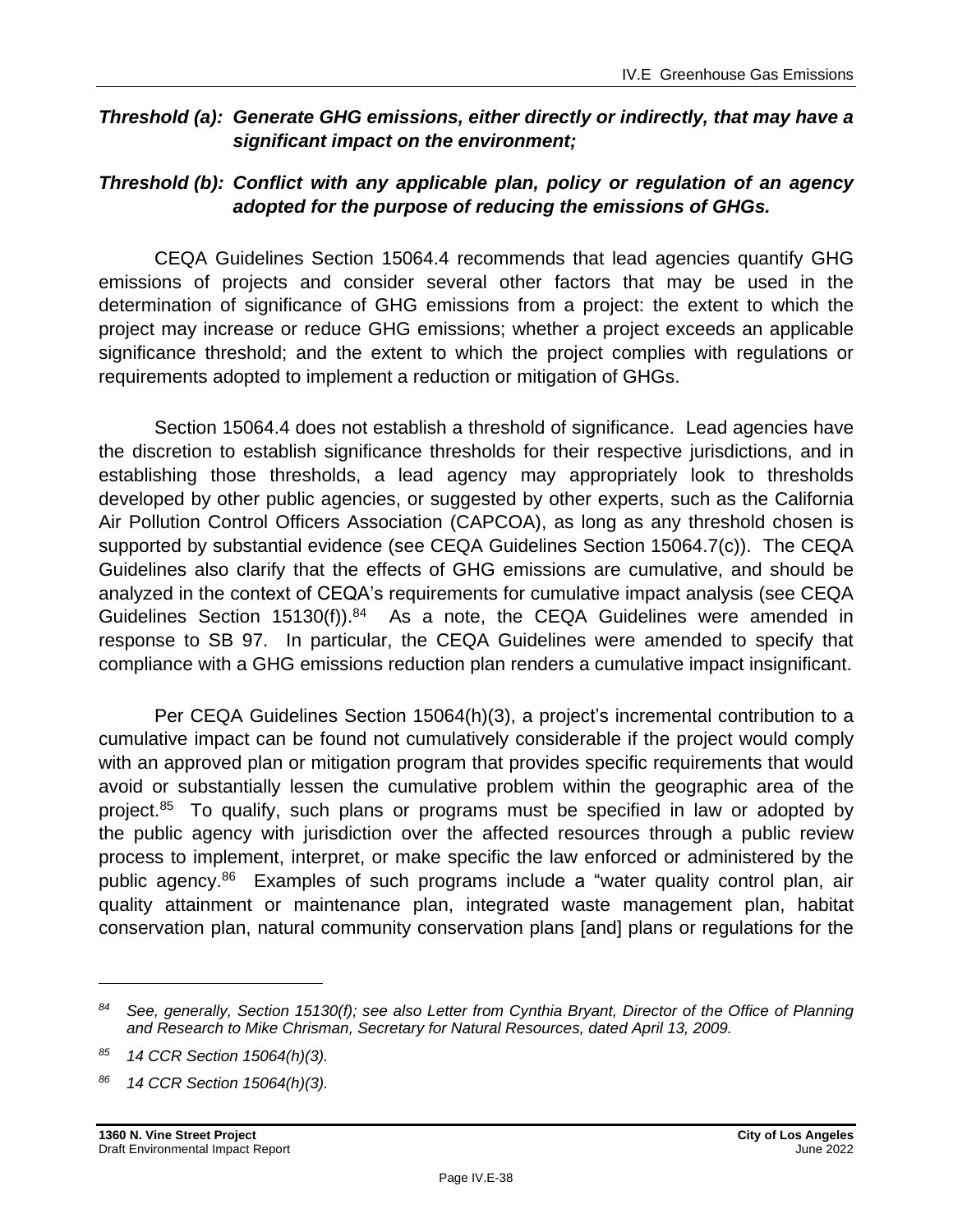reduction of greenhouse gas emissions."<sup>87</sup> Put another way, CEQA Guidelines Section 15064(h)(3) allows a lead agency to make a finding of less than significant for GHG emissions if a project complies with adopted programs, plans, policies and/or other regulatory strategies to reduce GHG emissions.<sup>88</sup>

In the absence of any applicable adopted numeric threshold, the significance of the Project's GHG emissions is evaluated consistent with CEQA Guidelines Section 15064.4(b)(2) by considering whether the Project complies with applicable plans, policies, regulations and requirements adopted to implement a statewide, regional, or local plan for the reduction or mitigation of GHG emissions. For this Project, as a land use development project, the most directly applicable adopted regulatory plan to reduce GHG emissions is SCAG's 2020–2045 RTP/SCS, which is designed to achieve regional GHG reductions from the land use and transportation sectors as required by SB 375 and the State's long-term climate goals. This analysis also considers qualitative consistency with regulations or requirements adopted by the AB 32 Climate Change Scoping Plan and subsequent updates, , and the L.A.'s Green New Deal.

# (2) SCAQMD Thresholds

As discussed above, SCAQMD has an interim GHG significance threshold of 10,000 MTCO2e per year for stationary source/industrial projects where SCAQMD is the lead agency. This SCAQMD interim GHG significance threshold is not applicable to the Project as the Project is a residential/commercial project and the City of Los Angeles is the Lead Agency.

*<sup>87</sup> 14 CCR Section 15064(h)(3).*

*<sup>88</sup> See, for example, San Joaquin Valley Air Pollution Control District, CEQA Determinations of Significance tor Projects Subject to ARB's GHG Cap-and-Trade Regulation, APR—2030 (June 25, 2014), in which the SJVAPCD "determined that GHG emissions increases that are covered under ARB's Cap-and-Trade regulation cannot constitute significant increases under CEQA…" Further, the South Coast Air Quality Management District (SCAQMD) has taken this position in CEQA documents it has produced as a lead agency. SCAQMD has prepared three Negative Declarations and one Draft Environmental Impact Report that demonstrate SCAQMD has applied its 10,000 MTCO2e/yr. significance threshold in such a way that GHG emissions covered by the Cap-and-Trade Program do not constitute emissions that must be measured against the threshold. See: SCAQMD, Final Negative Declaration for: Ultramar Inc. Wilmington Refinery Cogeneration Project, SCH No. 2012041014 (October 2014); SCAQMD, Final Negative Declaration tor Phillips 66 Los Angeles Refinery Carson Plant—Crude Oil Storage Capacity Project, SCH No. 2013091029 (December 2014); Final Mitigated Negative Declaration for Toxic Air Contaminant Reduction for Compliance with SCAQMD Rules 1420.1 and 1402 at the Exide Technologies Facility in Vernon, CA, SCH No. 2014101040 (December 2014); and Draft Environmental Impact Report for the Breitburn Santa Fe Springs Blocks 400/700 Upgrade Project, SCH No. 2014121014 (April 2014).*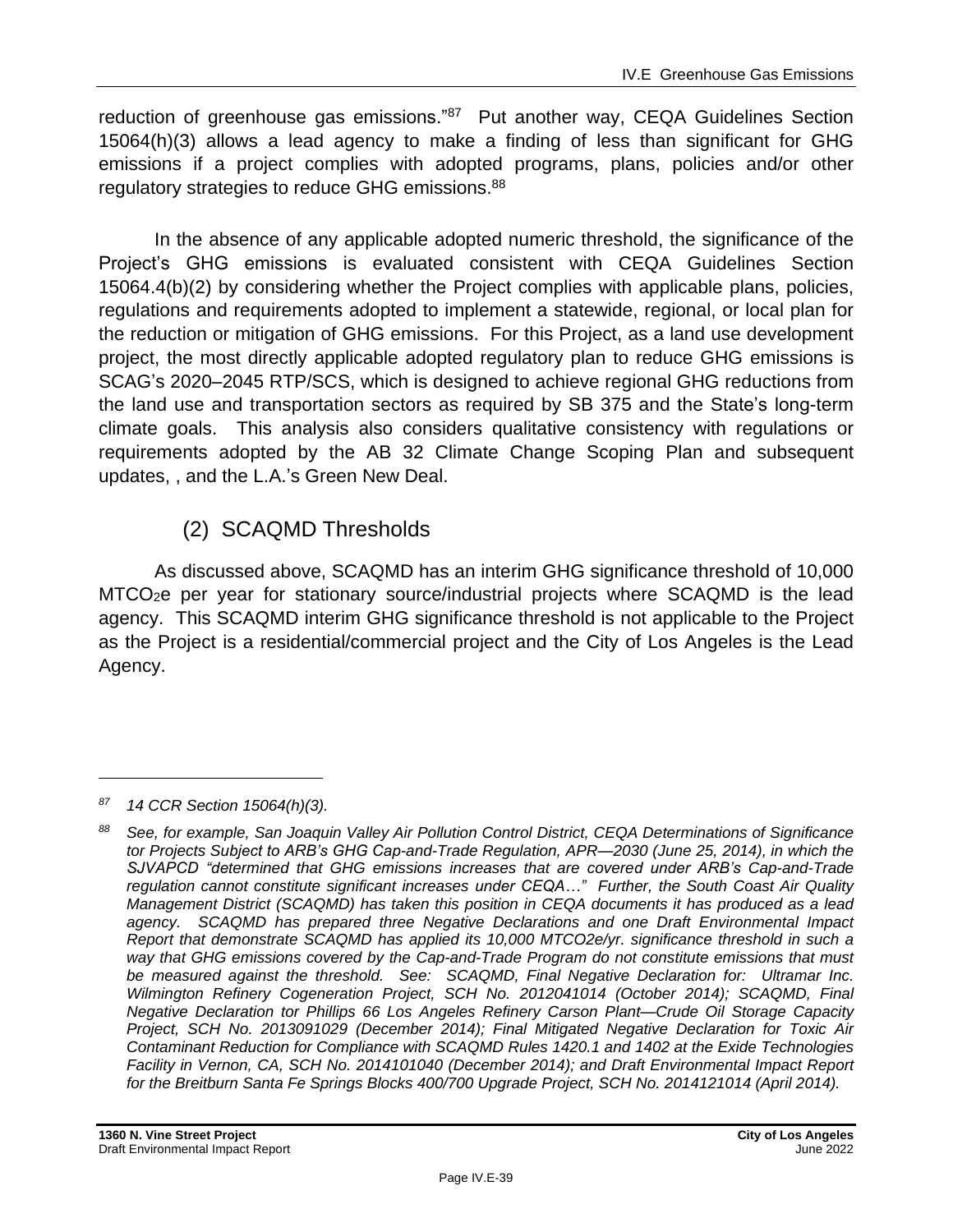# (3) 2006 L.A. CEQA Thresholds Guide

The *L.A. CEQA Thresholds Guide* does not identify any criteria to evaluate GHG emissions impacts. Thus, the potential for the Project to result in impacts from GHG emissions is based on the CEQA Guidelines Appendix G thresholds.

For the reasons set forth above, to answer both of the above questions, the City will consider whether the project is consistent with AB 32 and SB 375 (through demonstration of conformance with the 2020–2045 RTP/SCS), the L.A.'s Green New Deal. As discussed above, OPR has noted that lead agencies "should make a good-faith effort to calculate or estimate GHG emissions from a project.<sup>89</sup> GHG emissions are quantified below, consistent with OPR guidelines.

# **b. Methodology**

Amendments to CEQA Guidelines Section 15064.4 were adopted to assist lead agencies in determining the significance of the impacts of GHG emissions. Consistent with existing CEQA practice, Section 15064.4 gives lead agencies the discretion to determine whether to assess those emissions quantitatively or qualitatively. This section recommends certain factors be considered in the determination of significance (i.e., extent to which the project may increase or reduce GHG emissions compared to the existing environment; whether the project exceeds an applicable significance threshold; and the extent to which the project complies with regulations or requirements adopted to implement a plan for the reduction or mitigation of GHGs).

The City has not adopted a numerical significance threshold for assessing impacts related to GHG emissions. Nor have SCAQMD, OPR, CARB, CAPCOA, or any other state or regional agency adopted a numerical significance threshold for assessing GHG emissions that is applicable to the Project. Since there is no applicable adopted or accepted numerical threshold of significance for GHG emissions, the methodology for evaluating the Project's impacts related to GHG emissions focuses on its consistency with statewide, regional, and local plans adopted for the purpose of reducing and/or mitigating GHG emissions. This evaluation of consistency with such plans is the sole basis for determining the significance of the Project's GHG-related impacts on the environment.

Notwithstanding, for informational purposes, the analysis also calculates the amount of GHG emissions that would be attributable to the Project using recommended air quality models, as described below. The primary purpose of quantifying the Project's GHG emissions is to satisfy CEQA Guidelines Section 15064.4(a), which calls for a good-faith

*<sup>89</sup> OPR Technical Advisory, p. 5.*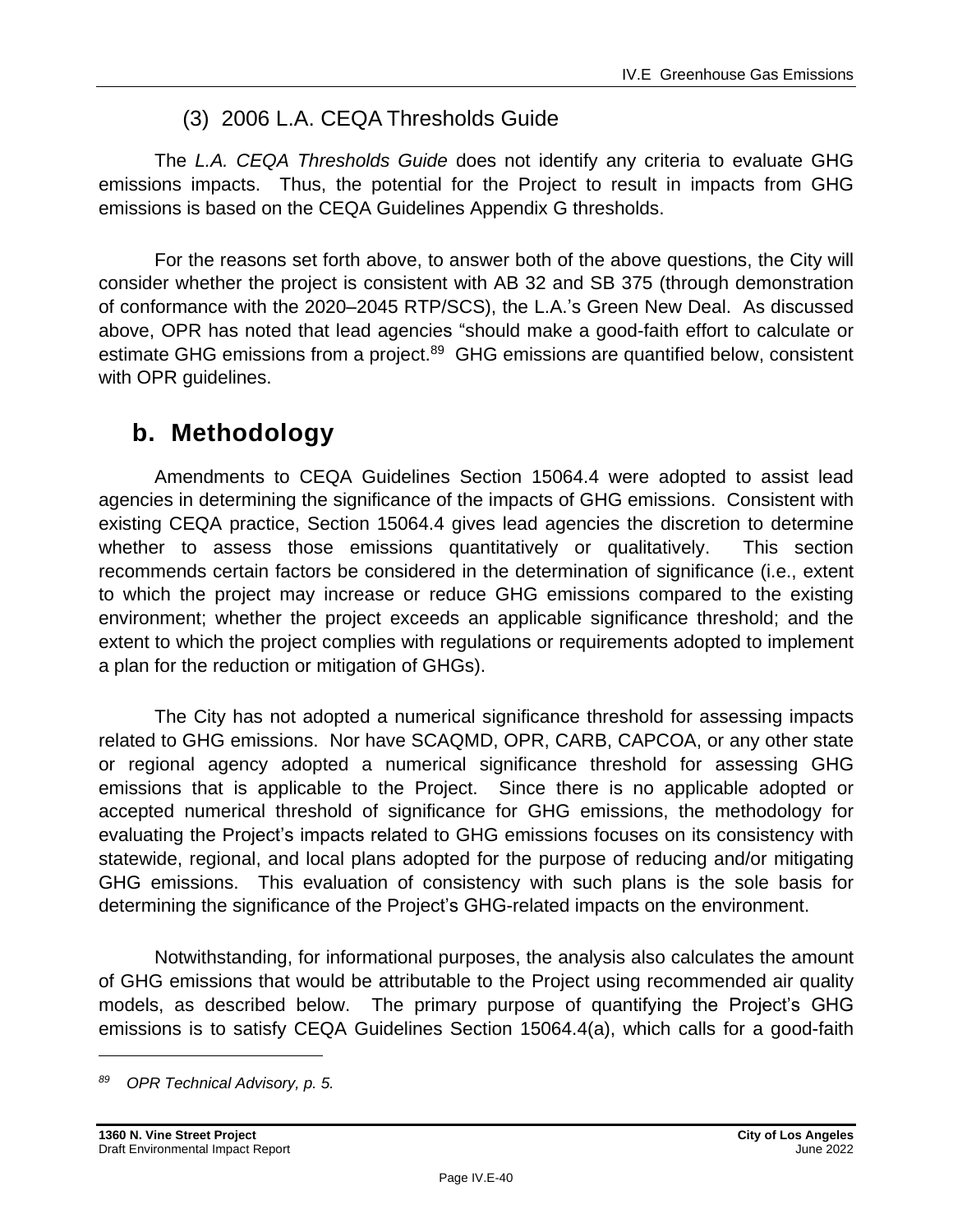effort to describe and calculate emissions. The estimated emissions inventory is also used to determine if there would be a reduction in the Project's incremental contribution of GHG emissions as a result of compliance with regulations and requirements adopted to implement plans for the reduction or mitigation of GHG emissions. However, the significance of the Project's GHG emissions impacts is not based on the amount of GHG emissions resulting from the Project.

# (1) Consistency with Plans

The Project's GHG impacts are evaluated by assessing the Project's consistency with applicable statewide, regional, and local GHG reduction plans and strategies. As discussed previously, the City has established goals and actions to reduce the generation and emission of GHGs from both public and private activities in L.A.'s Green New Deal.

OPR encourages lead agencies to make use of programmatic mitigation plans and programs from which to tier when they perform individual project analyses. Although the City does not have a programmatic mitigation plan to tier from, such as a Greenhouse Gas Emissions Reduction Plan, the City has adopted a number of plans to help reduce GHG emissions, including L.A.'s Green New Deal and Green Building Code, that encourage and require applicable projects to implement energy efficiency measures. In addition, the California CAT Report provides recommendations for specific emission reduction strategies for reducing GHG emissions and reaching the targets established in AB 32 and Executive Order S-3-05. On a statewide level, the Climate Change Scoping Plan and subsequent updates provide measures to achieve AB 32 and SB 32 targets. On a regional level, the SCAG 2020–2045 RTP/SCS contains measures to achieve VMT reductions required under SB 375. Thus, if the Project complies with these plans, policies, regulations, and requirements, the Project would result in a less-than-significant impact, because it would be consistent with the overarching state, regional, and local plans for GHG reduction.

A consistency analysis is provided and describes the Project's compliance with or exceedance of performance-based standards included in the regulations outlined in the applicable portions of the Climate Change Scoping Plan and subsequent updates, 2020– 2045 RTP/SCS, and L.A.'s Green New Deal.

# (2) Quantification of Emissions

In view of the above considerations, this Draft EIR quantifies the Project's total annual GHG emissions for informational purposes, taking into account the GHG emission reduction measures that would be incorporated into the Project's design.

By quantifying the Project's annual GHG emissions, this EIR will provide context for the Project's annual GHG emissions; by then comparing the Project's GHG emissions to a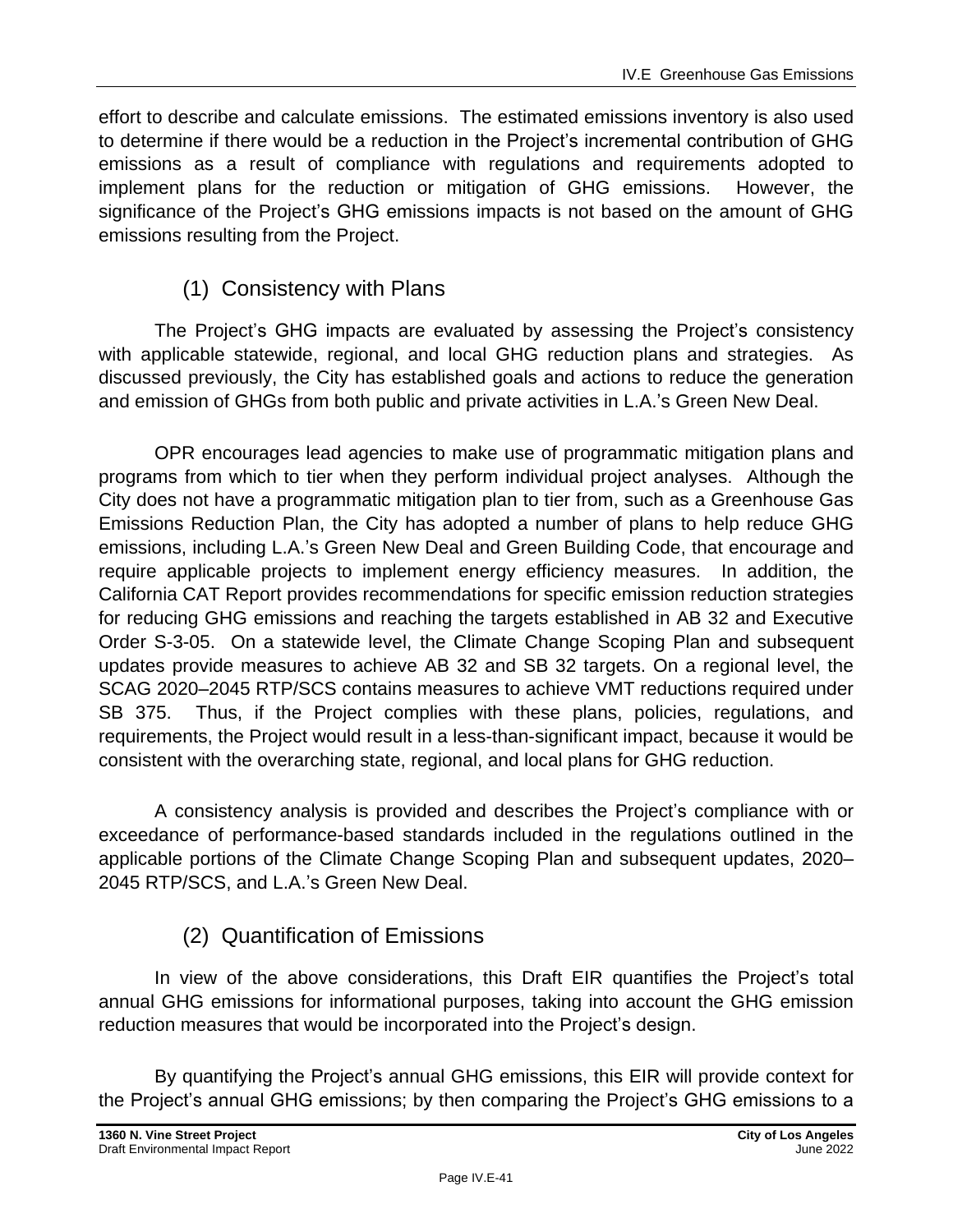Project without Reduction Features scenario, as defined by CARB's most updated GHG reduction projections pursuant to AB 32, this EIR will provide quantitative metrics for describing the GHG efficiency of the Project and the level of GHG reductions incorporated into the Project. This comparison is included herein for informational purposes only, including in order to disclose the relative carbon efficiency of the Project and to determine if there would be a reduction in the Project's incremental contribution of GHG emissions as a result of compliance with regulations and requirements adopted to implement plans for the reduction or mitigation of GHG emissions.<sup>90</sup> The Project without Reduction Features scenario does not account for energy efficiency measures that would exceed Title 24 standards, and does not account for trip reductions from co-location of uses and availability of public transportation within a quarter-mile. However, the Project without Reduction Features does take into account certain regulatory measures included in the Climate Change Scoping Plan and subsequent updates, 2020–2045 RTP/SCS, and L.A.'s Green New Deal.<sup>91</sup>

# (3) Project GHG Emissions

The California Climate Action Registry (Climate Registry) General Reporting Protocol provides basic procedures and guidelines for calculating and reporting GHG emissions from a number of general and industry-specific activities.<sup>92</sup> The General Reporting Protocol is based on the "Greenhouse Gas Protocol: A Corporate Accounting and Reporting Standard" developed by the World Business Council for Sustainable Development and the World Resources Institute through "a multi-stakeholder effort to develop a standardized approach to the voluntary reporting of GHG emissions."<sup>93</sup> Although no numerical thresholds of significance have been developed, and no specific protocols are available for land use projects, the General Reporting Protocol provides a basic framework for calculating and reporting GHG emissions from the Project. The information provided in

*<sup>93</sup> California Climate Action Registry, General Reporting Protocol Version 3.1, January 2009.*

*<sup>90</sup> The comparison to a Project without Reduction Features scenario is not used as a threshold of significance, but is used to provide information and a quantitative metric to measure the Project's GHG emissions and level of reductions resulting from Project Design Features and other characteristics. See Center for Biological Diversity, et al. v. California Department of Fish and Wildlife (2015) \_62 Cal.4th 204. While the high court approved the methodology analyzing the significance of that project's GHG emissions in terms of reductions from projected BAU emissions consistent with AB 32's statewide reductions mandate, it held the GHG analysis lacked supporting substantial evidence and a cogent explanation correlating the project-specific reductions to AB 32's mandated state-wide reductions so as to demonstrate consistency with the latter's goals under the approved methodology.*

*<sup>91</sup> The CalEEMod model does not account for all regulatory measures in the 2008 Climate Change Scoping Plan and subsequent updates. However, the model does take into account reductions due to Pavley and LCFS as discussed in further detail below.*

*<sup>92</sup> California Climate Action Registry, General Reporting Protocol Version 3.1, January 2009.*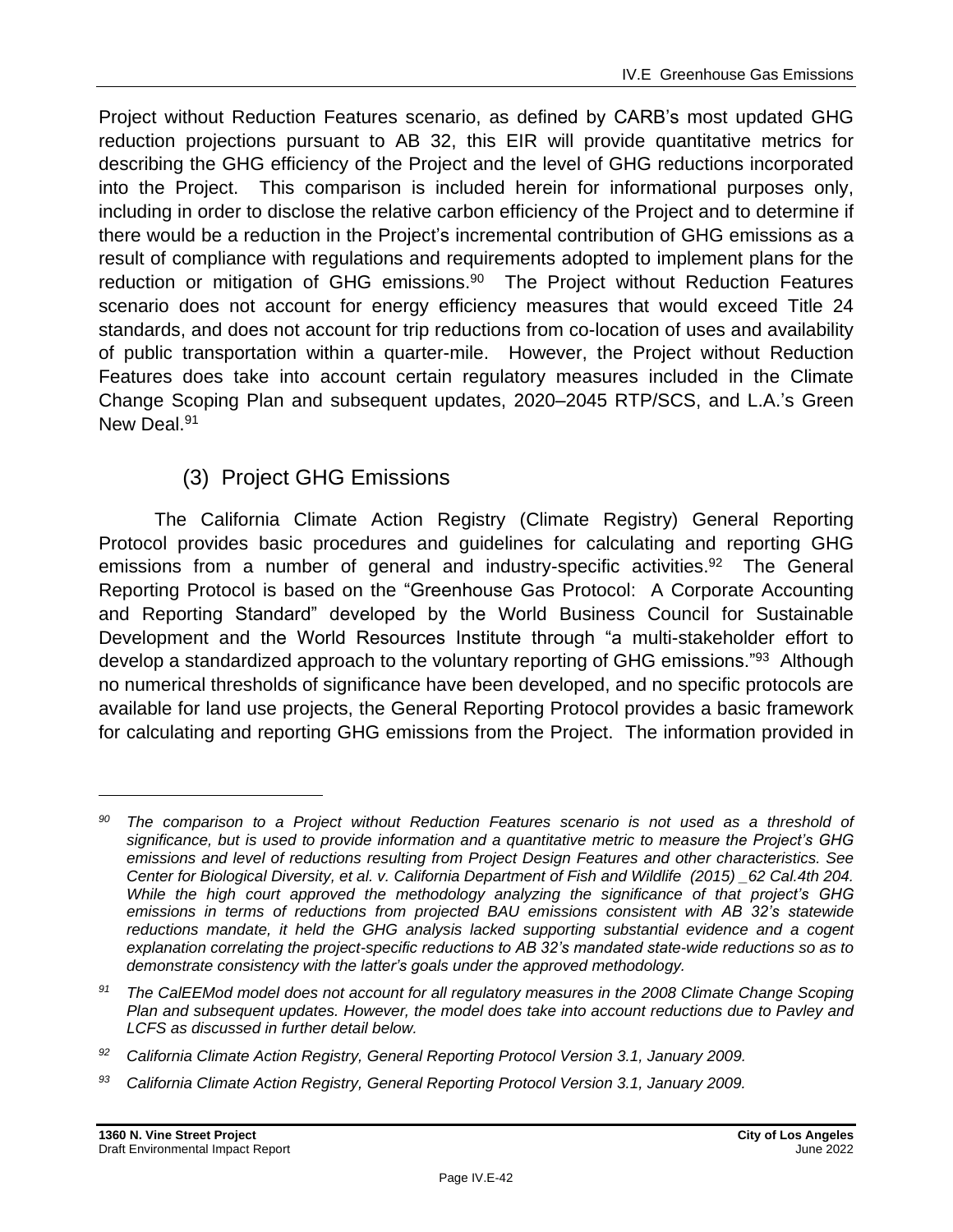this section is consistent with the General Reporting Protocol's reporting requirements. A detailed discussion of the GHG methodology is included in Appendix B of this Draft EIR.

The General Reporting Protocol recommends the separation of GHG emissions into three categories that reflect different aspects of ownership or control over emissions. They include the following:

- Scope 1: Direct, onsite combustion of fossil fuels (e.g., natural gas, propane, gasoline, and diesel).
- Scope 2: Indirect, offsite emissions associated with purchased electricity or purchased steam.
- Scope 3: Indirect emissions associated with other emissions sources, such as third-party vehicles and embodied energy (e.g., energy used to convey, treat, and distribute water and wastewater). 94

The General Reporting Protocol provides a range of basic calculations methods. However, the General Reporting Protocol calculations are typically designed for existing buildings or facilities. These retrospective calculation methods are not directly applicable to planning and development situations where buildings do not yet exist.

CARB recommends consideration of indirect emissions to provide a more complete picture of the GHG footprint of a facility. Annually reported indirect energy usage aids the conservation awareness of a facility and provides information to CARB to be considered for future strategies.<sup>95</sup> For example, CARB has proposed requiring the calculation of direct and indirect GHG emissions as part of the AB 32 reporting requirements. Additionally, OPR has noted that lead agencies "should make a good-faith effort, based on available information, to calculate, model, or estimate…GHG emissions from a project, including the emissions associated with vehicular traffic, energy consumption, water usage and construction activities." 96 Therefore, direct and indirect emissions have been calculated for the Project.

*<sup>94</sup> Embodied energy is a scientific term that refers to the quantity of energy required to manufacture and supply to the point of use a product, material, or service.*

*<sup>95</sup> CARB, Initial Statement of Reasons for Rulemaking, Proposed Regulation for Mandatory Reporting of Greenhouse Gas Emissions Pursuant to the California Global Warming Solutions Act of 2006 (AB 32), Planning and Technical Support Division Emission Inventory Branch, October 19, 2007.*

*<sup>96</sup> OPR Technical Advisory—CEQA and Climate Change: Addressing Climate Change Through California Environmental Quality Act Review, June 2008, p. 5.*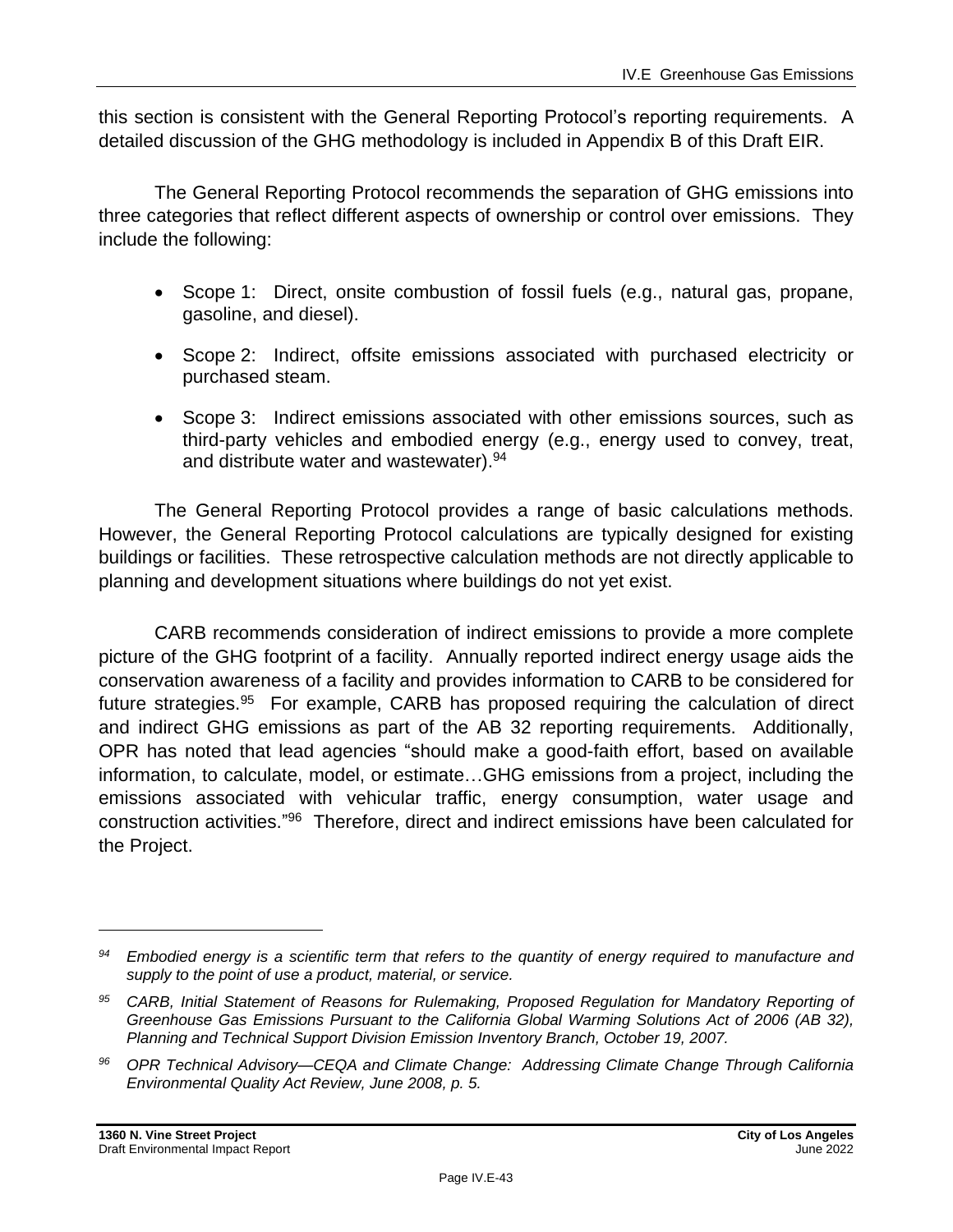A fundamental difficulty in the analysis of GHG emissions is the global nature of the existing and cumulative future conditions. Changes in GHG emissions can be difficult to attribute to a particular planning program or project because the planning effort or project may cause a shift in the locale for some type of GHG emissions, rather than causing "new" GHG emissions. As a result, there is an inability to conclude whether a project's GHG emissions represent a net global increase, reduction, or no change in GHGs that would exist if the project were not implemented. The analysis of the Project's GHG emissions is particularly conservative in that it assumes all of the GHG emissions are new additions to the atmosphere.

The California Emissions Estimator Model ® (CalEEMod) is a statewide land use emissions computer model designed to provide a uniform platform for government agencies, land use planners, and environmental professionals to quantify potential criteria pollutant and GHG emissions associated with both construction and operations from a variety of land use projects. CalEEMod was developed in collaboration with the air districts of California, who provided data (e.g., emission factors, trip lengths, meteorology, source inventory, etc.) to account for local requirements and conditions. The model is considered by SCAQMD to be an accurate and comprehensive tool for quantifying air quality and GHG impacts from land use projects throughout California.<sup>97</sup>

# *(a) Construction*

The Project's construction emissions were calculated using CalEEMod Version 2016.3.2. Details of the modeling assumptions and emission factors are provided in Appendix B of this Draft EIR. CalEEMod calculates emissions from off-road equipment usage and on-road vehicle travel associated with haul, delivery, and construction worker trips. GHG emissions during construction were forecast based on the construction assumptions included in Appendix B and applying the mobile-source emissions factors derived from CalEEMod.

The calculations of the emissions generated during Project construction activities reflect the types and quantities of construction equipment that would be used to remove existing pavement, grade and excavate the Project Site, construct the proposed building and related improvements, and plant new landscaping within the Project Site.

In accordance with SCAQMD's guidance, GHG emissions from construction were amortized (i.e., averaged annually) over the lifetime of the Project. As impacts from construction activities occur over a relatively short-term period of time, they contribute a

*<sup>97</sup> California Air Pollution Control Officers Association, California Emissions Estimator Model, CalEEModTM, www.caleemod.com.*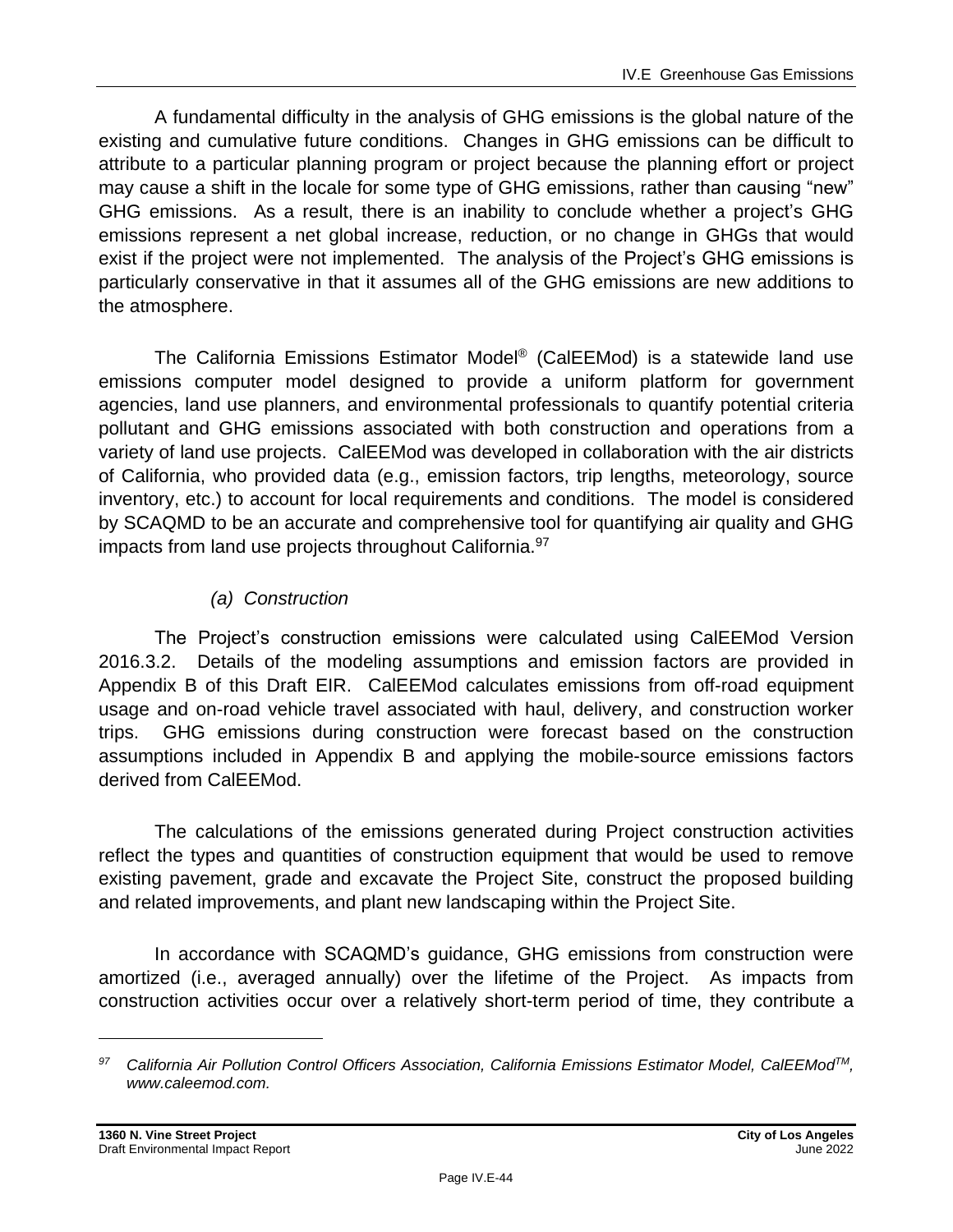relatively small portion of the overall lifetime project GHG emissions. In addition, GHG emission reduction measures for construction equipment are relatively limited. Therefore, SCAQMD recommended that construction emissions be amortized over a 30-year project lifetime, so that GHG reduction measures will address construction GHG emissions as part of the operational GHG reduction strategies.<sup>98</sup> Thus, total construction GHG emissions were divided by 30 to determine an annual construction emissions estimate comparable to operational emissions.

# *(b) Operation*

Similar to construction, the SCAQMD-recommended CalEEMod is used to calculate potential GHG emissions generated by new land uses on the Project Site, including area sources, electricity, natural gas, mobile sources, stationary sources (i.e., emergency generators), solid waste generation and disposal, and water usage/wastewater generation. CalEEMod default values for generation/usage rates, GHG emission factors, and GWP values were used in the evaluation of operational GHG emissions from the Project.

Area source emissions include landscaping equipment, which are based on the size of the land uses (e.g., square footage or dwelling unit), the GHG emission factors for fuel combustion, and the GWP values for the GHGs emitted.

Emissions of GHGs associated with electricity demand are based on the size of the land uses, the electrical demand factors for the land uses, the GHG emission factors for the electricity utility provider, and the GWP values for the GHGs emitted. GHG emissions from electricity use are directly dependent on the electricity utility provider. In this case, GHG intensity factors for LADWP were selected in CalEEMod. The carbon intensity (lbs/MWh) for electricity generation was calculated for the Project buildout year based on LADWP projections for year 2025 (616 lbs CO<sup>2</sup> per MWh). LADWP's carbon intensity projections also take into account SB 350 RPS requirements for renewable energy.

As with electricity, the emissions of GHGs associated with natural gas combustion are based on the size of the land uses, the natural gas combustion factors for the land uses in units of million British thermal units (MMBtu), the GHG emission factors for natural gas combustion, and the GWP values for the GHGs emitted.

Mobile source GHG emissions are calculated based on an estimate of the Project's annual VMT, which is derived using CalEEMod based on the trip generation provided in the

*<sup>98</sup> SCAQMD, Interim CEQA GHG Significance Threshold for Stationary Sources, Rules and Plans, 2008.*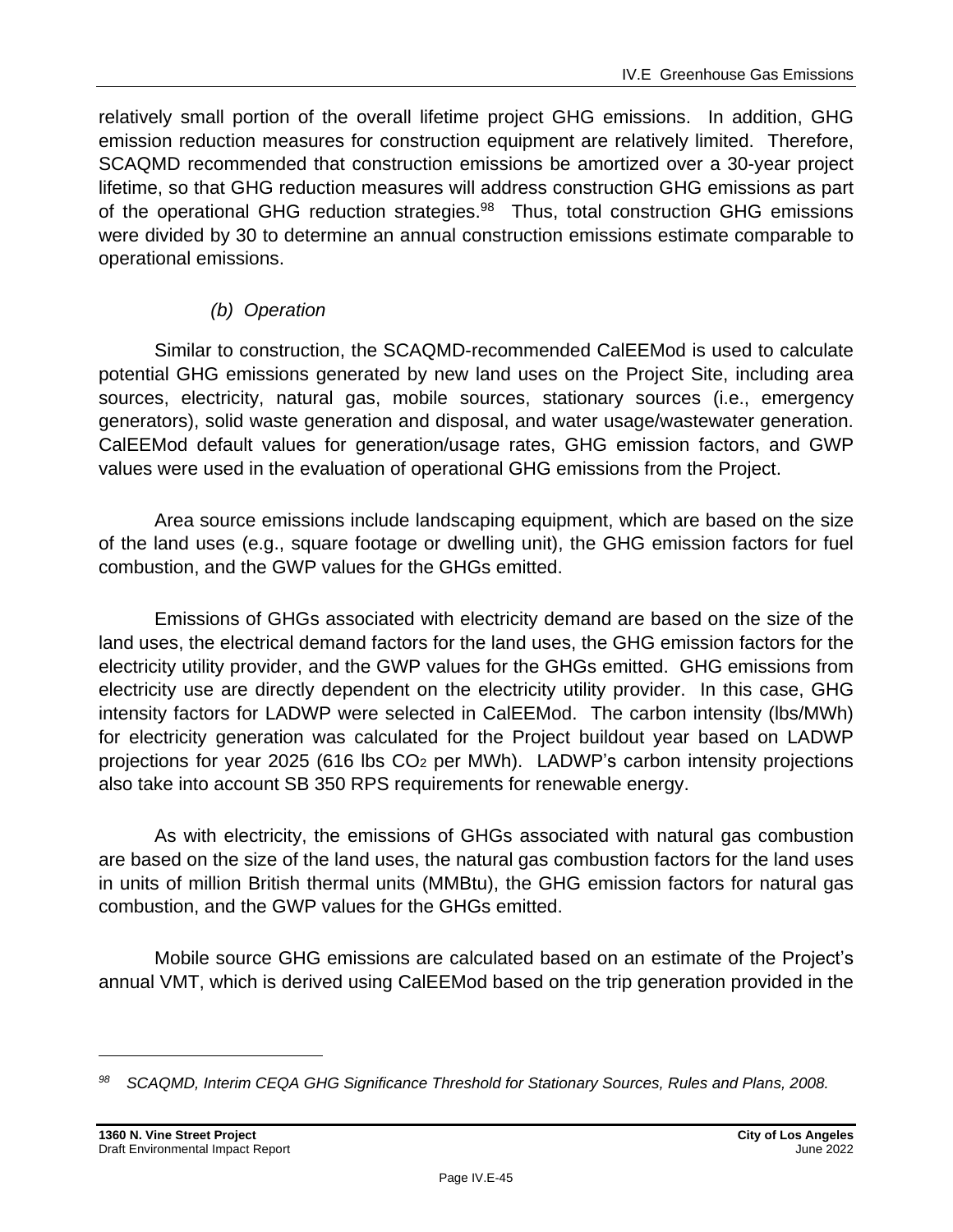Project's Traffic Impact Study.<sup>99</sup> The Project VMT was derived from the LADOT VMT Calculator. The VMT Calculator was developed by the City and LADOT to comply with SB 743 which requires lead agencies to adopt VMT criteria to determine transportation related impacts. The LADOT-derived VMT values account for the daily and seasonal variations in trip frequency and length associated with new resident, employee, and visitor trips to and from the Project Site and other activities that generate a vehicle trip.

Stationary source GHG emissions are based on proposed stationary sources (i.e., emergency generators) that would be provided on the Project Site.

The emissions of GHGs associated with solid waste disposal are based on the size of the Project's proposed land uses, the waste disposal rate for the land uses, the waste diversion rate, the GHG emission factors for solid waste decomposition, and the GWP values for the GHGs emitted.

The GHG emissions related to water usage and wastewater generation are based on the size of the land uses, the water demand factors, the electrical intensity factors for water supply, treatment, and distribution, electrical intensity factors for wastewater treatment, the GHG emission factors for the electricity utility provider, and the GWP values for the GHGs emitted.

The GHG emissions calculations for the Project include credits or reductions for consistency with applicable project design features set forth in this Draft EIR. The analysis of Project GHG emissions at buildout also takes into account actions and mandates already approved and expected to be in force by Project buildout (e.g., Pavley I Standards, full implementation of California's Statewide RPS beyond current levels of renewable energy, and the California LCFS).<sup>100</sup> It should be noted that GHG reductions due to LCFS are currently not incorporated into CalEEMod. Calculations demonstrating LCFS reductions were performed outside of CalEEMod using CARB methodology and are presented in Appendix B of this Draft EIR.<sup>101</sup> In addition, as mobile source GHG emissions are directly dependent on the number of vehicle trips, a decrease in the number of projectgenerated trips as a result of project features (e.g., close proximity to transit) would provide a proportional reduction in mobile source GHG emissions compared to a generic project without such locational benefits. Calculation of Project emissions conservatively did not

*<sup>99</sup> Fehr & Peers Transportation Consultants, 1360 N. Vine Project Transportation Assessment, November 2021.*

*<sup>100</sup> Project design features are based on relevant year 2020 targets established by AB 32 and the current CARB Scoping Plan Update.*

*<sup>101</sup> CARB, Low Carbon Fuel Standard (LCFS), ww2.arb.ca.gov/our-work/programs/low-carbon-fuel-standard, accessed February 8, 2022.*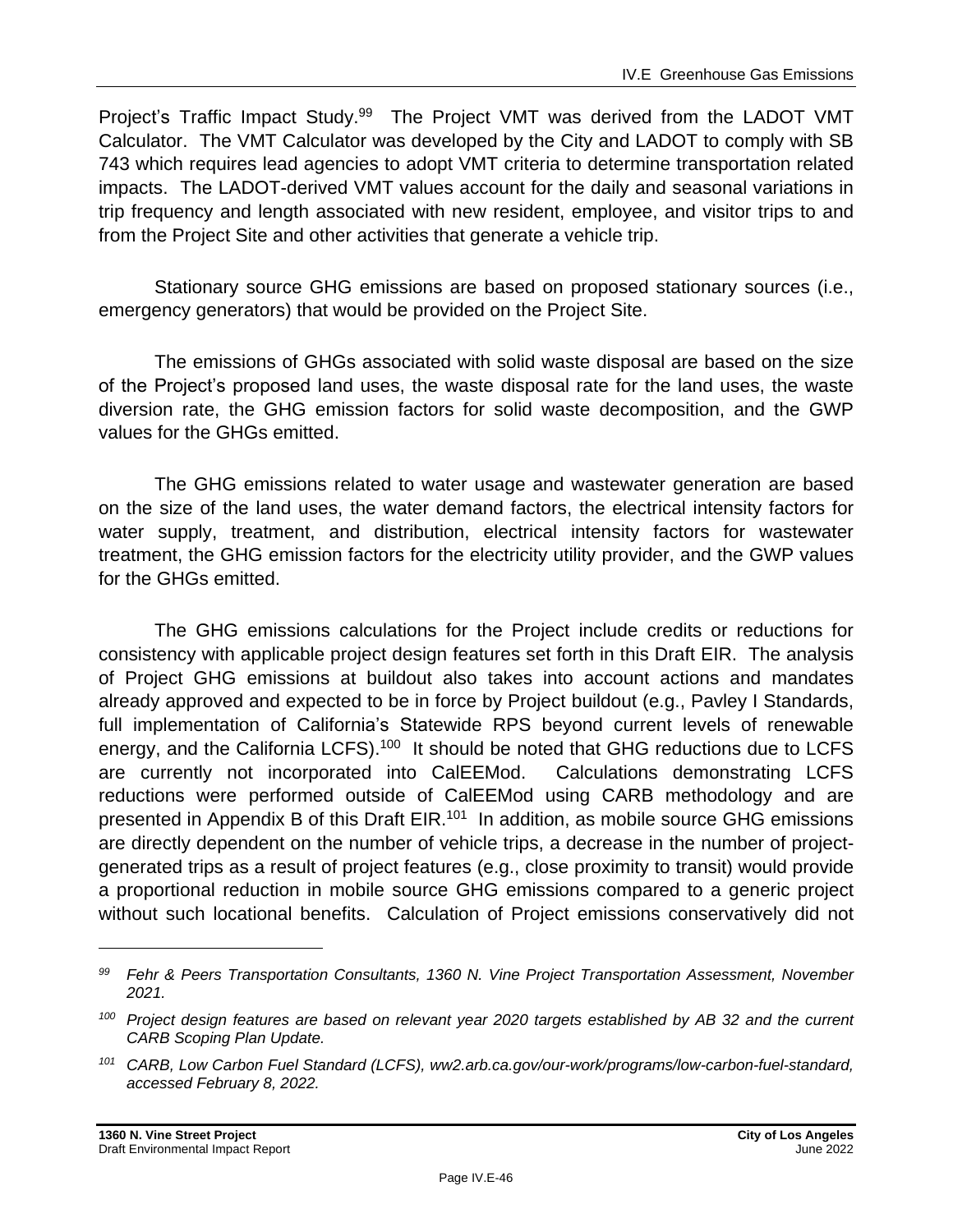include actions and mandates that are not already in place, but are anticipated to be enforced by Project buildout (e.g., Pavley II, which could further reduce GHG emissions from use of light-duty vehicles by 2.5 percent). Similarly, emissions reductions regarding cap-and-trade were not included in this analysis. By not speculating on potential regulatory conditions, the analysis takes a conservative approach that likely overestimates the Project's GHG emissions at buildout because the State is expected to implement a number of policies and programs aimed at reducing GHG emissions from the land use and transportation sectors to meet the State's long-term climate goals.

# **c. Project Design Features**

The following project design features are applicable to the Project with regard to GHG emissions:

- **GHG-PDF-1:** The design of the new buildings shall incorporate features of the U.S. Green Building Council's Leadership in Energy and Environmental Design (LEED®) program to be capable of meeting the standards of LEED Silver<sup>®</sup> or equivalent green building standards. Specific sustainability features that are integrated into the Project design to enable the Project to achieve LEED Silver® equivalence will include the following:
	- a. Use of Energy Star–labeled products and appliances.
	- b. Use of light-emitting diode (LED) lighting or other energy-efficient lighting technologies, such as occupancy sensors or daylight harvesting and dimming controls, where appropriate, to reduce electricity use.
	- c. Water-efficient plantings with drought-tolerant species;
	- d. Fenestration designed for solar orientation; and
	- e. Pedestrian- and bicycle-friendly design with short-term and longterm bicycle parking.
- **GHG-PDF-2:** The Project would prohibit the use of natural gas-fueled fireplaces in the proposed residential units.

In addition, as part of the Project, the Applicant would incorporate project features to further support and promote environmental sustainability. The Project would comply with all applicable state and local regulatory requirements, including the provisions set forth in the City's Green Building Ordinance. As an example, the Project would comply with the City's EV charging requirements which specifies that 10 percent of new parking spaces would require EV charging equipment. In addition, 30 percent of all new parking spaces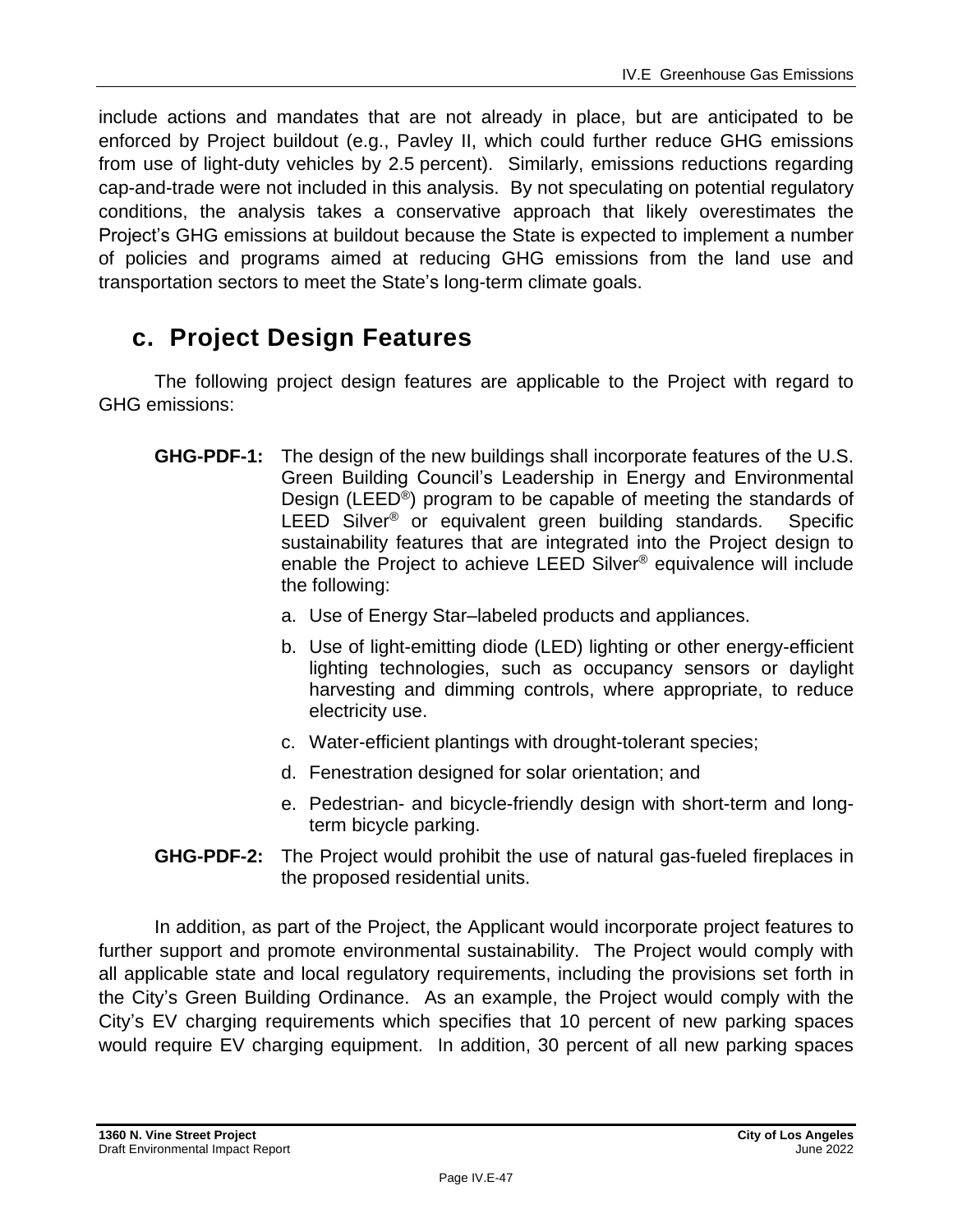would be required to be EV "ready" which will be capable of supporting future EV charging equipment.<sup>102</sup> The Project would also include water conservation and demandreduction measures as set forth in Section IV.L.1, Utilities and Service Systems—Water Supply and Infrastructure, of this Draft EIR.

Lastly, the Project would be located within a City-designated Transit Priority Area (TPA) and SCAG-designated HQTA, which would maximize transit use and minimize VMT and associated GHG emissions.

# **d. Analysis of Project Impacts**

# (1) Impact Analysis

As set forth in Section II, Project Description, of this Draft EIR, the Project proposes two development options—the Residential Option and the Office Option.

The Residential Option would develop a new high-rise building with four levels of subterranean parking consisting of up to 429 new residential units, an approximately 55,000-square-foot grocery store, approximately 5,000 square feet of neighborhoodserving commercial retail uses, and 8,988 square feet of uses in the bungalows. The bungalows would be rehabilitated and adapted for reuse as either restaurants or residential units, in which case the development would still propose a total of 429 residential units. Overall, the Residential Option would provide approximately 484,421 square feet of floor area within the Project Site.

The Office Option would develop a new high-rise building with eight levels of subterranean parking with approximately 463,521 square feet of office uses and 11,914 square feet of restaurant uses in the proposed building The bungalows would be rehabilitated and adapted for reuse as restaurants or nine residential uses with approximately 8,988 square feet of total floor area. Upon completion, the Office Option would provide approximately 484,423 square feet of floor area within the Project Site. The following analysis accounts for both development scenarios and the term "Project" is used unless stated otherwise.

### *Threshold (a): Generate GHG emissions, either directly or indirectly, that may have a significant impact on the environment.*

### *Threshold (b): Conflict with an applicable plan, policy or regulation adopted for the purpose of reducing the emissions of GHG.*

*<sup>102</sup> City of Los Angeles Ordinance No. 186485. December 11, 2019.*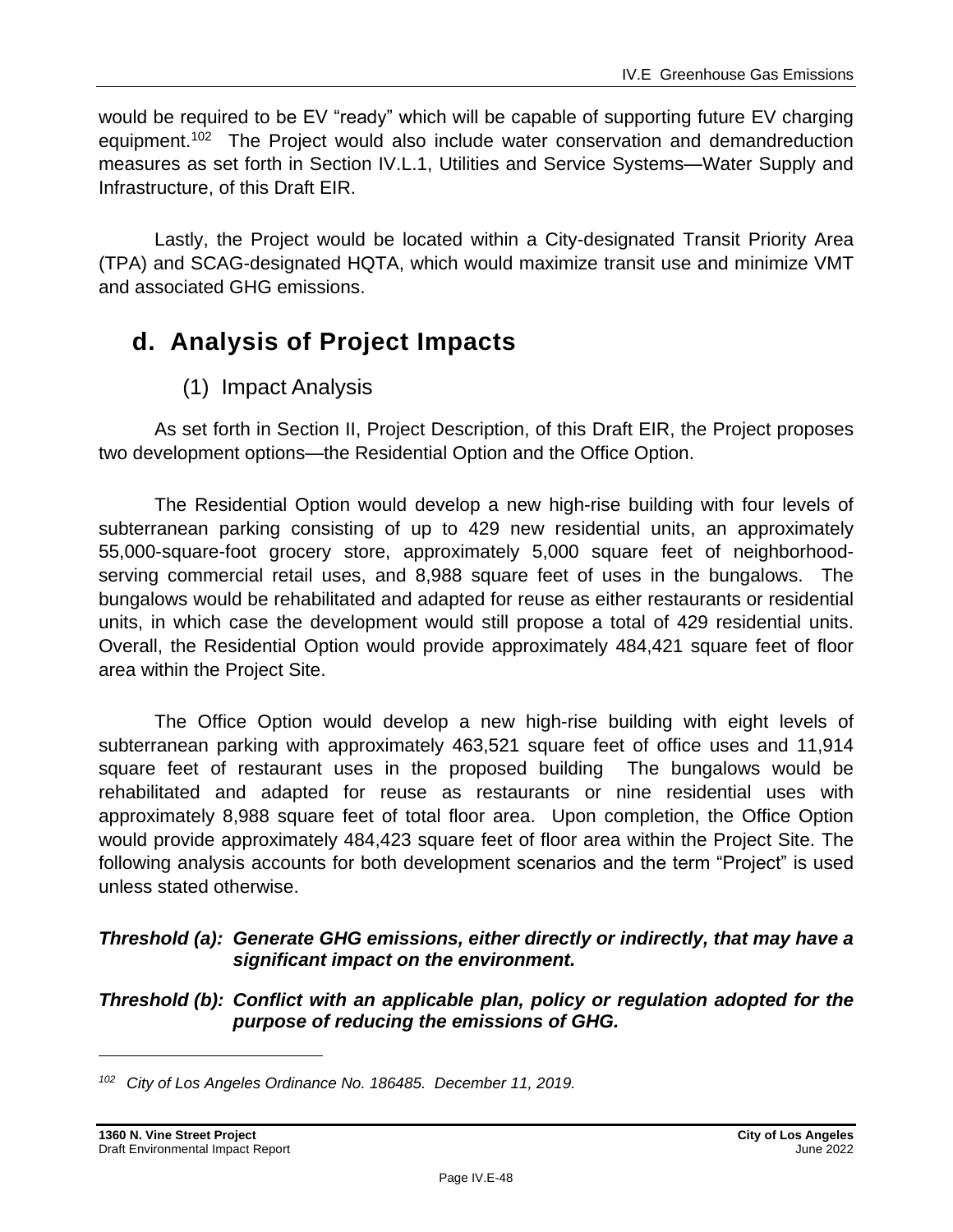# *(a) Consistency with Applicable Plans and Policies*

As discussed above under Subsection 3.a(1) on page IV.E-37, compliance with applicable GHG emissions reduction plans would result in a less-than-significant Project and cumulative impact. The following section describes the extent the Project complies with or exceeds the performance-based standards included in the regulations outlined in the Climate Change Scoping Plan and subsequent updates, the 2020–2045 RTP/SCS, and L.A.'s Green New Deal. As shown herein, the Project would be consistent with the applicable GHG reduction plans and policies.

# *(i) Climate Change Scoping Plan*

The Climate Change Scoping Plan has a range of GHG reduction actions that include direct regulations, alternative compliance mechanisms, monetary and non-monetary incentives, voluntary actions, market-based mechanisms such as a cap-andtrade system, and an AB 32 implementation fee to fund the program. The following discussion demonstrates how the pertinent reduction actions relate to and reduce Projectrelated GHG emissions.

Project GHG emissions have been quantified, and as shown in Table IV.E-10 on page [IV.E-74](#page-73-0) and Table IV.E-11 on page IV.E-76 in the analysis further below, the Project would result in a total of approximately 5,825 MTCO<sub>2</sub>e annually under the Residential Option with residential bungalows and 6,469 MTCO2e annually under the Residential Option with restaurant bungalows. The Project under the Office Option with residential bungalows would result in a total of  $5,704$  MTCO<sub>2</sub>e and  $6,382$  MTCO<sub>2</sub>e under the Office Option with restaurant bungalows. Provided in Table IV.E-5 on page IV.E-50 is an evaluation of applicable reduction actions/strategies outlined in the Climate Change Scoping Plan that through implementation would serve to indirectly reduce Project GHG emissions. *<sup>103</sup>* Further evaluation of project design features and specific applicable policies and measures in the Climate Change Scoping Plan is provided in Table IV.E-6 on page IV.E-53. As detailed therein, the Project would not conflict with the Climate Change Scoping Plan, which is intended to reduce GHG emissions. Although a number of these measures are currently established as policies and measures, some measures have not yet been formally proposed or adopted. It is expected that these measures or similar actions to reduce GHG emissions will be adopted as required to achieve statewide GHG emissions targets.

*<sup>103</sup> An evaluation of reduction actions/strategies applicable to stationary sources is not necessary, as the Project's only potential stationary sources emissions will be created by emergency generators which would only be used in an emergency.*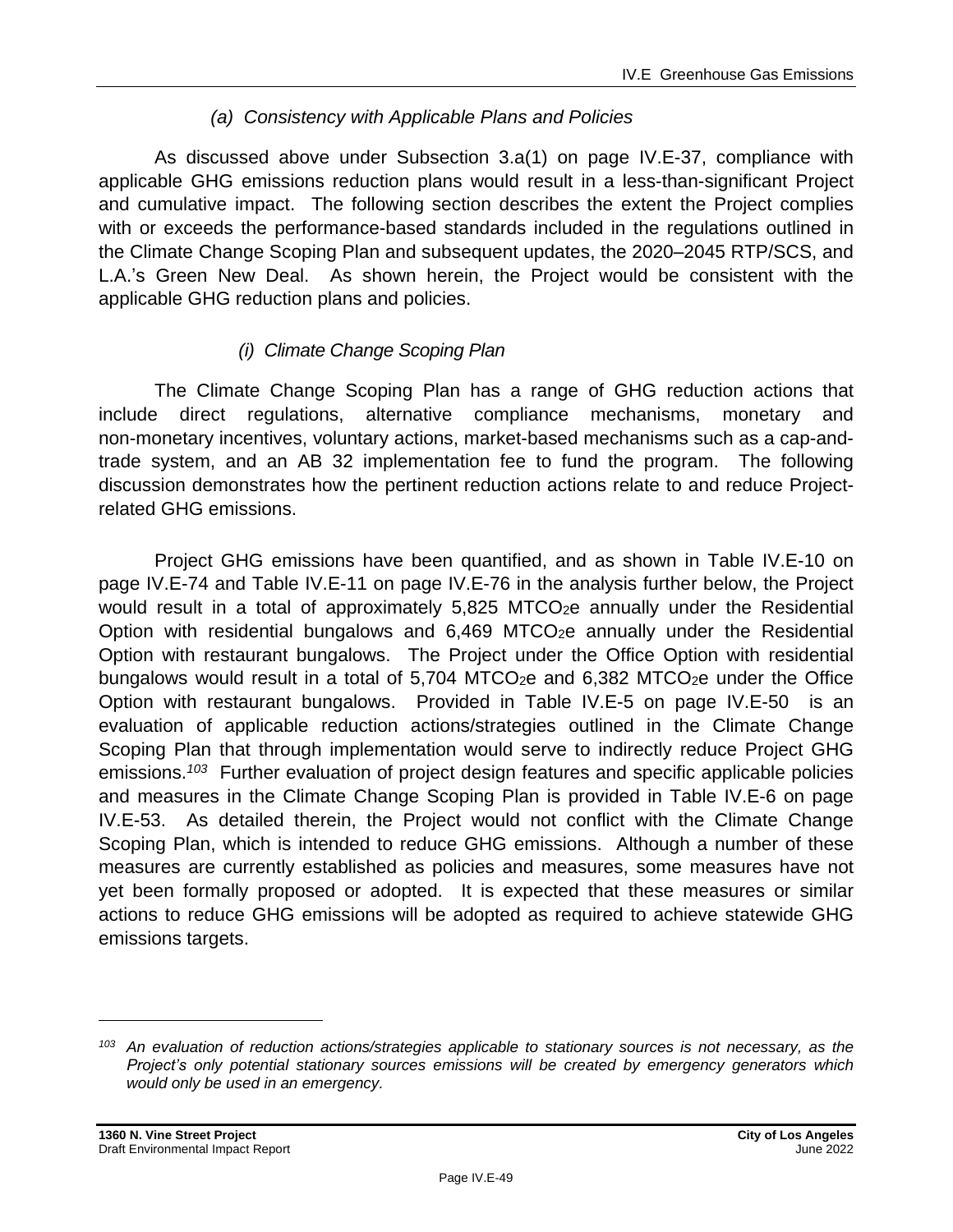#### **Table IV.E-5 Mandatory Regulatory Compliance Measures within the Climate Change Scoping Plan**

#### **Mandatory Regulatory Compliance Measures**

#### **Area**

**SCAQMD Rule 445 (Wood Burning Devices):** As required under this rule, the Project would not include any wood burning cooking stoves or fireplaces. Furthermore, GHG-PDF-2 requires the Project to not include natural gas-fueled fireplaces in the proposed residential units. This reduction in GHG emissions was calculated within CalEEMod modeling.

#### **Energy**

**RPS Program and SB 2X**: The California RPS program (Updated under SB 2X) requires both public and investor-owned utilities in California receive at least 33 percent of their electricity from renewable sources by the year 2020. SB 350 further requires 50 percent renewables by 2030.<sup>a</sup> In 2020, approximately 37 percent of LADWP's electricity came from renewable sources.<sup>b</sup> Electricity GHG emissions provided in Table IV.E-10 on page IV.E-74 assume that LADWP will receive at least 33 percent of its electricity from renewable sources by the year 2020 and 50 percent by the year 2030 (with a straight line interpolation for the Project buildout year of 2025) consistent with SB 350. The CalEEMod default carbon intensity for electricity generated by LADWP (pounds of CO2e per MWh) is based on a year 2007 renewables portfolio of eight percent and was therefore updated within CalEEMod to reflect the year 2025 renewables portfolio. Please note that under recently passed SB 100, LADWP is required to generate electricity that would increase renewable energy resources to 50 percent by 2026, 60 percent by 2030, and 100 percent by 2045. The Project complies with these percentage renewable requirements inasmuch as the Project is served by LADWP, which is committed to achieving the increase in renewable energy resources by the required dates.

The electricity-related GHG emissions provided in Table IV.E-10 on page IV.E-74 conservatively do not account for the additional 13 percent reduction that would be achieved by LADWP in year 2025 prior to buildout of the Project (difference between the 37 percent renewables assumed for the buildout year of 2025 and 50 percent required under SB 100 in year 2026) or 23 percent reduction achieved by LADWP in year 2030 (difference between the 37 percent renewables assumed for the buildout year of 2025 and 60 percent required under SB 100 in year 2030). Given LADWP's progress towards meeting and exceeding the established targets as well as penalties for non-compliance, it is assumed LADWP will comply.

**SB 350**: As required under SB 350, doubling of the energy efficiency savings from final end uses of retail customers by 2030 would primarily rely on the existing suite of building energy efficiency standards under CCR Title 24, Part 6 (discussed below) and utility-sponsored programs such as rebates for high-efficiency appliances, HVAC systems, and insulation. The Project would further support this regulation since Project Design Feature GHG-PDF-1, would require the Project to implement measures to reduce overall energy usage compared to baseline conditions.

**Energy Independence and Security Act of 2007 (EISA):** EISA requires phasing out of incandescent light bulbs sold in the United States resulting in 25 percent greater light bulb efficiency in 2014 and 200 percent greater efficiency in 2020. CalEEMod does not incorporate this nationwide reduction in electricity usage associated with lighting. As the Project would benefit from implementation of the EISA, electricity GHG emissions provided in Table IV.E-10 on page IV.E-74 conservatively account for only a 25-percent reduction in lighting electricity consumption.

**Cap-and-Trade Program**: As required by AB 32 and the *Climate Change Scoping Plan*, the Cap-and-Trade Program covers the GHG emissions associated with electricity consumed in California, whether generated in-state or imported. Accordingly, this regulatory program applies to electric service providers and not directly to land use development. That being said, the Project would benefit from this regulatory program in that the GHG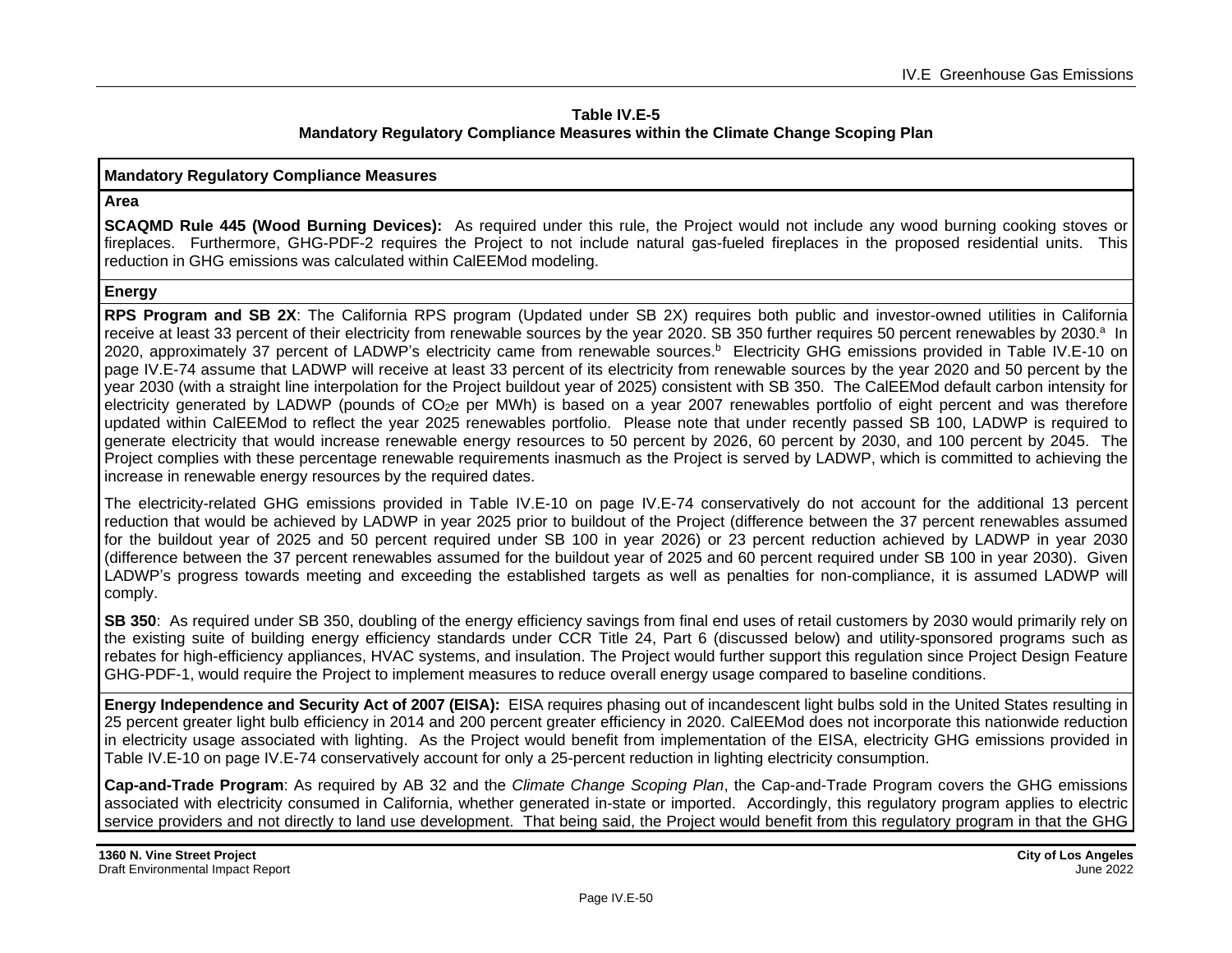#### **Table IV.E-5 (Continued) Mandatory Regulatory Compliance Measures within the Climate Change Scoping Plan**

#### **Mandatory Regulatory Compliance Measures**

emissions associated with the Project's electricity usage per year presented in Table IV.E-10 on page IV.E-74 would indirectly be covered by the Cap-and-Trade Program. Furthermore, the Cap-and-Trade Program also covers the GHG emissions associated with the combustion of transportation fuels in California, whether refined in-state or imported. While not quantified in this analysis, the Project would benefit from this regulatory program in that the GHG emissions associated with the Project's electricity usage would indirectly be covered by the Cap-and-Trade Program.

#### **Mobile**

**Advanced Clean Cars Program**: CARB approved the Advanced Clean Cars Program in 2012 which establishes an emissions control program for model year 2017 through 2025 and increasing the number of zero emission vehicles manufactured in the 2018 through 2025 model years. Standards under the Advanced Clean Cars Program apply to all passenger and light duty trucks within California and indirectly used by employees and deliveries to the Project. Mobile source GHG emissions provided in Table IV.E-10 on page IV.E-74 conservatively do not include this additional 34 percent reduction in mobile source emissions as the CalEEMod model default fleet mix for the Air Basin does not yet account for this regulation. The Project would further support this regulation since at least 10 percent of total parking spaces to be equipped with EV chargers and at least 30 percent of the total parking spaces provided would be capable of supporting future EVSE as dictated.

The Scoping Plan recommends additional mobile source strategies through the extension of the Advanced Clean Cars Program which are expected to increase GHG stringency on light duty autos and continue adding zero emission and plug in vehicles through 2030. CARB is also developing the Innovative Clean Transit measure to encourage purchase of advanced technology buses such as alternative fueled or battery powered buses. This would allow fleets to phase in cleaner technology in the near future. CARB is also in the process of developing proposals for new approaches and strategies to achieve zero emission trucks under the Advanced Clean Local Trucks (Last Mile Delivery) Program.<sup>c,d</sup> Although the Innovative Clean Transit and Advanced Clean Local Truck Programs have not yet been established, the Project would also indirectly benefit from these measures once adopted.

**Low Carbon Fuel Standard (LCFS)**: The current LCFS, adopted in 2007, requires a reduction of at least 10 percent in the carbon intensity of California's transportation fuels by 2020. CalEEMod includes implementation of LCFS into the calculation of GHG emissions from mobile sources. However, the LCFS was amended in September 2018 to target a 20-percent reduction in CI from a 2010 baseline by 2030.<sup>e</sup> This additional 10-percent reduction in CI would indirectly reduce the Project's mobile source emissions. However, this additional 10-percent reduction in CI is not accounted for in the Project's GHG emissions inventory.

#### **Solid Waste**

**California Integrated Waste Management Act of 1989:** The regulation requires each jurisdiction's source reduction and recycling element to include a diversion of 50 percent of all solid waste by 2000. <sup>f</sup> **AB 341 (2011)** amended the regulation to include a provision declaring that it is the policy goal of the State that not less than 75 percent of solid waste generated be source reduced, recycled, or composted by the year 2020, and annually thereafter.<sup>g</sup> The Project complies with these percentage recycling requirements inasmuch as the Project is served by the City of Los Angeles, which currently achieves a diversion rate of 76 percent. Project-related GHG emissions from solid waste generation provided in Table IV.E-10 on page IV.E-74 includes a 76-percent reduction in solid waste generation source emissions that exceeds the current minimum diversion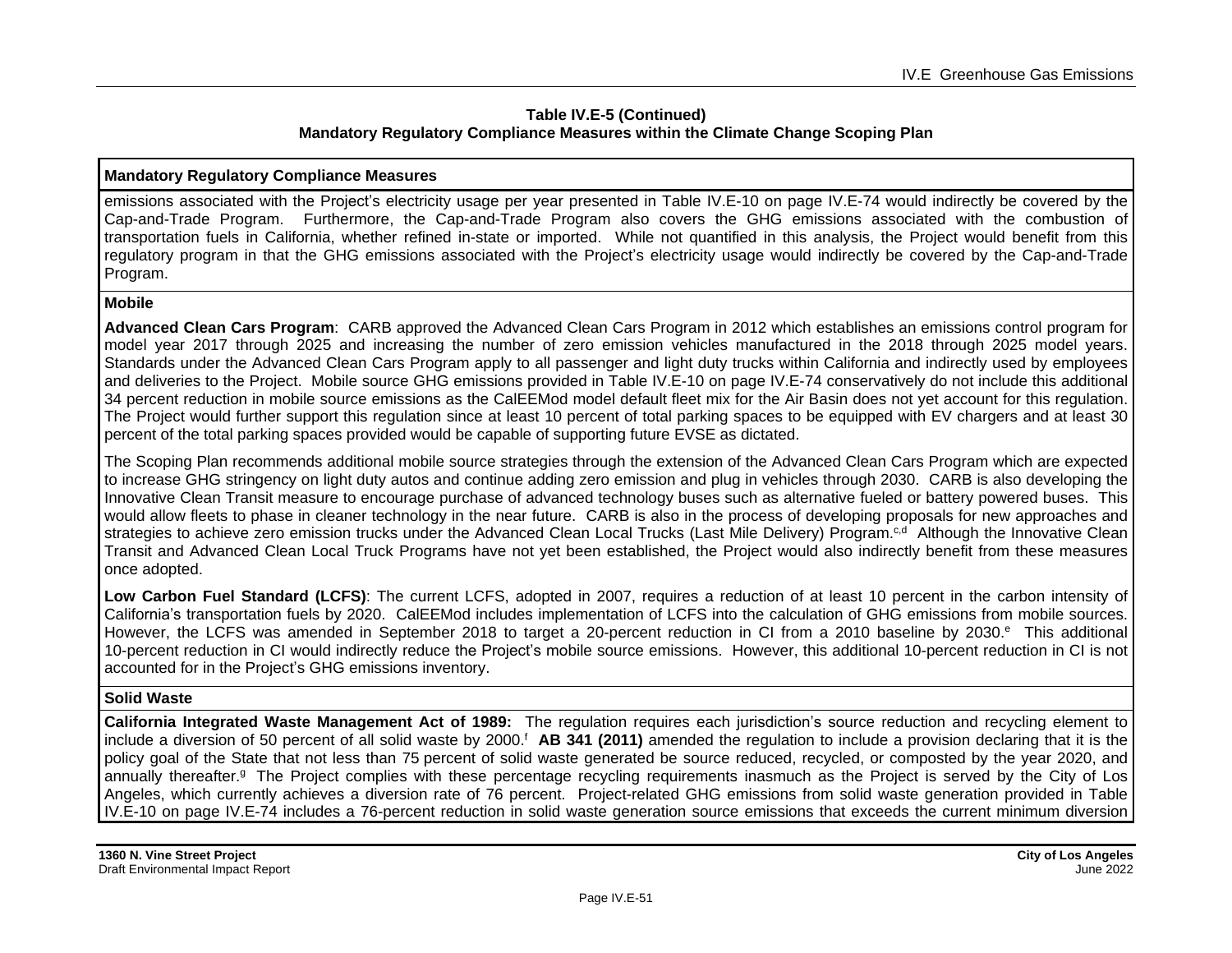#### **Table IV.E-5 (Continued) Mandatory Regulatory Compliance Measures within the Climate Change Scoping Plan**

#### **Mandatory Regulatory Compliance Measures**

rate for the City of Los Angeles of 75 percent (CalEEMod default diversion rate is zero percent). The Applicant must also only contract for waste disposal services with a company that recycles solid waste in compliance with AB 341. In addition, the Project would provide recycling bins at appropriate locations to promote recycling of paper, metal, glass and other recyclable material. Further, the Project would recycle and/or salvage at least 75 percent of non-hazardous construction and demolition debris, and the Applicant would prepare a construction waste management plan that, at a minimum, identifies the materials to be diverted from disposal and whether the materials will be sorted on-site or comingled.

- *<sup>a</sup> SB 350 (2015–2016 Regular Session) Stats 2015, Ch. 547.*
- *<sup>b</sup> LADWP, 2020 Power Content Label.*
- *<sup>c</sup> CARB, Advance Clean Cars, 2017 Midterm Review, ww2.arb.ca.gov/resources/documents/2017-midterm-review-report, accessed October 25, 2021.*
- *<sup>d</sup> CARB, Advanced Clean Local Trucks, ww2.arb.ca.gov/our-work/programs/advanced-clean-trucks, accessed October 25, 2021.*
- *<sup>e</sup> CARB, LCFS Regulation, ww2.arb.ca.gov/our-work/programs/low-carbon-fuel-standard/lcfs-regulation, accessed October 25, 2021.*
- *<sup>f</sup> California Integrated Waste Management Act of 1989 and AB 341.*
- *<sup>g</sup> AB 341 (2011).*

*Source: Eyestone Environmental, 2022.*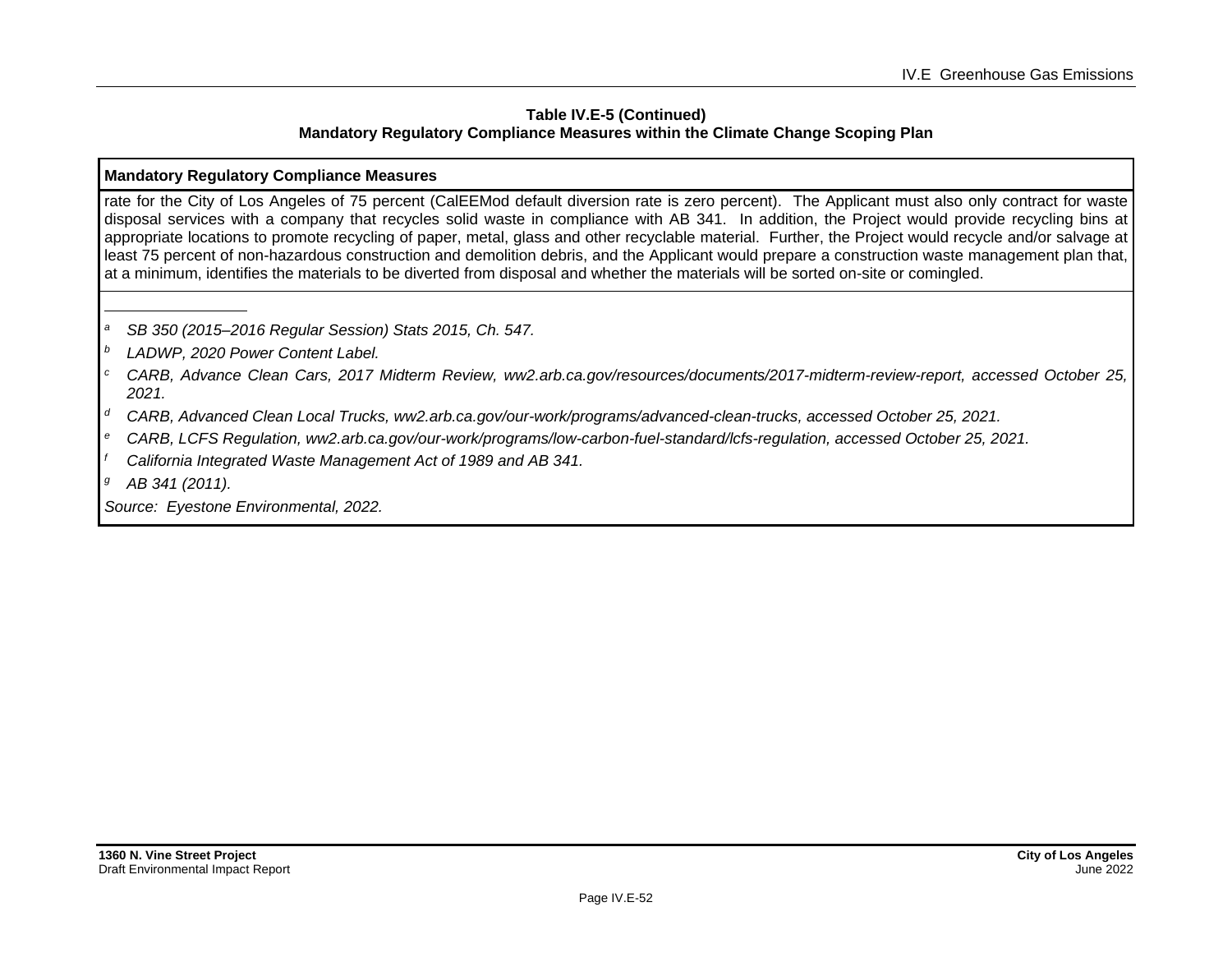| Table IV.E-6                                            |
|---------------------------------------------------------|
| <b>Consistency Analysis-Climate Change Scoping Plan</b> |

| <b>Actions and Strategies</b>                                                                                                                                                                                                                                                                                                                                                                                                                                                                                                                                                                                                                                                                                                                                                                                                                                                                                                                                                                                                                                          | <b>Responsible</b><br>Party(ies) | <b>Project Consistency Analysis</b>                                                                                                                                                                                                                                                                                                                                                                                                                                                                                                                                                                                                                                                                                                                                                                                                                                                                                                                                                                                                                                                                                                                                                                                                                                                                                                                                                                                                                                                                                                                                                                                                                                                                                                                                                                                                                                                                                                                                                                                             |
|------------------------------------------------------------------------------------------------------------------------------------------------------------------------------------------------------------------------------------------------------------------------------------------------------------------------------------------------------------------------------------------------------------------------------------------------------------------------------------------------------------------------------------------------------------------------------------------------------------------------------------------------------------------------------------------------------------------------------------------------------------------------------------------------------------------------------------------------------------------------------------------------------------------------------------------------------------------------------------------------------------------------------------------------------------------------|----------------------------------|---------------------------------------------------------------------------------------------------------------------------------------------------------------------------------------------------------------------------------------------------------------------------------------------------------------------------------------------------------------------------------------------------------------------------------------------------------------------------------------------------------------------------------------------------------------------------------------------------------------------------------------------------------------------------------------------------------------------------------------------------------------------------------------------------------------------------------------------------------------------------------------------------------------------------------------------------------------------------------------------------------------------------------------------------------------------------------------------------------------------------------------------------------------------------------------------------------------------------------------------------------------------------------------------------------------------------------------------------------------------------------------------------------------------------------------------------------------------------------------------------------------------------------------------------------------------------------------------------------------------------------------------------------------------------------------------------------------------------------------------------------------------------------------------------------------------------------------------------------------------------------------------------------------------------------------------------------------------------------------------------------------------------------|
| CCR, Title<br>20:<br>The 2016 Appliance Efficiency<br>adopted by the California Energy<br>Regulations,<br>(CEC), include standards for new<br>Commission<br>appliances (e.g., refrigerators) and lighting, if they are<br>sold or offered for sale in California.                                                                                                                                                                                                                                                                                                                                                                                                                                                                                                                                                                                                                                                                                                                                                                                                      | State and CEC                    | No Conflict. These standards are included in default parameters<br>provided in Table IV.E-10 on page IV.E-74.                                                                                                                                                                                                                                                                                                                                                                                                                                                                                                                                                                                                                                                                                                                                                                                                                                                                                                                                                                                                                                                                                                                                                                                                                                                                                                                                                                                                                                                                                                                                                                                                                                                                                                                                                                                                                                                                                                                   |
| <b>CCR, Title 24, Building Standards Code:</b> The 2019 State and CEC<br>Building Energy Efficiency Standards contained in Title<br>24, Part 6 (also known as the California Energy Code),<br>requires the design of building shells and building<br>components to conserve energy. The standards are<br>updated periodically to allow for consideration and<br>possible incorporation of new energy efficiency<br>technologies and methods. <sup>a</sup><br>The California Green Building Standards Code (Part 11,<br>Title 24) established mandatory and voluntary standards<br>on planning and design for sustainable site development,<br>energy efficiency (extensive update of the California<br>Energy<br>Code),<br>water<br>conservation,<br>material<br>conservation, and internal air contaminants.<br>The California Green Building Standards Code (Part 11,<br>Title 24) also includes water efficiency requirements for<br>new residential and non-residential uses, in which<br>buildings shall demonstrate a 20-percent overall water<br>use reduction. |                                  | No Conflict. Consistent with regulatory requirements, the Project shall<br>comply with applicable provisions of the 2020 Los Angeles Green<br>Building Code that in turn require compliance with mandatory standards<br>included in the CALGreen Code. The 2019 Title 24 standards are 7<br>percent more efficient (for electricity and lighting) than residential<br>construction built to the 2016 Title 24 standards and 30 percent more<br>efficient (for lighting) for non-residential construction built to 2016 Title<br>24 standards. The standards promote the use of better windows,<br>insulation, lighting, ventilation systems and other features that reduce<br>energy consumption in homes and businesses. The Project would<br>further support this regulation since GHG-PDF-1 would require the<br>Project to implement measures capable of achieving LEED Silver <sup>®</sup><br>certification or equivalent green building standards, thereby reducing<br>overall energy usage compared to baseline conditions. Thus, the<br>Project has incorporated energy efficiency standards that are<br>substantially more effective than the measures identified in the Climate<br>Action Scoping Plan to reduce GHG emissions.<br>The Project would comply with applicable provisions of the 2020 Los<br>Angeles Green Building Code which in turn requires compliance with<br>mandatory standards included in the California Green Building<br>Standards (20-percent overall water use reduction). Water usage rates<br>were calculated consistent with the requirements under City of Los<br>Angeles Ordinance No. 184,248, 2016 California Plumbing Code, 2016<br>CALGreen, 2017 Los Angeles Plumbing Code, and 2020 Los Angeles<br>Green Building Code and reflect an approximately 20 percent reduction<br>in water usage as compared to the base demand provided in<br>CalEEMod. The Project's reduction in water usage would also reduce<br>energy and associated emissions required to pump and treat water. |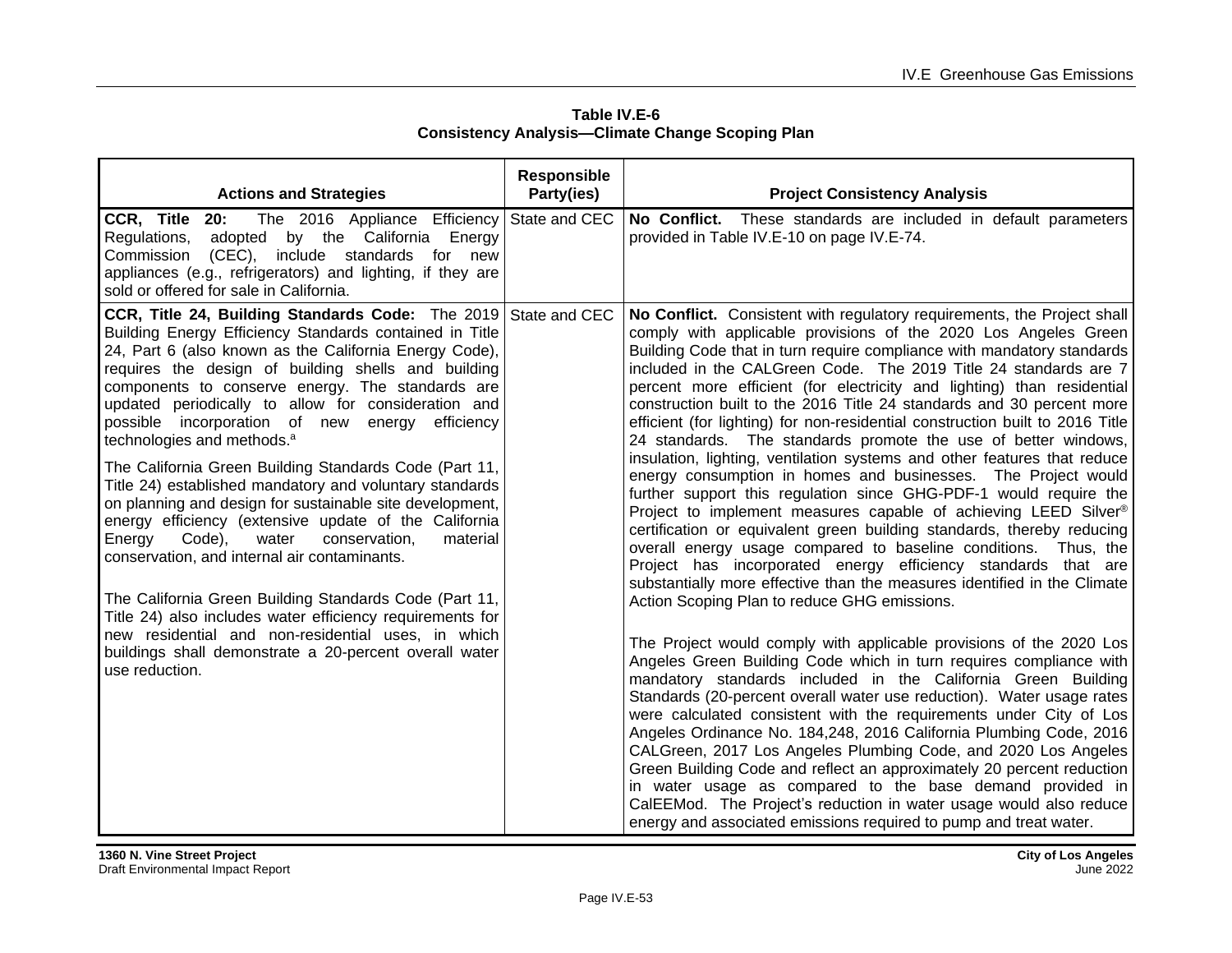| <b>Actions and Strategies</b>                                                                                                                                                                                                                                                                                                                                                                                                                                                                                                                                                                                                                                                 | <b>Responsible</b><br>Party(ies)                                        | <b>Project Consistency Analysis</b>                                                                                                                                                                                                                                                                                                                                                                                                                                                                                                                                                                                                                                                                                                 |
|-------------------------------------------------------------------------------------------------------------------------------------------------------------------------------------------------------------------------------------------------------------------------------------------------------------------------------------------------------------------------------------------------------------------------------------------------------------------------------------------------------------------------------------------------------------------------------------------------------------------------------------------------------------------------------|-------------------------------------------------------------------------|-------------------------------------------------------------------------------------------------------------------------------------------------------------------------------------------------------------------------------------------------------------------------------------------------------------------------------------------------------------------------------------------------------------------------------------------------------------------------------------------------------------------------------------------------------------------------------------------------------------------------------------------------------------------------------------------------------------------------------------|
| <b>AB 1109:</b> The Lighting Efficiency and Toxic Reduction State/<br>Act prohibits a person from manufacturing for sale in the   Manufacturers<br>state specified general purpose lights that contain levels<br>of hazardous substances, as it requires the<br>establishment of minimum energy efficiency standards<br>for all general service incandescent lamps. The<br>standards are structured to reduce average statewide<br>electrical energy consumption by not less than<br>50 percent from the 2007 levels for indoor residential<br>lighting and not less than 25 percent from the 2007 levels<br>for indoor commercial and outdoor lighting by 2018. <sup>b</sup> |                                                                         | No Conflict. The Project would not conflict with requirements under AB<br>1109 because it complies with local and state green building programs<br>and incorporates energy efficient lighting and electricity consumption<br>with implementation of GHG-PDF-1. This reduction was not reflected in<br>CalEEMod default assumptions and was therefore included in the<br>calculation of Project GHG emissions.                                                                                                                                                                                                                                                                                                                       |
| SB 375 requires integration of planning<br>SB375:<br>processes for transportation, land-use and housing.<br>Under SB 375, each Metropolitan Planning Organization<br>would be required to adopt a Sustainable Community<br>Strategy (SCS) to encourage compact development that<br>reduces passenger vehicle miles traveled and trips so<br>that the region will meet a target, created by CARB, for<br>reducing GHG emissions.                                                                                                                                                                                                                                               | State, CARB<br>Regional,<br><b>SCAG</b>                                 | No Conflict. SB 375 requires SCAG to direct the development of the<br>SCS for the region. The Project represents an infill development within<br>an existing urbanized area that would concentrate new residential,<br>office, and commercial retail and restaurant uses within an HQTA. As<br>discussed below, the Project results in a per capita VMT reduction and<br>an associated reduction in GHG emissions that would exceed the<br>reduction targets in the 2020–2045 RTP/SCS and CARB's updated<br>2035 target. Therefore, the Project would be consistent with SB 375,<br>the reduction in passenger vehicle GHG emissions per capita goals<br>provided in the 2020–2045 RTP/SCS, and with CARB's updated 2035<br>target. |
| By 2019, adjust performance measures used to<br>select and design transportation facilities.<br>• Harmonize project performance with emissions<br>reductions, and increase competitiveness of transit<br>and active transportation modes (e.g., via guideline<br>documents, funding programs, project selection, etc.).                                                                                                                                                                                                                                                                                                                                                       | CalSTA and<br>SGC, OPR,<br>CARB, GoBiz,<br>IBank, DOF,<br>CTC, Caltrans | The Project would not involve construction of<br>No Conflict.<br>transportation facilities. However, the Project Site is located less than<br>0.5 mile from the Metro B Line (Red) Hollywood and Vine rail station.<br>The Project benefits from this station by encouraging use of mass transit<br>resulting in a reduction of Project-related vehicle trips to and from the<br>Project Site.                                                                                                                                                                                                                                                                                                                                      |
| By 2019, develop pricing policies to support low-<br>GHG transportation (e.g., low-emission vehicle zones<br>for heavy duty, road user, parking pricing, transit                                                                                                                                                                                                                                                                                                                                                                                                                                                                                                              | CalSTA,<br>Caltrans, CTC,<br>OPR/SGC,                                   | No Conflict. The Project would support this policy since the Applicant<br>would provide electric vehicle charging stations and electric vehicle<br>supply wiring consistent with City Codes.                                                                                                                                                                                                                                                                                                                                                                                                                                                                                                                                        |

**Table IV.E-6 (Continued) Consistency Analysis—Climate Change Scoping Plan**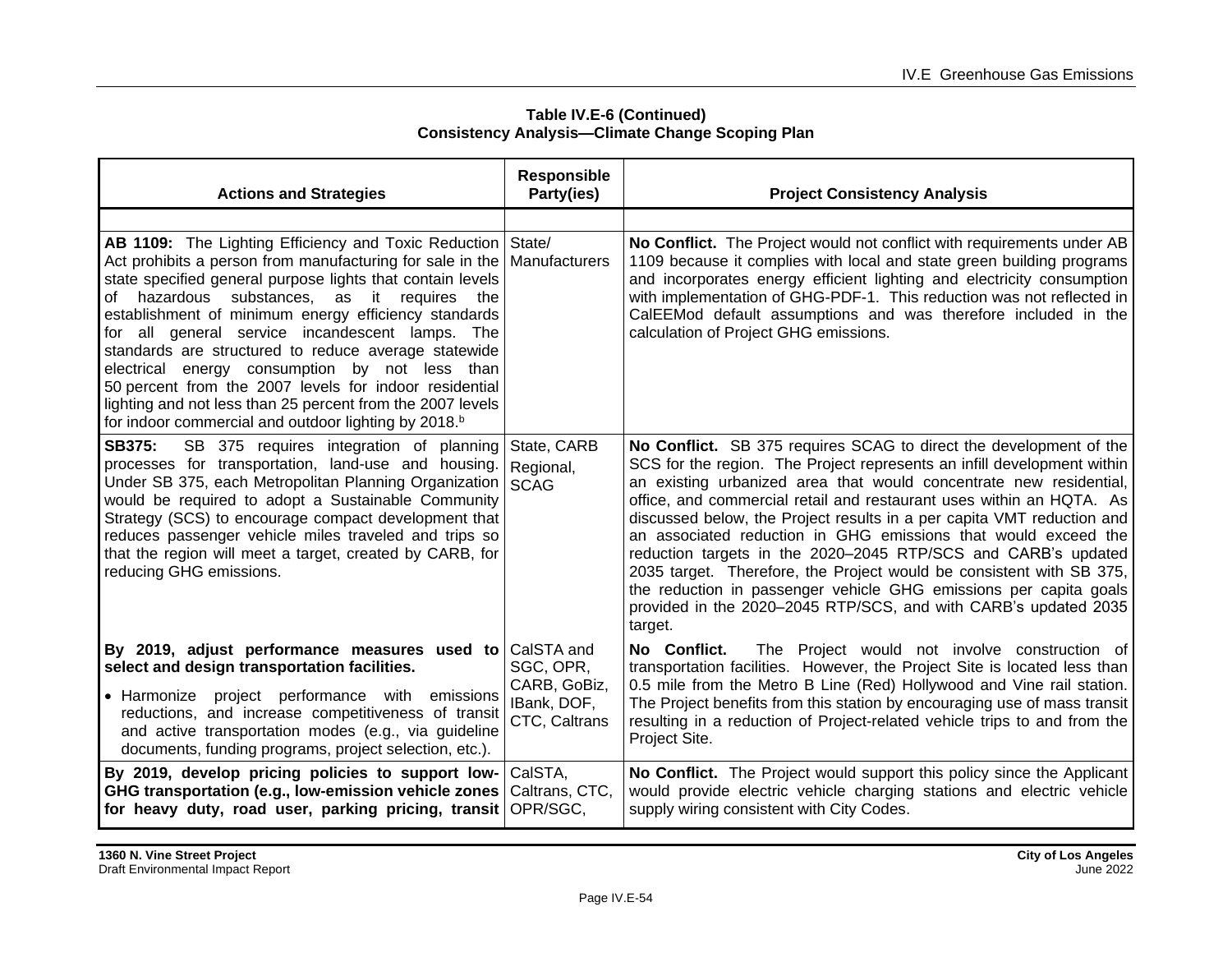| Table IV.E-6 (Continued)                                |
|---------------------------------------------------------|
| <b>Consistency Analysis-Climate Change Scoping Plan</b> |

| <b>Actions and Strategies</b>                                                                                                                                                                                                                                                                                                                                                                                                                                                                                                                                                                                         | <b>Responsible</b><br>Party(ies)                                  | <b>Project Consistency Analysis</b>                                                                                                                                                                                                                                                                                                                                                                                                                                                                                                                                                                                                                                                                                                                                              |
|-----------------------------------------------------------------------------------------------------------------------------------------------------------------------------------------------------------------------------------------------------------------------------------------------------------------------------------------------------------------------------------------------------------------------------------------------------------------------------------------------------------------------------------------------------------------------------------------------------------------------|-------------------------------------------------------------------|----------------------------------------------------------------------------------------------------------------------------------------------------------------------------------------------------------------------------------------------------------------------------------------------------------------------------------------------------------------------------------------------------------------------------------------------------------------------------------------------------------------------------------------------------------------------------------------------------------------------------------------------------------------------------------------------------------------------------------------------------------------------------------|
| discounts).                                                                                                                                                                                                                                                                                                                                                                                                                                                                                                                                                                                                           | <b>CARB</b>                                                       |                                                                                                                                                                                                                                                                                                                                                                                                                                                                                                                                                                                                                                                                                                                                                                                  |
| <b>SB X7-7:</b> The Water Conservation Act of 2009 sets an<br>overall goal of reducing per-capita urban water use by 20<br>percent by December 31, 2020. The state is required to<br>make incremental progress toward this goal by reducing<br>per-capita water use by at least 10 percent by December<br>31, 2015. This is an implementing measure of the Water<br>Sector of the AB 32 Scoping Plan. Reduction in water<br>consumption directly reduces the energy necessary and<br>the associated emissions to convene, treat, and<br>distribute the water; it also reduces emissions from<br>wastewater treatment. | <b>State</b>                                                      | No Conflict. As discussed above under Title 24, the Project would<br>incorporate water conservation features that would contribute towards<br>meeting this performance based standard. Project Design Feature<br>WAT-PDF-1 in Section IV.L.1, Utilities and Service Systems---Water<br>Supply and Infrastructure, of this Draft EIR, provides a specific list of<br>water conservation measures. Examples include: high-efficiency toilets<br>with flush volume of 1.0 gallons of water per flush, showerheads with a<br>flow rate of 1.5 gallons per minute or less, and drip/subsurface irrigation,<br>among others. The Project thereby includes measures consistent with<br>the GHG reductions sought by SB X7-7 related to water conservation<br>and related GHG emissions. |
| <b>CARB In-Use Off-Road Regulation: CARB's in-use off- CARB</b><br>road diesel vehicle regulation ("Off-Road Diesel Fleet<br>Regulation") requires the owners of off-road diesel<br>equipment fleets to meet fleet average emissions<br>standards pursuant to an established compliance<br>schedule.                                                                                                                                                                                                                                                                                                                  |                                                                   | No Conflict. The Applicant would use construction contractors that<br>would comply with this regulation.                                                                                                                                                                                                                                                                                                                                                                                                                                                                                                                                                                                                                                                                         |
| CARB In-Use On-Road Regulation: CARB's in-use on-<br>road heavy-duty vehicle regulation ("Truck and Bus<br>Regulation") applies to nearly all privately and federally<br>owned diesel fueled trucks and buses and to privately<br>and publicly owned school buses with a gross vehicle<br>weight rating greater than 14,000 pounds. <sup>c</sup>                                                                                                                                                                                                                                                                      | <b>CARB</b>                                                       | No Conflict. The Applicant would use construction contractors that<br>would comply with this regulation. This regulation requires replacement<br>of older trucks with more efficient trucks. Trucks used for Project<br>construction activities would comply with this measure requiring more<br>efficient engines, which would reduce emissions.                                                                                                                                                                                                                                                                                                                                                                                                                                |
| <b>Implement the Short-Lived Climate Pollutant Strategy</b><br>by 2030:<br>• 40-percent reduction in methane and hydrofluorocarbon<br>emissions below 2013 levels.<br>• 50-percent reduction in black carbon emissions below<br>2013 levels.                                                                                                                                                                                                                                                                                                                                                                          | CARB,<br>CalRecycle,<br>CDFA,<br>SWRCB,<br>Local air<br>districts | No Conflict. SB 605 was adopted in 2014 which directs CARB to<br>develop a comprehensive Short-Lived Climate Pollutant (SLCP)<br>strategy. SB 1383 was later adopted in 2016 to require CARB to set<br>statewide 2030 emission reduction targets of 40 percent for methane<br>and hydrofluorocarbons and 50 percent black carbon emissions below<br>2013 levels. <sup>d</sup><br>The Project would comply with the CARB SLCP Reduction Strategy<br>which limits the use of hydrofluorocarbons for refrigeration uses.                                                                                                                                                                                                                                                            |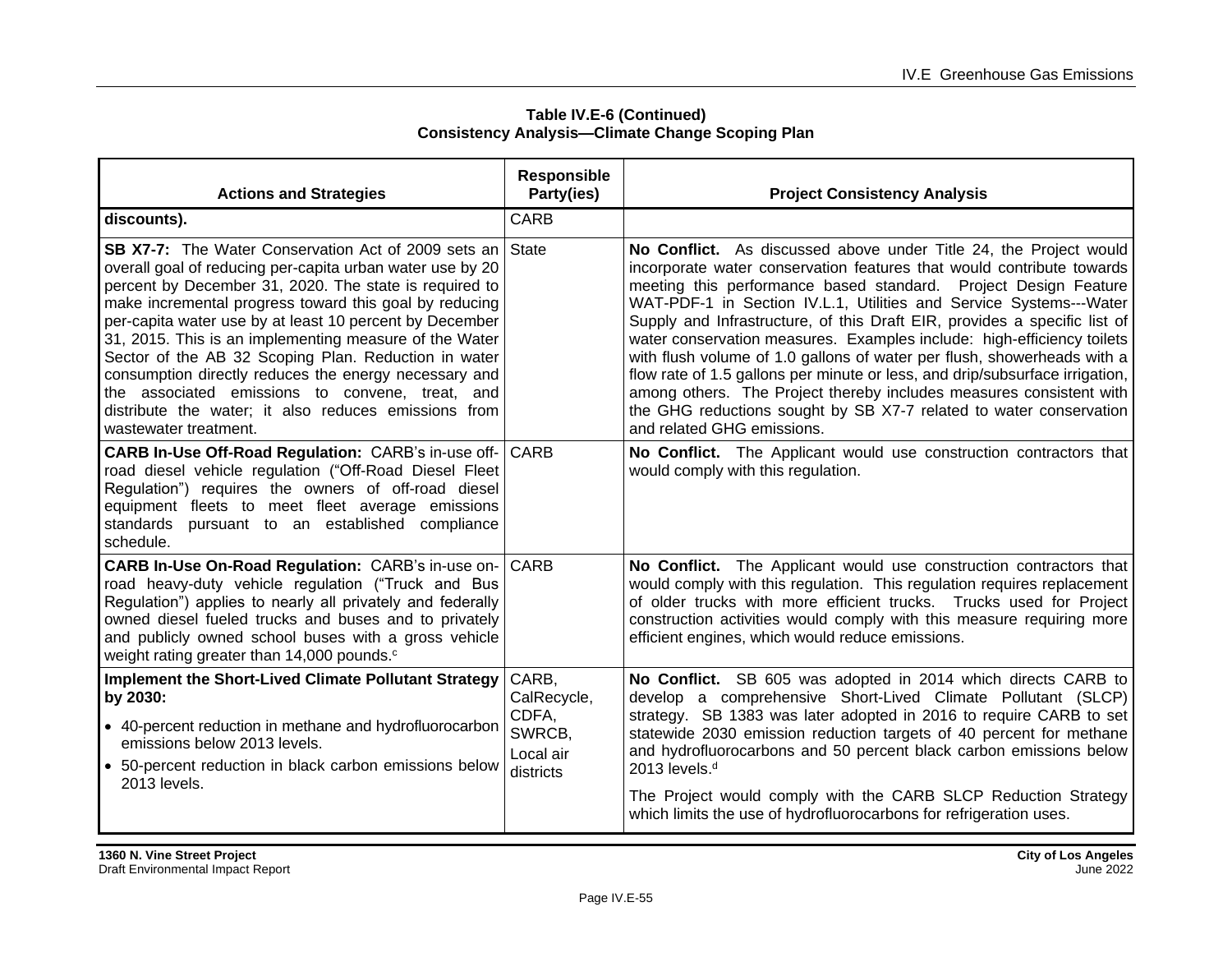#### **Table IV.E-6 (Continued) Consistency Analysis—Climate Change Scoping Plan**

| <b>Actions and Strategies</b>                                                                                                                                                                                                                                                                                                                                            | <b>Responsible</b><br>Party(ies)                                  | <b>Project Consistency Analysis</b>                                                                                                                                                                                                                                                                                                                                                                                                                                                                                                                                                                                                                     |
|--------------------------------------------------------------------------------------------------------------------------------------------------------------------------------------------------------------------------------------------------------------------------------------------------------------------------------------------------------------------------|-------------------------------------------------------------------|---------------------------------------------------------------------------------------------------------------------------------------------------------------------------------------------------------------------------------------------------------------------------------------------------------------------------------------------------------------------------------------------------------------------------------------------------------------------------------------------------------------------------------------------------------------------------------------------------------------------------------------------------------|
| By 2019, develop regulations and programs to<br>support organic waste landfill reduction goals in the<br>SLCP and SB 1383.                                                                                                                                                                                                                                               | CARB,<br>CalRecycle,<br>CDFA,<br>SWRCB,<br>Local air<br>districts | No Conflict. Under SB 1383, the California Department of Resources<br>Recycling and Recovery (CalRecycle) is responsible for achieving a<br>50-percent reduction in the level of statewide disposal of organic waste<br>from the 2014 level by 2020 and 75-percent reduction by 2025. <sup>e</sup><br>The Project would not conflict with AB 341, which requires not less than<br>75 percent of solid waste generated be source reduced through<br>recycling, composting or diversion. Reduction in solid waste generated<br>by the Project would reduce overall GHG emissions. Compliance with<br>AB 341 would also help achieve the goals of SB 1383. |
| CalRecycle = California Department of Resources Recycling and Recovery<br>CalSTA = California State Transportation Agency<br>Caltrans = California Department of Transportation<br>CARB = California Air Resources Board<br>CDFA = California Department of Food and Agriculture<br>CTC = California Transportation Commission<br>DOF = California Department of Finance |                                                                   |                                                                                                                                                                                                                                                                                                                                                                                                                                                                                                                                                                                                                                                         |

*GoBiz = =Governor's Office of Business and Economic Development*

*SCAG = Southern California Association of Governments*

*SGC = Strategic Growth Council*

*SWRCB = State Water Resources Control Board*

- *<sup>a</sup> CEC, Adoption Hearing, 2019 Building Energy Efficiency Standards.*
- *<sup>b</sup> AB 1109 (2007–2008 Reg. Session) Stats. 2007, Ch. 534.*
- *<sup>c</sup> CARB, Truck and Bus Regulation, ww2.arb.ca.gov/our-work/programs/truck-and-bus-regulation, accessed October 25, 2021.*
- *<sup>d</sup> CARB, Short-Lived Climate Pollutants, ww2.arb.ca.gov/our-work/programs/slcp, accessed October 25, 2021*
- *<sup>e</sup> CalRecycle, Short-Lived Climate Pollutants (SLCP): Organic Waste Methane Emissions Reductions, www.calrecycle.ca.gov/climate/slcp/ accessed October 25, 2021.*

*Source: Eyestone Environmental, 2022.*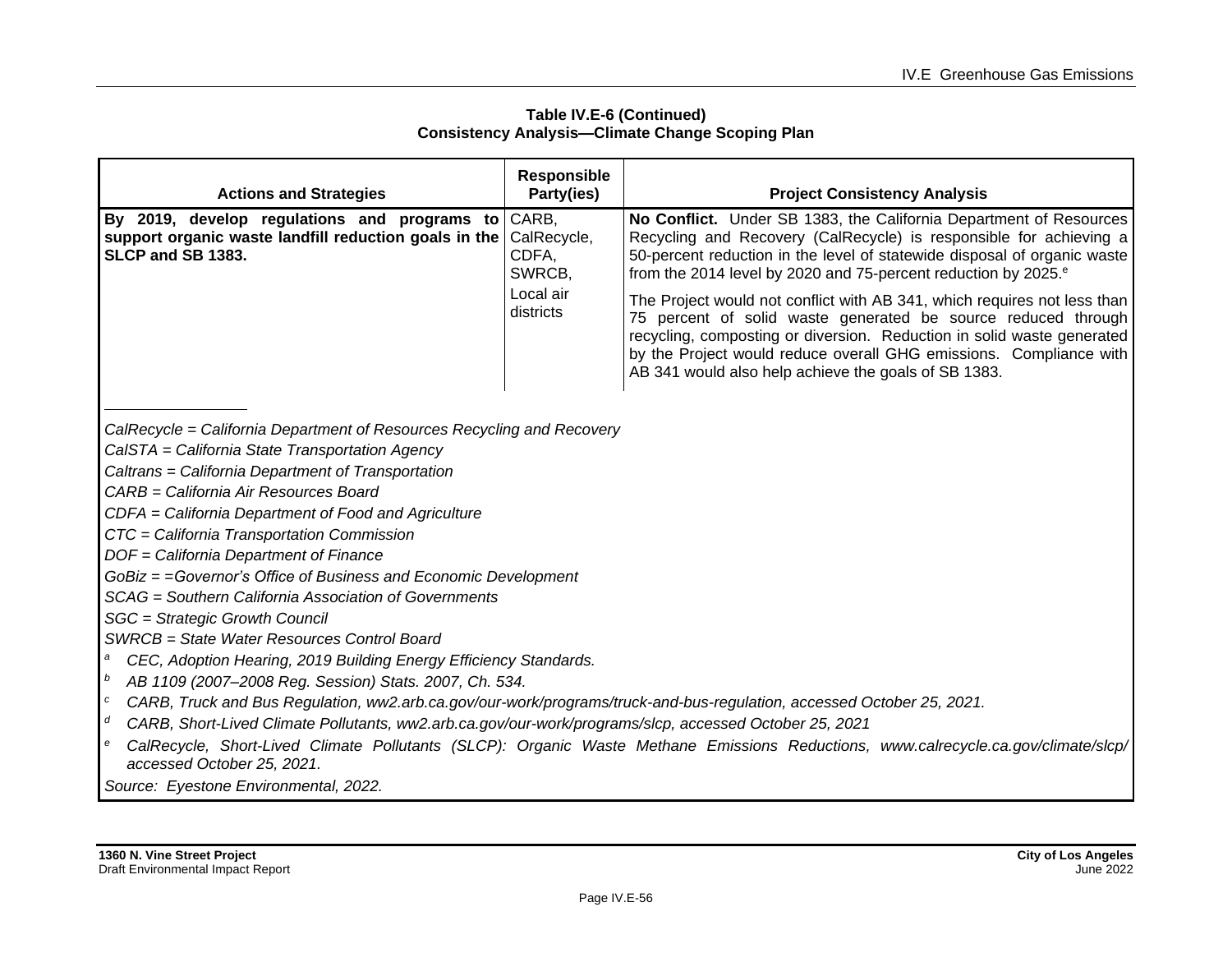**As such, based on the analysis above and below, the Project would be consistent with the GHG reduction-related actions and strategies in the Climate Change Scoping Plan and subsequent updates, and related impacts regarding such consistency would be less than significant.**

### *(ii) Consistency with 2020–2045 RTP/SCS*

As previously discussed, the purpose of SB 375 is to implement the State's GHG emissions reduction goals by integrating land use planning with the goal of reducing car and light-duty truck travel. Under SB 375, the primary goal of the 2020–2045 RTP/SCS is to provide a framework for future growth that will decrease per capita GHG emissions from cars and light-duty trucks based on land use planning and transportation options. To accomplish this goal, the 2020–2045 RTP/SCS identifies various strategies to reduce per capita VMT. The 2020–2045 RTP/SCS is expected to help SCAG reach its GHG reduction goals, as identified by CARB, with reductions in per capita passenger vehicle GHG emissions for specified target years. In addition to demonstrating the region's ability to attain and exceed the GHG emission-reduction targets set forth by CARB, the 2020–2045 RTP/SCS outlines a series of actions and strategies for integrating the transportation network with an overall land use pattern that responds to projected growth, housing needs, changing demographics, and transportation demands. Thus, successful implementation of the 2020–2045 RTP/SCS would result in more complete communities with a variety of transportation and housing choices, while reducing automobile use. With regard to individual developments, such as the Project, strategies and policies set forth in the 2020– 2045 RTP/SCS can be grouped into the following three categories: (1) reduction of vehicle trips and VMT; (2) increased use of alternative fuel vehicles; and (3) improved energy efficiency.<sup>104</sup> These strategies and policies are addressed below. Also, as explained below, the Project is consistent with applicable growth forecasts.

In addition to demonstrating the region's ability to attain and exceed the GHG emission-reduction targets set forth by CARB, the 2020–2045 RTP/SCS outlines a series of actions and strategies for integrating the transportation network with an overall land use pattern that responds to projected growth, housing needs, changing demographics, and transportation demands. Thus, successful implementation of the 2020–2045 RTP/SCS would result in more complete communities with a variety of transportation and housing choices, while reducing automobile use. These strategies and policies are addressed below.

*<sup>104</sup> SCAG, Draft Program EIR for the 2020–2045 RTP/SCS, Section 3.8, Greenhouses, page 3.8-61, December 2019.*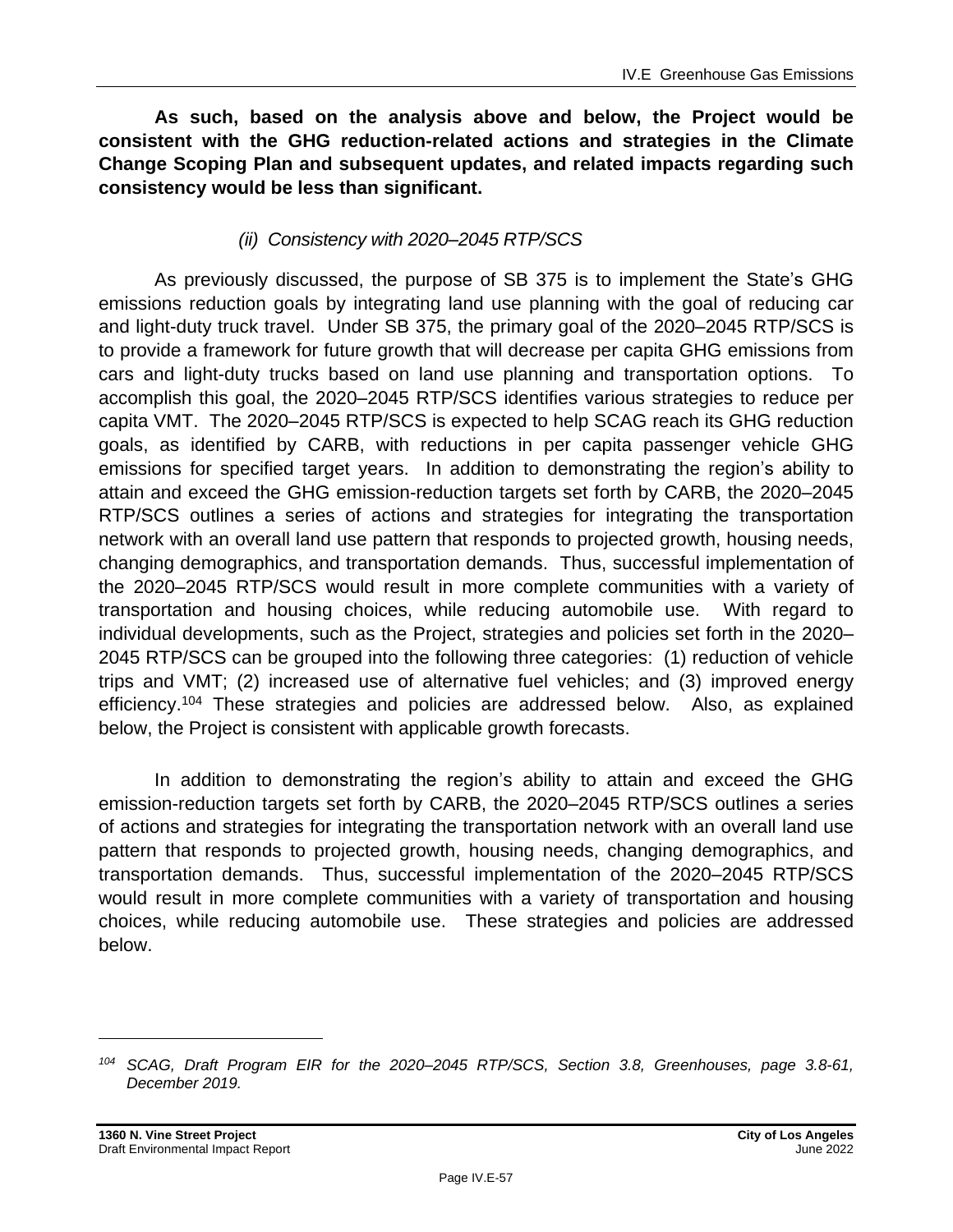### Consistency with Integrated Growth Forecast

The RTP/SCS provides socioeconomic forecast projections of regional population growth. The population, housing, and employment forecasts, which are adopted by SCAG's Regional Council, are based on the local plans and policies applicable to the specific area; these are used by SCAG in all phases of implementation and review.

According to the 2020–2045 RTP/SCS, the forecasted population for the City of Los Angeles Subregion in 2017 was approximately 3,962,679 persons.<sup>105</sup> In 2025, the projected occupancy year of the Project, the City of Los Angeles Subregion is anticipated to have a population of approximately 4,193,714 persons.<sup>106,107</sup> Based on generation rates provided by the City of Los Angeles VMT Calculator Documentation, the Residential Option's 429 residential units would generate approximately 966 residents at full buildout.<sup>108</sup> The estimated 966 residents generated by the Residential Option would represent approximately 0.42 percent of the population growth forecasted by SCAG in the City of Los Angeles Subregion between 2017 and 2025. For the Office Option with nine residential units in the bungalows, the estimated 29 new residents<sup>109</sup> would represent approximately 0.016 percent of the population growth forecasted by the SCAG 2020–2045 RTP/SCS in the City of Los Angeles Subregion between 2017 and 2025.

Development of the Residential Option would generate up to approximately 266 employees from retail, restaurant and market uses based on employee generation

*<sup>105</sup> Based on a linear interpolation of 2016–2045 data from the 2020–2045 RTP/SCS.*

*<sup>106</sup> Project construction is anticipated to be completed as late as 2027. Based on SCAQMD emission factors, construction equipment and operational vehicle trips would emit fewer GHG emissions in future years due to more stringent emissions control regulations. As construction and operational activities are based on an earlier start date and completion date (2025), the emissions presented are more conservative.*

*<sup>107</sup> Based on a linear interpolation of 2016–2045 data from the 2020–2045 RTP/SCS.*

*<sup>108</sup> Based on City of Los Angeles VMT Calculator Documentation (Version 1.3), May 2020, Table 1: Land Use and Trip Generation Base Assumptions. The residential generation rate of approximately 2.25 residents per dwelling unit for "Multi-Family Residential" land use is applied to the 429 dwelling units. As documented in Appendix D, VMT Analysis LADOT Calculator Worksheets, of the Project's Transportation Assessment (Appendix R of this Draft EIR), the Residential Option would generate approximately 966 residents.*

*<sup>109</sup> Based on City of Los Angeles VMT Calculator Documentation (Version 1.3), May 2020, Table 1: Land Use and Trip Generation Base Assumptions. The residential generation rate of approximately 3.15 residents per dwelling unit for "Single-Family Residential" land use is applied to the nine dwelling units. {While the bungalows would actually be multi-family units, the single-family rate would provide a conservative assumption.) As documented in Appendix D, VMT Analysis LADOT Calculator Worksheets, of the Project's Transportation Assessment (Appendix R of this Draft EIR), the Office Option with residential bungalows would generate approximately 29 residents.*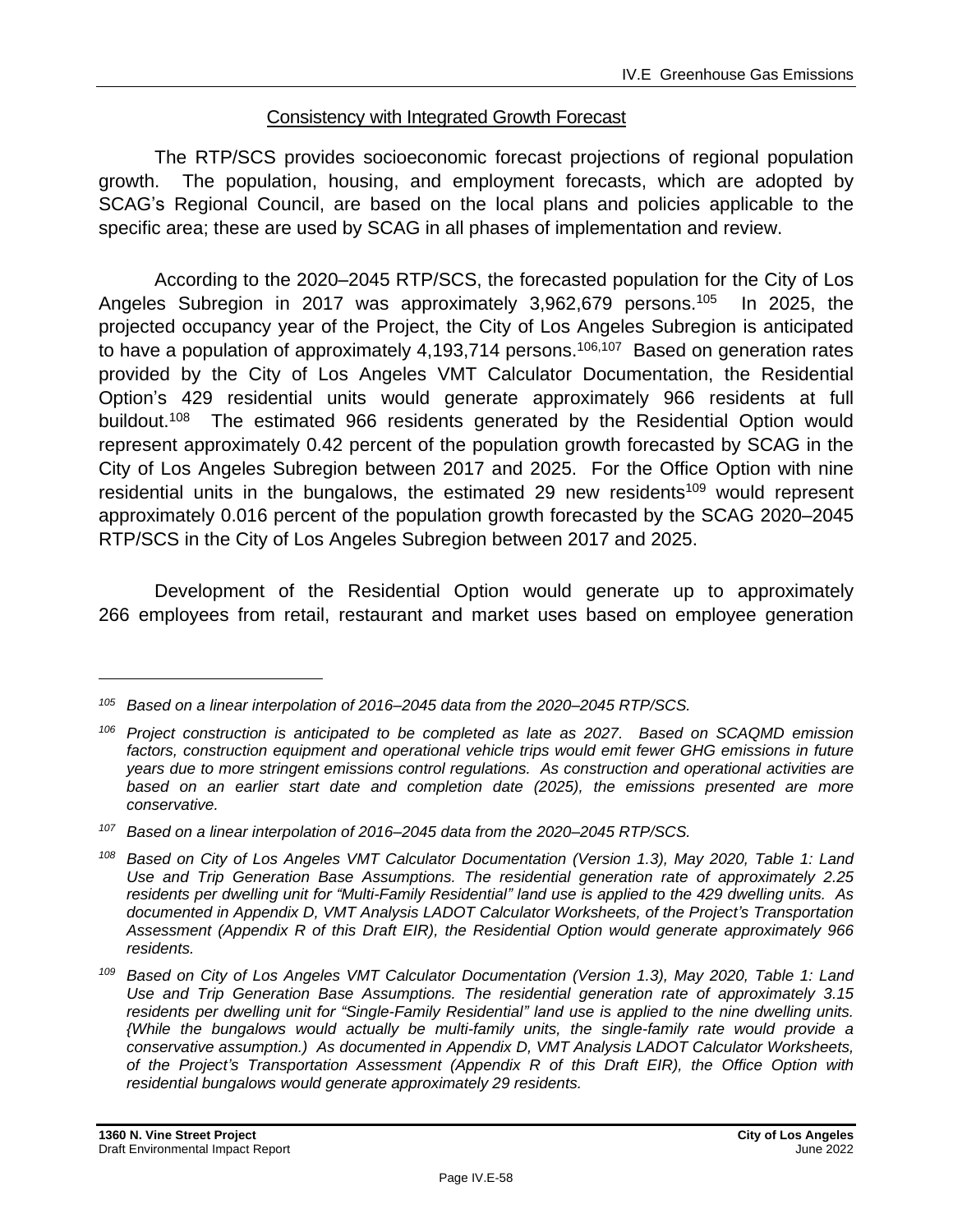rates from the City of Los Angeles VMT Calculator Documentation.<sup>110</sup> Development of the Office Option would generate up to approximately 1,938 employees.<sup>111</sup> According to the 2020–2045 RTP/SCS, the employment forecast for the City of Los Angeles Subregion in 2017 is approximately 1,858,217 employees.<sup>112</sup> In 2025, the projected occupancy year of the Project, the City of Los Angeles Subregion is anticipated to have approximately 1,937,555 employees.<sup>113</sup> Thus, the Residential Option's estimate of up to 266 employees would constitute approximately 0.3 percent of the employment growth forecasted between 2017 and 2025. The Office Option's estimate of up to 1,938 employees would constitute approximately 2.4 percent of the employment growth forecasted between 2017 and 2025. Accordingly, the Project's generation of residents and employees would be consistent with the population and employment projections provided by the 2020–2045 RTP/SCS. Refer to Section IV.G, Land Use, of this Draft EIR, for additional information regarding consistency with the 2020–2045 RTP/SCS.

# Consistency with VMT Reduction Strategies and Policies

The Project would be designed and constructed to incorporate features to support and promote environmental sustainability. The Project represents an infill development within an existing urbanized area that would introduce new uses on the Project Site, including new residential, neighborhood-serving commercial, restaurant, and grocery store or office uses within an HQTA. The increases in land use diversity and mix of uses on the Project Site would reduce vehicle trips and VMT by encouraging walking and non‐automotive forms of transportation. The Project Site is also located less than 0.5 mile south of the Metro B Line (Red) Hollywood/Vine Station. In addition, the Project Site is served by seven Metro Local lines and three LADOT DASH lines. The Project would also provide required short- and long-term bicycle parking spaces in compliance with the requirements of the LAMC. The increase in transit accessibility and the bicycle parking

*<sup>113</sup> Based on a linear interpolation of 2016–2045 data from the 2020–2045 RTP/SCS.*

*<sup>110</sup> Based on the City of Los Angeles VMT Calculator Documentation Guide, Table 1, May 2020, for the Residential Option, the employee generation rate 0.004 employee per square foot for "Supermarket" land use is applied to the 55,000-square-foot grocery store, the rate 0.002 employee per square foot for "General Retail" land use is applied to the 5,000 square feet of commercial retails uses, and the rate 0.004 employee per square foot for "High-Turnover Sit-Down Restaurant" land use is applied to the 8,988 square feet of restaurant uses. The Residential Option with residential bungalows would generate 230 employees, which would be less than the 266 employees generated by the Residential Option with restaurant bungalows.*

*<sup>111</sup> Based on the City of Los Angeles VMT Calculator Documentation Guide, Table 1, May 2020, for the Office Option, the employee generation rate 0.004 employee per square foot for "General Office" land use is applied to the 463,521 square feet, and the employee generation rate 0.004 employee per square foot for "Quality Restaurant" land use is applied to the 11,914 square feet of restaurant use. The Office Option with residential bungalows would generate 1,902 employees, which would be less than the 1,938 employees generated by the Office Option with restaurant bungalows.*

*<sup>112</sup> Based on a linear interpolation of 2016–2045 data from the 2020–2045 RTP/SCS.*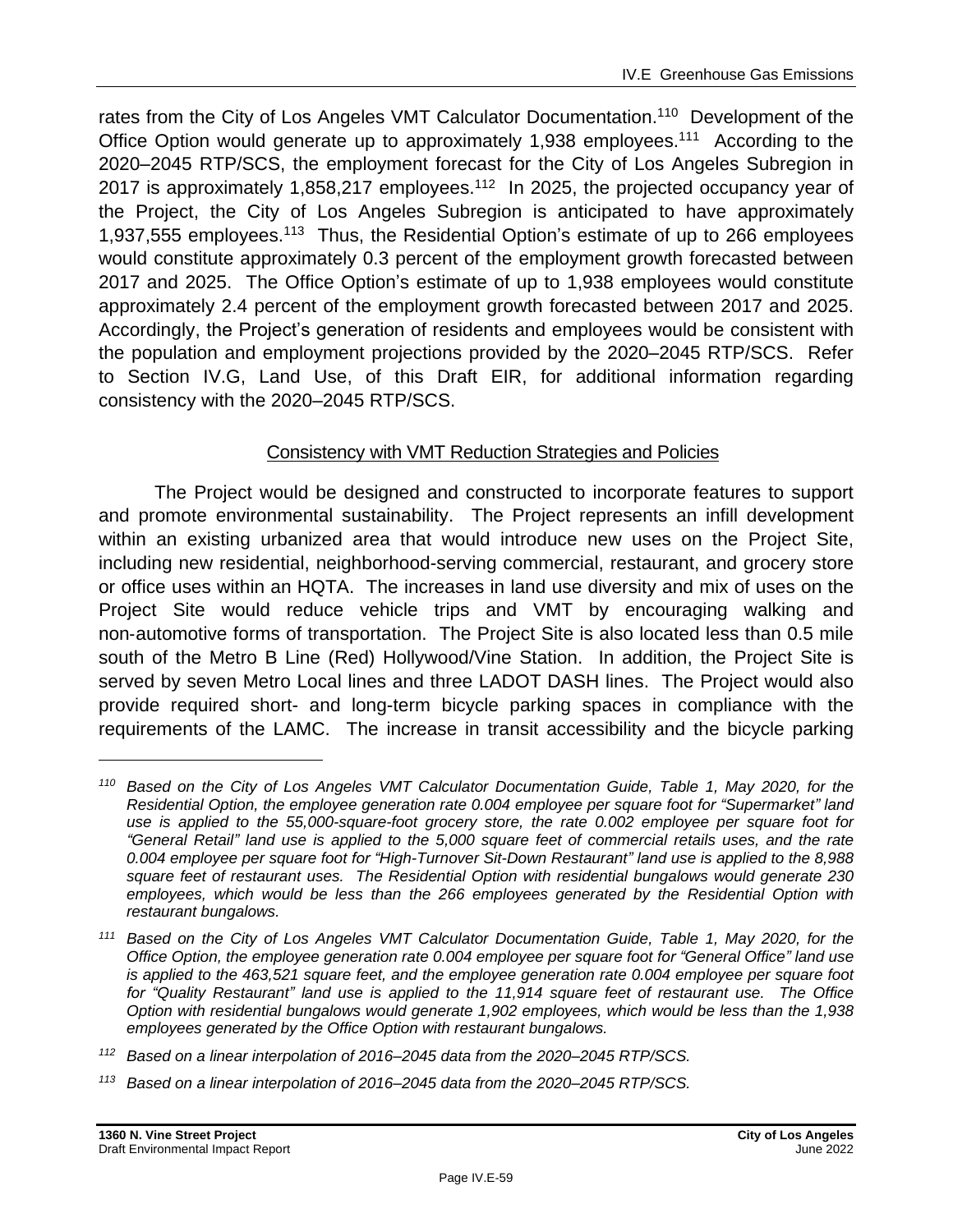spaces provided on-site would further reduce vehicle trips and VMT by encouraging walking and non-automotive forms of transportation. Project design would also provide pedestrian access that minimizes barriers and links the Project Site with existing or planned external streets to encourage people to walk instead of drive. The Project trip-generation estimates provided by Fehr & Peers Transportation Consultants accounts for these Project features by taking a credit for transit and internal capture, as discussed in Section IV.J, Transportation, of this Draft EIR.

As shown in Appendix B of the Draft EIR, the Project design includes characteristics in addition to the measures accounted for in the Traffic Study that would reduce trips and VMT as compared to the Project without implementation of VMT reducing-measures within the South Coast Air Basin (Air Basin) as measured by CalEEMod. These relative reductions in vehicle trips and VMT from the Project without implementation of VMT reducing measures within the Air Basin help quantify the GHG emissions reductions achieved by locating the Project in an infill, HQTA area that promotes alternative modes of transportation.

Previously, trip generation for land uses was calculated based on survey data collected by the Institute of Transportation Engineers (ITE). However, these ITE trip generation rates were based on data collected at suburban, single-use, free standing sites, which may not be representative of urban mixed-use environments. Beginning in 2019, the USEPA has sponsored a study to collect travel survey data from mixed-use developments in order provide a more representative trip generation rate for multi-use sites. Results of the USEPA survey indicate that trip generation and VMT are affected by factors such as resident and job density, availability of transit, and accessibility of biking and walking paths. Based on these factors, the USEPA has developed equations known as the EPA Mixed-Use Development (MXD) model to calculate trip reductions for multi-use developments.<sup>114</sup> The LADOT VMT Calculator incorporates the USEPA MXD model and accounts for project features such as increased density and proximity to transit, which would reduce VMT and associated fuel usage in comparison to free-standing sites. As shown in Appendix B, incorporation of USEPA MXD VMT reduction features applicable to the Project results in a 40 percent reduction in overall VMT and resultant GHG emissions under the Residential Option in comparison to a project without reduction features. The Project's Office Option results in a 45-percent reduction in VMT under the residential bungalow scenario and 42-percent reduction under the restaurant bungalow scenario and pollutant emissions in comparison to a project without reduction features. This reduction is attributable to the Project characteristics of being an infill development near transit that

*<sup>114</sup> USEPA, Mixed-Use Trip Generation Model, www.epa.gov/smartgrowth/mixed-use-trip-generation-model, accessed February 8, 2022.*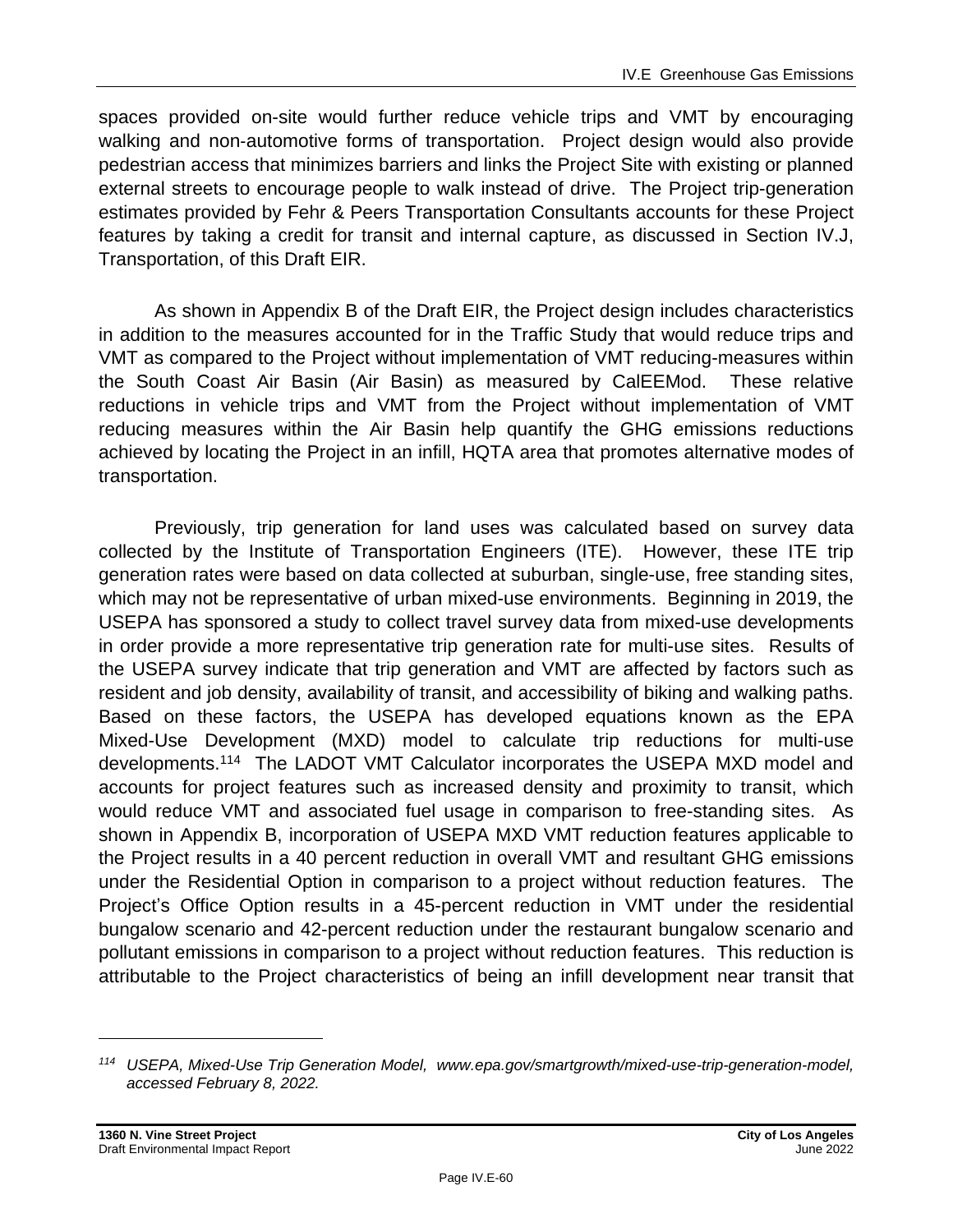supports multi-modal transportation options, consistent with the GHG reduction strategies in the 2020–2045 RTP/SCS.

The Project would also be consistent with the following key GHG reduction strategies in SCAG's 2020–2045 RTP/SCS, which are based on changing the region's land use and travel patterns:

- Compact growth in areas accessible to transit;
- More multi-family housing (under the Residential Option);
- Jobs and housing closer to transit;
- New housing and job growth focused in HQTAs; and
- Biking and walking infrastructure to improve active transportation options and transit access.

As discussed previously, the Project would develop new residential, grocery store or office, and neighborhood-serving commercial retail and restaurant uses within an HQTA, which is defined by the 2016–2040 RTP/SCS as generally walkable transit villages or corridors that are within 0.5 miles of a well-serviced transit stop or a transit corridor with 15-minute or less service frequency during peak commute hours (see Section IV.G, Land Use, of this Draft EIR for further details). The Project Site is located near Metro B Line (Red) station and is served by multiple Metro Local and LADOT DASH bus lines. Bicycle parking and amenities provided by the Project would further encourage biking. Additionally, the Project was designed to encourage walkability through a mix of uses (residential, grocery store, and neighborhood-serving commercial retail and restaurant). These and other measures would further promote a reduction in VMT and subsequent reduction in GHG emissions, which would be consistent with the goals of SCAG's 2016– 2040 RTP/SCS.

### Increased Use of Alternative Fueled Vehicles Policy Initiative

The second goal of the 2020–2045 RTP/SCS, with regard to individual development projects, such as the Project, is to increase alternative fueled vehicles to reduce per capita GHG emissions. The 2020–2045 RTP/SCS policy initiative focuses on providing charge port infrastructure and accelerating fleet conversion to electric or other near zero-emission technologies. In accordance with City regulations, at least 30 percent of the total parking spaces provided would be capable of supporting future EVSE and at least 10 percent of the total parking spaces would be equipped with EV charging stations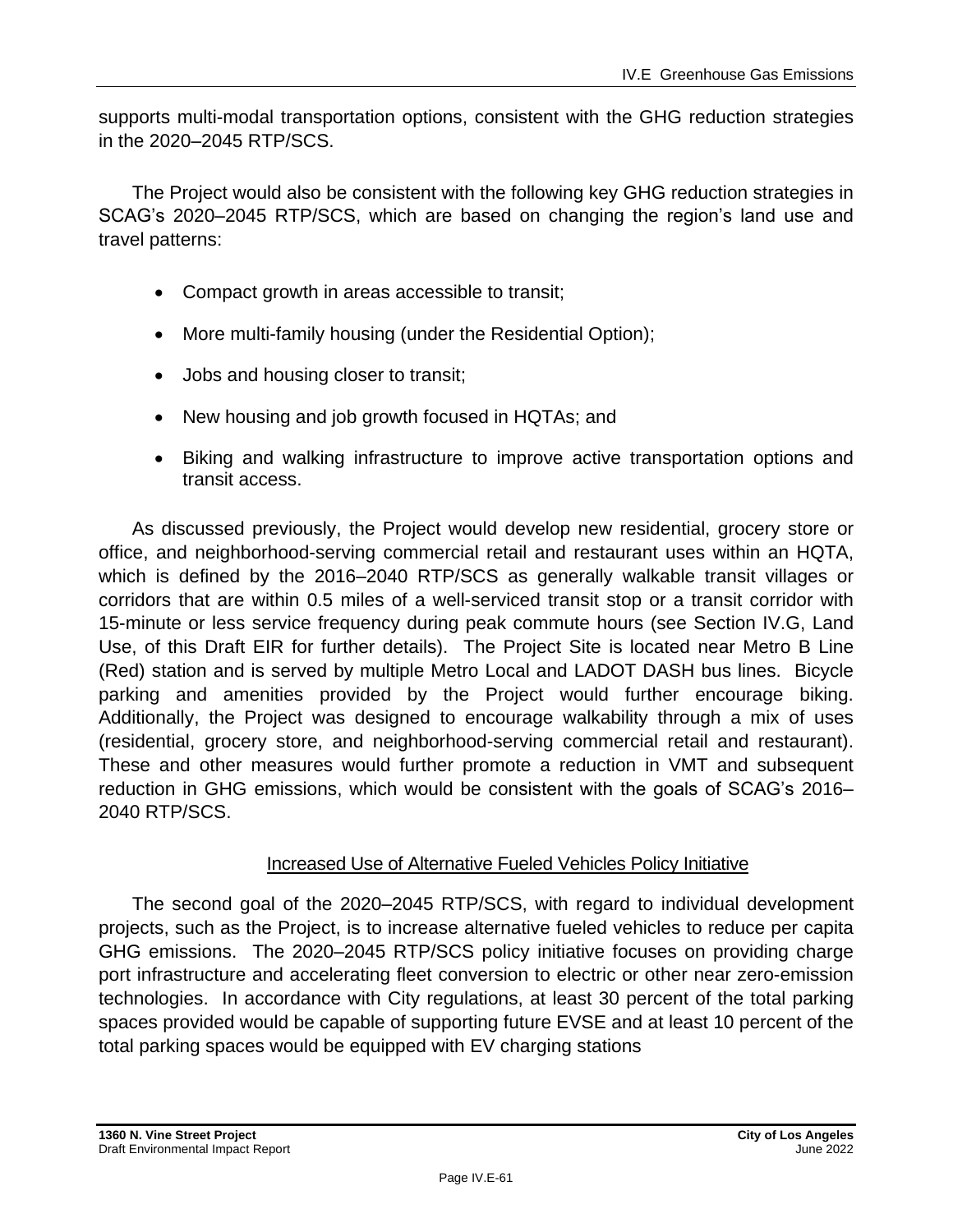# Energy Efficiency Strategies and Policies

The third important goal within the 2020–2045 RTP/SCS for individual developments, such as the Project, involves improving energy efficiency (e.g., reducing energy consumption) to reduce GHG emissions. The 2020–2045 RTP/SCS goal is to actively encourage and create incentives for energy efficiency, where possible. As discussed in Section II, Project Description, of the Draft EIR, the Project has been designed and would be constructed to incorporate environmentally sustainable building features and construction protocols required by the Los Angeles Green Building Code and CALGreen. These standards would reduce energy and water usage and waste and, thereby, reduce associated greenhouse gas emissions and help minimize the impact on natural resources and infrastructure. The sustainability features to be incorporated into the Project would include, but would not be limited to WaterSense-labeled plumbing fixtures and weatherbased controller and drip irrigation systems to promote a reduction of indoor and outdoor water use; Energy Star–labeled appliances; and water-efficient landscape design. In addition, Project Design Feature GHG-PDF-1 would require the design of the new buildings to incorporate features to achieve the sustainability intent of the Silver Rating under the LEED<sup>®</sup> green building program or equivalent green building standards.

# Land Use Assumptions

At the regional level, the 2020–2045 RTP/SCS is a plan adopted for the purpose of reducing GHGs. In order to assess the Project's consistency with the 2020–2045 RTP/SCS, this Draft EIR also analyzes the Project's land use characteristics for consistency with those utilized by SCAG in its SCS. Generally, projects are considered consistent with the provisions and general policies of applicable City and regional land use plans and regulations, such as the 2020–2045 RTP/SCS, if they are compatible with the general intent of the plans and would not preclude the attainment of their primary goals. The Project's consistency with the applicable goals and principles set forth in the 2020– 2045 RTP/SCS is discussed in Section IV.G, Land Use, of the Draft EIR and detailed in Table 1 of Appendix K of the Draft EIR. As shown in Table 1, the Project is consistent with the goals and principles set forth in the 2020–2045 RTP/SCS.

In sum, the Project is the type of land use development that is encouraged by the 2020–2045 RTP/SCS to reduce VMT and expand multi-modal transportation options in order for the region to achieve the GHG reductions from the land use and transportation sectors required by SB 375, which, in turn, advances the State's long-term climate policies.<sup>115</sup> By furthering implementation of SB 375, the Project supports regional land use and transportation GHG reductions consistent with state regulatory requirements.

*<sup>115</sup> As discussed above, SB 375 legislation links regional planning for housing and transportation with the GHG reduction goals outlined in AB 32.*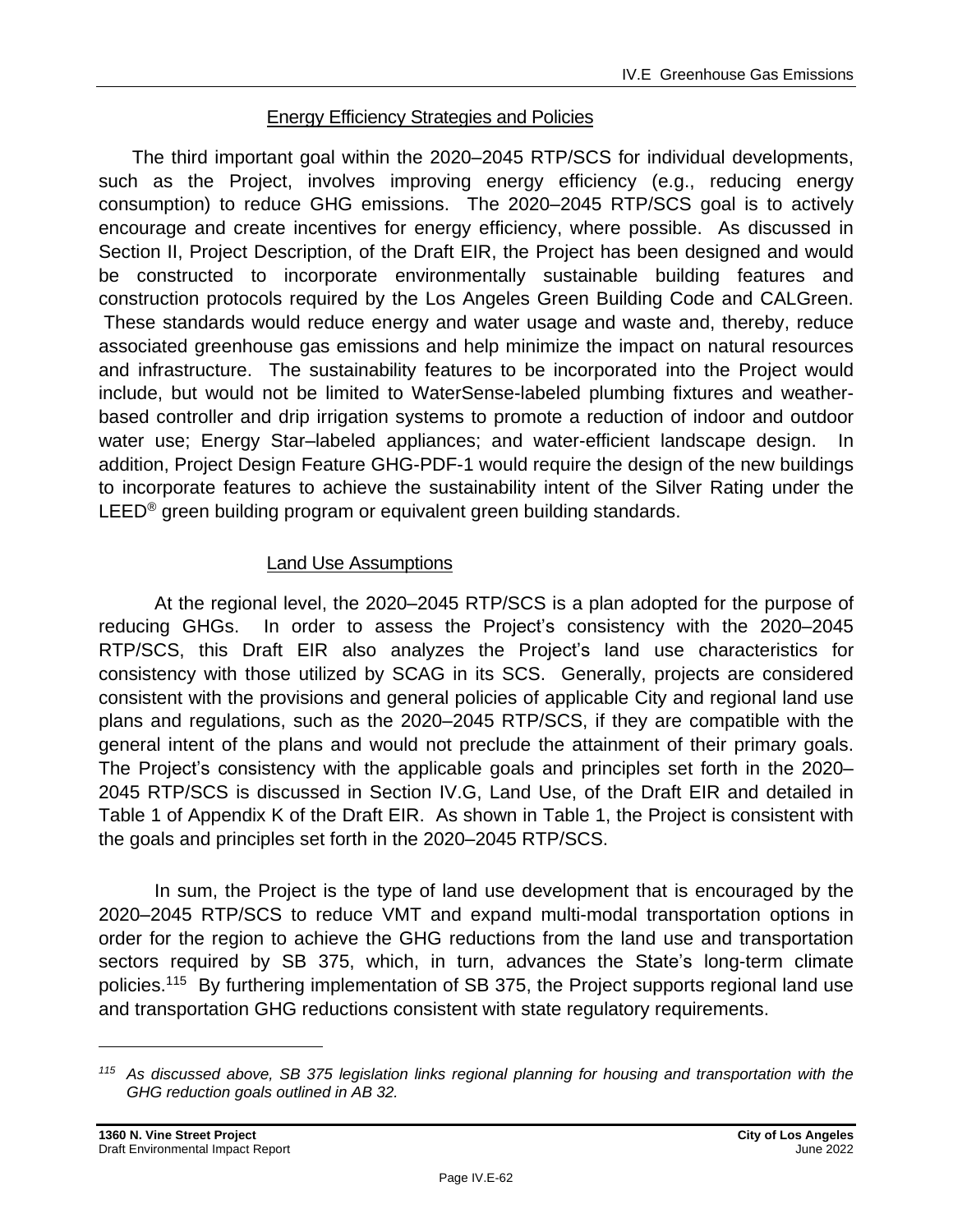### **Overall, the Project would be consistent with the GHG reduction-related actions and strategies contained in the 2020–2045 RTP/SCS. As such, impacts related to consistency with the 2020–2045 RTP/SCS would be less than significant.**

# *(iii) City of Los Angeles Sustainable City pLAn/L.A.'s Green New Deal*

As discussed above, the Sustainable City pLAn, a mayoral initiative, includes both short-term and long-term aspirations through the year 2035 in various topic areas, including water, solar power, energy-efficient buildings, carbon and climate leadership, waste and landfills, housing and development, mobility and transit, and air quality, among others. The Sustainable City pLAn provides information as to what the City will do with buildings and infrastructure in their control, and provides specific targets related to housing and development as well as mobility and transit, including the reduction of vehicle miles traveled per capita by 5 percent by 2025, and increasing trips made by walking, biking or transit by at least 35 percent by 2025. The Sustainable City pLAn was updated in April 2019 and renamed as L.A.'s Green New Deal which has established targets such as 100 percent renewable energy by 2045, diversion of 100 percent of waste by 2050, and recycling 100 percent of wastewater by 2035. Table IV.E-7 on page IV.E-64 provides a discussion of the Project's consistency with applicable GHG-reducing actions from the L.A.'s Green New Deal. While not a plan adopted solely to reduce GHG emissions, within the Green New Deal, climate mitigation is one of eight explicit benefits that help define its strategies and goals. As discussed below, the Project would be consistent with the applicable goals and actions of the L.A.'s Green New Deal.

Although the Sustainable City pLAn/L.A.'s Green New Deal is not an adopted plan or directly applicable to private development projects, the Project would generally be consistent with these aspirations as it is an infill development consisting of residential and commercial retail and restaurant uses on a Project Site located less than 0.5 mile from the Metro B Line (Red) Hollywood and Vine rail station. In addition, the Project Site is served by seven Metro Local lines and three LADOT DASH lines. Furthermore, the Project would comply with CALGreen, implement various project design features to reduce energy usage, including Project Design Features GHG-PDF-1 and WAT-PDF-1, and would comply with the City of Los Angeles Solid Waste Management Policy Plan, the RENEW LA Plan, and the Exclusive Franchise System Ordinance (Ordinance No. 182,986) in furtherance of the aspirations included in the L.A.'s Green New Deal with regard to energy-efficient buildings and waste and landfills. The Project would also provide secure short- and long-term bicycle storage areas for Project residents and guests.

**Overall, the Project would be consistent with the Sustainable City pLAn/L.A.'s Green New Deal. Therefore, impacts pertaining to consistency with the Sustainable City pLAn/L.A.'s Green New Deal would be less than significant.**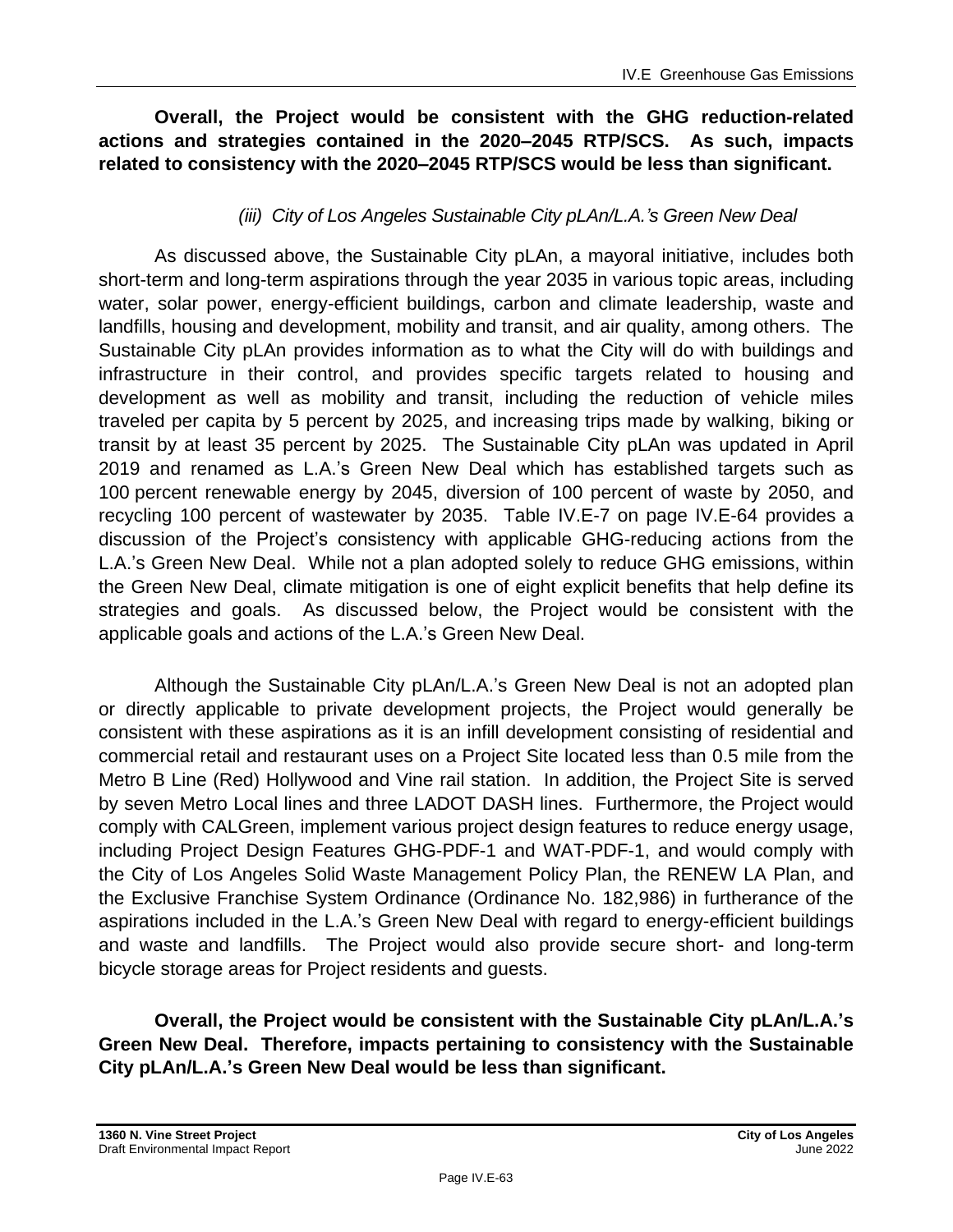#### **Table IV.E-7 Consistency with Applicable GHG Emissions Goals and Actions of the L.A.'s Green New Deal**

| <b>Action</b>                                                                                                                                       | <b>Description</b>                                                                                                                                                                                                                                                                               | <b>Consistency Analysis</b>                                                                                                                                                                                                                                                                                                                                                                                                                                                                                                                                                                                                                                                                                                                                                                                                                                                                                                                  |  |
|-----------------------------------------------------------------------------------------------------------------------------------------------------|--------------------------------------------------------------------------------------------------------------------------------------------------------------------------------------------------------------------------------------------------------------------------------------------------|----------------------------------------------------------------------------------------------------------------------------------------------------------------------------------------------------------------------------------------------------------------------------------------------------------------------------------------------------------------------------------------------------------------------------------------------------------------------------------------------------------------------------------------------------------------------------------------------------------------------------------------------------------------------------------------------------------------------------------------------------------------------------------------------------------------------------------------------------------------------------------------------------------------------------------------------|--|
| <b>Focus Area: Local Water</b>                                                                                                                      |                                                                                                                                                                                                                                                                                                  |                                                                                                                                                                                                                                                                                                                                                                                                                                                                                                                                                                                                                                                                                                                                                                                                                                                                                                                                              |  |
| Reduce potable water<br>use per capita by 22.5%<br>by 2025; and 25% by<br>2035; and maintain or<br>reduce 2035 per capita<br>water use through 2050 | The City would build upon the<br>success of Save the Drop program<br>additional<br>and<br>develop<br>water<br>conservation<br>campaigns.<br><u>In</u><br>addition, the City would continue to<br>benchmark<br>customer<br>use<br>and<br>improve data gathering to identify<br>effective programs | <b>Consistent.</b><br>While this action primarily<br>applies to the City and LADWP, the Project<br>would<br>incorporate<br>water conservation<br>features to reduce water use.<br>Water<br>usage rates were calculated consistent<br>with<br>the<br>requirements<br>under<br>City<br>2016<br>Ordinance<br>No.<br>184,248,<br>the<br>Plumbing<br>2019<br>California<br>Code.<br>Code, 2017 Los Angeles<br>CALGreen<br>Plumbing Code, and 2020 Los Angeles<br>Building Code<br>reflects<br>Green<br>and<br>approximately a 20 percent reduction in<br>water usage as compared to the base<br>demand. Project-related GHG emissions<br>from water related sources, provided in<br>Table IV.E-10 on page IV.E-74 and Table<br>IV.E-11 on page IV.E-76 also includes<br>implementation of Project Design Feature<br>WAT-PDF-1 included in Section IV.L.1,<br>Utilities and Service Systems-Water<br>Supply and Infrastructure, of this Draft EIR. |  |
| <b>Focus Area: Clean and Healthy Buildings</b>                                                                                                      |                                                                                                                                                                                                                                                                                                  |                                                                                                                                                                                                                                                                                                                                                                                                                                                                                                                                                                                                                                                                                                                                                                                                                                                                                                                                              |  |
| All new buildings will be<br>net zero carbon by<br>2030; and 100% of<br>buildings will be net zero<br>carbon by 2050                                | The City would perform a complete<br>building electrification study and<br>develop<br>supporting<br>programs.<br>Financing would be expanded and<br>improved to provide electrification<br>existing energy efficiency and solar<br>programs.                                                     | While this action primarily<br><b>Consistent.</b><br>applies to the City, the Project would be<br>designed and operated to meet or exceed<br>the applicable requirements of the state<br>Green Building Standards Code and the<br>City of Los Angeles Green Building Code.<br>Furthermore, the Project would be subject<br>to the 2019 Title 24 Standards which are<br>"challenging but achievable design and<br>construction practices" that represent "a<br>major step towards meeting the Zero Net<br>Energy (ZNE) goal." <sup>a</sup>                                                                                                                                                                                                                                                                                                                                                                                                    |  |
| Reduce building energy<br>use per sf for all building<br>types 22% by 2025;<br>34% by 2035; and 44%<br>by 2050                                      | The City would increase awareness<br>of incentives and smart building<br>energy management systems. An<br>energy consumption report will be<br>prepared to assess the energy-water<br>nexus.                                                                                                     | <b>Consistent.</b> While this action primarily<br>applies to the City, the Project would be<br>designed and operated to meet or exceed<br>the applicable requirements of the state<br>Green Building Standards Code and the<br>City of Los Angeles Green Building Code.                                                                                                                                                                                                                                                                                                                                                                                                                                                                                                                                                                                                                                                                      |  |
| <b>Focus Area: Housing and Development</b>                                                                                                          |                                                                                                                                                                                                                                                                                                  |                                                                                                                                                                                                                                                                                                                                                                                                                                                                                                                                                                                                                                                                                                                                                                                                                                                                                                                                              |  |
| Ensure 57% of new<br>housing units are built<br>within 1500 ft of transit<br>by 2025; and 75% by<br>2035                                            | The City would develop regulatory<br>tools and strategies to encourage<br>transit ridership and focus growth in<br>housing near the North Hollywood<br>Station,<br>Van<br><b>Nuys</b><br>Station,<br>Sepulveda Station, Reseda Station,<br>and Sherman Way Station.<br><b>New</b>                | <b>Consistent.</b><br>While this action primarily<br>applies to the City, the Project would<br>concentrate<br>new<br>residential,<br>retail,<br>restaurant, and/or office uses in close<br>proximity to public transit opportunities<br>(e.g., light rail and bus routes).<br>The<br>Project Site is well served by public transit,                                                                                                                                                                                                                                                                                                                                                                                                                                                                                                                                                                                                          |  |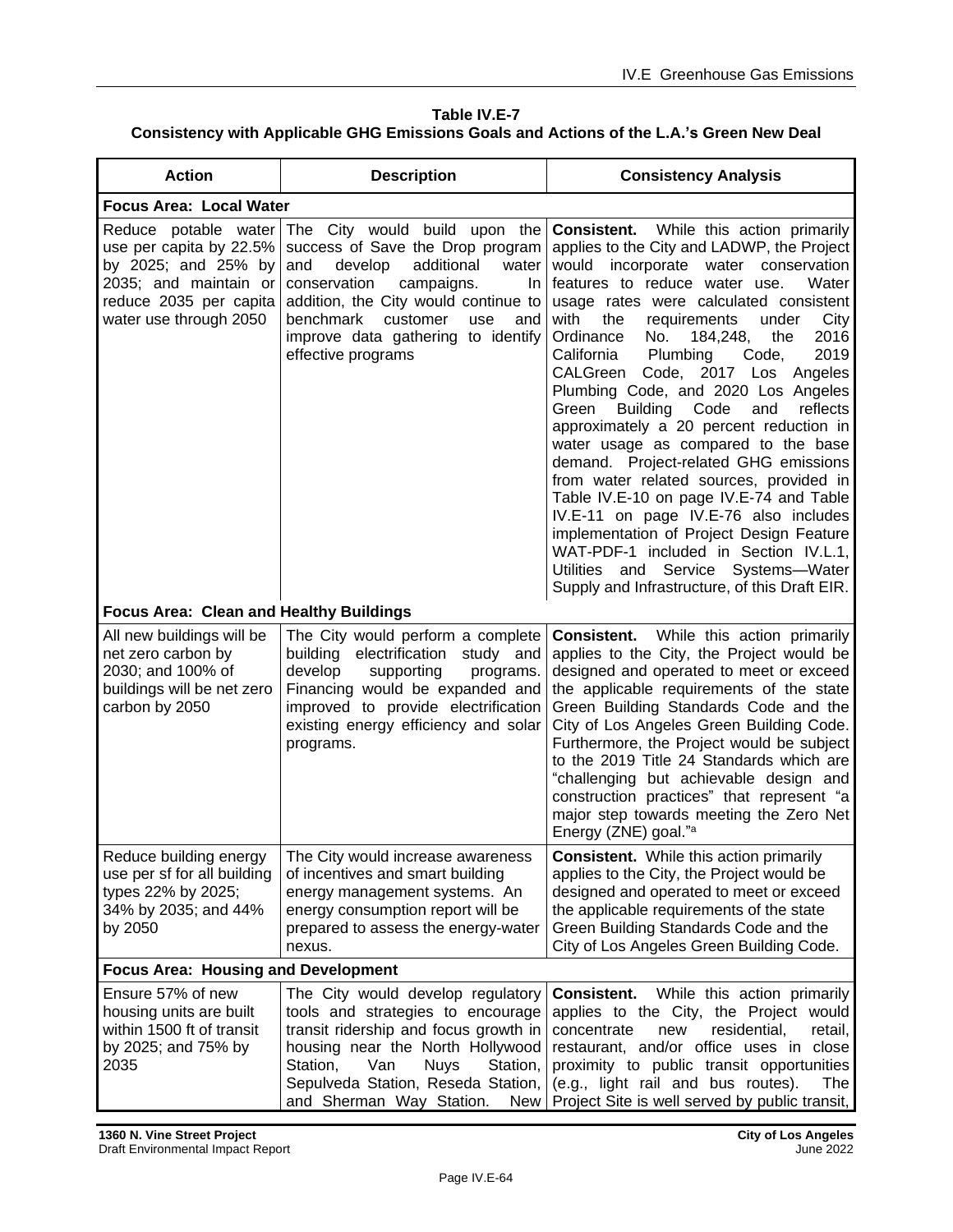#### **Table IV.E-7 (Continued) Consistency with Applicable GHG Emissions Goals and Actions of the L.A.'s Green New Deal**

| <b>Action</b>                                                                                                                           | <b>Description</b>                                                                                                                                                                                                                                                                                                                                                                                                                                                                     | <b>Consistency Analysis</b>                                                                                                                                                                                                                                                                                                                                                                                                                                                                                                                                                                                                                                                                              |  |
|-----------------------------------------------------------------------------------------------------------------------------------------|----------------------------------------------------------------------------------------------------------------------------------------------------------------------------------------------------------------------------------------------------------------------------------------------------------------------------------------------------------------------------------------------------------------------------------------------------------------------------------------|----------------------------------------------------------------------------------------------------------------------------------------------------------------------------------------------------------------------------------------------------------------------------------------------------------------------------------------------------------------------------------------------------------------------------------------------------------------------------------------------------------------------------------------------------------------------------------------------------------------------------------------------------------------------------------------------------------|--|
|                                                                                                                                         | Purple Line from Downtown L.A. to<br>UCLA.                                                                                                                                                                                                                                                                                                                                                                                                                                             | stations would also be added to the   including the Metro B Line (Red) and<br>multiple Metro and LADOT bus lines.                                                                                                                                                                                                                                                                                                                                                                                                                                                                                                                                                                                        |  |
|                                                                                                                                         | This<br>vehicle<br>action<br>reduces<br>emissions by facilitating access to<br>transit which can reduce single<br>occupancy vehicle trips and help<br>alleviate traffic congestion, and most<br>reducing<br>importantly,<br>associated<br>GHG emissions.                                                                                                                                                                                                                               |                                                                                                                                                                                                                                                                                                                                                                                                                                                                                                                                                                                                                                                                                                          |  |
| <b>Focus Area: Mobility and Public Transit</b>                                                                                          |                                                                                                                                                                                                                                                                                                                                                                                                                                                                                        |                                                                                                                                                                                                                                                                                                                                                                                                                                                                                                                                                                                                                                                                                                          |  |
| Reduce VMT per capita<br>by at least 13% by 2025;<br>39% by 2035; and 45%<br>by 2050                                                    | The<br>would<br>City<br>update<br>the<br><b>Transportation Demand Management</b><br>(TDM) ordinance and develop first/<br>last mile infrastructure improvements<br>transit<br>stations.<br>around<br><b>TDM</b><br>strategies would also be implemented<br>consistent with the West Side Mobility<br>Plan to east congestion.                                                                                                                                                          | No Conflict. While this action primarily<br>applies to the City, the Project would be<br>located near mass transit stations to<br>reduce vehicle trips.<br>The Project would<br>pedestrian-friendly<br>also<br>promote<br>a<br>community by placing residential uses<br>within walking distance to other retail and<br>entertainment uses. The Project Site is<br>located in an HQTA as designated by the<br>2020-2045 RTP/SCS. The Project would<br>also provide bicycle parking spaces in<br>accordance with LAMC requirements for<br>Project residents and visitors.<br>As discussed above, the Project would<br>result in a per capita VMT which is lower<br>when compared to the APC designated for |  |
| <b>Focus Area: Mobility and Public Transit</b>                                                                                          |                                                                                                                                                                                                                                                                                                                                                                                                                                                                                        | the Project area.                                                                                                                                                                                                                                                                                                                                                                                                                                                                                                                                                                                                                                                                                        |  |
| Increase the percentage<br>of electric and zero<br>emission vehicles in the<br>city to 25% by 2025;<br>80% by 2035; and 100%<br>by 2050 | The City would increase the electric<br>vehicle ownership by<br>providing<br>rebates for used EVs and chargers<br>as well as promote trade-in events<br>for electric vehicles. The City would<br>also increase the number of EV<br>charging stations by pursuing public-<br>private partnerships in developing<br>charging<br>stations,<br>streamline<br>permitting processes for EV charger<br>installations and update building<br>codes to simplify EV<br>charging<br>requirements. | No Conflict. The Project would support<br>this policy since the Applicant would<br>provide electric vehicle charging stations<br>and<br>electric<br>vehicle<br>supply<br>wiring<br>consistent with Title 24 2019 standards.                                                                                                                                                                                                                                                                                                                                                                                                                                                                              |  |
| a<br>CEC, 2019 Building Energy Efficiency Standards, Fact Sheet.<br>Source: Eyestone Environmental, 2022.                               |                                                                                                                                                                                                                                                                                                                                                                                                                                                                                        |                                                                                                                                                                                                                                                                                                                                                                                                                                                                                                                                                                                                                                                                                                          |  |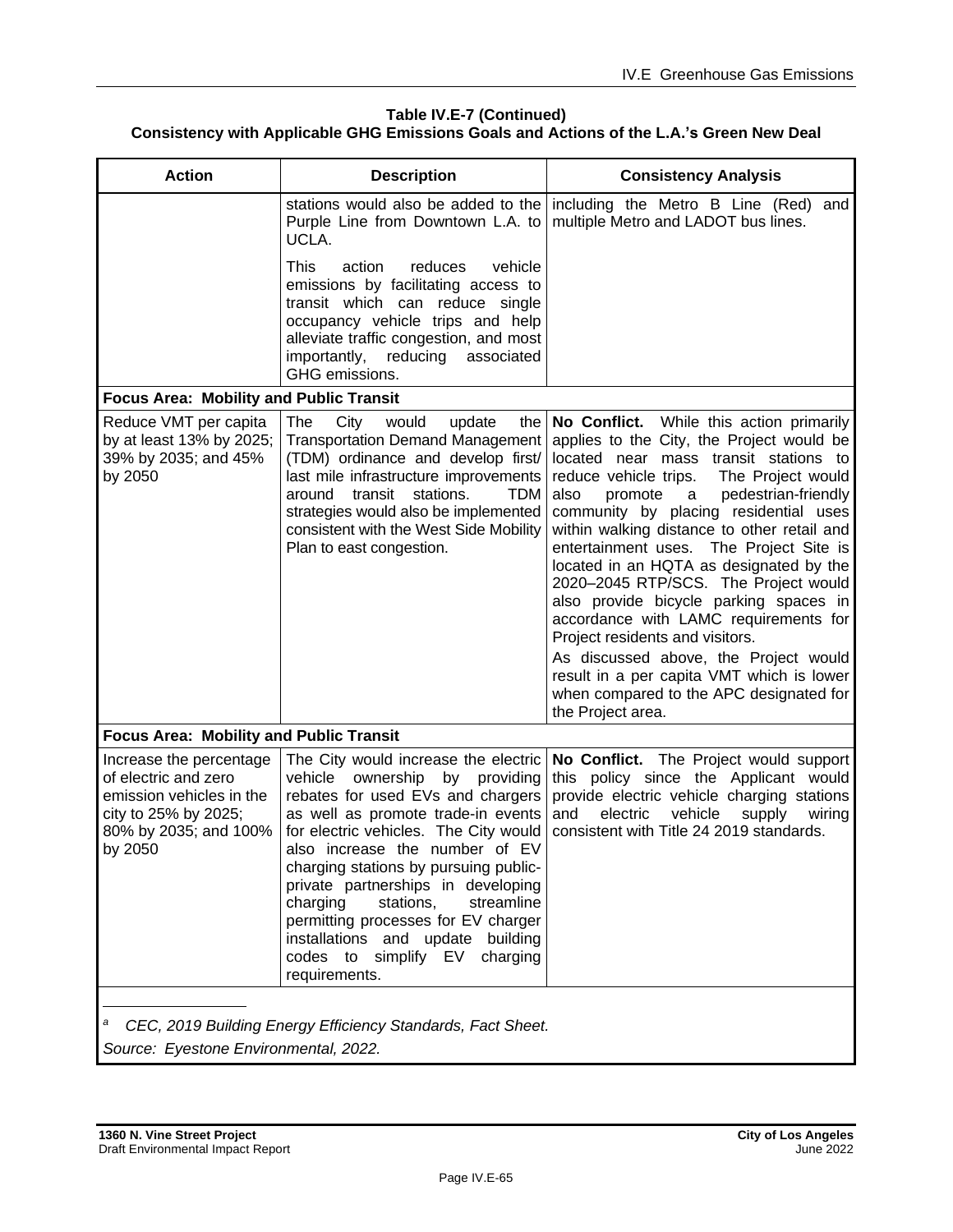# *(iv) Post-2030 Analysis*

Recent studies show that the State's existing and proposed regulatory framework will put the State on a pathway to reduce its GHG emissions level to 40 percent below 1990 levels by 2030, and to 80 percent below 1990 levels by 2050 if additional appropriate reduction measures are adopted.<sup>116</sup> Even though these studies did not provide an exact regulatory and technological roadmap to achieve the 2030 and 2050 goals, they demonstrated that various combinations of policies could allow the statewide emissions level to remain very low through 2050, suggesting that the combination of new technologies and other regulations not analyzed in the studies could allow the State to meet the 2050 target.

Subsequent to the findings of these studies, SB 32 was passed on September 8, 2016, which would require the State board to ensure that statewide GHG emissions are reduced to 40 percent below the 1990 level by 2030. As discussed above, the new plan, outlined in SB 32, involves increasing renewable energy use, imposing tighter limits on the carbon content of gasoline and diesel fuel, putting more electric cars on the road, improving energy efficiency, and curbing emissions from key industries. The Project's design features advance these goals by reducing VMT, increasing the use of electric vehicles, improving energy efficiency, and reducing water usage.

The emissions modeling in the 2017 Update has projected 2030 statewide emissions which take into account known commitments (reduction measures) such as SB 375, SB 350, and other measures. The emissions inventory identified an emissions gap, meaning that emissions reductions due to known commitments do not decline fast enough to achieve the 2030 target. In order to fill this gap, the 2017 Update assumed a scenario in which cap-and-trade would deliver the reductions necessary to achieve the 2030 emissions target. Although the Project is consistent with the 2017 Update, additional measures to achieve the 2030 targets and beyond are outside of the City or the Project's control. Therefore, any evaluation of post-2030 Project emission would be speculative.

*<sup>116</sup> Energy and Environmental Economics (E3). "Summary of the California State Agencies' PATHWAYS Project: Long-term Greenhouse Gas Reduction Scenarios" (April 2015); Greenblatt, Jeffrey, Energy Policy, "Modeling California Impacts on Greenhouse Gas Emissions" (Vol. 78, pp. 158–172). CARB, CEC, CPUC, and the California Independent System Operator engaged E3 to evaluate the feasibility and cost of a range of potential 2030 targets along the way to the state's goal of reducing GHG emissions to 80 percent below 1990 levels by 2050. With input from the agencies, E3 developed scenarios that explore the potential pace at which emission reductions can be achieved, as well as the mix of technologies and practices deployed. E3 conducted the analysis using its California PATHWAYS model. Enhanced specifically for this study, the model encompasses the entire California economy with detailed representations of the buildings, industry, transportation and electricity sectors.*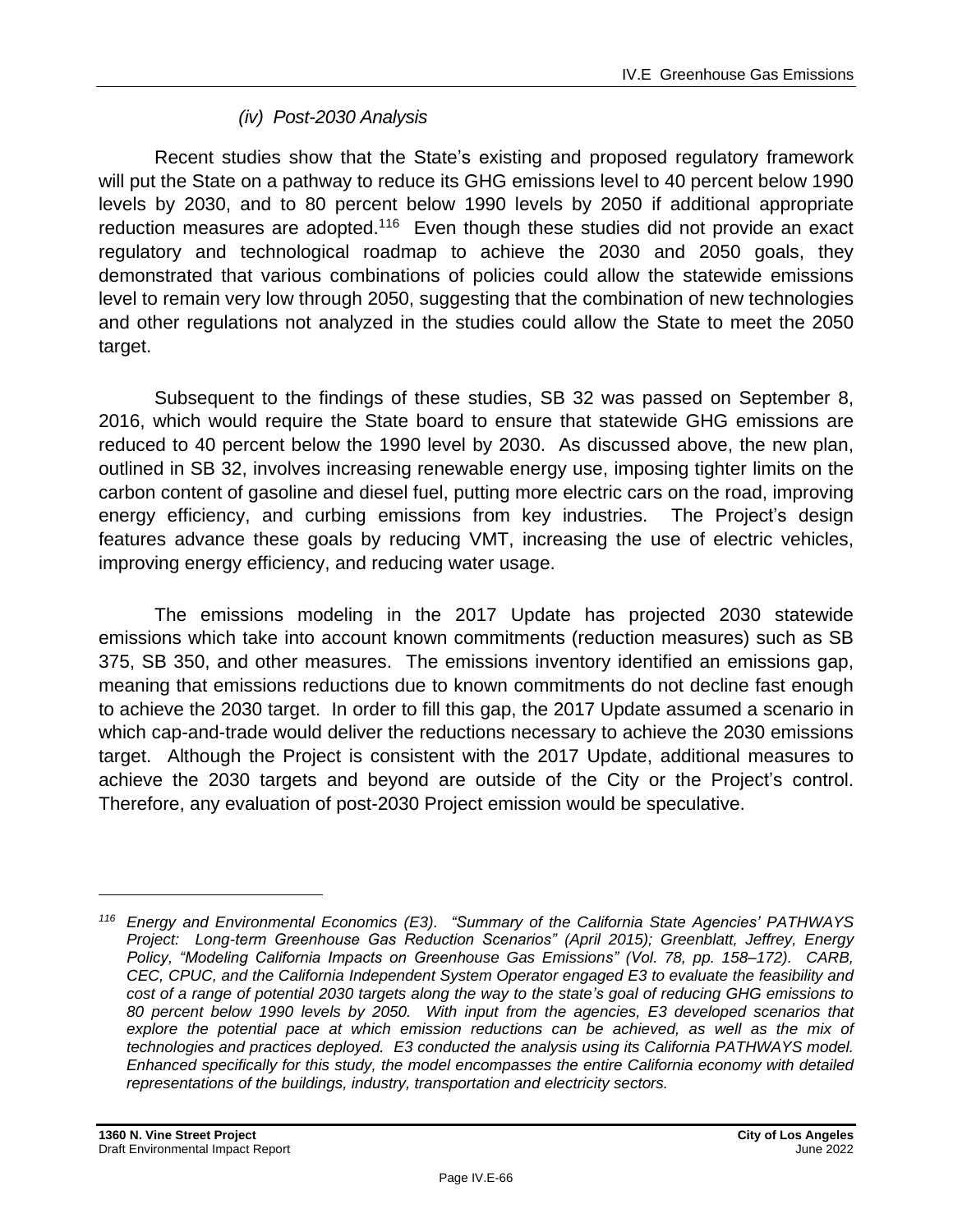Executive Order S-3-05 establishes a goal to reduce GHG emissions to 80 percent below 1990 levels by 2050. This goal, however, has not been codified. That being said, studies have shown that, in order to meet the 2050 target, aggressive technologies in the transportation and energy sectors, including electrification and the decarbonization of fuel, will be required. In its Climate Change Scoping Plan, CARB acknowledged that the "measures needed to meet the 2050 are too far in the future to define in detail."<sup>117</sup> In the First Update, however, CARB generally described the type of activities required to achieve the 2050 target: "energy demand reduction through efficiency and activity changes; largescale electrification of on-road vehicles, buildings, and industrial machinery; decarbonizing electricity and fuel supplies; and rapid market penetration of efficiency and clean energy technologies that requires significant efforts to deploy and scale markets for the cleanest technologies immediately."<sup>118</sup>

Although the Project's emissions level in 2050 cannot be reliably quantified, statewide efforts are underway to facilitate the State's achievement of that goal and it is reasonable to expect the Project's emissions level to decline as the regulatory initiatives identified by CARB in the First Update are implemented, and other technological innovations occur. Stated differently, the Project's total emissions at build-out presented in Table IV.E-10 on page [IV.E-74](#page-73-0) and Table IV.E-11 on page IV.E-76 further below in the analysis, represents the maximum emissions inventory for the Project as California's emissions sources are being regulated (and foreseeably expected to continue to be regulated in the future) in furtherance of the State's environmental policy objectives. As such, given the reasonably anticipated decline in Project emissions once fully constructed and operational, the Project is consistent with the Executive Order's horizon-year (2050) goal. Further, the Project's consistency with SCAG's RTP/SCS demonstrates that the Project will be consistent with the post-2030 GHG reduction goals of 19-percent by 2035.

The Project is the type of land use development that is encouraged by the 2016– 2040 RTP/SCS to reduce VMT and expand multi-modal transportation options in order for the region to achieve the GHG reductions from the land use and transportation sectors required by SB 375, which, in turn, advances the State's long-term climate policies. As discussed above, OPR recommended that achieving 15 percent lower per capita (residential) or per employee (office) VMT than existing development is both generally achievable and is supported by evidence that connects this level of reduction to the State's emissions reduction goals (i.e., SB 375 goal). As shown in Appendix B, incorporation of USEPA MXD VMT reduction features applicable to the Project results in a 40 percent reduction in overall VMT under the Residential Option under the residential bungalow scenario and restaurant bungalow scenario and resultant GHG emissions in comparison to

*<sup>117</sup> CARB, Climate Change Scoping Plan: A Framework for Change, December 2008, p. 117.*

*<sup>118</sup> CARB, 2017 Scoping Plan Update, November 2017, p. 18.*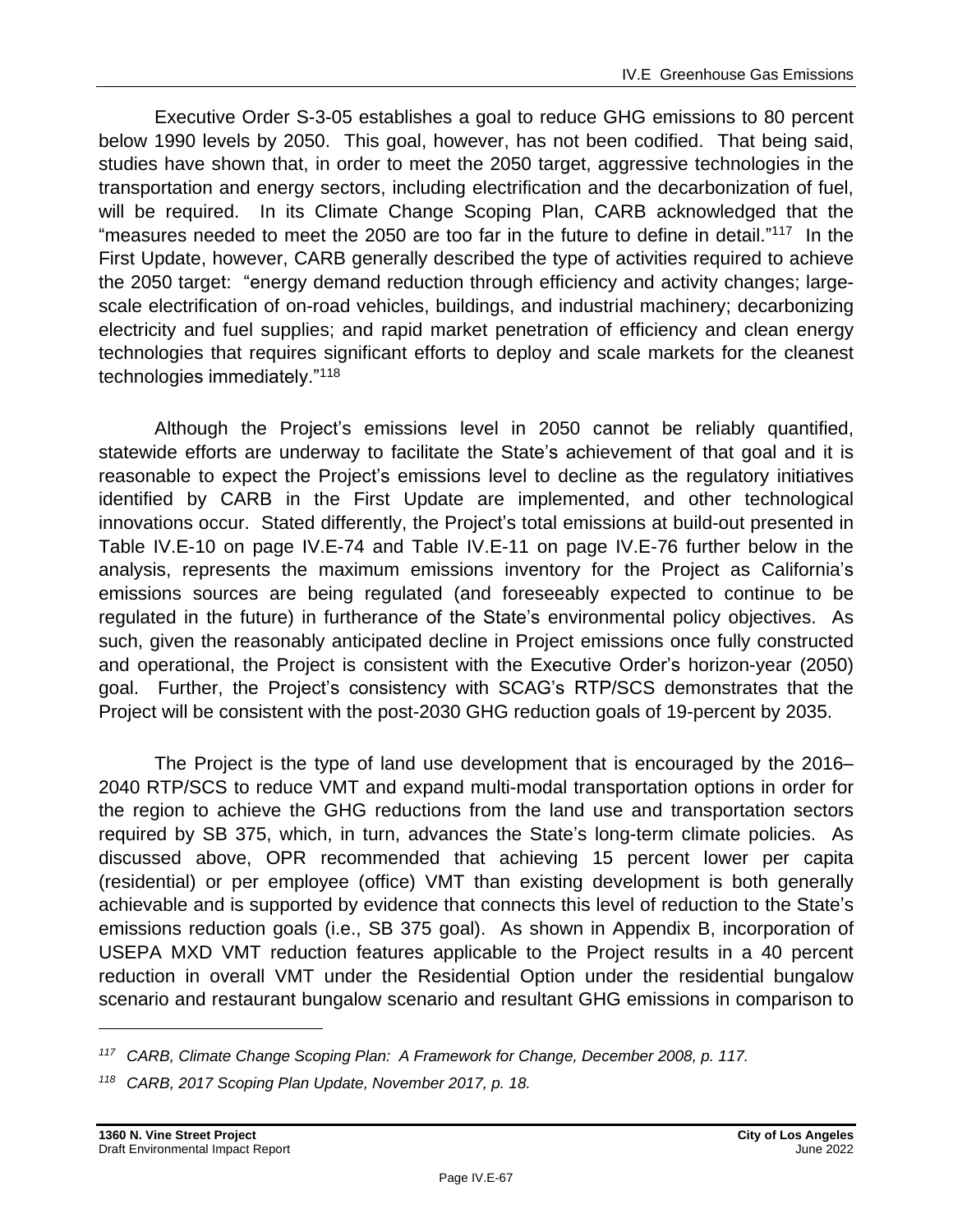a project without reduction features. The Project's Office Option results in a 45-percent reduction in VMT under the residential bungalow scenario and 42-percent reduction under the residential bungalow scenario and resultant GHG emissions in comparison to a project without reduction features.

By furthering implementation of SB 375, the Project supports regional land use and transportation GHG reductions consistent with State climate targets for 2030 and beyond.

For the reasons described above, the Project's post-2030 emissions trajectory is expected to follow a declining trend, consistent with the 2030 and 2050 targets and Executive Orders S-3-05 and B-30-15.

# *(v) Carbon Neutrality*

As discussed above, Executive Order B-55-18 establishes a new statewide goal to achieve carbon neutrality no later than 2045 and achieve and maintain net negative emissions thereafter. Based on this executive order, CARB would work with relevant State agencies to develop a framework for implementation and accounting that tracks progress towards this goal, as well as ensuring future scoping plans identify and recommend measures to achieve the carbon neutrality goal.

Also discussed above, CARB has released a study evaluating three scenarios three scenarios that achieve Carbon Neutrality in California by 2045. The scenarios analyzed to achieve carbon neutrality include a High Carbon Dioxide Removal (CDR) scenario, Zero Carbon Energy scenario, and a Balanced scenario. Under each of these scenarios, CARB proposed reduction strategies for various sectors that contribute GHG emissions throughout the State. Under each of these scenarios, CARB proposed reduction strategies for various sectors that contribute GHG emissions throughout the State. Table IV.E-8 on page IV.E-69 provides a summary of key emission reduction strategies required to achieve Carbon Neutrality by 2045. In addition, Table IV.E-8 demonstrates how the Project would be consistent or not conflict with these measures.

# *(vi) Conclusion*

**The above plan consistency analysis above demonstrates that the Project is consistent with or exceeds the plans, policies, regulations, and GHG reduction actions/strategies outlined in applicable GHG reduction plans and policies. As the Project would not conflict with relevant plans, policies, and regulations adopted for the purpose of reducing the emissions of GHGs, impacts related to regulatory consistency would be less than significant.**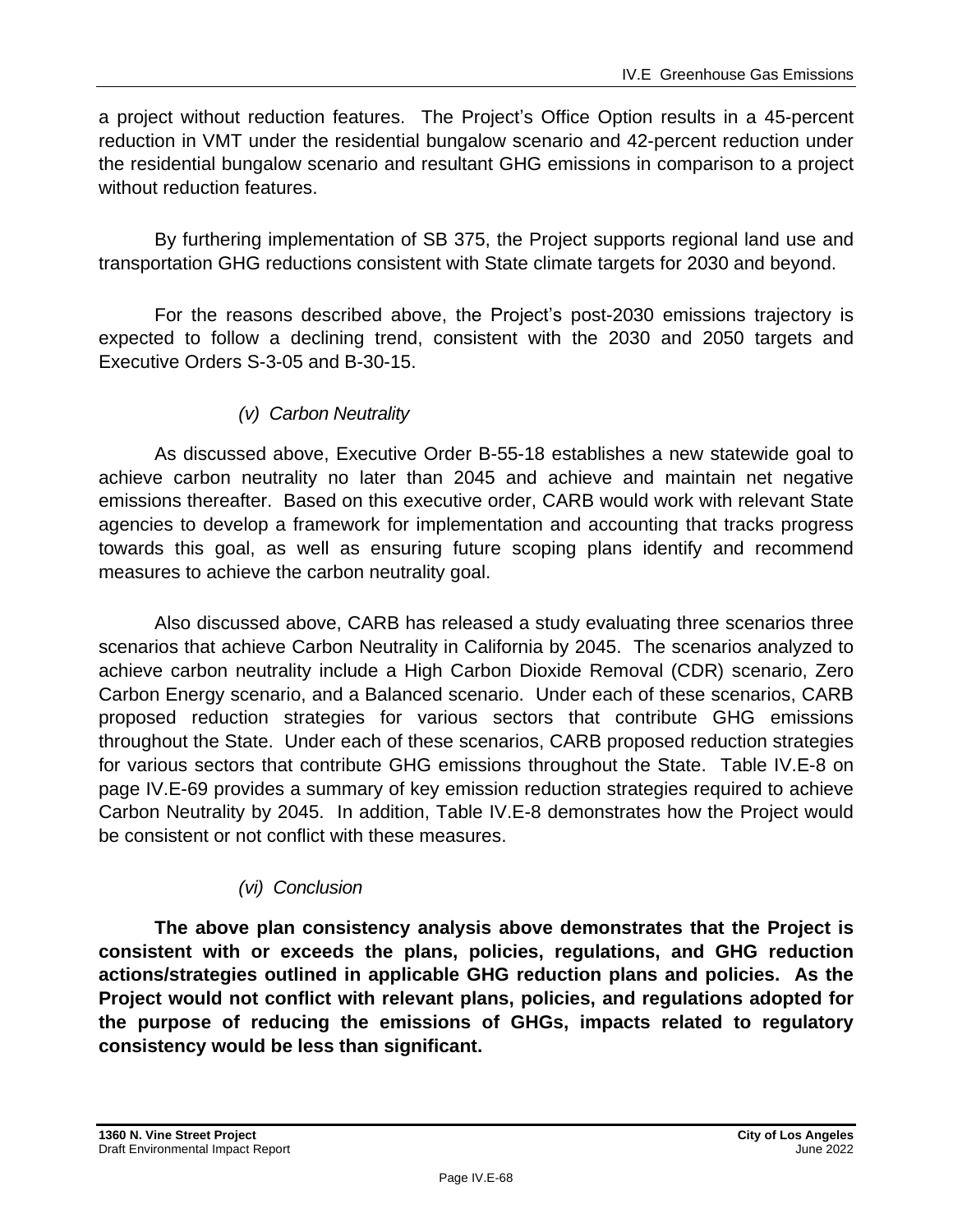| Table IV.E-8                                                 |
|--------------------------------------------------------------|
| <b>Project Consistency with 2045 Carbon Neutrality Goals</b> |

| <b>Sector</b>                       | <b>Description</b>                                                                                                                                                                                                                                                                                                                     | <b>Consistency Analysis</b>                                                                                                                                                                                                                                                                                                                                     |
|-------------------------------------|----------------------------------------------------------------------------------------------------------------------------------------------------------------------------------------------------------------------------------------------------------------------------------------------------------------------------------------|-----------------------------------------------------------------------------------------------------------------------------------------------------------------------------------------------------------------------------------------------------------------------------------------------------------------------------------------------------------------|
| Sector: Low Carbon<br><b>Fuels</b>  | State<br>The<br>would<br>advanced<br>use<br>biofuels for<br>ground transportation,<br>aviation<br>renewable<br>fuel<br>and<br>biomethane for electricity generation.<br>Hydrogen may also be blended into<br>pipeline gas demand as well as<br>hydrogen for fuel cell transportation.                                                  | No Conflict.<br>This action primarily<br>applies<br>to the<br>transportation<br>fuel<br>providers. However, the Project would<br>source transportation fuel from these<br>providers that would comply with these<br>reduction measures.                                                                                                                         |
| Sector: Buildings                   | The State would require 100 percent<br>of sales of electric appliances by 2030<br>through 2040.                                                                                                                                                                                                                                        | No Conflict. While the Project may<br>include natural gas appliances, any<br>purchases of appliances after<br>2030<br>would<br>be<br>consistent<br>with<br><b>State</b><br>requirements.                                                                                                                                                                        |
| Sector: Transportation              | Battery Electric Vehicle (BEV) sales<br>for Light Duty Vehicles (LDV) and<br>Medium Duty Vehicles (MDV) as early<br>as 2030.<br>Sales of Heavy Duty<br>Vehicles (HDV) would achieve at least<br>45 percent BEV or CNG as early as<br>2035.                                                                                             | The State would require 100 percent <b>No Conflict.</b> Residents, employees and<br>visitors<br>of the<br>Project purchasing<br>vehicles within the State would comply<br>with BEV or compressed natural gas<br>(CNG) vehicle sales requirements.<br>Therefore, the Project would not conflict<br>with requirements on sales of BEV or<br>CNG powered vehicles. |
|                                     | At least 50 percent of rail within the<br>State would be electrified and<br>-50<br>percent of<br>in-state<br>aviation<br>be<br>electrified.                                                                                                                                                                                            |                                                                                                                                                                                                                                                                                                                                                                 |
| Sector: Industry and<br>Agriculture | The State would require industry to be<br>up to 53 percent electrified and up to<br>19 percent of energy to be met with<br>hydrogen. Cement, glass, oil and gas<br>industries would<br>be required<br>to<br>achieve carbon capture of at least 14<br>MMT. Agricultural energy emissions<br>would be reduced by at least 80<br>percent. | Not Applicable. The Project would not<br>include industrial or agricultural uses.                                                                                                                                                                                                                                                                               |
|                                     | Oil and gas extraction and petroleum<br>refining energy demand would be<br>reduced by at least 90 percent.                                                                                                                                                                                                                             |                                                                                                                                                                                                                                                                                                                                                                 |
| Sector: Electricity                 | Electricity generation within the state is<br>fueled with natural gas, biomethane or<br>At least 95 percent of<br>hydrogen.<br>electricity generation would be zero<br>carbon.                                                                                                                                                         | This action primarily<br>No Conflict.<br>applies to the local power utility company<br>(LADWP). However, the Project would<br>source electricity from the LADWP that<br>would comply with these reduction<br>measures.                                                                                                                                          |
| High GWP and Non-<br>Combustion     | wastewater<br>Landfill<br>and<br>methane<br>would be reduced by 23 percent.<br>Pipeline fugitive emissions would be<br>reduced by 72 percent, agricultural<br>methane would be reduced by 41<br>percent, and refrigerants would be                                                                                                     | No Conflict.<br>This action primarily<br>applies to the local water utility (LADWP)<br>and solid waste utility. However, the<br>Project would source water from the<br>LADWP and generate solid waste within<br>the City that would comply with these                                                                                                           |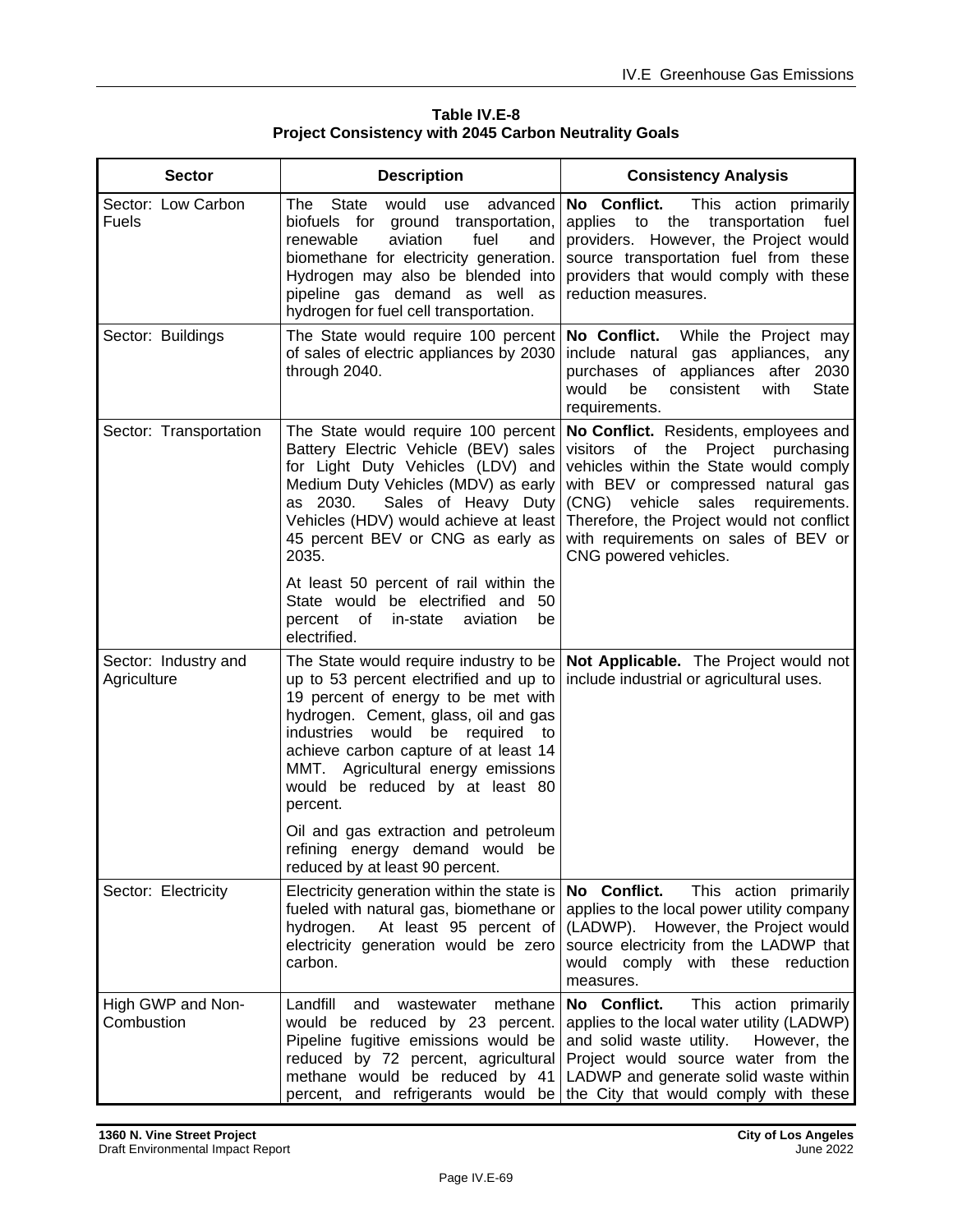| <b>Sector</b>                                                                                                   | <b>Description</b>                                                                          | <b>Consistency Analysis</b>                                                                                                                                                                                   |  |
|-----------------------------------------------------------------------------------------------------------------|---------------------------------------------------------------------------------------------|---------------------------------------------------------------------------------------------------------------------------------------------------------------------------------------------------------------|--|
|                                                                                                                 | reduced by 75 percent. Percent reduction measures.<br>reductions are relative to Year 2020. |                                                                                                                                                                                                               |  |
| Sector: Carbon Dioxide<br>Removal                                                                               | carbon dioxide removal needed in<br>2045.                                                   | At least 33 million metric tons/year of   Not Applicable.  While this action<br>primarily applies to the State, the Project<br>would comply with this policy as required<br>by current or future regulations. |  |
| Source: Eyestone Environmental, 2022 based on CARB, Achieving Carbon Neutrality in California, October<br>2020. |                                                                                             |                                                                                                                                                                                                               |  |

**Table IV.E-8 (Continued) Project Consistency with 2045 Carbon Neutrality Goals**

# *(b) Project Emissions*

As discussed above, CEQA Guidelines Section 15064.4 recommends quantification of a Project's GHG emissions. However, the quantification is provided for informational purposes only and Project GHG emissions are not evaluated against any numeric threshold, as compliance with a GHG emissions reduction plan renders a project's potential impacts less than significant. In support of the above regulatory consistency analysis which describes the Project's compliance with or exceedance of performance-based standards included in the regulations and policies outlined in the applicable portions of the Climate Change Scoping Plan and subsequent updates, the 2020–2045 RTP/SCS, and L.A.'s Green New Deal, quantitative calculations are provided below.

The Project would result in direct and indirect GHG emissions generated by different types of emissions sources, including:

- Construction: emissions associated with demolition of the existing buildings and surface parking areas, shoring, excavation, grading, and construction-related equipment and vehicular activity;
- Area source: emissions associated with landscaping equipment and consumer products;
- Energy source (building operations): emissions associated with space heating and cooling, water heating, energy consumption, and lighting;
- Mobile source: emissions associated with vehicles accessing the Project Site;
- Stationary source: emissions associated with stationary equipment (e.g., emergency generators);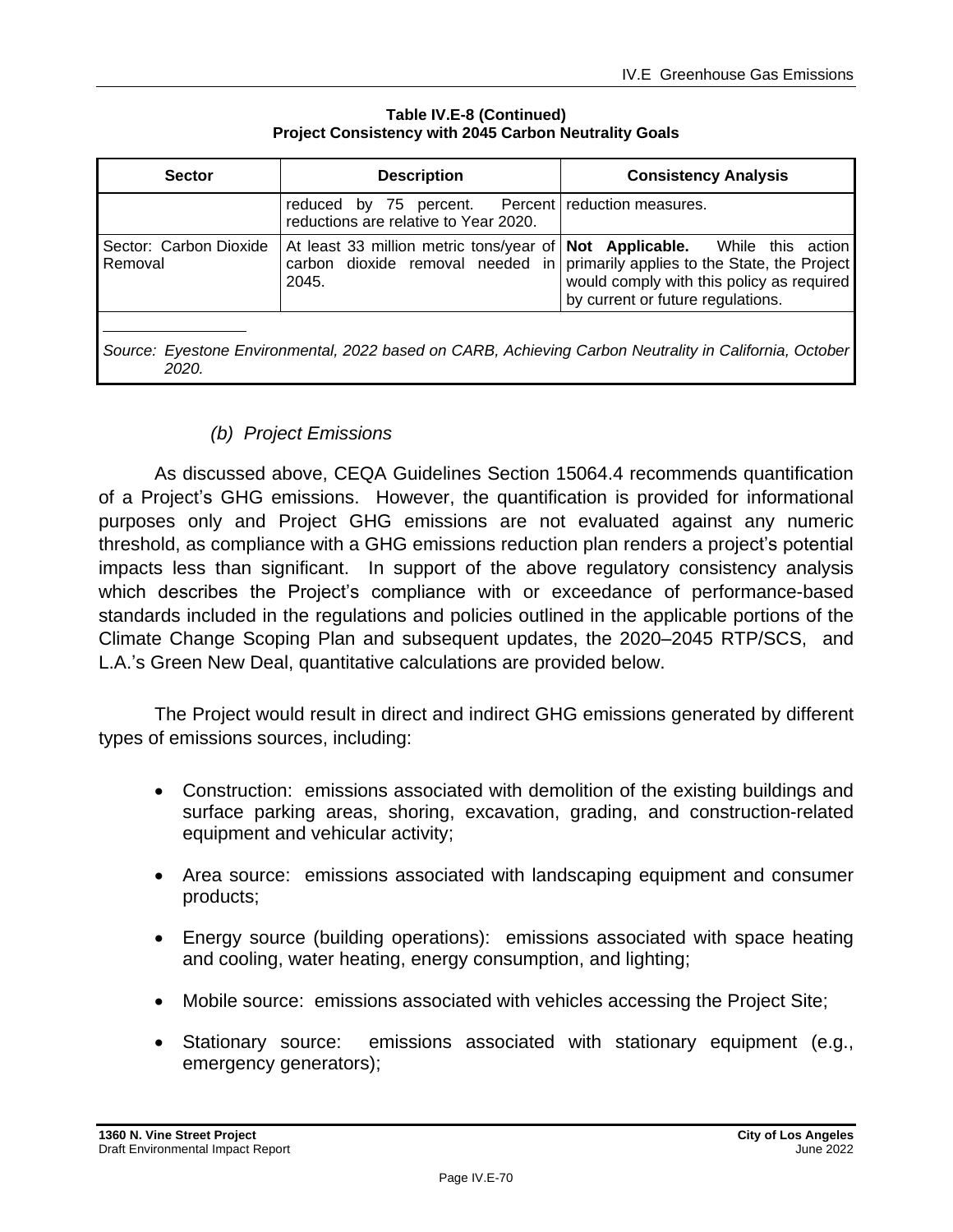- Solid Waste: emissions associated with the decomposition of the waste, which generates methane based on the total amount of degradable organic carbon; and
- Water/Wastewater: emissions associated with energy used to pump, convey, deliver, and treat water.

The Project would generate an incremental contribution to and cumulative increase in GHG emissions. A specific discussion regarding potential GHG emissions associated with the construction and operational phases of the Project is provided below.

### *(i) Construction*

As discussed previously, the Project proposes two development options. As the square footage and excavation quantities would be different for both options, analysis of construction emissions was performed for each development option.

As described in Section II, Project Description, of this Draft EIR, construction of the Project would commence with demolition of the existing commercial structures, the multifamily residential building, and surface parking areas, and relocation of the six bungalows. This phase would be followed by grading and excavation for the subterranean parking garage. Building foundations would then be laid, followed by building construction, paving/concrete installation, and landscape installation. Project construction is anticipated to be completed in as late as 2027 for both Project Options. For purposes of conservatively analyzing construction impacts, it was assumed that construction of the Project could be completed as early as 2025. Based on SCAQMD factors, the construction equipment and truck fleet mix will emit fewer GHGs in future years due to more stringent emissions control regulations. As construction activities for the Project are evaluated based on an earlier start date, the emissions presented are more conservative.

For the Residential Option, the estimated depth of excavation expected for the subterranean parking and building foundations would be up to approximately 45 feet below grade. It is estimated that approximately 142,000 cubic yards of export material (e.g., concrete and asphalt surfaces) and soil would be hauled from the Project Site during the demolition and excavation phase.

For the Office Option, the estimated depth of excavation expected for the 8 levels of subterranean parking and building foundations would be up to approximately 83 feet below grade. It is estimated that approximately 321,060 cubic yards of export material and soil would be hauled.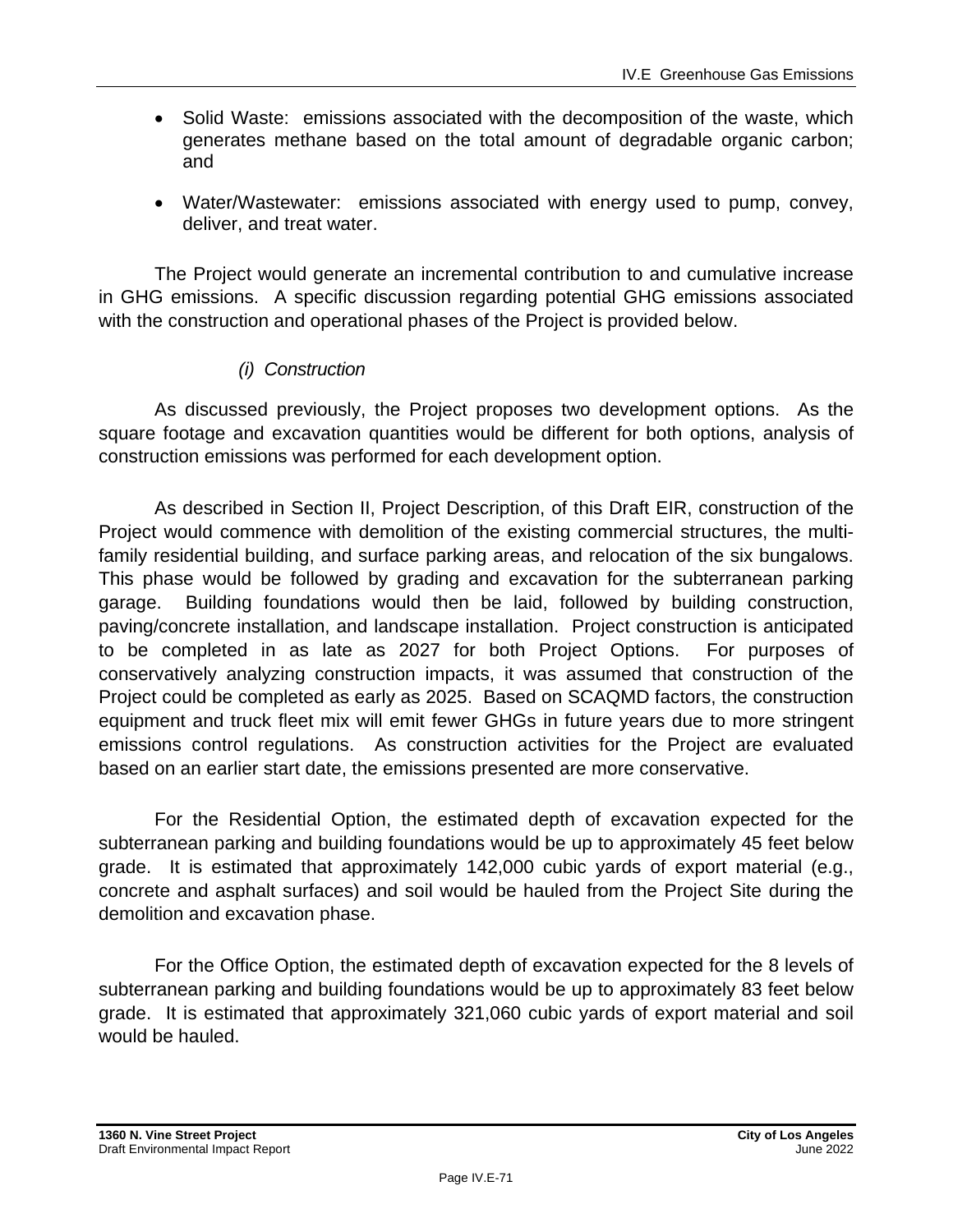The emission of GHGs associated with construction of the Project were calculated for each year of construction activity. A summary of GHG emissions for each year of construction is presented in Table IV.E-9 on page [IV.E-73.](#page-72-0)

As presented in Table IV.E-9, construction of the Project is estimated to generate a total of 4,740 MTCO<sub>2</sub>e under the Residential Option and 5,069 MTCO<sub>2</sub>e under the Office Option. As recommended by SCAQMD, the total GHG construction emissions were amortized over the 30-year lifetime of the Project (i.e., total construction GHG emissions were divided by 30 to determine an annual construction emissions estimate that can be added to the Project's operational emissions) in order to determine the Project's annual GHG emissions inventory.<sup>119</sup> This results in annual Project construction emissions of 158 MTCO2e under the Residential Option and 169 MTCO2e under the Office Option. A complete listing of the construction equipment by on-site and off-site activities, duration, and emissions estimation model input assumptions used in this analysis is included within the emissions calculation worksheets that are provided in Appendix B of this Draft EIR.

# *(ii) Operation*

### Area Source Emissions

Area source emissions were calculated using the CalEEMod emissions inventory model, which includes landscape maintenance equipment and consumer products. The Project Site would include three outdoor natural-gas fireplaces, which would also contribute to area source emissions. However, as discussed above (see Project Design Feature GHG-PDF-2), the proposed residential units would not include indoor natural-gas fireplaces. As shown in Table IV.E-10 on page [IV.E-74,](#page-73-0) the Project under the Residential Option with residential bungalows, at full buildout, is expected to result in a total of 11 MTCO<sub>2</sub>e per year from area sources and 7 MTCO<sub>2</sub>e from area sources under the Residential Option with restaurant bungalows, which reflects a 89-percent and 93-percent reduction in area source emissions, respectively, with implementation of GHG-PDF-2. As shown in Table IV.E-11 on page IV.E-76, the Office Option with residential bungalows is expected to result in 4 MTCO<sub>2</sub>e per year from area sources and less than 1 MT MTCO<sub>2</sub>e per year under the Office Option with restaurant bungalows when accounting for removal of existing uses. Please refer to Appendix B of this Draft EIR for the supporting calculations that reflect the emission reduction measures.

# Electricity and Natural Gas Generation Emissions

GHGs are emitted as a result of activities in buildings when electricity and natural gas are used as energy sources. Combustion of any type of fuel emits  $CO<sub>2</sub>$  and other

*<sup>119</sup> SCAQMD Governing Board Agenda Item 31, December 5, 2008.*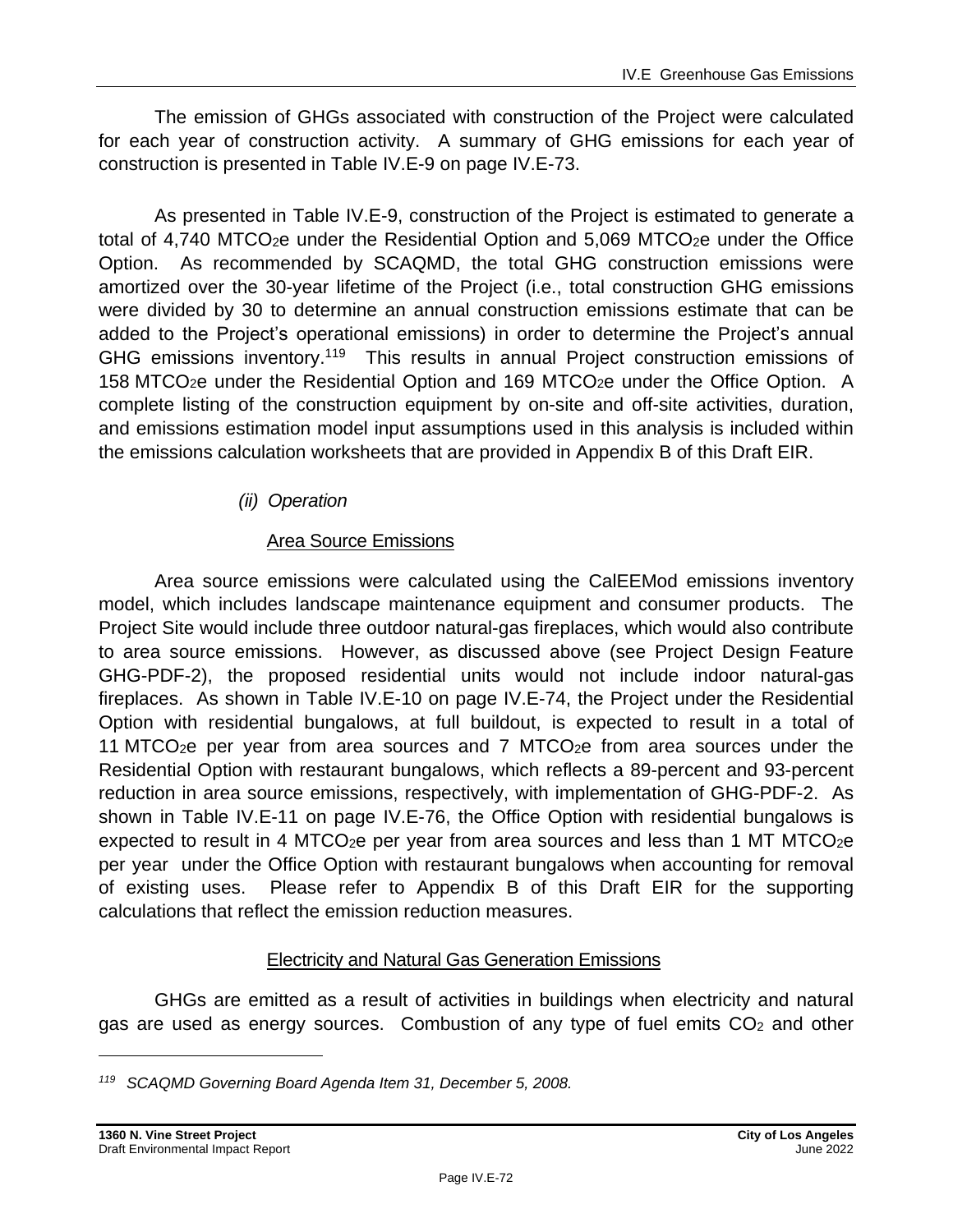| Year                                                                                                                                                                            | MTCO <sub>2</sub> e <sup>a</sup> |  |
|---------------------------------------------------------------------------------------------------------------------------------------------------------------------------------|----------------------------------|--|
| <b>Residential Option</b>                                                                                                                                                       |                                  |  |
| 2021                                                                                                                                                                            | 26                               |  |
| 2022                                                                                                                                                                            | 1,700                            |  |
| 2023                                                                                                                                                                            | 1,410                            |  |
| 2024                                                                                                                                                                            | 1,414                            |  |
| 2025                                                                                                                                                                            | 191                              |  |
| Total                                                                                                                                                                           | 4,740                            |  |
| Amortized Over 30 Years                                                                                                                                                         | 158                              |  |
| <b>Office Option</b>                                                                                                                                                            |                                  |  |
| 2021                                                                                                                                                                            | 26                               |  |
| 2022                                                                                                                                                                            | 2,221                            |  |
| 2023                                                                                                                                                                            | 1,197                            |  |
| 2024                                                                                                                                                                            | 1,431                            |  |
| 2025                                                                                                                                                                            | 195                              |  |
| Total                                                                                                                                                                           | 5,069                            |  |
| Amortized Over 30 Years                                                                                                                                                         | 169                              |  |
| Totals may not sum due to rounding.<br>а                                                                                                                                        |                                  |  |
| CO <sub>2</sub> e was calculated using CalEEMod and the results are provided in<br>Section 2.0 of the Construction CalEEMod output file within Appendix B of<br>this Draft EIR. |                                  |  |
| Source: Eyestone Environmental, 2020.                                                                                                                                           |                                  |  |

#### **Table IV.E-9 Construction-Related Emissions (MTCO2e)**

GHGs directly into the atmosphere; when this occurs in a building, it is a direct emission source associated with that building. GHGs are also emitted during the generation of electricity from fossil fuels. When electricity is used in a building, the electricity generation typically takes place off-site at the power plant; electricity use in a building generally causes emissions in an indirect manner.

Electricity and natural gas emissions were calculated using the CalEEMod emissions inventory model, which multiplies an estimate of the energy usage by applicable emissions factors chosen by the utility company. GHG emissions from electricity use are directly dependent on the electricity utility provider. In this case, GHG intensity factors for LADWP were selected in CalEEMod. The carbon intensity (lbs/MWh) for electricity generation was calculated for the Project buildout year based on LADWP projections; as LADWP projections are not calculated for every year, straight line interpolation was performed to estimate the LADWP carbon intensity factor for the Project buildout year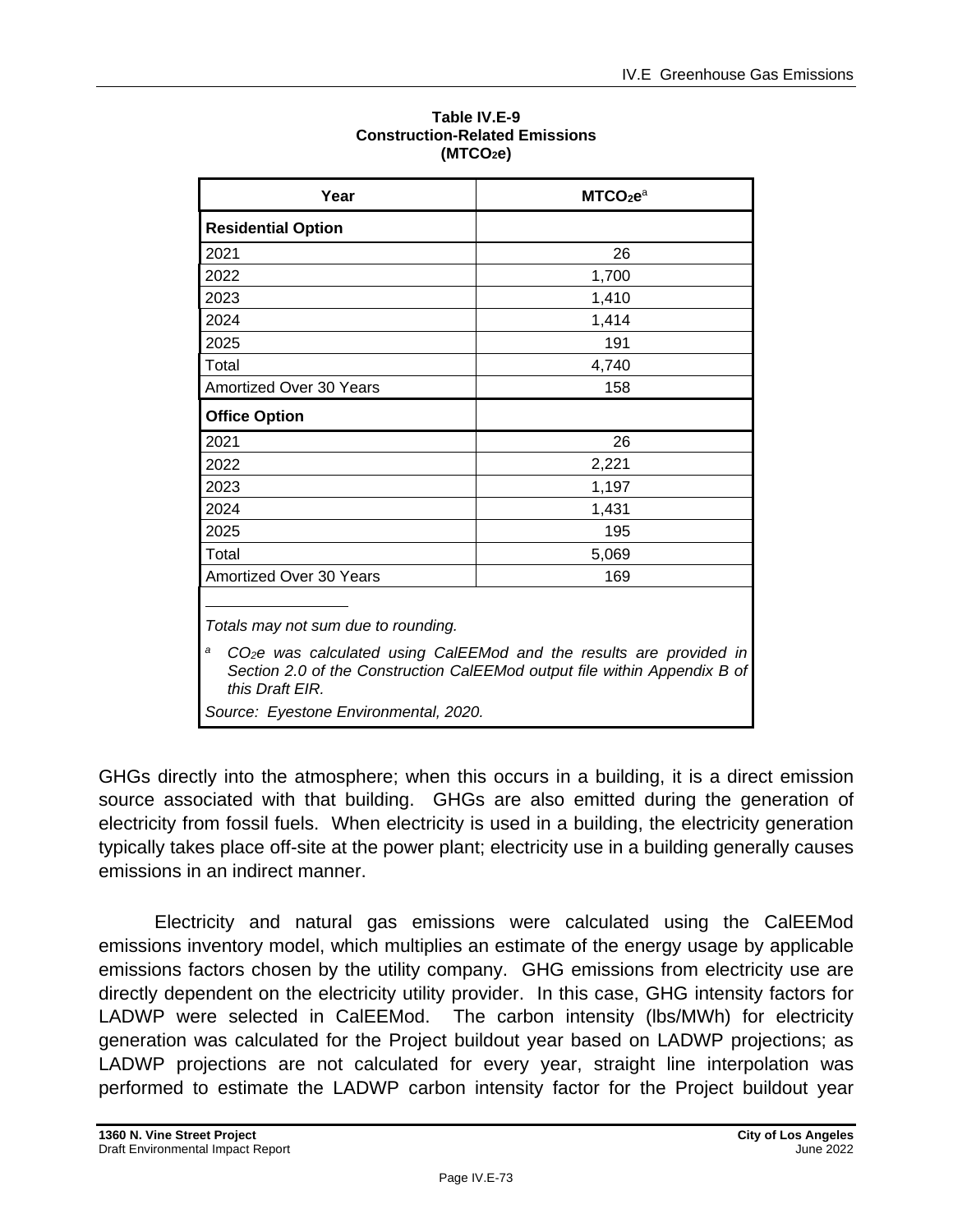#### <span id="page-73-0"></span>**Table IV.E-10 Annual GHG Emissions Summary—Residential Option Net Increase (Buildout minus Existing)** a **(metric tons of carbon dioxide equivalent [MTCO2e])**

| <b>Scope</b>                                        | <b>Buildout without</b><br><b>Reducing Measures</b>  | <b>Buildout with</b><br><b>Reducing Measures</b> | <b>Percent Reduction</b><br>from Measures<br>(Buildout) <sup>b</sup> |  |
|-----------------------------------------------------|------------------------------------------------------|--------------------------------------------------|----------------------------------------------------------------------|--|
|                                                     | <b>Residential Option with Residential Bungalows</b> |                                                  |                                                                      |  |
| Area <sup>c</sup>                                   | 101                                                  | 11                                               | $-89%$                                                               |  |
| Energy <sup>d</sup>                                 | 1,405                                                | 1,316                                            | $-6%$                                                                |  |
| Mobile <sup>e</sup>                                 | 7,243                                                | 4,168                                            | $-42%$                                                               |  |
| <b>EV Charger Credit</b>                            | (48)                                                 | (48)                                             | $-$                                                                  |  |
| Stationary <sup>f</sup>                             | 1                                                    | 1                                                | 0%                                                                   |  |
| Solid Waste <sup>g</sup>                            | 59                                                   | 59                                               | 0%                                                                   |  |
| Water/Wastewaterh                                   | 207                                                  | 160                                              | $-23%$                                                               |  |
| Construction                                        | 158                                                  | 158                                              | 0%                                                                   |  |
| <b>Total Emissions</b>                              | 9,127                                                | 5,825                                            | $-36%$                                                               |  |
| <b>Residential Option with Restaurant Bungalows</b> |                                                      |                                                  |                                                                      |  |
| Area <sup>c</sup>                                   | 101                                                  | $\overline{7}$                                   | $-93%$                                                               |  |
| Energy <sup>d</sup>                                 | 1,600                                                | 1,506                                            | $-6%$                                                                |  |
| Mobile <sup>e</sup>                                 | 7,933                                                | 4,613                                            | $-42%$                                                               |  |
| <b>EV Charger Credit</b>                            | (53)                                                 | (53)                                             |                                                                      |  |
| Stationaryf                                         | 1                                                    | 1                                                | 0%                                                                   |  |
| Solid Waste <sup>g</sup>                            | 70                                                   | 70                                               | 0%                                                                   |  |
| Water/Wastewaterh                                   | 216                                                  | 167                                              | $-23%$                                                               |  |
| Construction                                        | 158                                                  | 158                                              | 0%                                                                   |  |
| <b>Total Emissions</b>                              | 10,025                                               | 6,469                                            | $-35%$                                                               |  |

*Numbers may not add up exactly due to rounding.*

*<sup>a</sup>CO2e was calculated using CalEEMod and the results are provided in Section 2.0 of the Operation CalEEMod output file within Appendix B of this Draft EIR. Totals may not add up due to rounding.*

- *<sup>b</sup> Certain GHG reduction measures and regulations discussed above in the consistency analysis are not readily quantifiable and were not included as part of the emissions inventory. In addition, some reduction measures are implemented over time such as RPS, LCFS and fuel economy standards. Although the Project accounted for RPS, LCFS and fuel economy standards at Project buildout year, emissions do not reflect increased standards for later years. Therefore, Project emissions presented are conservative and would be lower in future years.*
- *<sup>c</sup> Area source emissions are from landscape equipment and three outdoor fireplaces.*
- *<sup>d</sup> Energy source emissions are based on CalEEMod default electricity and natural gas usage rates. Emissions from electricity generation only take into account carbon intensity at build out year, but do not take into account decreasing carbon intensity required by SB 100 (RPS). However, it is recognized that the RPS would require utilities to supply 60 percent renewable energy by 2030.*
- *<sup>e</sup> Assumes compliance with LCFS for both Project and Project without Reduction Features. Mobile source emissions do not account for increasing fuel economy standards for future years or proposed LCFS standards.*

*<sup>f</sup> Stationary source emissions are from an on-site emergency generator.*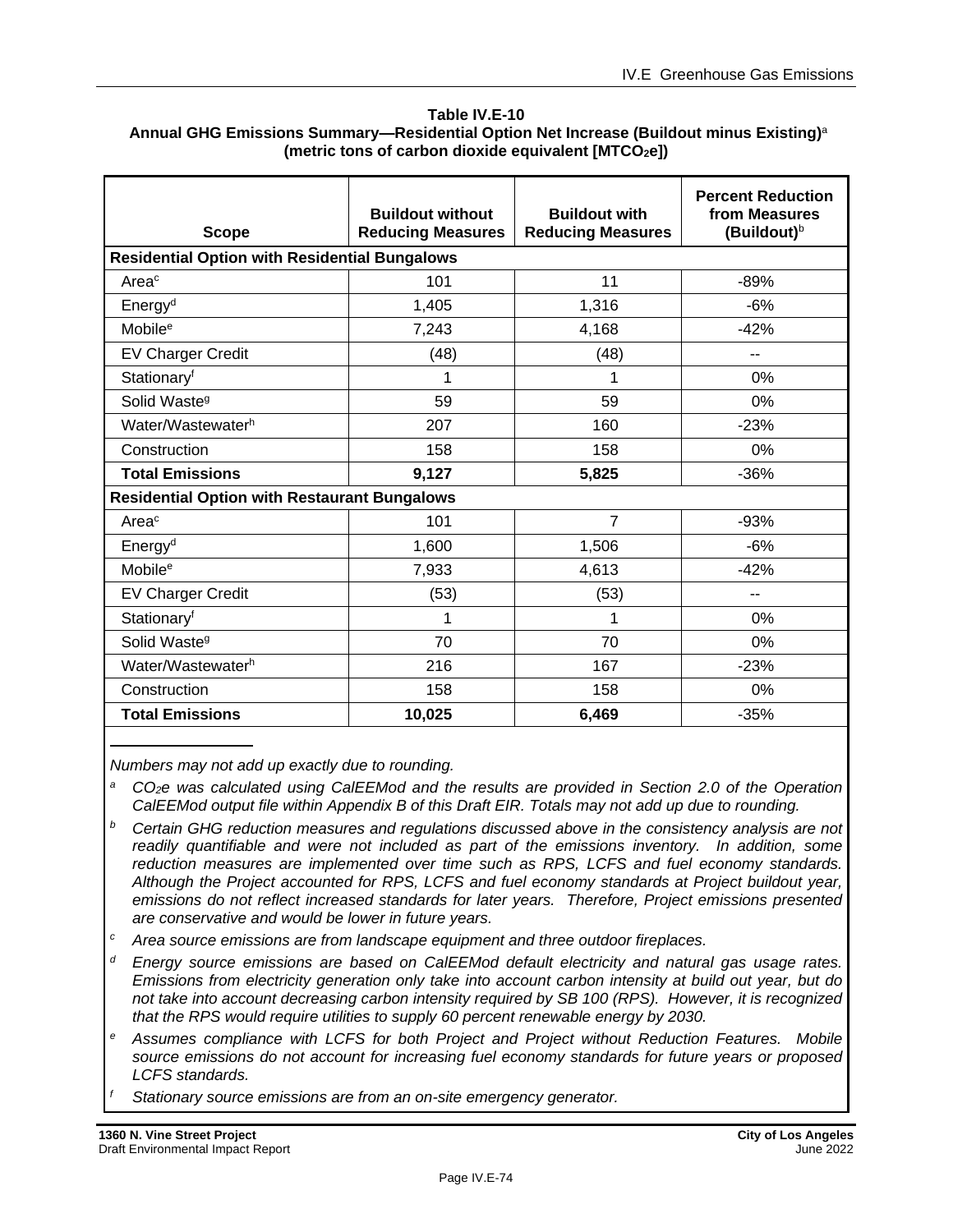#### **Table IV.E-10 (Continued) Annual GHG Emissions Summary—Residential Option Net Increase (Buildout minus Existing)** a **(metric tons of carbon dioxide equivalent [MTCO2e])**

|   | <b>Scope</b>                                                                                                                                                                                                                                                                                                                                                                                                                                                                                                                                             | <b>Buildout without</b><br><b>Reducing Measures</b> | <b>Buildout with</b><br><b>Reducing Measures</b> | <b>Percent Reduction</b><br>from Measures<br>(Buildout) $b$ |
|---|----------------------------------------------------------------------------------------------------------------------------------------------------------------------------------------------------------------------------------------------------------------------------------------------------------------------------------------------------------------------------------------------------------------------------------------------------------------------------------------------------------------------------------------------------------|-----------------------------------------------------|--------------------------------------------------|-------------------------------------------------------------|
| g |                                                                                                                                                                                                                                                                                                                                                                                                                                                                                                                                                          |                                                     |                                                  |                                                             |
| h | Solid waste emissions are calculated based on CalEEMod default solid waste generation rates.<br>Water/Wastewater emissions are calculated based on CalEEMod default water consumption rates.<br>The CalEEMod estimate of water consumption is considered conservative compared to more current<br>water demand rates used by LADWP, which are reflected in Section IV.L.1, Utilities and Service<br>Systems—Water Supply and Infrastructure, of this Draft EIR and the accompanying Water Supply<br>Assessment provided in Appendix U of this Draft EIR. |                                                     |                                                  |                                                             |
|   | Source: Eyestone Environmental, 2020.                                                                                                                                                                                                                                                                                                                                                                                                                                                                                                                    |                                                     |                                                  |                                                             |

based on Year 2015 and 2026 data.<sup>120</sup> LADWP's carbon intensity projections also take into account SB 350 RPS requirements for renewable energy.

Energy use in buildings is divided into energy consumed by the built environment and energy consumed by uses that are independent of the construction of the building, such as in plug-in appliances. CalEEMod calculates energy use from systems covered by Title 24 (e.g., heating, ventilation, and air conditioning [HVAC] system, water heating system, and lighting system); energy use from lighting; and energy use from office equipment, appliances, plug-ins, and other sources not covered by Title 24 or lighting.

CalEEMod electricity and natural gas usage rates are based on the CEC-sponsored California Commercial End-Use Survey (CEUS) and California Residential Appliance Saturation Survey (RASS) studies.<sup>121</sup> The data are specific for climate zones; therefore, Zone 11 was selected for the Project Site based on the ZIP Code tool. Project buildings are assumed to be compliant with 2019 Title 24 standards, which went into effect January 1, 2020. As discussed above, the 2019 Title 24 Standards are "challenging but achievable design and construction practices" that represent "a major step towards meeting the ZNE goal.

The Project would implement a number of project design features that would reduce Project energy consumption. Specifically, GHG-PDF-1, which would require the Project to incorporate features as to be capable of meeting the standards of LEED Silver ® or equivalent, would reduce overall energy usage. In addition, GHG-PDF-2, which would

*<sup>120</sup> LADWP, 2016 Power Integrated Resource Plan.*

*<sup>121</sup> CEC, Commercial End-Use Survey, March 2006, and California Residential Appliance Saturation Survey, October 2010.*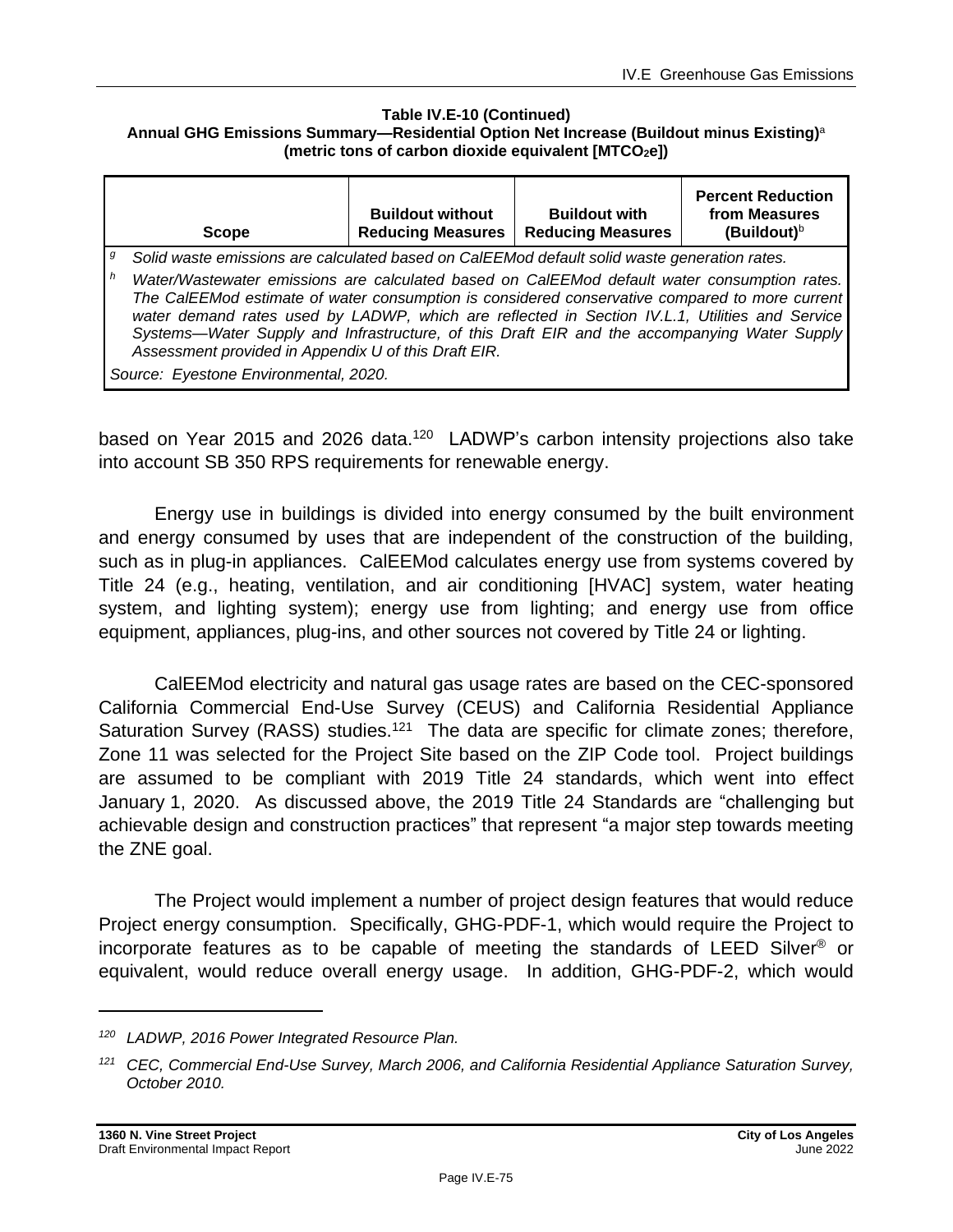#### **Table IV.E-11**

### **Annual GHG Emissions Summary—Office Option Net Increase (Buildout minus Existing) (metric tons of carbon dioxide equivalent [MTCO2e])**<sup>a</sup>

| <b>Scope</b>                                              | <b>Buildout without</b><br><b>Reducing Measures</b> | <b>Buildout with</b><br><b>Reducing Measures</b> | <b>Percent Reduction</b><br>from Measures<br>(Buildout) <sup>b</sup> |
|-----------------------------------------------------------|-----------------------------------------------------|--------------------------------------------------|----------------------------------------------------------------------|
| <b>Office Option with Residential</b><br><b>Bungalows</b> |                                                     |                                                  |                                                                      |
| Area <sup>c</sup>                                         | 4                                                   | 4                                                | 0%                                                                   |
| Energy <sup>d</sup>                                       | 2,610                                               | 2,368                                            | $-9%$                                                                |
| Mobile <sup>e</sup>                                       | 5,288                                               | 2,756                                            | $-48%$                                                               |
| <b>EV Charger Credit</b>                                  | (91)                                                | (91)                                             |                                                                      |
| Stationaryf                                               | 1                                                   | 1                                                | 0%                                                                   |
| Solid Waste <sup>9</sup>                                  | 51                                                  | 51                                               | 0%                                                                   |
| Water/Wastewaterh                                         | 564                                                 | 445                                              | $-21%$                                                               |
| Construction                                              | 169                                                 | 169                                              | 0%                                                                   |
| <b>Total Emissions</b>                                    | 8,597                                               | 5,704                                            | $-34%$                                                               |
| <b>Office Option with Restaurant</b><br><b>Bungalows</b>  |                                                     |                                                  |                                                                      |
| Area <sup>c</sup>                                         | $\overline{0}$                                      | $\overline{0}$                                   | 0%                                                                   |
| Energy <sup>d</sup>                                       | 2,782                                               | 2,537                                            | $-9%$                                                                |
| Mobile <sup>e</sup>                                       | 5,957                                               | 3,307                                            | $-44%$                                                               |
| <b>EV Charger Credit</b>                                  | (122)                                               | (122)                                            |                                                                      |
| Stationaryf                                               | 1                                                   | 1                                                | 0%                                                                   |
| Solid Waste <sup>g</sup>                                  | 49                                                  | 49                                               | 0%                                                                   |
| Water/Wastewaterh                                         | 559                                                 | 441                                              | $-21%$                                                               |
| Construction                                              | 169                                                 | 169                                              | 0%                                                                   |
| <b>Total Emissions</b>                                    | 9,395                                               | 6,382                                            | $-32%$                                                               |

*Numbers may not add up exactly due to rounding.*

- *<sup>a</sup>CO2e was calculated using CalEEMod and the results are provided in Section 2.0 of the Operation CalEEMod output file within Appendix B of this Draft EIR. Totals may not add up due to rounding.*
- *<sup>b</sup> Certain GHG reduction measures and regulations discussed above in the consistency analysis are not readily quantifiable and were not included as part of the emissions inventory. In addition, some reduction measures are implemented over time such as RPS, LCFS and fuel economy standards. Although the Project accounted for RPS, LCFS and fuel economy standards at Project buildout year, emissions do not reflect increased standards for later years. Therefore, Project emissions presented are conservative and would be lower in future years.*
- *<sup>c</sup> Area source emissions are from landscape equipment and three outdoor fireplaces.*
- *<sup>d</sup> Energy source emissions are based on CalEEMod default electricity and natural gas usage rates. Emissions from electricity generation only take into account carbon intensity at build out year, but do not take into account decreasing carbon intensity required by SB 100 (RPS). However, it is recognized that the RPS would require utilities to supply 60 percent renewable energy by 2030.*
- *<sup>e</sup> Assumes compliance with LCFS for both Project and Project without Reduction Features. Mobile source emissions do not account for increasing fuel economy standards for future years or proposed*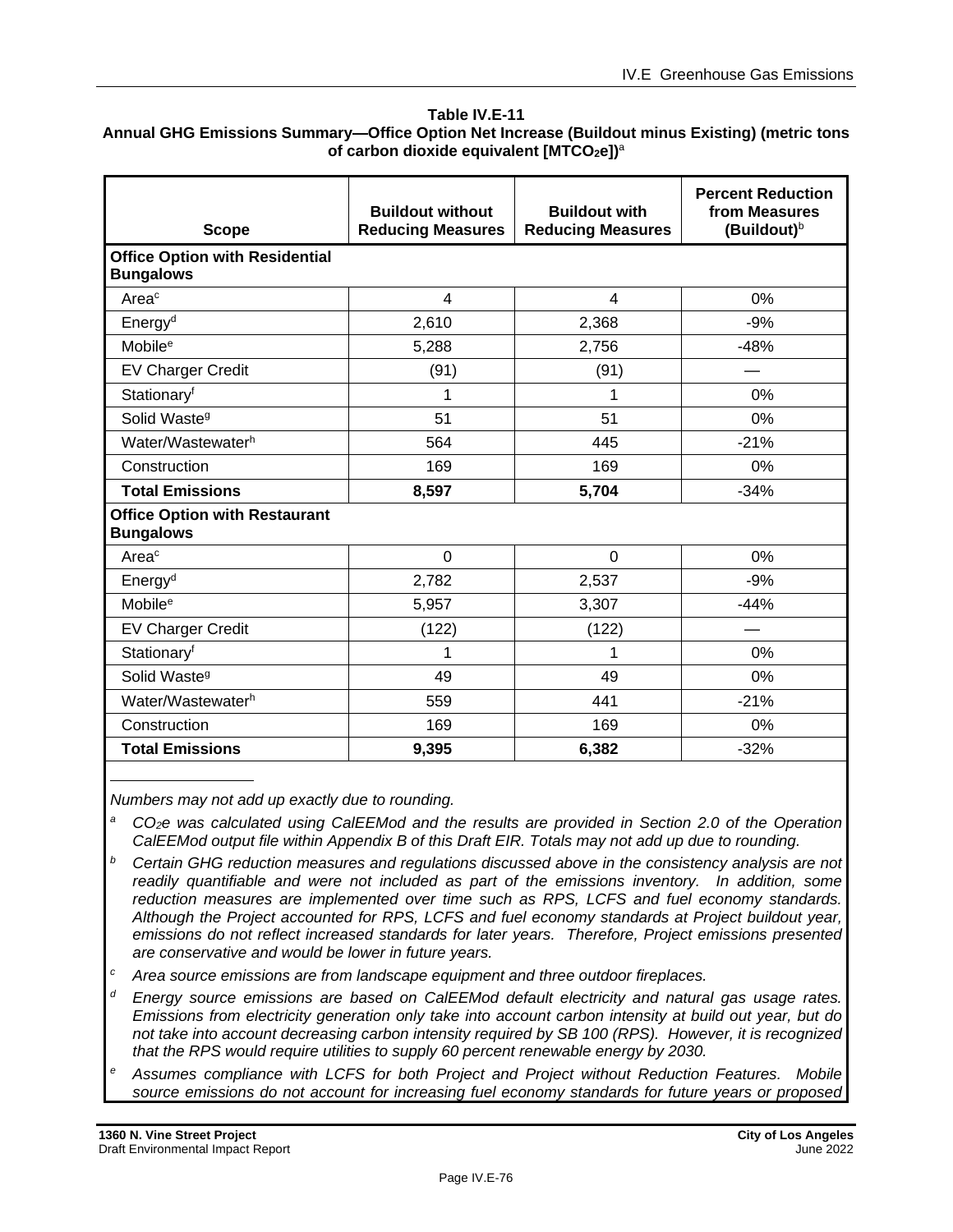### **Table IV.E-11 (Continued)**

#### **Annual GHG Emissions Summary—Office Option Net Increase (Buildout minus Existing) (metric tons of carbon dioxide equivalent [MTCO2e])**

| LCFS standards.<br>Stationary source emissions are from an on-site emergency generator.                                                                                                                                                                                                                                                                                                                                                                                                                           | <b>Scope</b> | <b>Buildout without</b><br><b>Reducing Measures</b> | <b>Buildout with</b><br><b>Reducing Measures</b> | <b>Percent Reduction</b><br>from Measures<br>(Buildout) <sup>b</sup> |
|-------------------------------------------------------------------------------------------------------------------------------------------------------------------------------------------------------------------------------------------------------------------------------------------------------------------------------------------------------------------------------------------------------------------------------------------------------------------------------------------------------------------|--------------|-----------------------------------------------------|--------------------------------------------------|----------------------------------------------------------------------|
|                                                                                                                                                                                                                                                                                                                                                                                                                                                                                                                   |              |                                                     |                                                  |                                                                      |
|                                                                                                                                                                                                                                                                                                                                                                                                                                                                                                                   |              |                                                     |                                                  |                                                                      |
| $\boldsymbol{g}$<br>Solid waste emissions are calculated based on CalEEMod default solid waste generation rates.                                                                                                                                                                                                                                                                                                                                                                                                  |              |                                                     |                                                  |                                                                      |
| $\mathsf{h}$<br>Water/Wastewater emissions are calculated based on CalEEMod default water consumption rates.<br>The CalEEMod estimate of water consumption is considered conservative compared to more current<br>water demand rates used by LADWP, which are reflected in Section IV.L.1, Utilities and Service<br>Systems—Water Supply and Infrastructure, of this Draft EIR and the accompanying Water Supply<br>Assessment provided in Appendix U of this Draft EIR.<br>Source: Eyestone Environmental, 2020. |              |                                                     |                                                  |                                                                      |

forbid the use of natural gas fireplaces within residential units throughout the Project Site, would reduce GHG emissions resulting from natural gas combustion.

As shown in Table IV.E-10 on page [IV.E-74,](#page-73-0) Project GHG emissions from electricity and natural gas usage would result in a total of  $1,316$  MTCO<sub>2</sub>e per year under the Residential Option with residential bungalows and  $1,506$  MTCO<sub>2</sub>e per year under the Residential Option with restaurant bungalows. As shown in Table IV.E-11 on page IV.E-76, Project GHG emissions from energy usage would result in a total of 2,368 MTCO<sub>2</sub>e per year under the Office Option with residential bungalows and 2,537 MTCO<sub>2</sub>e per year under the Office Option with restaurant bungalows. The analysis conservatively includes a 10-percent reduction in energy source emissions to account for compliance with 2019 Title 24 standards.

While the analysis accounts for current energy efficiency regulations, future and proposed regulations have not been taken into account. Such regulations include future iterations of Title 24 which will further increase energy efficiency and ZNE requirements. In addition, the Project would not conflict with the goals of achieving Carbon Neutrality by 2045, as discussed above.

### Mobile Source Emissions

Mobile-source emissions were calculated using the SCAQMD-recommended CalEEMod emissions inventory model. CalEEMod calculates the emissions associated with on-road mobile sources associated with residents, employees, visitors, and delivery vehicles visiting the Project Site based on the number of daily trips generated and VMT.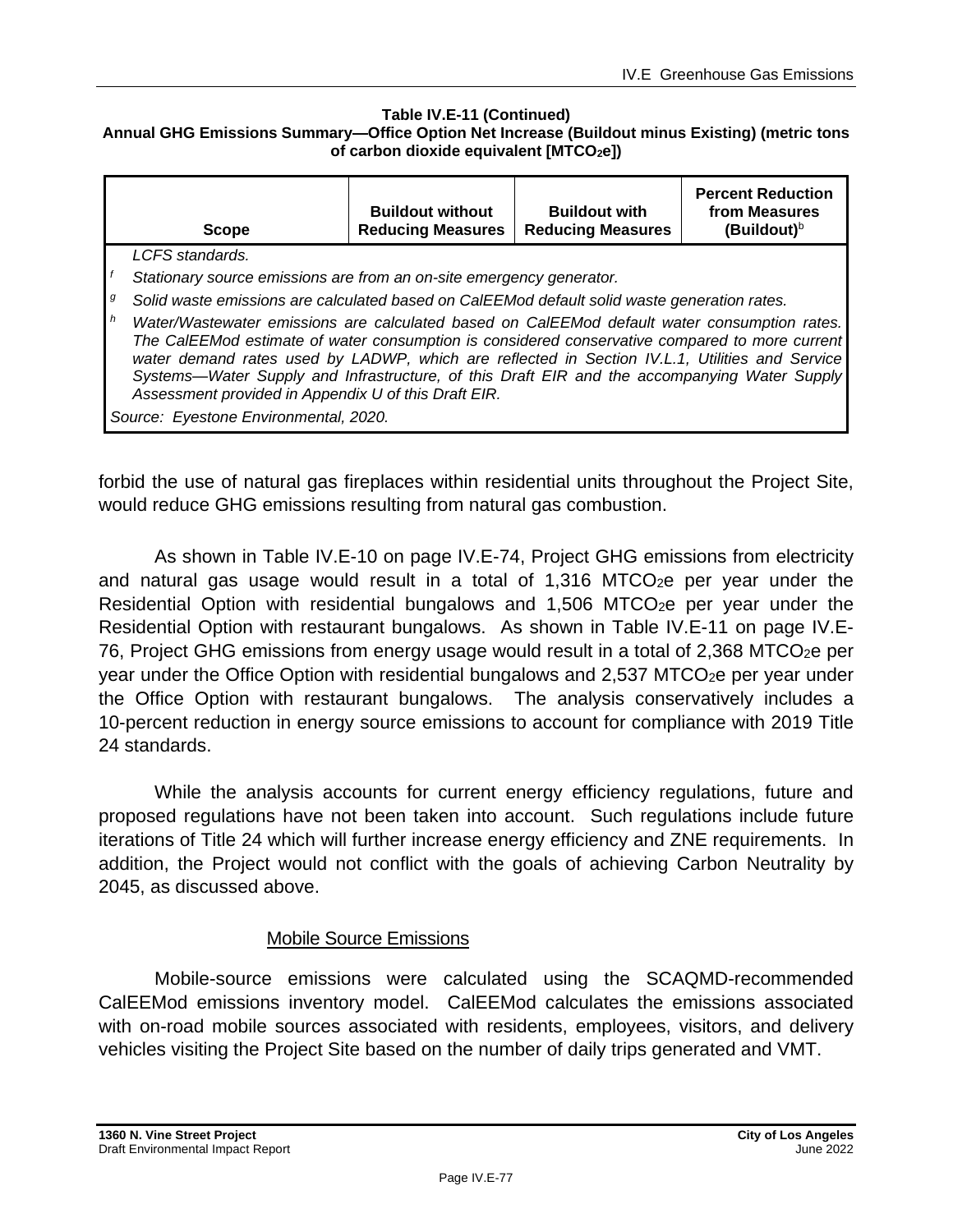Mobile source operational GHG emissions were calculated using CalEEMod based on the Project trip-generation estimates provided by Fehr & Peers Transportation Consultants.<sup>122</sup> As discussed in Section IV.J, Transportation, of this Draft EIR, the LADOT VMT Calculator was used to calculate Project VMT and trip estimates based on the number of residential units and the amount of office and commercial retail floor area. Pass-by trips were determined using applicable trip-generation rates based on the Institute of Transportation Engineers (ITE)'s *Trip Generation, 10th Edition*. 123

As discussed above, the Project design also includes characteristics that would reduce trips and VMT as compared to a project without VMT reducing measures within the Air Basin as measured by CalEEMod. The Project would develop new residential, neighborhood-serving commercial, restaurant, and grocery store or office uses on a site that is within an HQTA. The increases in land use diversity and mix of uses on the Project Site would reduce vehicle trips and VMT by encouraging walking and non-automotive forms of transportation. The Project Site is located less than 0.5 miles from the Metro B Line (Red) Hollywood and Vine rail station. In addition, the Project Site is served by seven Metro Local lines and three LADOT DASH lines. The Project would locate residential uses in proximity to a job center which would reduce the distance required for travel from home to work. The increase in transit accessibility and the bicycle parking spaces provided on-site would further reduce vehicle trips and VMT by encouraging walking and non‐automotive forms of transportation. Project design would also provide pedestrian access that minimizes barriers and links the Project Site with existing or planned external streets to encourage people to walk instead of drive. The Project trip-generation estimates provided by Fehr & Peers Transportation Consultants accounts for these Project features by taking a credit for transit and internal capture, as described in Section IV.J, Transportation, of this Draft EIR.

As shown in Table IV.E-10 on page [IV.E-74,](#page-73-0) Project GHG emissions under the Residential Option with residential bungalows from mobile sources would result in a total of 4,168 MTCO<sub>2</sub>e per year and the Residential Option with restaurant bungalows would result in 4,613 MTCO2e per year, which accounts for a 42-percent reduction in mobile source emissions taking into account the measures accounted for in the Traffic Study, among other Project characteristics.

*<sup>122</sup> Fehr & Peers Transportation Consultants, 1360 N. Vine Project Transportation Assessment, November 2021.*

*<sup>123</sup> As discussed above, while the Project includes an option for office and neighborhood-serving commercial retail uses, for purposes of this analysis, the Project's proposed grocery store and the neighborhoodserving commercial retail and restaurant option was analyzed instead, as it is the more conservative option due to greater number of mobile trips.*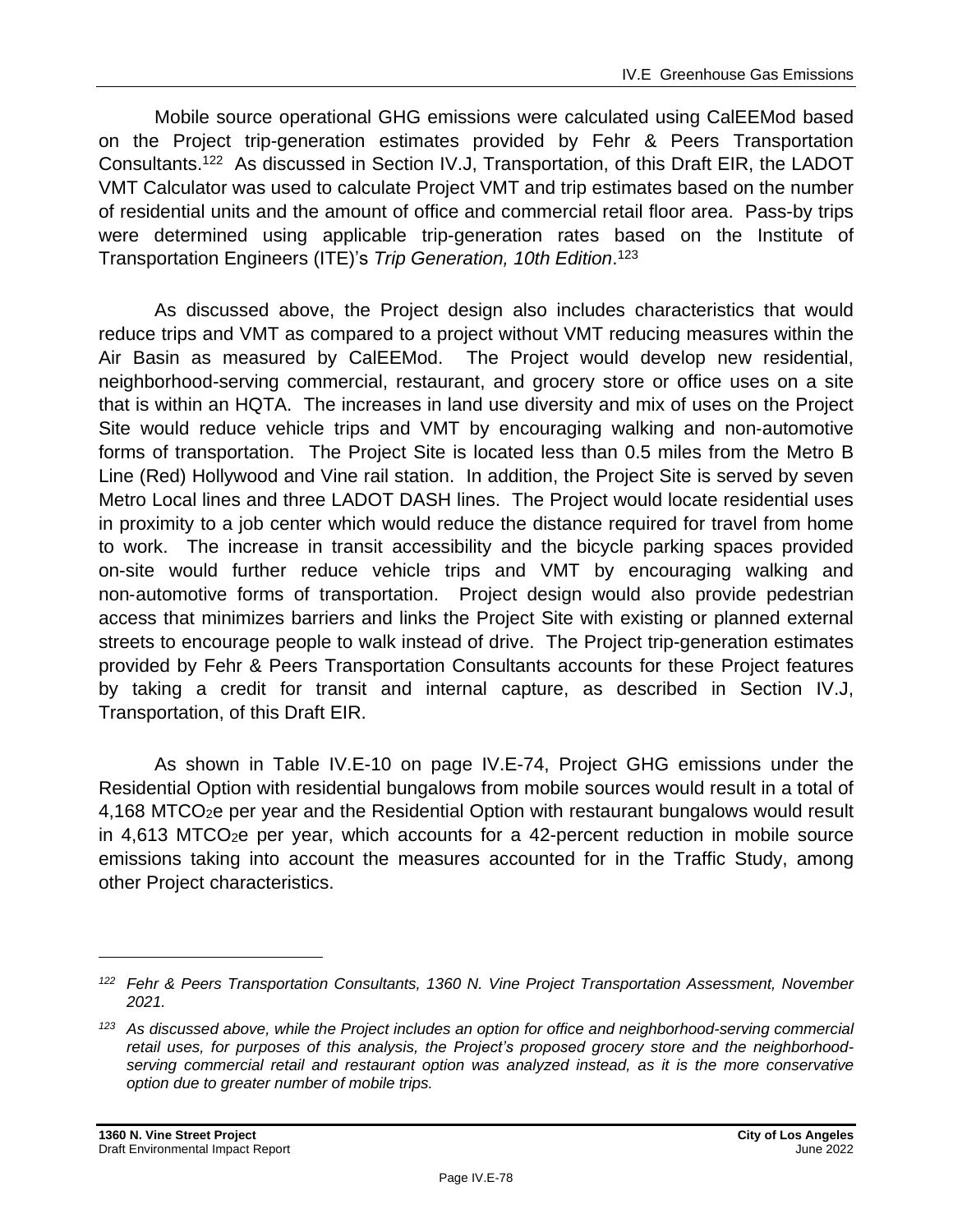As shown in Table IV.E-11 on page IV.E-76, Project GHG emissions under the Office Option with residential bungalows, mobile sources would result in a total of 2,756 MTCO2e per year, which accounts for a 48-percent reduction in mobile source emissions as compared to the Project without VMT reducing measures. Under the Office Option with restaurant bungalows, mobile sources would result in a total of 3,307 MTCO2e per year, which accounts for a 44-percent reduction in mobile source emissions as compared to the Project without VMT reducing measures. Please refer to Appendix B of this Draft EIR for the supporting calculations that reflect the emission reduction measures.

The Project's GHG emissions inventory does not take into account future regulations to reduce vehicle GHG emissions. As discussed above, the Project would not conflict with GHG reduction measures to achieve the goals of B-55-18 (Carbon Neutrality by 2045). GHG reduction measures provided above (e.g., increased use of low carbon fuel standards and further electrification of the mobile fleet). Also, Governor Gavin Newsom has issued an executive order to require all new passenger cars and trucks sold to be zero-emission vehicles by 2035.<sup>124</sup> These regulatory compliance measures would further reduce Projectrelated mobile source emissions and help support, the state's goals of achieving Carbon Neutrality by 2045 as well as AB 32 and SB 32.

### Stationary Source Emissions

Emissions related to stationary sources were calculated using the CalEEMod emissions inventory model. It is anticipated that the Project would include an emergency generator on-site. As shown in Table IV.E-10 on page [IV.E-74](#page-73-0) and in Table IV.E-11, the Residential and Office Options are expected to result in a total of 1 MTCO<sub>2</sub>e per year from stationary sources.

## Solid Waste Generation Emissions

Emissions related to solid waste were calculated using the CalEEMod emissions inventory model, which multiplies an estimate of the waste generated by applicable emissions factors provided in Section 2.4 of USEPA's AP-42, Compilation of Air Pollutant Emission Factors. CalEEMod solid waste generation rates for each applicable land use were selected for this analysis. As shown in Table IV.E-10, Project GHG emissions from solid waste generation would result in a total of 59 MTCO $_{2}e$  per year under the Residential Option with residential bungalows and 70 MTCO2e per year under the Residential Option with restaurant bungalows. As shown in Table IV.E-11, Project GHG emissions from solid waste generation would result in a total of 51 MTCO<sub>2</sub>e per year under the Office Option with residential bungalows and 49 MTCO $<sub>2</sub>e$  per year under the Office Option with</sub>

*<sup>124</sup> State of California, Executive Order N-79-20, September 23, 2020.*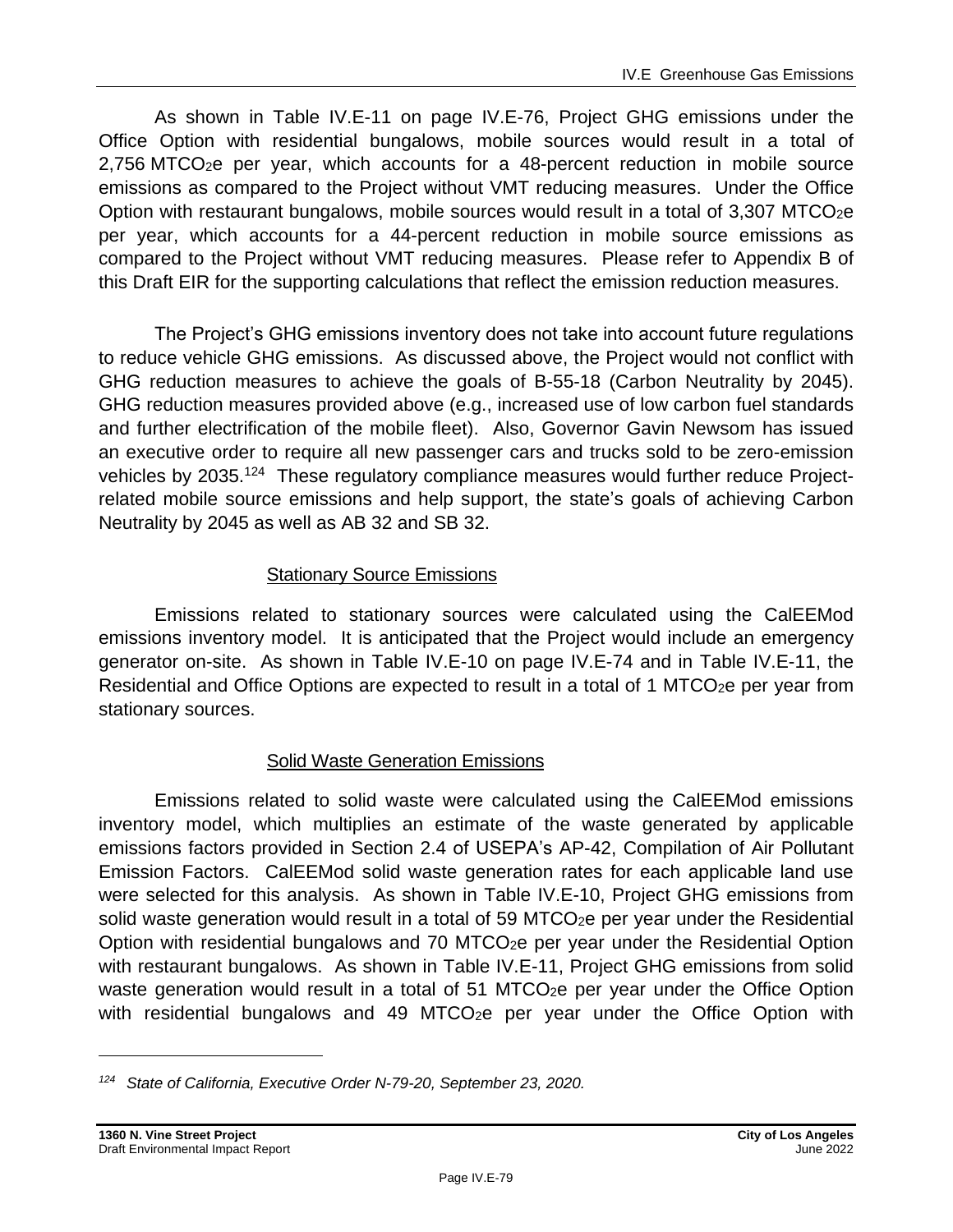restaurant bungalows. Solid waste generation also takes into account a 76.4-percent recycling/diversion rate currently achieved within the City. 125

The Project's GHG emissions inventory does not take into account solid waste diversion rates and recycling legislation in future years anticipated beyond Project buildout (Year 2025). Such legislation includes AB 1826, which requires commercial uses to recycle a specific amount of organic waste. Waste diversion requirements under AB 1826 is intended to be phased in over time depending on the reduction of organic waste achieved. Based on recycling rates as of September 2020, CalRecycle has reduced the threshold to 2 cubic yards of solid waste generated by covered businesses. As AB 1826 waste diversion rates are based on recycling rates, future diversion rates are not yet known and not accounted for in the Project's GHG emissions inventory. Also as discussed above the Project would not conflict with GHG reduction measures to achieve the goals of B-55-18. Such GHG reduction measures pertaining to solid waste include reducing methane from landfills by 23 percent relative to Year 2020. Therefore, the Project would comply with the goals of achieving Carbon Neutrality by 2045 as well as AB 32 and SB 32.

## Water Usage and Wastewater Generation Emissions

GHG emissions are related to the energy used to convey, treat, distribute water, and treat wastewater. Thus, these emissions are generally indirect emissions from the production of electricity to power these systems. Three processes are necessary to supply potable water; these include: (1) supply and conveyance of the water from the source; (2) treatment of the water to potable standards; and (3) distribution of the water to individual users. After use, energy is used as the wastewater is treated and reused as reclaimed water.

Emissions related to water usage and wastewater generation were calculated using the CalEEMod emissions inventory model, which multiplies an estimate of the water usage by the applicable energy intensity factor<sup>126</sup> to determine the embodied energy necessary to supply potable water. GHG emissions are then calculated based on the amount of electricity consumed, multiplied by the GHG intensity factors for the utility provider. In this case, embodied energy for Southern California supplied water and GHG intensity factors for LADWP were selected in CalEEMod. Water usage rates were calculated consistent with the requirements under City of Los Angeles Ordinance No. 184,248, 2016 California Plumbing Code, 2019 CALGreen, 2017 Los Angeles Plumbing Code, and 2020 Los Angeles Green Building Code, and reflect an approximately 20-percent reduction as compared to the base demand.

*<sup>125</sup> City of Los Angeles Zero Waste Progress Report. March 2013.*

*<sup>126</sup> The intensity factor reflects the average pounds of CO2e per megawatt generated by a utility company.*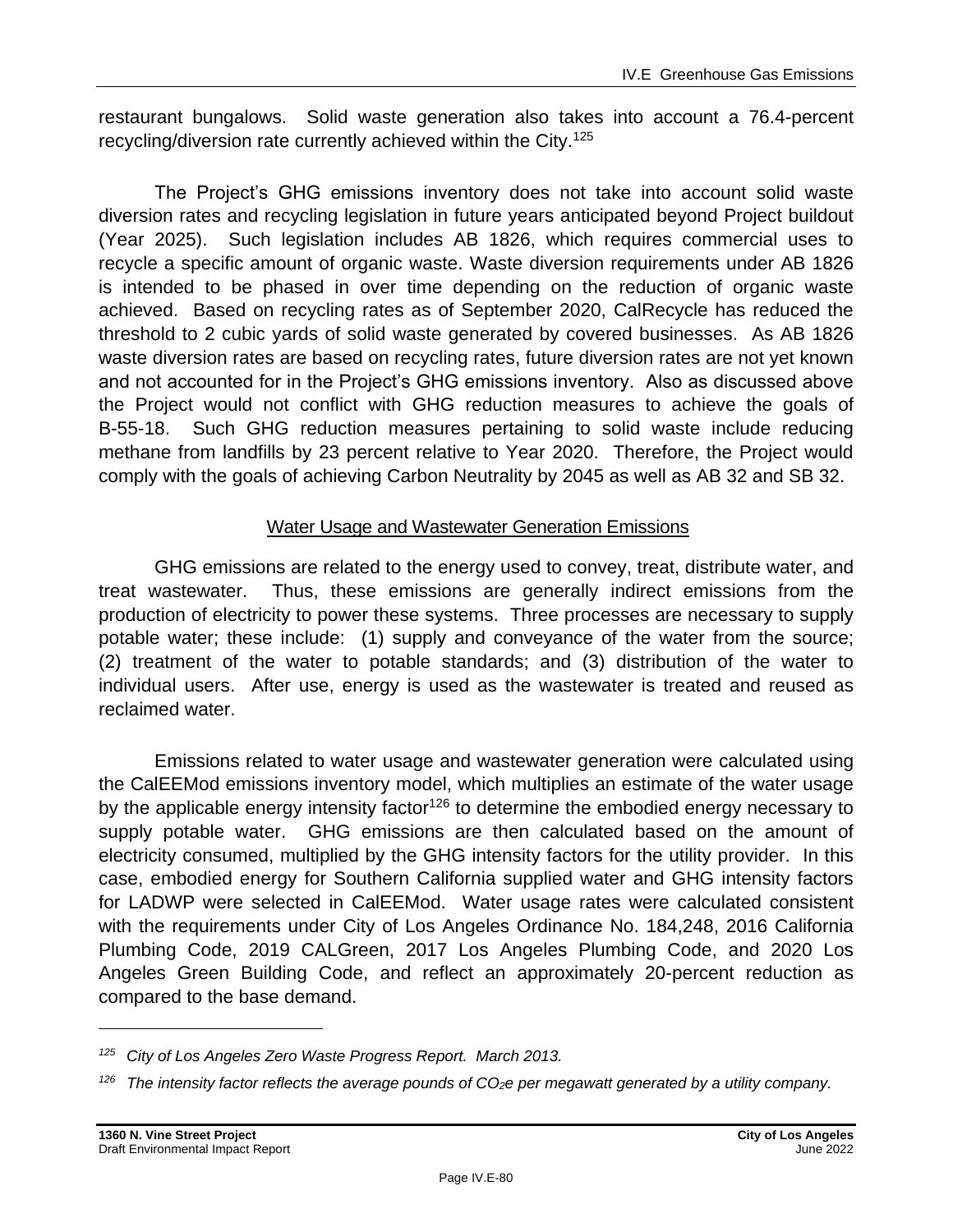As shown in Table IV.E-10 on page IV.E-74, Project GHG emissions from water/ wastewater usage would result in a total of 160 MTCO<sub>2</sub>e per year under the Residential Option with residential bungalows and 167 MTCO<sub>2</sub>e per year under the Residential Option with restaurant bungalows. As shown in Table IV.E-11 on page IV.E-76, Project GHG emissions from water/wastewater usage would result in a total of  $445$  MTCO<sub>2</sub>e per year under the Office Option with residential bungalows and  $441$  MTCO<sub>2</sub>e per year under the Office Option with restaurant bungalows. Both Residential and Office Options take into account a 20-percent reduction in water/wastewater emissions with implementation of Project Design Feature WAT-PDF-1 provided in Section IV.L.1, Utilities and Service Systems—Water Supply and Infrastructure, of this Draft EIR as compared to the Project without project design features. Please refer to Appendix B of this Draft EIR for the supporting calculations that reflect the emission reduction measures.

The Project's GHG emissions inventory does not take into account future water conservation measures. Recently enacted legislation include SB 606 and AB 1668, which serve as a roadmap to establish water conservation targets and reduce water usage beyond what is currently accounted for in the Project's GHG emissions inventory.<sup>127</sup> Also as discussed above the Project would not conflict with GHG reduction measures to achieve the goals of B-55-18. Such GHG reduction measures pertaining to water usage include reducing methane from wastewater facilities by 23 percent relative to Year 2020. Therefore, the Project would comply with the goals of achieving Carbon Neutrality by 2045 as well as AB 32 and SB 32.

## *(iii) Combined Construction and Operational Impacts*

As shown in Table IV.E-10, when taking into consideration implementation of relevant project design features, as well as the requirements set forth in the City of Los Angeles Green Building Code, and full implementation of current State mandates, the Project's GHG emissions for the Project in 2025 would equal 158 MTCO<sub>2</sub>e per year (amortized over 30 years) during construction and  $5,667$  MTCO<sub>2</sub>e per year during operation of the Project with a combined total of  $5,825$  MTCO<sub>2</sub>e per year under the Residential Option with residential bungalows. Under the Residential Option with restaurant bungalows, the Project would result in a combined total of 6,469 MTCO<sub>2</sub>e per year. As shown in Table IV.E-11, GHG emissions would equal 169 MTCO<sub>2</sub>e per year (amortized over 30 years) during construction and  $5,534$  MTCO<sub>2</sub>e per year during operation of the Project with a combined total of  $5,704$  MTCO<sub>2</sub>e per year under the Office Option with residential bungalows. Under the Office Option with restaurant bungalows, the Project would result in a combined total of  $6,382$  MTCO<sub>2</sub>e per year. As discussed above,

*<sup>127</sup> California Department of Water Resources, Fast Facts on the Water Conservation Legislation.*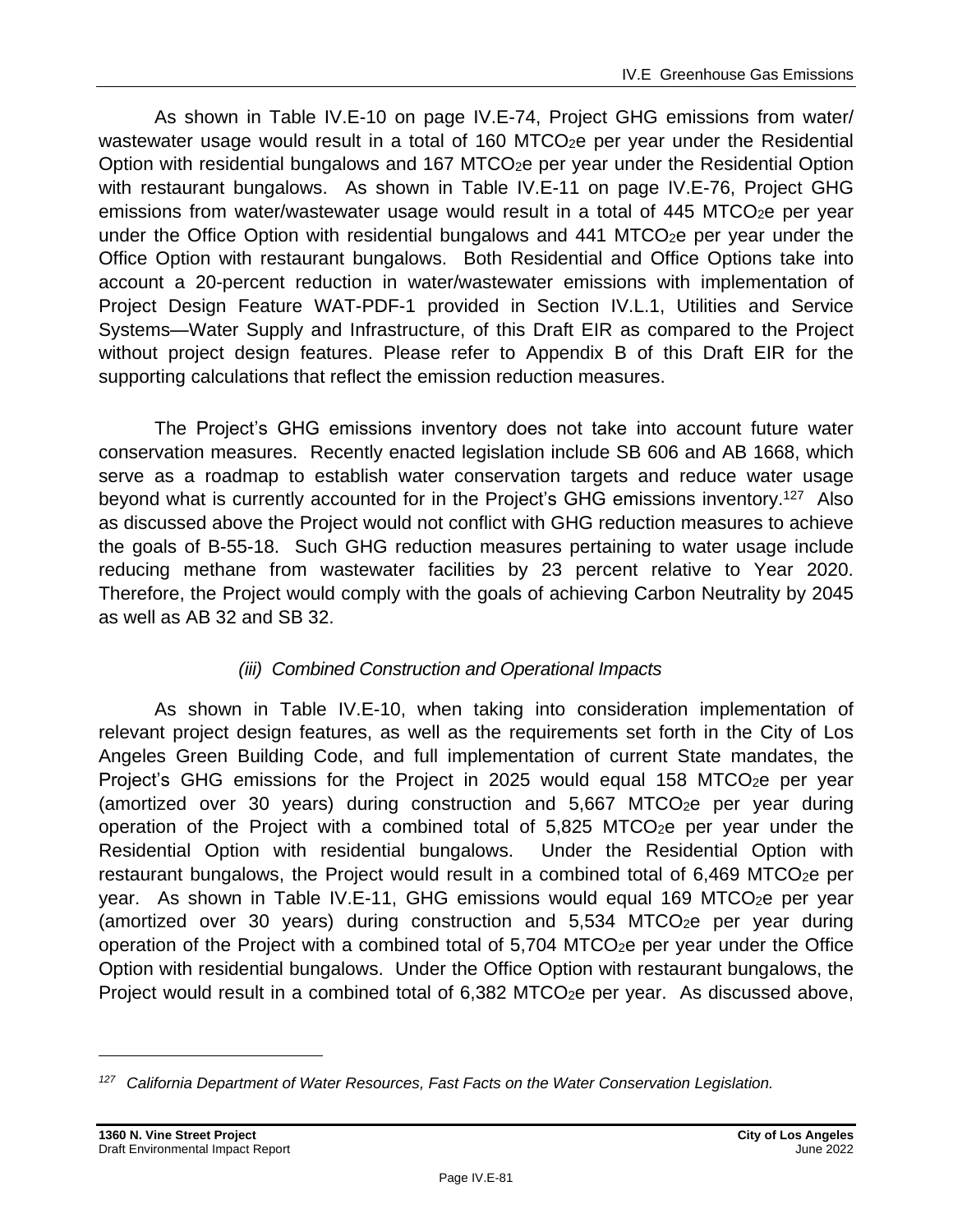the Project's GHG emissions inventory does not take into account future regulations and legislation to reduce GHG emissions to achieve Carbon Neutrality by 2045.

## *(c) Conclusion*

In summary, the Project's location, land use characteristics, and design render it consistent with statewide and regional climate change mandates, plans, policies, and recommendations. More specifically, the plan consistency analysis provided above demonstrates that the Project complies with or exceeds the plans, policies, regulations and GHG reduction actions/strategies outlined in the Climate Change Scoping Plan and subsequent updates, the 2020–2045 RTP/SCS and L.A.'s Green New Deal, as well as the City's Green Building Code. As the Project would not conflict with relevant plans, policies, and regulations adopted for the purpose of reducing the emissions of GHGs, impacts related to regulatory consistency would be less than significant. **Therefore, the Project would not conflict with any applicable plan, policy, or regulation of an agency adopted for the purpose of reducing emissions of GHGs. Furthermore, because the Project is consistent and does not conflict with these plans, policies, and regulations, the Project's incremental increase in GHG emissions as described above would not result in a significant impact on the environment. Therefore, Project-specific impacts with regard to climate change would be less than significant.**

## (2) Mitigation Measures

Project-level impacts related to GHG emissions would be less than significant. Therefore, no mitigation measures are required.

## (3) Level of Significance After Mitigation

Project-level impacts related to GHG emissions were determined to be less than significant without mitigation. Therefore, no mitigation measures were required, and the impact level remains less than significant.

# **e. Cumulative Impacts**

## (1) Impact Analysis

As explained above, the analysis of a project's GHG emissions is inherently a cumulative impacts analysis because climate change is a global problem and the emissions from any single project alone would be negligible. Accordingly, the analysis above took into account the potential for the Project to contribute to the cumulative impact of global climate change. Table IV.E-10 and Table IV.E-11 on pages IV.E-74 and IV.E-76,